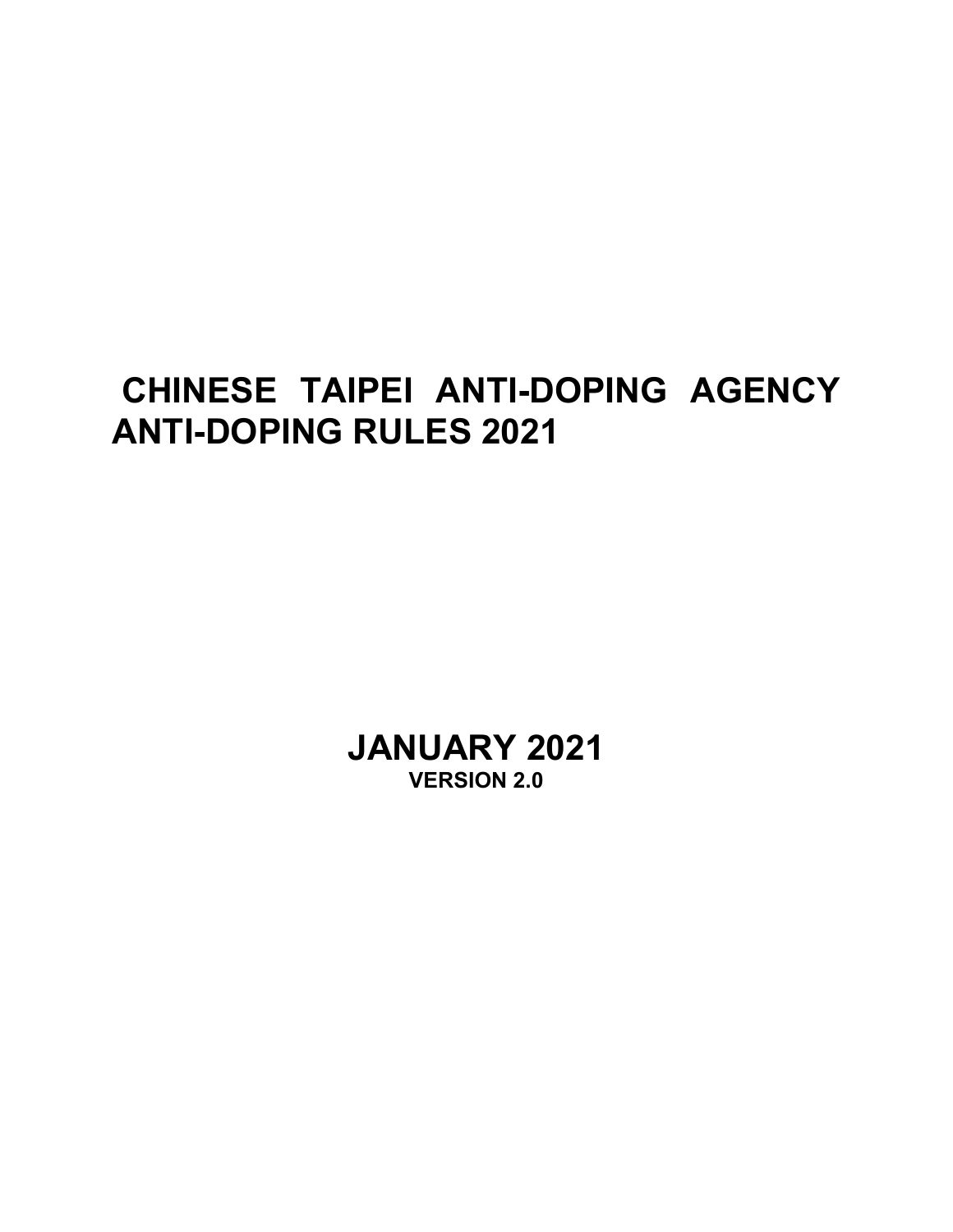# **TABLE OF CONTENTS**

| <b>ARTICLE 1</b>  |                                                                |  |
|-------------------|----------------------------------------------------------------|--|
| <b>ARTICLE 2</b>  |                                                                |  |
| <b>ARTICLE 3</b>  |                                                                |  |
| <b>ARTICLE 4</b>  |                                                                |  |
| <b>ARTICLE 5</b>  |                                                                |  |
| <b>ARTICLE 6</b>  |                                                                |  |
| <b>ARTICLE 7</b>  | RESULTS MANAGEMENT: RESPONSIBILITY, INITIAL REVIEW, NOTICE AND |  |
| <b>ARTICLE 8</b>  | RESULTS MANAGEMENT: RIGHT TO A FAIR HEARING AND NOTICE OF      |  |
| <b>ARTICLE 9</b>  | AUTOMATIC DISQUALIFICATION OF INDIVIDUAL RESULTS 30            |  |
| <b>ARTICLE 10</b> |                                                                |  |
| <b>ARTICLE 11</b> |                                                                |  |
| <b>ARTICLE 12</b> | SANCTIONS BY CTADA AGAINST OTHER SPORTING BODIES 43            |  |
| <b>ARTICLE 13</b> |                                                                |  |
| <b>ARTICLE 14</b> |                                                                |  |
| <b>ARTICLE 15</b> |                                                                |  |
| <b>ARTICLE 16</b> |                                                                |  |
| <b>ARTICLE 17</b> |                                                                |  |
| <b>ARTICLE 18</b> | ADDITIONAL ROLES AND RESPONSIBILITIES OF NATIONAL FEDERATIONS  |  |
| <b>ARTICLE 19</b> | ADDITIONAL ROLES AND RESPONSIBILITIES OF CTADA 56              |  |
| <b>ARTICLE 20</b> | ADDITIONAL ROLES AND RESPONSIBILITIES OF ATHLETES  56          |  |
| <b>ARTICLE 21</b> | ADDITIONAL ROLES AND RESPONSIBILITIES OF ATHLETE SUPPORT       |  |
| <b>ARTICLE 22</b> | ADDITIONAL ROLES AND RESPONSIBILITIES OF OTHER PERSONS         |  |
| <b>ARTICLE 23</b> |                                                                |  |
| <b>ARTICLE 24</b> |                                                                |  |
| <b>APPENDIX 1</b> |                                                                |  |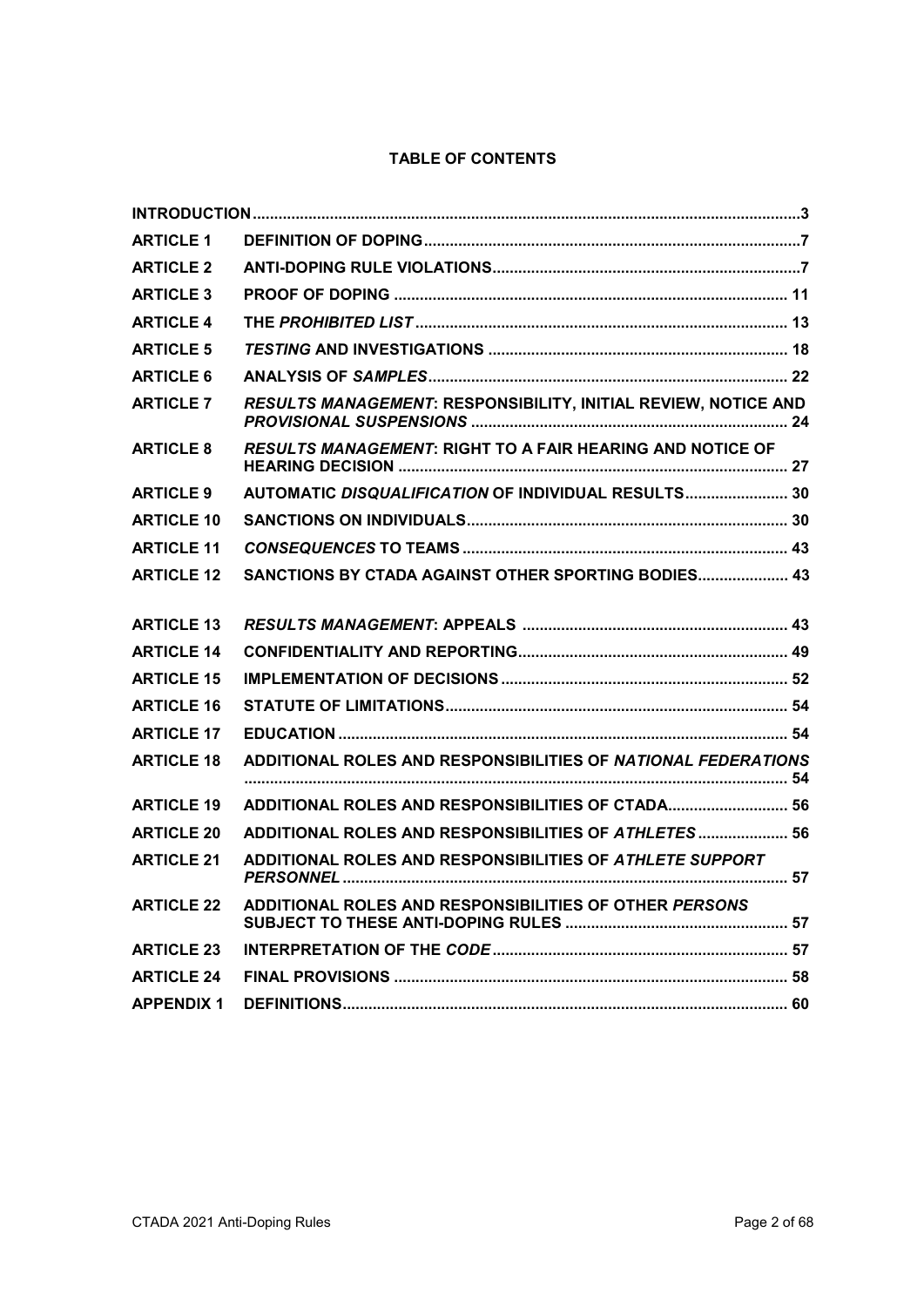## **CTADA ANTI-DOPING RULES**

## <span id="page-2-0"></span>**INTRODUCTION**

#### **Preface**

These Anti-Doping Rules are adopted and implemented in accordance with Chinese Taipei Anti-Doping Agency (CTADA) responsibilities under the *Code*, and in furtherance of CTADA's continuing efforts to eradicate doping in sport in Chinese Taipei.

These Anti-Doping Rules are sport rules governing the conditions under which sport is played. Aimed at enforcing anti-doping rules in a global and harmonized manner, they are distinct in nature from criminal and civil laws. They are not intended to be subject to or limited by any national requirements and legal standards applicable to criminal or civil proceedings, although they are intended to be applied in a manner which respects the principles of proportionality and human rights. When reviewing the facts and the law of a given case, all courts, arbitral tribunals and other adjudicating bodies should be aware of and respect the distinct nature of these Anti-Doping Rules, which implement the *Code*, and the fact that these rules represent the consensus of a broad spectrum of stakeholders around the world as to what is necessary to protect and ensure fair sport.

As provided in the *Code*, CTADA shall be responsible for conducting all aspects of *Doping Control*. Any aspect of *Doping Control* or anti-doping *Education* may be delegated by CTADA to a *Delegated Third Party*, however, CTADA shall require the *Delegated Third Party* to perform such aspects in compliance with the *Code*, *International Standards*, and these Anti-Doping Rules. CTADA shall always remain fully responsible for ensuring that any delegated aspects are performed in compliance with the *Code*. CTADA may delegate its adjudication responsibilities and *Results Management* to the CAS Anti-Doping Division.

Italicized terms in these Anti-Doping Rules are defined terms in Appendix 1.

Unless otherwise specified, references to Articles are references to Articles of these Anti-Doping Rules.

# **Fundamental Rationale for the** *Code* **and CTADA's Anti-Doping Rules**

Anti-doping programs are founded on the intrinsic value of sport. This intrinsic value is often referred to as "the spirit of sport": the ethical pursuit of human excellence through the dedicated perfection of each *Athlete's* natural talents.

Anti-doping programs seek to protect the health of *Athletes* and to provide the opportunity for *Athletes* to pursue human excellence without the *Use* of *Prohibited Substances* and *Prohibited Methods*.

Anti-doping programs seek to maintain the integrity of sport in terms of respect for rules, other competitors, fair competition, a level playing field, and the value of clean sport to the world.

The spirit of sport is the celebration of the human spirit, body and mind. It is the essence of Olympism and is reflected in the values we find in and through sport, including:

- Health
- Ethics, fair play and honesty
- *Athletes'* rights as set forth in the *Code*
- Excellence in performance
- Character and *Education*
- Fun and joy
- **Teamwork**
- Dedication and commitment
- Respect for rules and laws
- Respect for self and other *Participants*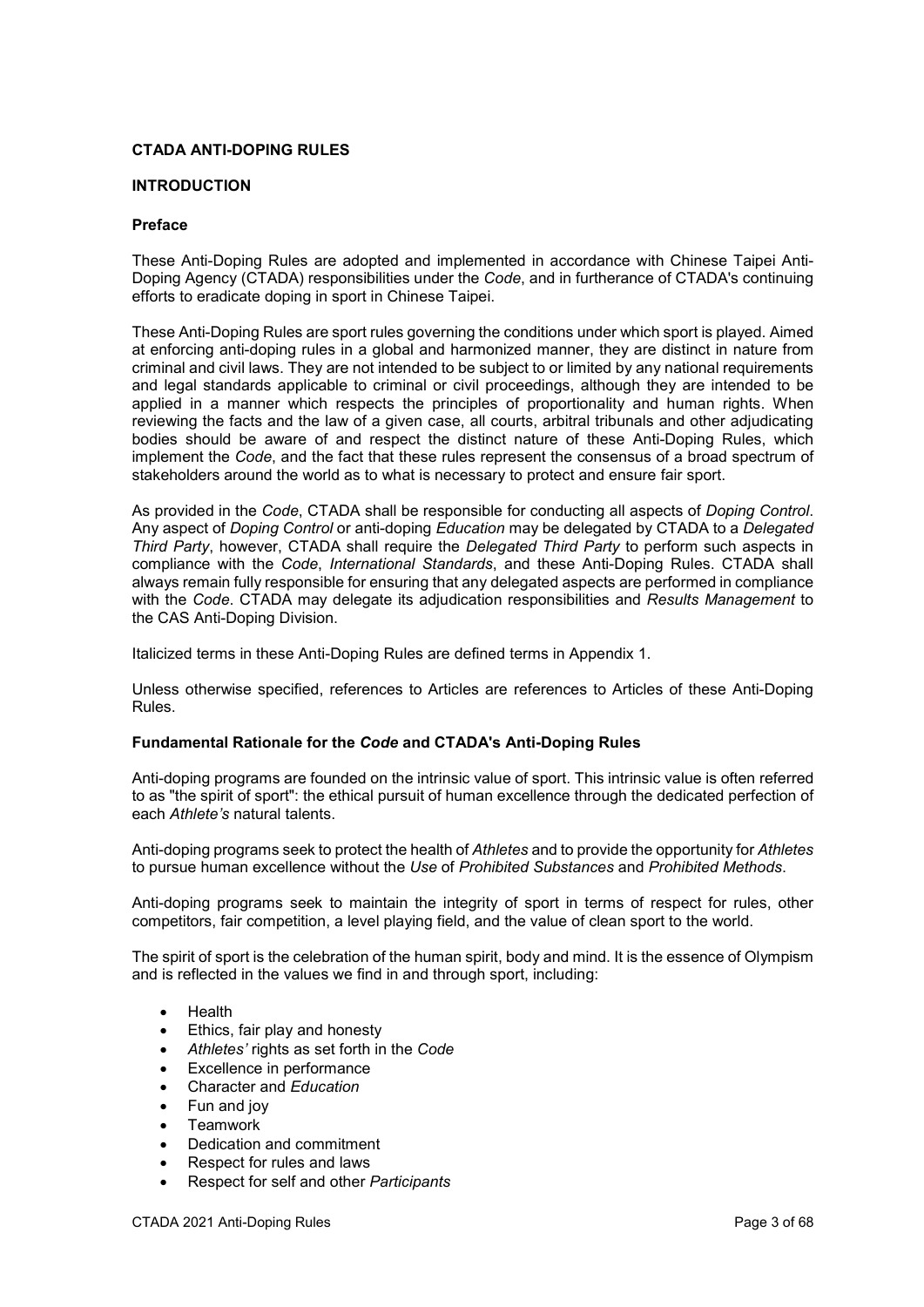- Courage
- Community and solidarity

The spirit of sport is expressed in how we play true.

Doping is fundamentally contrary to the spirit of sport.

# **The National Anti-Doping Program**

CTADA was established by Chinese Taipei Olympic Committee, Chinese Taipei University Sport Federation, Chinese Taipei School Sports Federation and Hong-Dow Lin, President of Chinese Taipei Olympic Committee, with the objective of acting as the *National Anti-Doping Organization* for Chinese Taipei. As such, and in accordance with Article 20.5.1 of the *Code*, CTADA notably has the necessary authority and responsibility to be independent in its operational decisions and activities from sport and government. Without limitation, this includes the prohibition of any involvement in its operational decisions or activities by any *Person* who is at the same time involved in the management or operations of any International Federation, *National Federation*, *Major Event Organization*, *National Olympic Committee*, National Paralympic Committee, or government department with responsibility for sport or anti-doping.

# **Scope of these Anti-Doping Rules**

These Anti-Doping Rules shall apply to:

- (a) CTADA, including its board members, directors, officers and specified employees, and *Delegated Third Parties* and their employees, who are involved in any aspect of *Doping Control*;
- (b) *National Federations* of Chinese Taipei, including their board members, directors, officers and specified employees, and *Delegated Third Parties* and their employees, who are involved in any aspect of *Doping Control*;
- (c) the following *Athletes*, *Athlete Support Personnel* and other *Persons* (including *Protected Persons*), in each case, whether or not such *Person* is a national or resident of Chinese Taipei:
	- (i) all *Athletes* and *Athlete Support Personnel* who are members or license-holders of any *National Federation* in Chinese Taipei, or of any member or affiliate organization of any *National Federation* in Chinese Taipei (including any clubs, teams, associations, or leagues);
	- (ii) all *Athletes* and *Athlete Support Personnel* who participate in such capacity in *Events*, *Competitions*, and other activities organized, convened, authorized or recognized by any *National Federation* in Chinese Taipei, or by any member or affiliate organization of any *National Federation* in Chinese Taipei (including any clubs, teams, associations or leagues), wherever held;
	- (iii) any other *Athlete* or *Athlete Support Person* or other *Person* who, by virtue of an accreditation, a license or other contractual arrangement, or otherwise, is subject to the authority of any *National Federation* in Chinese Taipei, or of any member or affiliate organization of any *National Federation* in Chinese Taipei (including any clubs, teams, associations or leagues), for purposes of anti-doping; and
	- (iv) all *Athletes* and *Athlete Support Personnel* who participate in any capacity in any activity organized, held, convened or authorized by the organizer of a *National Event* or of a national league that is not affiliated with a *National Federation*. **[1](#page-3-0)**

-

<span id="page-3-0"></span>**<sup>1</sup>** *[Comment to point (iv): These organizing bodies shall be incorporated into the national anti-doping program.]*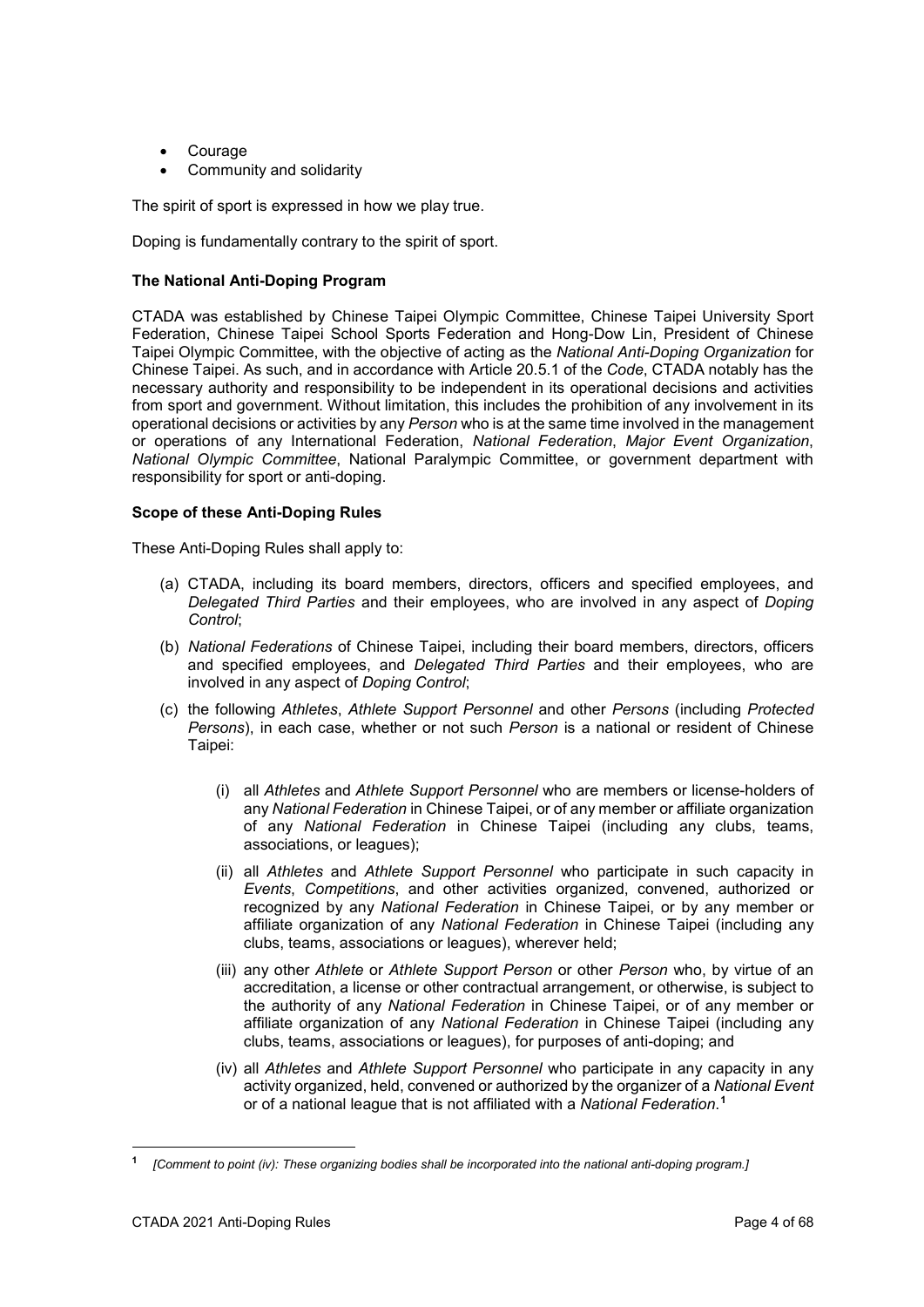- (v) *Recreational Athletes*, i.e. any *Person* who engages or participates in sport or fitness activities for recreational purposes but who would not otherwise compete in *Competitions* or *Events* organized, recognized, or hosted by a *National Federation*, or by any affiliated or non-affiliated association, organization, club, team, or league and who, within the five (5) years prior to committing any anti-doping rule violation, has not been an *International-Level Athlete* (as defined by each International Federation consistent with the *International Standard* for *Testing* and Investigations) or *National-Level Athlete* (as defined by CTADA or other *National Anti-Doping Organization* consistent with the *International Standard* for *Testing* and Investigations); has not represented Chinese Taipei or any other country in an *International Event* in an open category<sup>[2](#page-4-0)</sup>; or has not been included within any *Registered Testing Pool* or other whereabouts information pool maintained by any International Federation, CTADA or other *National Anti-Doping Organization*.
- (d) all other *Persons* over whom the *Code* gives CTADA authority, including all *Athletes* who are nationals or residents of Chinese Taipei, and all *Athletes* who are present in Chinese Taipei, whether to compete or to train or otherwise.

Each of the abovementioned *Persons* is deemed, as a condition of his or her participation or involvement in sport in Chinese Taipei, to have agreed to and be bound by these Anti-Doping Rules, and to have submitted to the authority of CTADA to enforce these Anti-Doping Rules, including any *Consequences* for the breach thereof, and to the jurisdiction of the hearing panels specified in Article 8 and Article 13 to hear and determine cases and appeals brought under these Anti-Doping Rules. **[3](#page-4-1)**

Within the overall pool of *Athletes* set out above who are bound by and required to comply with these Anti-Doping Rules, the following *Athletes* shall be considered to be *National-Level Athletes* for the purposes of these Anti-Doping Rules, and, therefore, the specific provisions in these Anti-Doping Rules applicable to *National-Level Athletes* (e.g., *Testing*, *TUEs*, whereabouts, and *Results Management*) shall apply to such *Athletes*:

- (a) *Athletes* who are members or license holders of any *National Federation* in Chinese Taipei or any other organization affiliated with a *National Federation* including associations, clubs, teams or leagues.
- (b) *Athletes* who participate or compete at any *Competition*, *Event*, or activity, which is organized, recognized, or hosted by a *National Federation*, by any affiliated association, organization, club, team, or league or by the Government of Chinese Taipei.
- (c) Any other *Athlete* who by virtue of an accreditation, a license or any other contractual arrangement, falls within the competence of a *National Federation* in Chinese Taipei or any affiliated association, organization, club, team, or league in Chinese Taipei for the purposes of fighting doping in sport in Chinese Taipei.
- (d) *Athletes* who participate in any activity organized, recognized, or hosted by a *National Event* organizer or any other national league and which is not otherwise affiliated with a *National Federation*.

*CTADA shall ensure that, as per Article 19 of these Anti-Doping Rules, any arrangements with their board members, directors, officers, and specified employees, as well as with the Delegated Third Parties and their employees – either employment, contractual or otherwise – have explicit provisions incorporated according to which such Persons are bound by, agree to comply with these Anti-Doping Rules, and agree on the CTADA's authority to solve anti-doping cases.]*

-

<span id="page-4-0"></span>**<sup>2</sup>** *[Comment to Recreational Athletes: The term "open category" is meant to exclude competition that is limited to junior or age group categories.]*

<span id="page-4-1"></span>**<sup>3</sup>** *[Comment: Where the Code requires a Person other than an Athlete or Athlete Support Person to be bound by the Code, such Person would of course not be subject to Sample collection or Testing, and would not be charged with an anti-doping rule violation under the Code for Use or Possession of a Prohibited Substance or Prohibited Method. Rather, such Person would only be subject to discipline for a violation of Code Articles 2.5 (Tampering), 2.7 (Trafficking), 2.8 (Administration), 2.9 (Complicity), 2.10 (Prohibited Association) and 2.11 (Retaliation). Furthermore, such Person would be subject to the additional roles and responsibilities according to Code Article 21.3. Also, the obligation to require an employee to be bound by the Code is subject to applicable law.*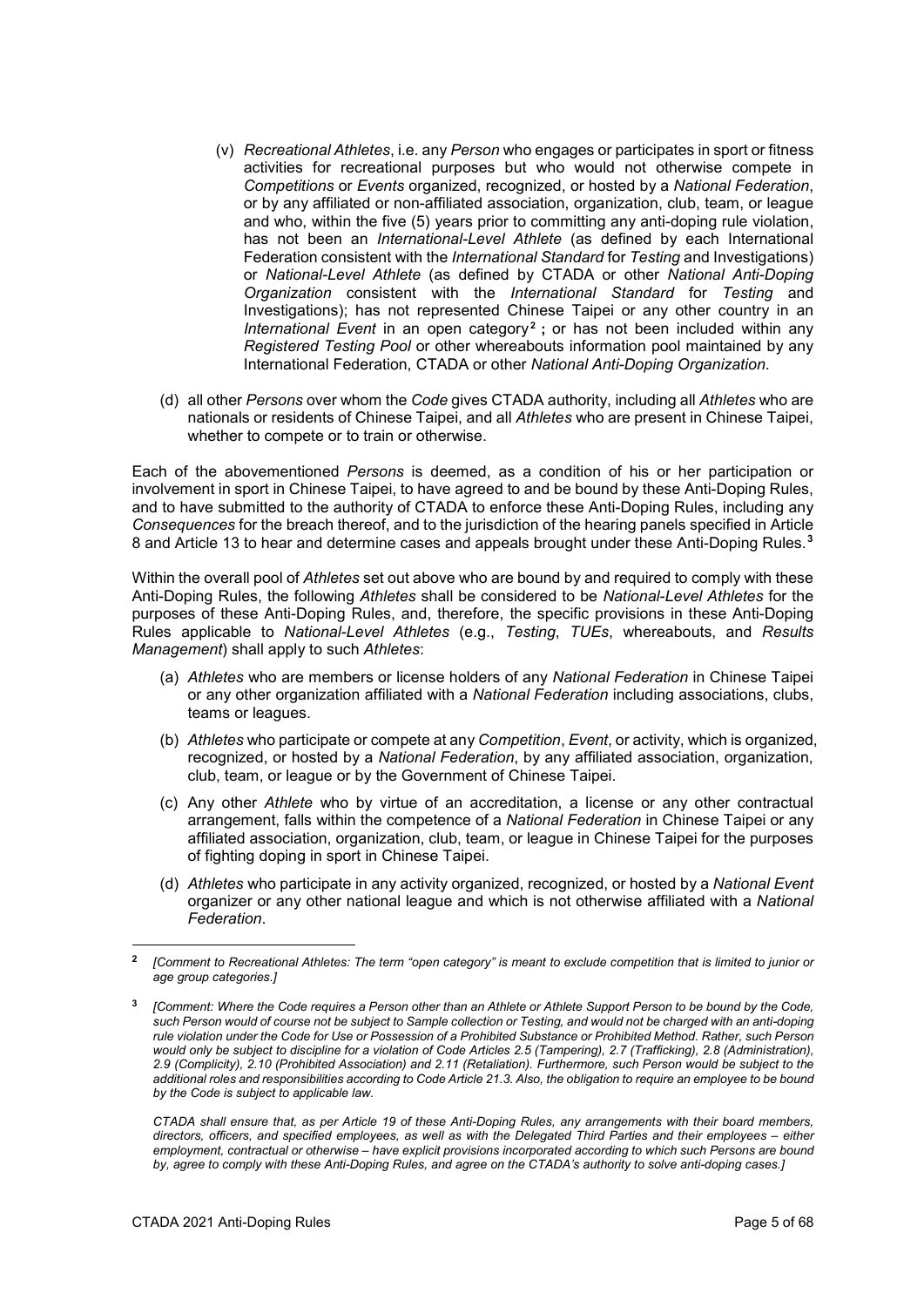However, if any such *Athletes* are classified by their respective International Federations as *International-Level Athletes* then they shall be considered to be *International-Level Athletes* (and not *National-Level Athletes*) for purposes of these Anti-Doping Rules.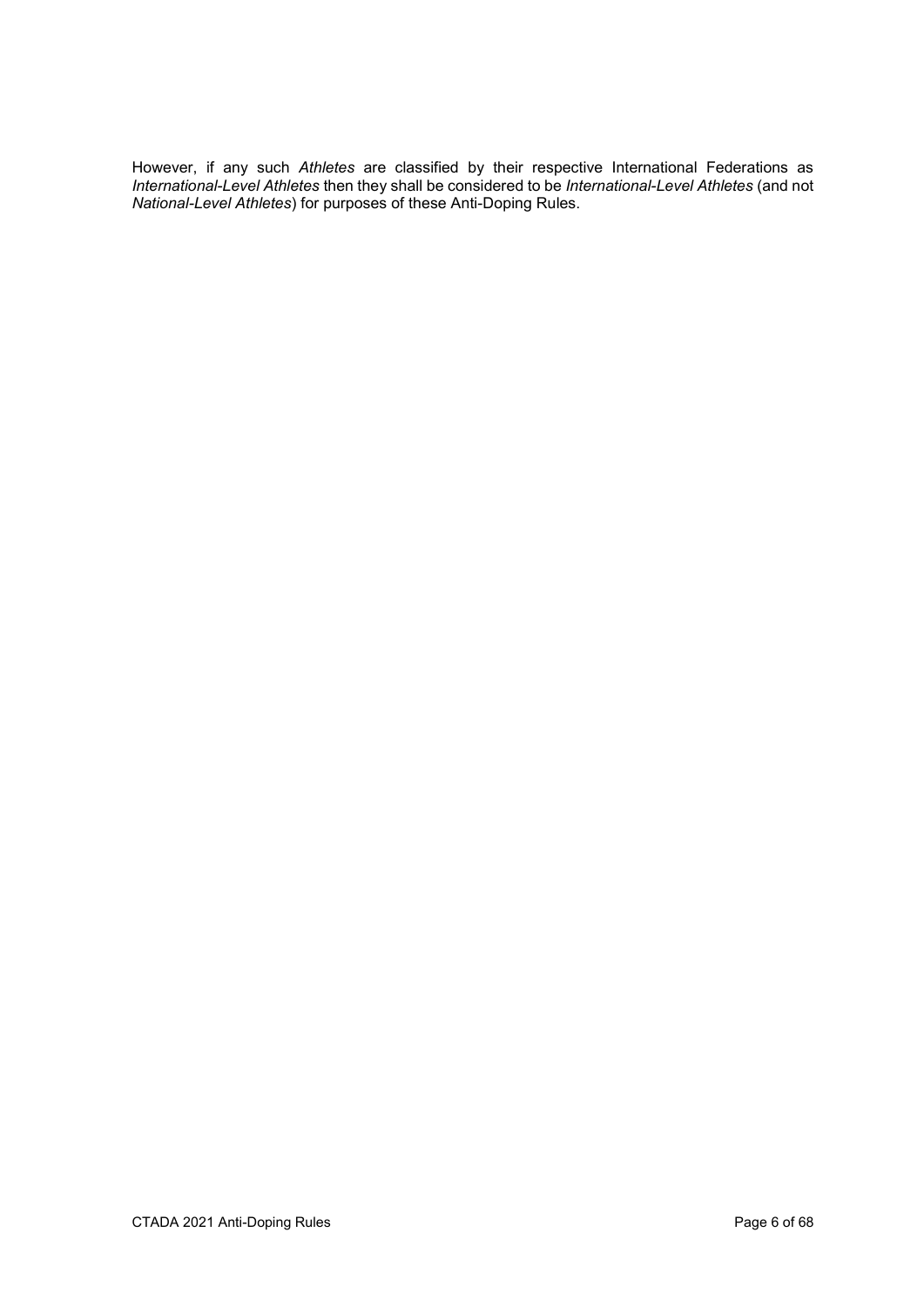# <span id="page-6-0"></span>**ARTICLE 1 DEFINITION OF DOPING**

Doping is defined as the occurrence of one or more of the anti-doping rule violations set forth in Article 2.1 through Article 2.11 of these Anti-Doping Rules.

# <span id="page-6-1"></span>**ARTICLE 2 ANTI-DOPING RULE VIOLATIONS**

The purpose of Article 2 is to specify the circumstances and conduct which constitute anti-doping rule violations. Hearings in doping cases will proceed based on the assertion that one or more of these specific rules have been violated.

*Athletes* or other *Persons* shall be responsible for knowing what constitutes an anti-doping rule violation and the substances and methods which have been included on the *Prohibited List*.

The following constitute anti-doping rule violations:

- **2.1 Presence of a** *Prohibited Substance* **or its** *Metabolites* **or** *Markers* **in an**  *Athlete's Sample*
	- **2.1.1** It is the *Athletes'* personal duty to ensure that no *Prohibited Substance* enters their bodies. *Athletes* are responsible for any *Prohibited Substance* or its *Metabolites* or *Markers* found to be present in their *Samples*. Accordingly, it is not necessary that intent, *Fault*, *Negligence* or knowing *Use* on the *Athlete's* part be demonstrated in order to establish an antidoping rule violation under Article 2.1.**[4](#page-6-2)**
	- **2.1.2** Sufficient proof of an anti-doping rule violation under Article 2.1 is established by any of the following: presence of a *Prohibited Substance* or its *Metabolites* or *Markers* in the *Athlete's* A *Sample* where the *Athlete* waives analysis of the B *Sample* and the B *Sample* is not analyzed; or, where the *Athlete's* B *Sample* is analyzed and the analysis of the *Athlete's* B *Sample* confirms the presence of the *Prohibited Substance* or its *Metabolites* or *Markers* found in the *Athlete's* A *Sample*; or, where the *Athlete's* A or B *Sample* is split into two (2) parts and the analysis of the confirmation part of the split *Sample* confirms the presence of the *Prohibited Substance* or its *Metabolites* or *Markers* found in the first part of the split Sample or the *Athlete* waives analysis of the confirmation part of the split *Sample*. **[5](#page-6-3)**
	- **2.1.3** Excepting those substances for which a *Decision Limit* is specifically identified in the *Prohibited List* or a *Technical Document*, the presence of any reported quantity of a *Prohibited Substance* or its *Metabolites* or *Markers* in an *Athlete's Sample* shall constitute an anti-doping rule violation.
	- **2.1.4** As an exception to the general rule of Article 2.1, the *Prohibited List*, *International Standards*, or *Technical Documents* may establish special criteria for reporting or the evaluation of certain *Prohibited Substances*.

<span id="page-6-2"></span><sup>&</sup>lt;u>.</u> **<sup>4</sup>** *[Comment to Article 2.1.1: An anti-doping rule violation is committed under this Article without regard to an Athlete's Fault. This rule has been referred to in various CAS decisions as "Strict Liability". An Athlete's Fault is taken into consideration in determining the Consequences of this anti-doping rule violation under Article 10. This principle has consistently been upheld by CAS.]*

<span id="page-6-3"></span>**<sup>5</sup>** *[Comment to Article 2.1.2: The Anti-Doping Organization with Results Management responsibility may, at its discretion, choose to have the B Sample analyzed even if the Athlete does not request the analysis of the B Sample.]*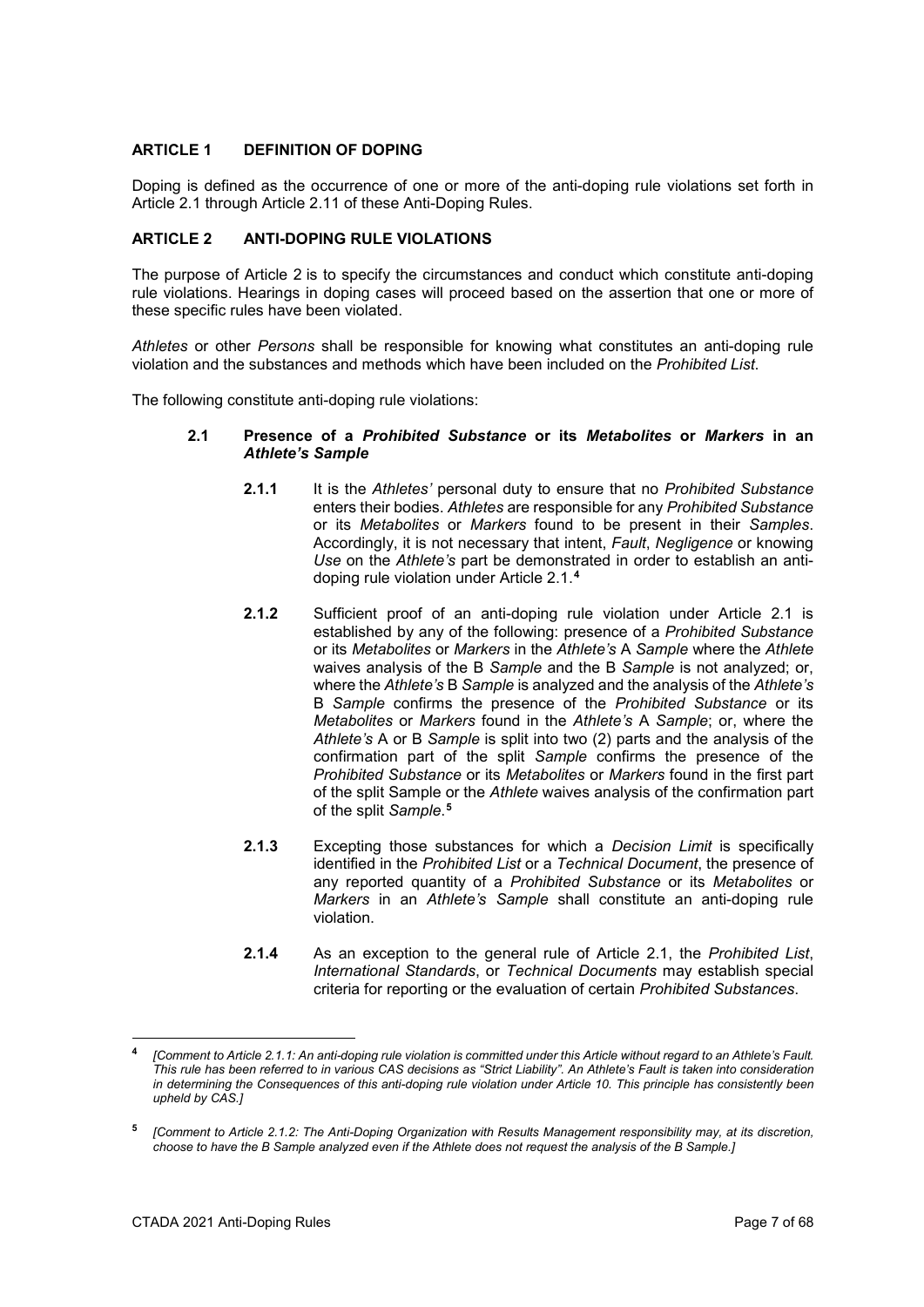# **2.2** *Use* **or** *Attempted Use* **by an** *Athlete* **of a** *Prohibited Substance* **or a** *Prohibited Method* **[6](#page-7-0)**

- **2.2.1** It is the *Athletes'* personal duty to ensure that no *Prohibited Substance* enters their bodies and that no *Prohibited Method* is *Used*. Accordingly, it is not necessary that intent, *Fault*, *Negligence* or knowing *Use* on the *Athlete's* part be demonstrated in order to establish an anti-doping rule violation for *Use* of a *Prohibited Substance* or a *Prohibited Method*.
- **2.2.2** The success or failure of the *Use* or *Attempted Use* of a *Prohibited Substance* or *Prohibited Method* is not material. It is sufficient that the *Prohibited Substance* or *Prohibited Method* was *Used* or *Attempted* to be *Used* for an anti-doping rule violation to be committed.**[7](#page-7-1)**

# **2.3 Evading, Refusing or Failing to Submit to** *Sample* **Collection by an** *Athlete*

Evading *Sample* collection; or refusing or failing to submit to *Sample* collection without compelling justification after notification by a duly authorized *Person*.**[8](#page-7-2)**

# **2.4 Whereabouts Failures by an** *Athlete*

Any combination of three (3) missed tests and/or filing failures, as defined in the *International Standard* for *Results Management*, within a twelve-month period by an *Athlete* in a *Registered Testing Pool*.

#### **2.5** *Tampering* **or** *Attempted Tampering* **with any Part of** *Doping Control* **by an**  *Athlete* **or Other** *Person*

#### **2.6** *Possession* **of a** *Prohibited Substance* **or a** *Prohibited Method* **by an** *Athlete* **or**  *Athlete Support Person*

**2.6.1** *Possession* by an *Athlete In-Competition* of any *Prohibited Substance* or any *Prohibited Method,* or *Possession* by an *Athlete Out-of-Competition* of any *Prohibited Substance* or any *Prohibited Method* which is prohibited *Out-of-Competition* unless the *Athlete* establishes that the *Possession* is

For example, Use may be established based upon reliable analytical data from the analysis of an A Sample (without *confirmation from an analysis of a B Sample) or from the analysis of a B Sample alone where the Anti-Doping Organization provides a satisfactory explanation for the lack of confirmation in the other Sample.]*

<span id="page-7-1"></span>**<sup>7</sup>** *[Comment to Article 2.2.2: Demonstrating the "Attempted Use" of a Prohibited Substance or a Prohibited Method requires proof of intent on the Athlete's part. The fact that intent may be required to prove this particular anti-doping rule violation does not undermine the Strict Liability principle established for violations of Article 2.1 and violations of Article 2.2 in respect of Use of a Prohibited Substance or Prohibited Method.*

*An Athlete's Use of a Prohibited Substance constitutes an anti-doping rule violation unless such substance is not prohibited Out-of-Competition and the Athlete's Use takes place Out-of-Competition. (However, the presence of a Prohibited Substance or its Metabolites or Markers in a Sample collected In-Competition is a violation of Article 2.1 regardless of when that substance might have been administered.)]*

<span id="page-7-2"></span>**<sup>8</sup>** *[Comment to Article 2.3: For example, it would be an anti-doping rule violation of "evading Sample collection" if it were established that an Athlete was deliberately avoiding a Doping Control official to evade notification or Testing. A violation of "failing to submit to Sample collection" may be based on either intentional or negligent conduct of the Athlete, while "evading" or "refusing" Sample collection contemplates intentional conduct by the Athlete.]*

<span id="page-7-0"></span>**<sup>6</sup>** *[Comment to Article 2.2: It has always been the case that Use or Attempted Use of a Prohibited Substance or Prohibited Method may be established by any reliable means. As noted in the Comment to Article 3.2, unlike the proof required to establish an anti-doping rule violation under Article 2.1, Use or Attempted Use may also be established by other reliable means such as admissions by the Athlete, witness statements, documentary evidence, conclusions drawn from longitudinal profiling, including data collected as part of the Athlete Biological Passport, or other analytical information which does not otherwise satisfy all the requirements to establish "Presence" of a Prohibited Substance under Article 2.1.*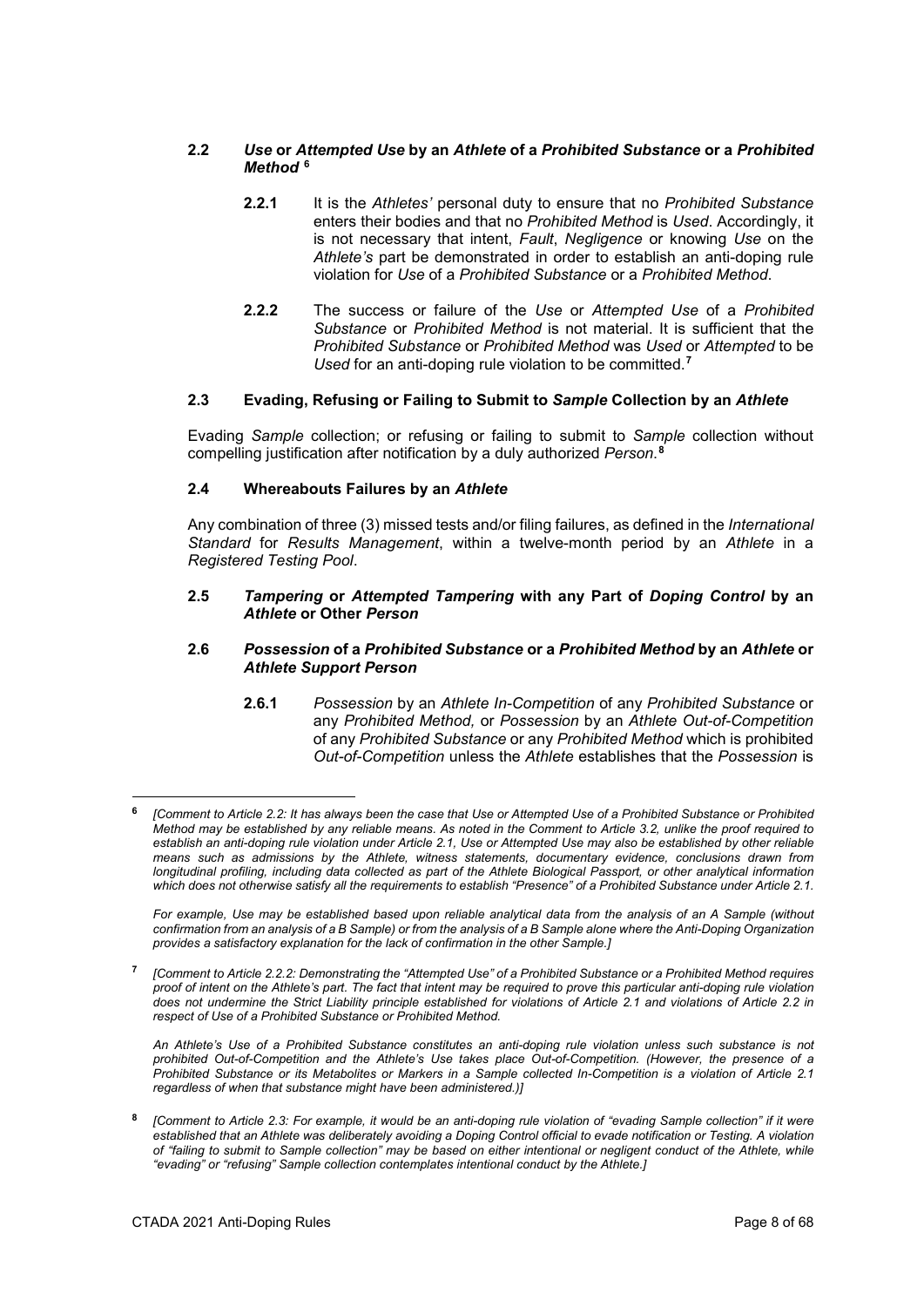consistent with a Therapeutic Use Exemption ("*TUE*") granted in accordance with Article 4.4 or other acceptable justification.

- **2.6.2** *Possession* by an *Athlete Support Person In-Competition* of any *Prohibited Substance* or any *Prohibited Method,* or *Possession* by an *Athlete Support Person Out-of-Competition* of any *Prohibited Substance*  or any *Prohibited Method* which is prohibited *Out-of-Competition* in connection with an *Athlete*, *Competition* or training, unless the *Athlete Support Person* establishes that the *Possession* is consistent with a *TUE* granted to an *Athlete* in accordance with Article 4.4 or other acceptable justification.**[9](#page-8-0)**
- **2.7** *Trafficking* **or** *Attempted Trafficking* **in any** *Prohibited Substance* **or** *Prohibited Method* **by an** *Athlete* **or Other** *Person*
- **2.8** *Administration* **or** *Attempted Administration* **by an** *Athlete* **or Other** *Person* **to any** *Athlete In-Competition* **of any** *Prohibited Substance* **or** *Prohibited Method,*  **or** *Administration* **or** *Attempted Administration* **to any** *Athlete Out-of-Competition* **of any** *Prohibited Substance* **or any** *Prohibited Method* **that is Prohibited** *Out-of-Competition*

## **2.9 Complicity or** *Attempted* **Complicity by an** *Athlete* **or Other** *Person*

Assisting, encouraging, aiding, abetting, conspiring, covering up or any other type of intentional complicity or *Attempted* complicity involving an anti-doping rule violation, *Attempted* anti-doping rule violation or violation of Article 10.14.1 by another *Person*. **[10](#page-8-1)**

#### **2.10 Prohibited Association by an** *Athlete* **or Other** *Person*

- **2.10.1** Association by an *Athlete* or other *Person* subject to the authority of an *Anti-Doping Organization* in a professional or sport-related capacity with any *Athlete Support Person* who:
	- **2.10.1.1** If subject to the authority of an *Anti-Doping Organization*, is serving a period of *Ineligibility*; or
	- **2.10.1.2** If not subject to the authority of an *Anti-Doping Organization*, and where *Ineligibility* has not been addressed in a *Results Management* process pursuant to the *Code*, has been convicted or found in a criminal, disciplinary or professional proceeding to have engaged in conduct which would have constituted a violation of anti-doping rules if *Code*-compliant rules had been applicable to such *Person.* The disqualifying status of such *Person* shall be in force for the longer of six (6) years from the criminal, professional or disciplinary decision or the duration of the criminal, disciplinary or professional sanction imposed; or
	- **2.10.1.3** Is serving as a front or intermediary for an individual described in Article 2.10.1.1 or 2.10.1.2.

<span id="page-8-0"></span>**<sup>9</sup>** *[Comment to Articles 2.6.1 and 2.6.2: Acceptable justification would not include, for example, buying or Possessing a Prohibited Substance for purposes of giving it to a friend or relative, except under justifiable medical circumstances where that Person had a physician's prescription, e.g., buying Insulin for a diabetic child.]*

*<sup>[</sup>Comment to Article 2.6.1 and 2.6.2: Acceptable justification may include, for example, (a) an Athlete or a team doctor carrying Prohibited Substances or Prohibited Methods for dealing with acute and emergency situations (e.g., an epinephrine auto-injector), or (b) an Athlete Possessing a Prohibited Substance or Prohibited Method for therapeutic reasons shortly prior to applying for and receiving a determination on a TUE.]*

<span id="page-8-1"></span>**<sup>10</sup>** *[Comment to Article 2.9: Complicity or Attempted Complicity may include either physical or psychological assistance.]*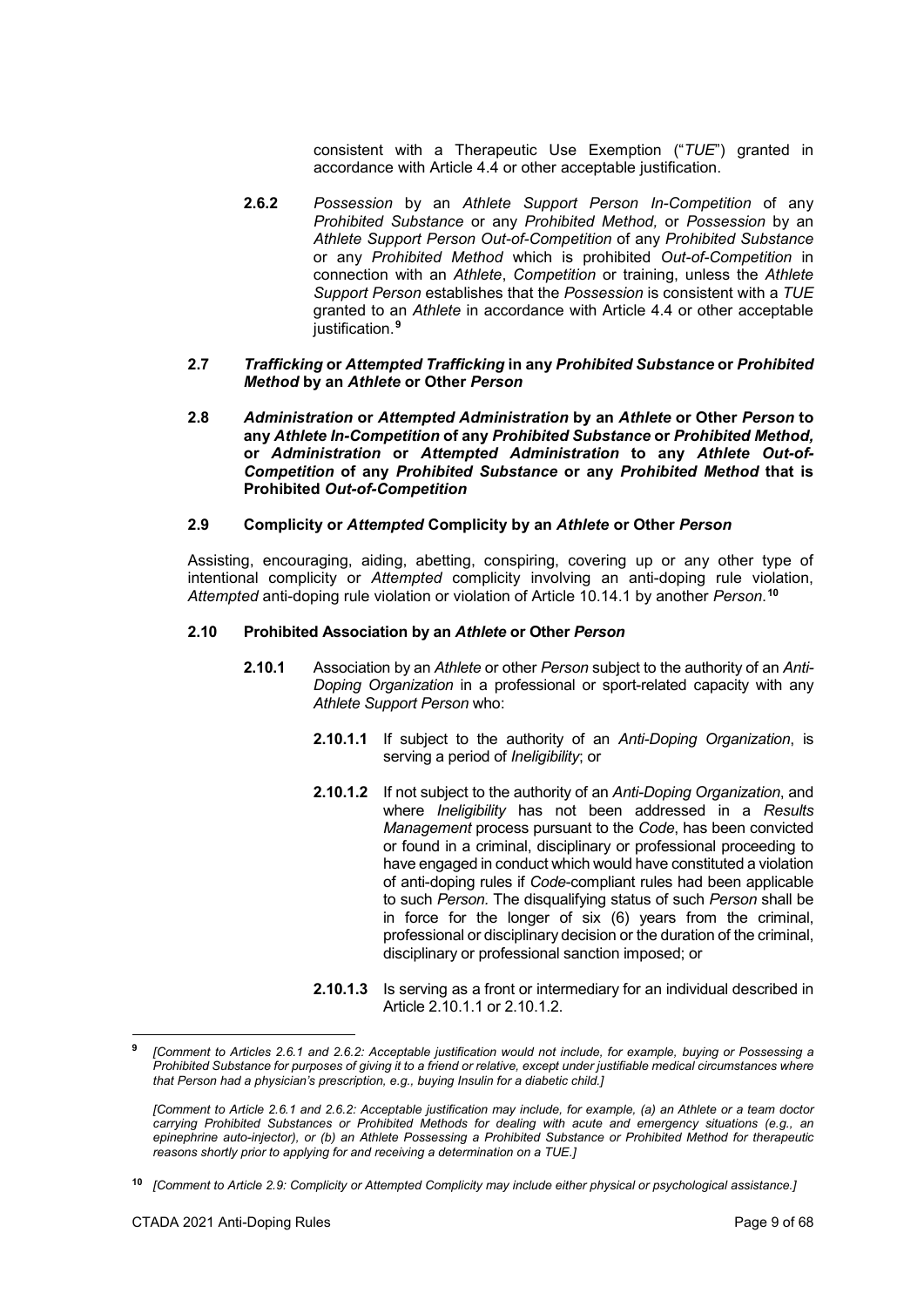**2.10.2** To establish a violation of Article 2.10, an *Anti-Doping Organization* must establish that the *Athlete* or other *Person* knew of the *Athlete Support Person*'s disqualifying status.

> The burden shall be on the *Athlete* or other *Person* to establish that any association with an *Athlete Support Person* described in Article 2.10.1.1 or 2.10.1.2 is not in a professional or sport-related capacity and/or that such association could not have been reasonably avoided.

> *Anti-Doping Organizations* that are aware of *Athlete Support Personnel* who meet the criteria described in Article 2.10.1.1, 2.10.1.2, or 2.10.1.3 shall submit that information to *WADA*. **[11](#page-9-0)**

#### **2.11 Acts by an** *Athlete* **or Other** *Person* **to Discourage or Retaliate Against Reporting to Authorities**

Where such conduct does not otherwise constitute a violation of Article 2.5:

- **2.11.1** Any act which threatens or seeks to intimidate another *Person* with the intent of discouraging the *Person* from the good-faith reporting of information that relates to an alleged anti-doping rule violation or alleged non-compliance with the *Code* to *WADA*, an *Anti-Doping Organization*, law enforcement, regulatory or professional disciplinary body, hearing body or *Person* conducting an investigation for *WADA* or an *Anti-Doping Organization*.
- **2.11.2** Retaliation against a *Person* who, in good faith, has provided evidence or information that relates to an alleged anti-doping rule violation or alleged non-compliance with the *Code* to *WADA*, an *Anti-Doping Organization*, law enforcement, regulatory or professional disciplinary body, hearing body or *Person* conducting an investigation for *WADA* or an *Anti-Doping Organization*.

For purposes of Article 2.11, retaliation, threatening and intimidation include an act taken against such *Person* either because the act lacks a good faith basis or is a disproportionate response.**[12](#page-9-1)**

*While Article 2.10 does not require the Anti-Doping Organization to notify the Athlete or other Person about the Athlete*  Support Person's disqualifying status, such notice, if provided, would be important evidence to establish that the Athlete *or other Person knew about the disqualifying status of the Athlete Support Person.]*

<span id="page-9-1"></span>**<sup>12</sup>** *[Comment to Article 2.11.2: This Article is intended to protect Persons who make good faith reports, and does not protect Persons who knowingly make false reports.]*

<span id="page-9-0"></span><sup>&</sup>lt;u>.</u> **<sup>11</sup>** *[Comment to Article 2.10: Athletes and other Persons must not work with coaches, trainers, physicians or other Athlete Support Personnel who are Ineligible on account of an anti-doping rule violation or who have been criminally convicted or professionally disciplined in relation to doping. This also prohibits association with any other Athlete who is acting as a coach or Athlete Support Person while serving a period of Ineligibility. Some examples of the types of association which are prohibited include: obtaining training, strategy, technique, nutrition or medical advice; obtaining therapy, treatment or prescriptions; providing any bodily products for analysis; or allowing the Athlete Support Person to serve as an agent or representative. Prohibited association need not involve any form of compensation.*

*<sup>[</sup>Comment to Article 2.11.2: Retaliation would include, for example, actions that threaten the physical or mental well-being or economic interests of the reporting Persons, their families or associates. Retaliation would not include an Anti-Doping Organization asserting in good faith an anti-doping rule violation against the reporting Person. For purposes of Article 2.11, a report is not made in good faith where the Person making the report knows the report to be false.]*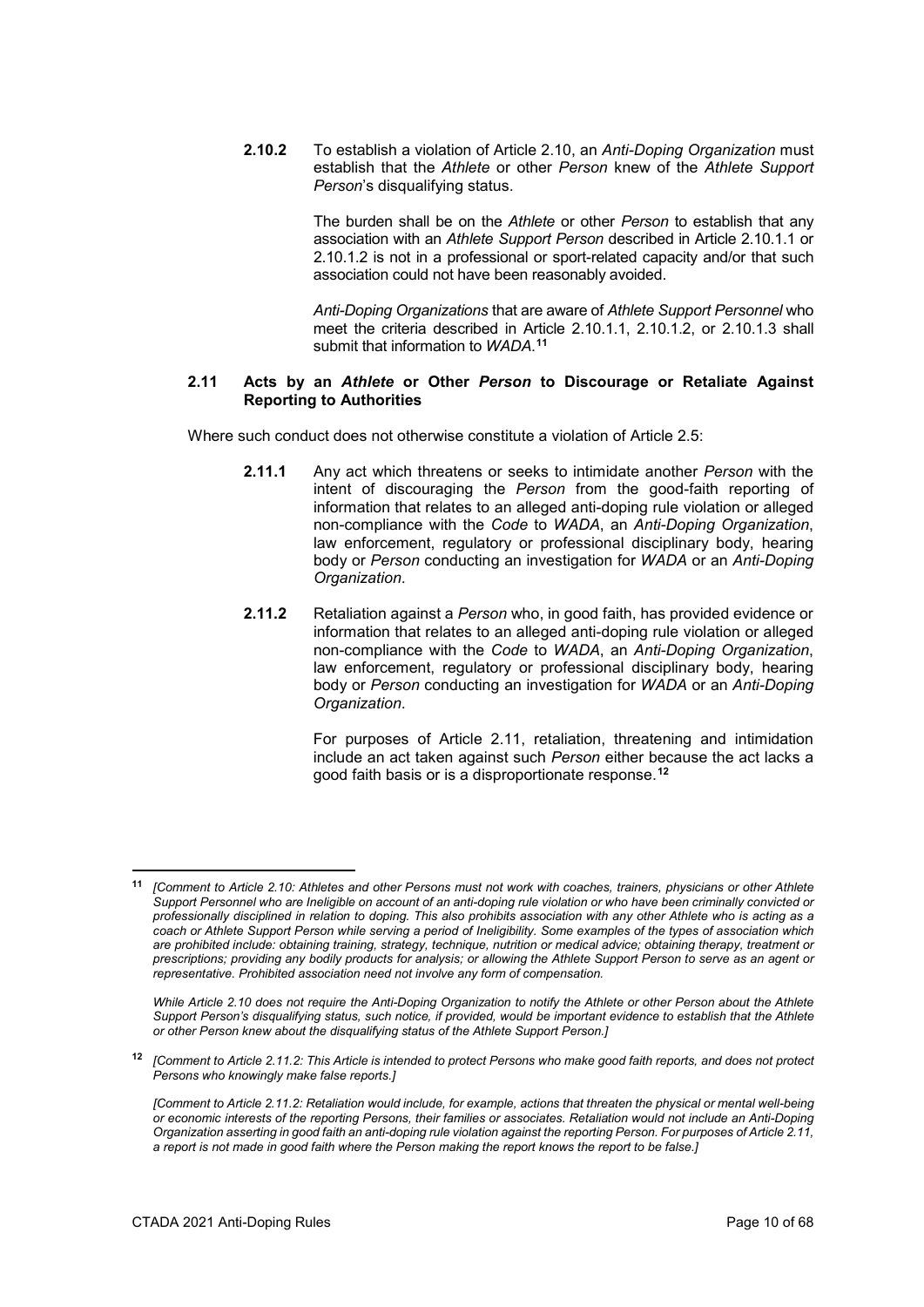# <span id="page-10-0"></span>**ARTICLE 3 PROOF OF DOPING**

# **3.1 Burdens and Standards of Proof**

CTADA shall have the burden of establishing that an anti-doping rule violation has occurred. The standard of proof shall be whether CTADA has established an anti-doping rule violation to the comfortable satisfaction of the hearing panel, bearing in mind the seriousness of the allegation which is made. This standard of proof in all cases is greater than a mere balance of probability but less than proof beyond a reasonable doubt. Where these Anti-Doping Rules place the burden of proof upon the *Athlete* or other *Person* alleged to have committed an anti-doping rule violation to rebut a presumption or establish specified facts or circumstances, except as provided in Articles 3.2.2 and 3.2.3, the standard of proof shall be by a balance of probability.**[13](#page-10-1)**

# **3.2 Methods of Establishing Facts and Presumptions**

Facts related to anti-doping rule violations may be established by any reliable means, including admissions.**[14](#page-10-2)** The following rules of proof shall be applicable in doping cases:

- **3.2.1** Analytical methods or *Decision Limits* approved by *WADA* after consultation within the relevant scientific community or which have been the subject of peer review are presumed to be scientifically valid. Any *Athlete* or other *Person* seeking to challenge whether the conditions for such presumption have been met or to rebut this presumption of scientific validity shall, as a condition precedent to any such challenge, first notify *WADA* of the challenge and the basis of the challenge. The initial hearing body, appellate body or *CAS*, on its own initiative, may also inform *WADA* of any such challenge. Within ten (10) days of *WADA*'s receipt of such notice and the case file related to such challenge, *WADA* shall also have the right to intervene as a party, appear as amicus curiae or otherwise provide evidence in such proceeding. In cases before *CAS*, at *WADA's* request, the *CAS* panel shall appoint an appropriate scientific expert to assist the panel in its evaluation of the challenge.**[15](#page-10-3)**
- **3.2.2** *WADA*-accredited laboratories, and other laboratories approved by *WADA*, are presumed to have conducted *Sample* analysis and custodial procedures in accordance with the *International Standard* for Laboratories. The *Athlete* or other *Person* may rebut this presumption by establishing that a departure from the *International Standard* for Laboratories occurred which could reasonably have caused the *Adverse Analytical Finding*.

<span id="page-10-1"></span><sup>-</sup>**<sup>13</sup>** *[Comment to Article 3.1: This standard of proof required to be met by CTADA is comparable to the standard which is applied in most countries to cases involving professional misconduct.]*

<span id="page-10-2"></span>**<sup>14</sup>** *[Comment to Article 3.2: For example, CTADA may establish an anti-doping rule violation under Article 2.2 based on the Athlete's admissions, the credible testimony of third Persons, reliable documentary evidence, reliable analytical data from either an A or B Sample as provided in the Comments to Article 2.2, or conclusions drawn from the profile of a series of the Athlete's blood or urine Samples, such as data from the Athlete Biological Passport.]*

<span id="page-10-3"></span>**<sup>15</sup>** *[Comment to Article 3.2.1: For certain Prohibited Substances, WADA may instruct WADA-accredited laboratories not to report Samples as an Adverse Analytical Finding if the estimated concentration of the Prohibited Substance or its Metabolites or Markers is below a Minimum Reporting Level. WADA's decision in determining that Minimum Reporting Level or in determining which Prohibited Substances should be subject to Minimum Reporting Levels shall not be subject to challenge. Further, the laboratory's estimated concentration of such Prohibited Substance in a Sample may only be an estimate. In no event shall the possibility that the exact concentration of the Prohibited Substance in the Sample may be below the Minimum Reporting Level constitute a defense to an anti-doping rule violation based on the presence of that Prohibited Substance in the Sample.]*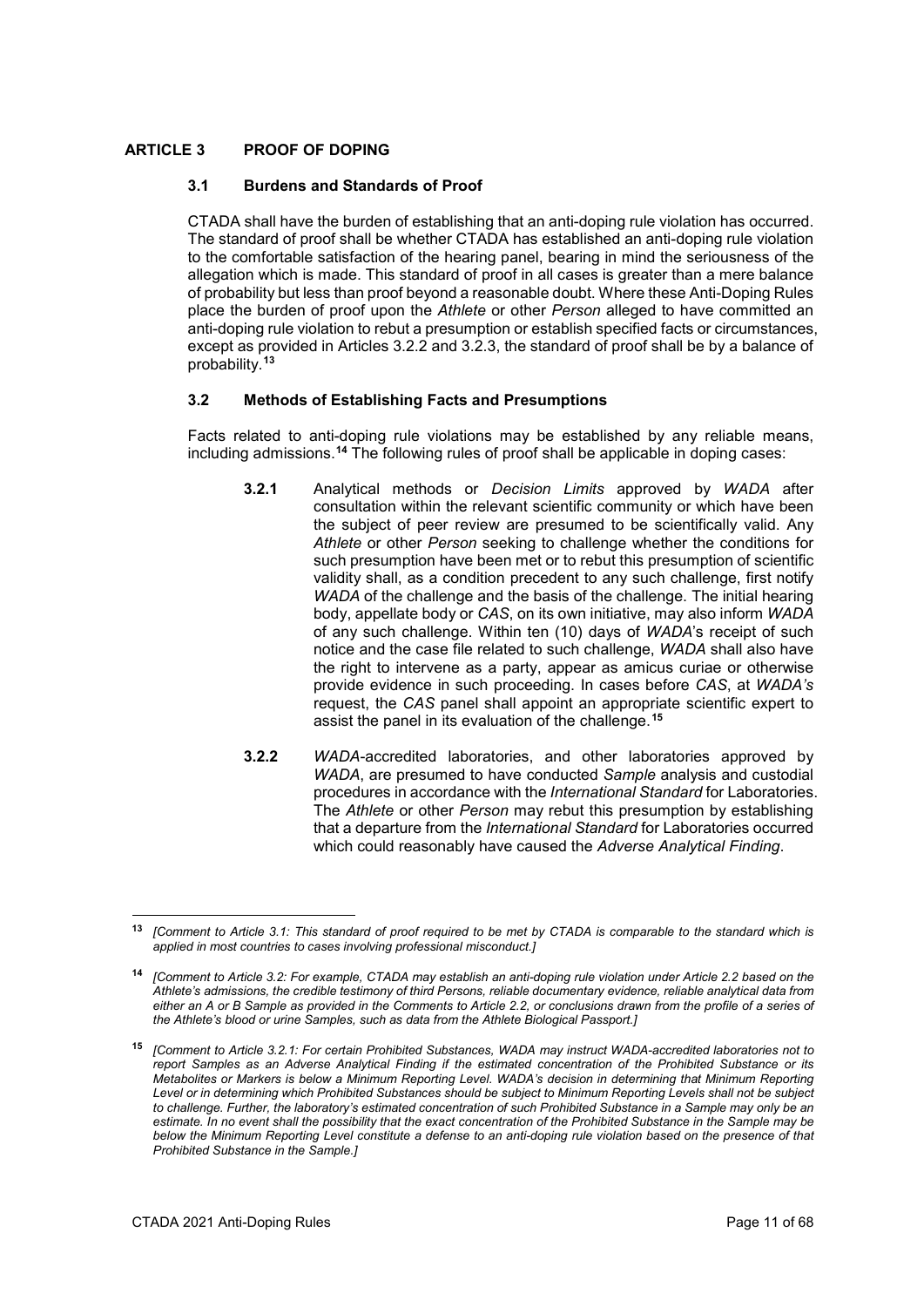If the *Athlete* or other *Person* rebuts the preceding presumption by showing that a departure from the *International Standard* for Laboratories occurred which could reasonably have caused the *Adverse Analytical Finding*, then CTADA shall have the burden to establish that such departure did not cause the *Adverse Analytical Finding*. **[16](#page-11-0)**

- **3.2.3** Departures from any other *International Standard* or other anti-doping rule or policy set forth in the *Code* or these Anti-Doping Rules shall not invalidate analytical results or other evidence of an anti-doping rule violation, and shall not constitute a defense to an anti-doping rule violation;**[17](#page-11-1)** provided, however, if the *Athlete* or other *Person* establishes that a departure from one of the specific *International Standard* provisions listed below could reasonably have caused an anti-doping rule violation based on an *Adverse Analytical Finding* or whereabouts failure, then CTADA shall have the burden to establish that such departure did not cause the *Adverse Analytical Finding* or the whereabouts failure:
	- (i) a departure from the *International Standard* for *Testing* and Investigations related to *Sample* collection or *Sample* handling which could reasonably have caused an anti-doping rule violation based on an *Adverse Analytical Finding*, in which case CTADA shall have the burden to establish that such departure did not cause the *Adverse Analytical Finding*;
	- (ii) a departure from the *International Standard* for *Results Management* or *International Standard* for *Testing* and Investigations related to an *Adverse Passport Finding* which could reasonably have caused an anti-doping rule violation, in which case CTADA shall have the burden to establish that such departure did not cause the anti-doping rule violation;
	- (iii) a departure from the *International Standard* for *Results Management* related to the requirement to provide notice to the *Athlete* of the B *Sample* opening which could reasonably have caused an anti-doping rule violation based on an *Adverse Analytical Finding*, in which case CTADA shall have the burden to establish that such departure did not cause the *Adverse Analytical Finding*; **[18](#page-11-2)**
	- (iv) a departure from the *International Standard* for *Results Management* related to *Athlete* notification which could reasonably have caused an anti-doping rule violation based on a whereabouts failure, in which

-

<span id="page-11-0"></span>**<sup>16</sup>** *[Comment to Article 3.2.2: The burden is on the Athlete or other Person to establish, by a balance of probability, a departure from the International Standard for Laboratories that could reasonably have caused the Adverse Analytical Finding. Thus, once the Athlete or other Person establishes the departure by a balance of probability, the Athlete or other Person's burden on causation is the somewhat lower standard of proof– "could reasonably have caused." If the Athlete or other Person satisfies these standards, the burden shifts to CTADA to prove to the comfortable satisfaction of the hearing panel that the departure did not cause the Adverse Analytical Finding.]*

<span id="page-11-1"></span>**<sup>17</sup>** *[Comment to Article 3.2.3: Departures from an International Standard or other rule unrelated to Sample collection or handling, Adverse Passport Finding, or Athlete notification relating to whereabouts failure or B Sample opening – e.g., the International Standard for Education, International Standard for the Protection of Privacy and Personal Information or International Standard for Therapeutic Use Exemptions – may result in compliance proceedings by WADA but are not a defense in an anti-doping rule violation proceeding and are not relevant on the issue of whether the Athlete committed an anti-doping rule violation. Similarly, CTADA's violation of the document referenced in Article 20.7.7 of the Code shall not constitute a defense to an anti-doping rule violation.]*

<span id="page-11-2"></span>**<sup>18</sup>** *[Comment to Article 3.2.3 (iii): CTADA would meet its burden to establish that such departure did not cause the Adverse Analytical Finding by showing that, for example, the B Sample opening and analysis were observed by an independent witness and no irregularities were observed.]*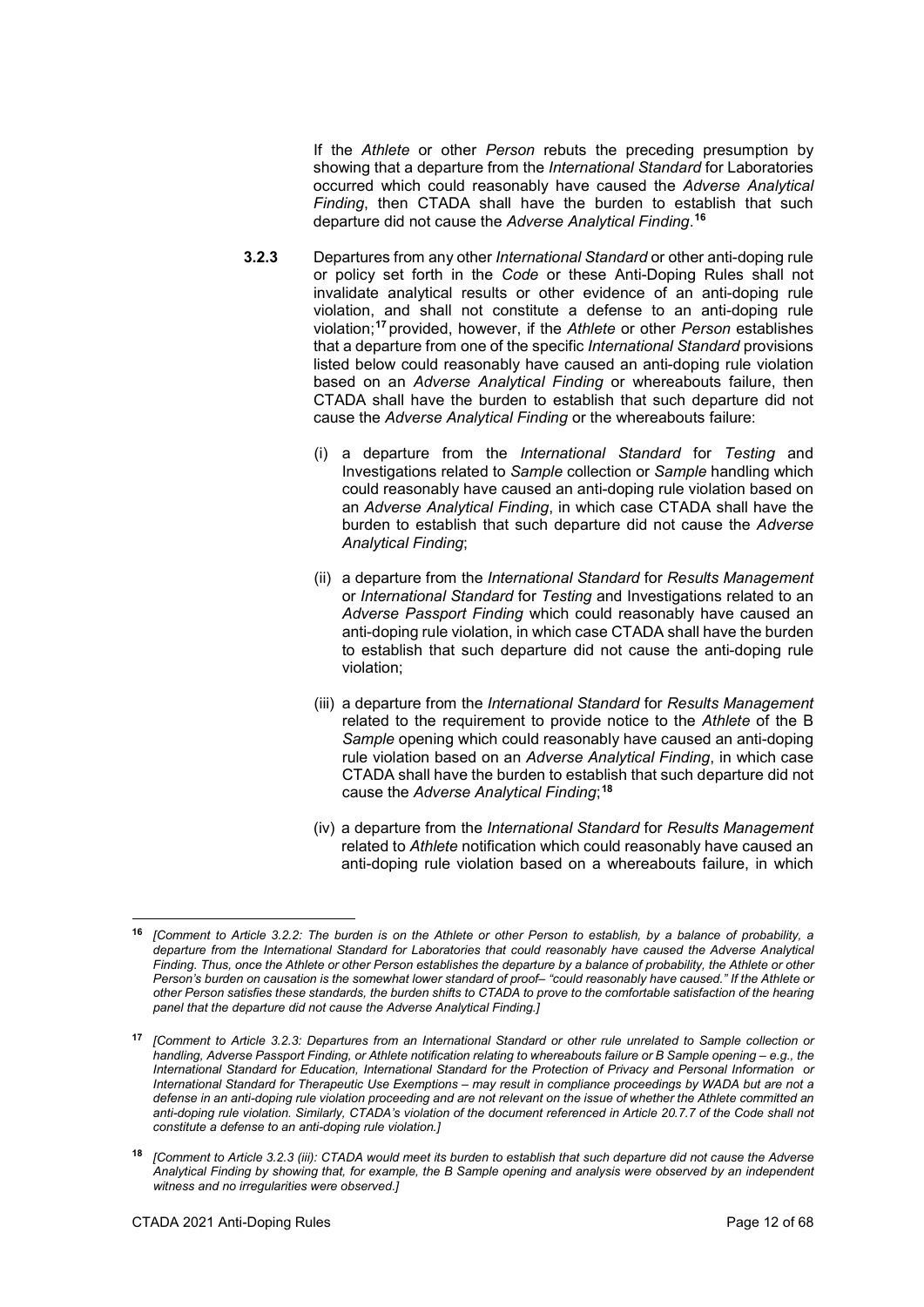case CTADA shall have the burden to establish that such departure did not cause the whereabouts failure.

- **3.2.4** The facts established by a decision of a court or professional disciplinary tribunal of competent jurisdiction which is not the subject of a pending appeal shall be irrebuttable evidence against the *Athlete* or other *Person* to whom the decision pertained of those facts unless the *Athlete* or other *Person* establishes that the decision violated principles of natural justice.
- **3.2.5** The hearing panel in a hearing on an anti-doping rule violation may draw an inference adverse to the *Athlete* or other *Person* who is asserted to have committed an anti-doping rule violation based on the *Athlete's* or other *Person's* refusal, after a request made in a reasonable time in advance of the hearing, to appear at the hearing (either in person or telephonically as directed by the hearing panel) and to answer questions from the hearing panel or CTADA.

# <span id="page-12-0"></span>**ARTICLE 4 THE** *PROHIBITED LIST*

#### **4.1 Incorporation of the** *Prohibited List*

These Anti-Doping Rules incorporate the *Prohibited List* which is published and revised by *WADA* as described in Article 4.1 of the *Code*.

Unless provided otherwise in the *Prohibited List* or a revision, the *Prohibited List* and revisions shall go into effect under these Anti-Doping Rules three (3) months after publication by *WADA* without requiring any further action by CTADA*.* All *Athletes* and other *Persons* shall be bound by the *Prohibited List*, and any revisions thereto, from the date they go into effect, without further formality. It is the responsibility of all *Athletes* and other *Persons* to familiarize themselves with the most up-to-date version of the *Prohibited List* and all revisions thereto.**[19](#page-12-1)**

# **4.2** *Prohibited Substances* **and** *Prohibited Methods* **Identified on the** *Prohibited List*

# **4.2.1** *Prohibited Substances* and *Prohibited Methods*

The *Prohibited List* shall identify those *Prohibited Substances* and *Prohibited Methods* which are prohibited as doping at all times (both *In-Competition* and *Outof-Competition*) because of their potential to enhance performance in future *Competitions* or their masking potential, and those substances and methods which are prohibited *In-Competition* only. The *Prohibited List* may be expanded by *WADA*  for a particular sport. *Prohibited Substance*s and *Prohibited Methods* may be included in the *Prohibited List* by general category (e.g., anabolic agents) or by specific reference to a particular substance or method.**[20](#page-12-2)**

#### **4.2.2** *Specified Substances* or *Specified Methods*

<span id="page-12-1"></span><sup>19</sup> **<sup>19</sup>** *[Comment to Article 4.1: The current Prohibited List is available on WADA's website at [https://www.wada-ama.org.](https://www.wada-ama.org/) The Prohibited List will be revised and published on an expedited basis whenever the need arises. However, for the sake of predictability, a new Prohibited List will be published every year whether or not changes have been made.]*

<span id="page-12-2"></span>**<sup>20</sup>** *[Comment to Article 4.2.1: Out-of-Competition Use of a substance which is only prohibited In-Competition is not an antidoping rule violation unless an Adverse Analytical Finding for the substance or its Metabolites or Markers is reported for a Sample collected In-Competition.]*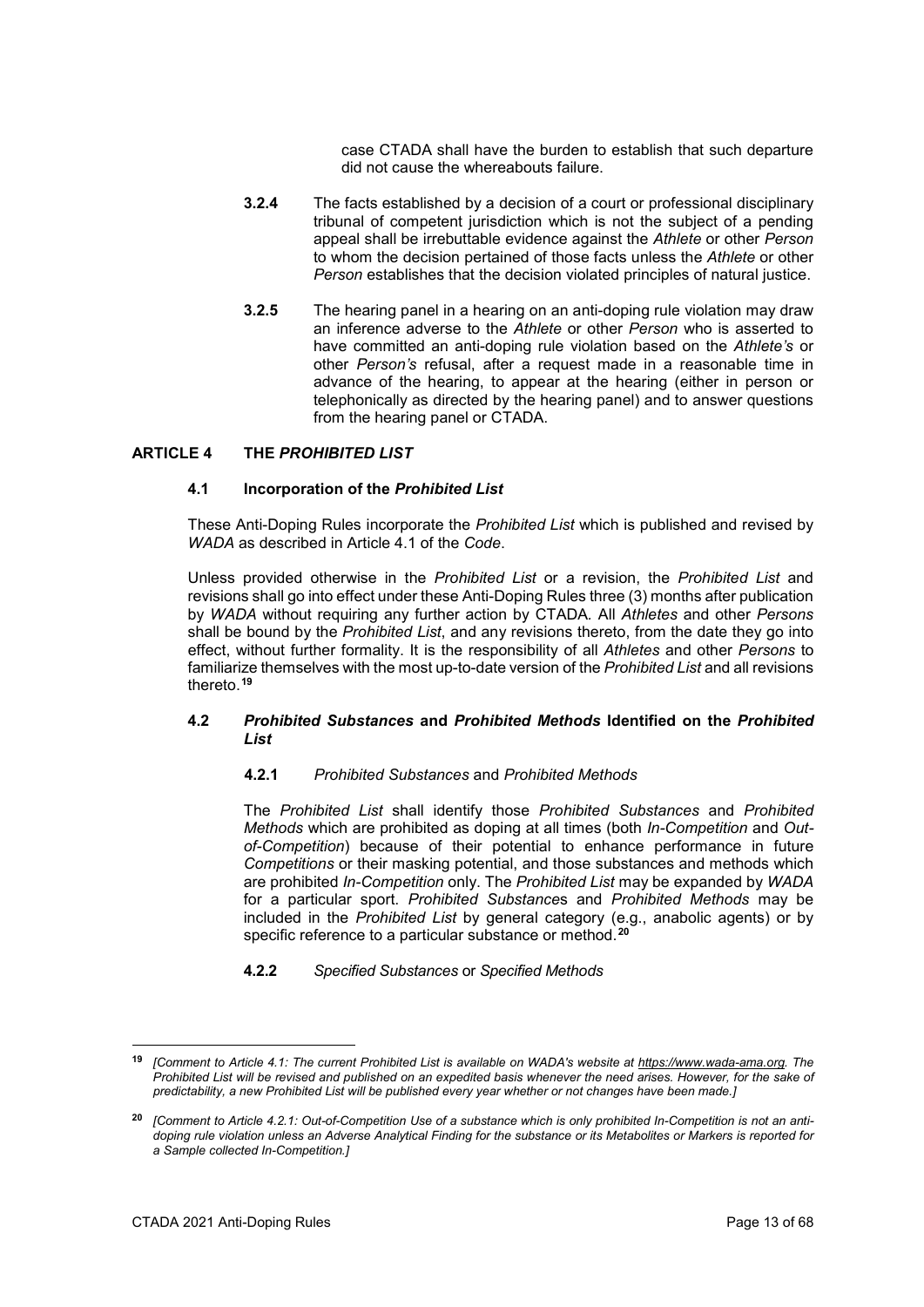For purposes of the application of Article 10, all *Prohibited Substances* shall be *Specified Substances* except as identified on the *Prohibited List*. No *Prohibited Method* shall be a *Specified Method* unless it is specifically identified as a *Specified Method* on the *Prohibited List*. **[21](#page-13-0)**

# **4.2.3** *Substances of Abuse*

For purposes of applying Article 10, *Substances of Abuse* shall include those *Prohibited Substances* which are specifically identified as *Substances of Abuse* on the *Prohibited List* because they are frequently abused in society outside of the context of sport.

# **4.3** *WADA's* **Determination of the** *Prohibited List*

*WADA's* determination of the *Prohibited Substances* and *Prohibited Methods* that will be included on the *Prohibited List*, the classification of substances into categories on the *Prohibited List*, the classification of a substance as prohibited at all times or *In-Competition* only, the classification of a substance or method as a *Specified Substance*, *Specified Method* or *Substance of Abuse* is final and shall not be subject to any challenge by an *Athlete* or other *Person* including, but not limited to, any challenge based on an argument that the substance or method was not a masking agent or did not have the potential to enhance performance, represent a health risk or violate the spirit of sport.

# **4.4** *Therapeutic Use Exemptions* **("***TUEs***")**

**4.4.1** The presence of a *Prohibited Substance* or its *Metabolites* or *Markers*, and/or the *Use* or *Attempted Use*, *Possession* or *Administration* or *Attempted Administration* of a *Prohibited Substance* or *Prohibited Method* shall not be considered an anti-doping rule violation if it is consistent with the provisions of a *TUE* granted in accordance with the *International Standard* for *Therapeutic Use Exemptions*.

# **4.4.2** *TUE* Application Process

- **4.4.2.1** Any *Athlete* who is not an *International-Level Athlete* shall apply to CTADA for a *TUE* as soon as possible, save where Articles 4.1 or 4.3 of the *International Standard* for *Therapeutic Use Exemptions* apply. The application shall be made in accordance with Article 6 of the *International Standard* for *Therapeutic Use Exemptions* as posted on CTADA's website.
- **4.4.2.2** CTADA shall establish a panel (*Therapeutic Use Exemption* Committee (TUEC)) to consider applications for the grant of *TUE*s in accordance with Article 4.4.2.2(a)-(d) below:
	- (a) The TUEC shall consist of a Chair and six (6) other members with experience in the care and treatment of *Athletes* and sound knowledge of clinical, sports and exercise medicine. Each appointed member shall serve a term of four (4) years.
	- (b) Before serving as a member of the TUEC, each member must sign a conflict of interest and confidentiality

-

<span id="page-13-0"></span>**<sup>21</sup>** *[Comment to Article 4.2.2: The Specified Substances and Specified Methods identified in Article 4.2.2 should not in any way be considered less important or less dangerous than other doping substances or methods. Rather, they are simply substances and methods which are more likely to have been consumed or used by an Athlete for a purpose other than the enhancement of sport performance.]*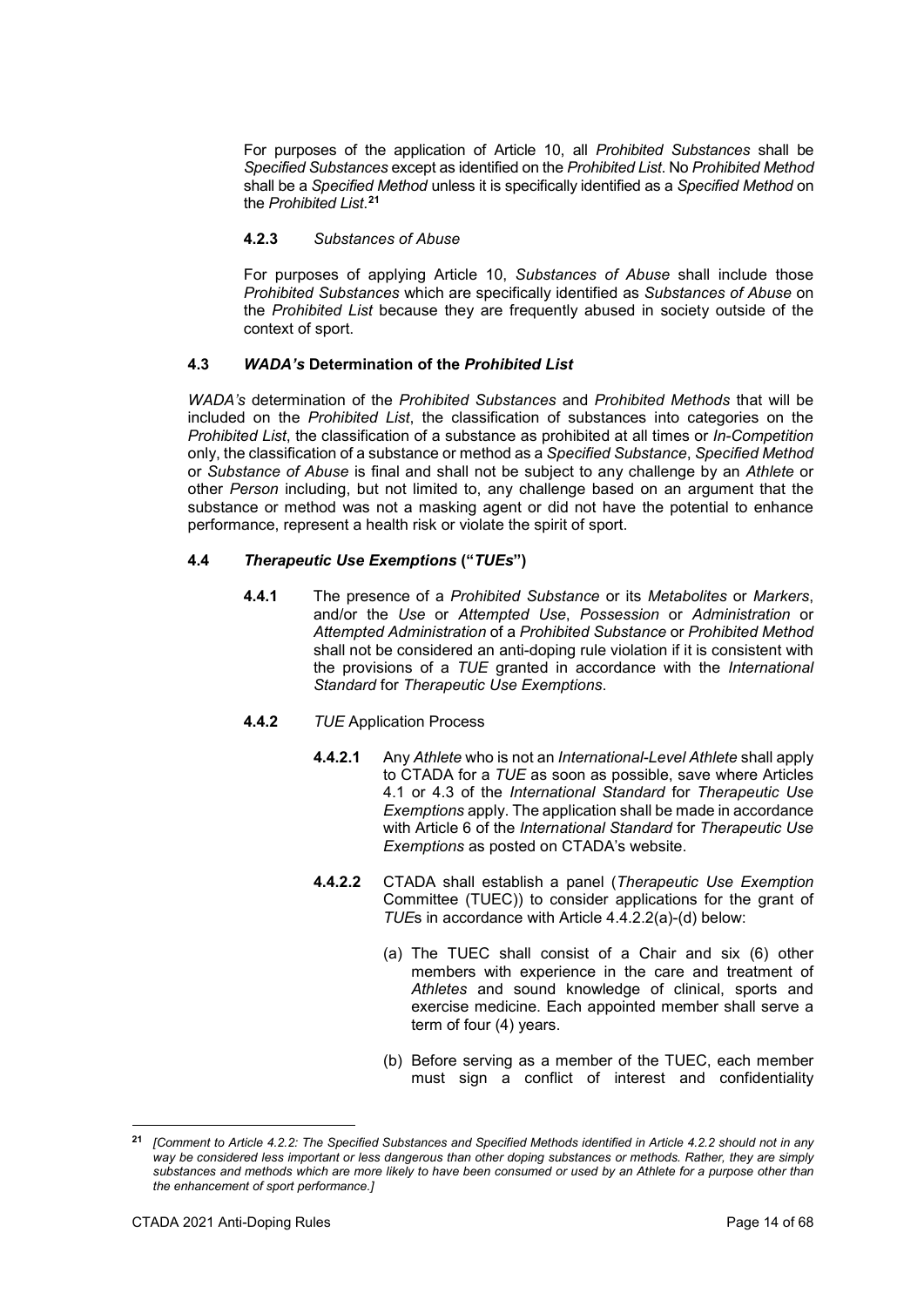declaration. The appointed members shall not be employees of CTADA.

- (c) When an application to CTADA for the grant of a *TUE* is made, the Chair of the TUEC shall appoint three (3) members (which may include the Chair) to consider the application.
- (d) Before considering a *TUE* application, each member shall disclose to the Chair any circumstances likely to affect their impartiality with respect to the *Athlete* making the application. If a member appointed by the Chair to consider an application is unwilling or unable to assess the *Athlete*'s *TUE* application, for any reason, the Chair may appoint a replacement or appoint a new TUEC (e.g., from the preestablished pool of candidates). The Chair cannot serve as a member of the TUEC if there are any circumstances which are likely to affect the impartiality of the *TUE* decision.
- **4.4.2.3** The TUEC shall promptly evaluate and decide upon the application in accordance with the relevant provisions of the *International Standard* for *Therapeutic Use Exemptions* and usually (i.e., unless exceptional circumstances apply) within no more than twenty-one (21) days of receipt of a complete application. Where the application is made in a reasonable time prior to an *Event*, the TUEC must use its best endeavors to issue its decision before the start of the *Event*.
- **4.4.2.4** The TUEC decision shall be the final decision of CTADA and may be appealed in accordance with Article 4.4.6. CTADA's TUEC decision shall be notified in writing to the *Athlete*, and to *WADA* and other *Anti-Doping Organizations* in accordance with the *International Standard* for *Therapeutic Use Exemptions*. It shall also promptly be reported into *ADAMS*. **[22](#page-14-0)**
- **4.4.3** Retroactive *TUE* Applications

If CTADA chooses to test an *Athlete* who is not an *International-Level* or a *National-Level Athlete*, CTADA must permit that *Athlete* to apply for a retroactive *TUE* for any *Prohibited Substance* or *Prohibited Method* that he or she is *Using* for therapeutic reasons.

**4.4.4** *TUE* Recognition

<span id="page-14-0"></span><sup>22</sup> **<sup>22</sup>** *[Comment to Article 4.4.2: In accordance with Article 5.1 of the International Standard for Therapeutic Use Exemptions, CTADA may decline to consider advance applications for TUEs from National-Level Athletes in sports that are not prioritized by CTADA in its test distribution planning. In that case it must permit any such Athlete who is subsequently tested to apply for a retroactive TUE. Additionally, CTADA shall publicize such a policy on its website for the benefit of affected Athletes.*

*The submission of falsified documents to a TUEC or CTADA, offering or accepting a bribe to a Person to perform or fail to perform an act, procuring false testimony from any witness, or committing any other fraudulent act or any other similar intentional interference or Attempted interference with any aspect of the TUE process shall result in a charge of Tampering or Attempted Tampering under Article 2.5.*

*An Athlete should not assume that their application for the grant of a TUE (or for renewal of a TUE) will be granted. Any Use or Possession or Administration of a Prohibited Substance or Prohibited Method before an application has been granted is entirely at the Athlete's own risk.]*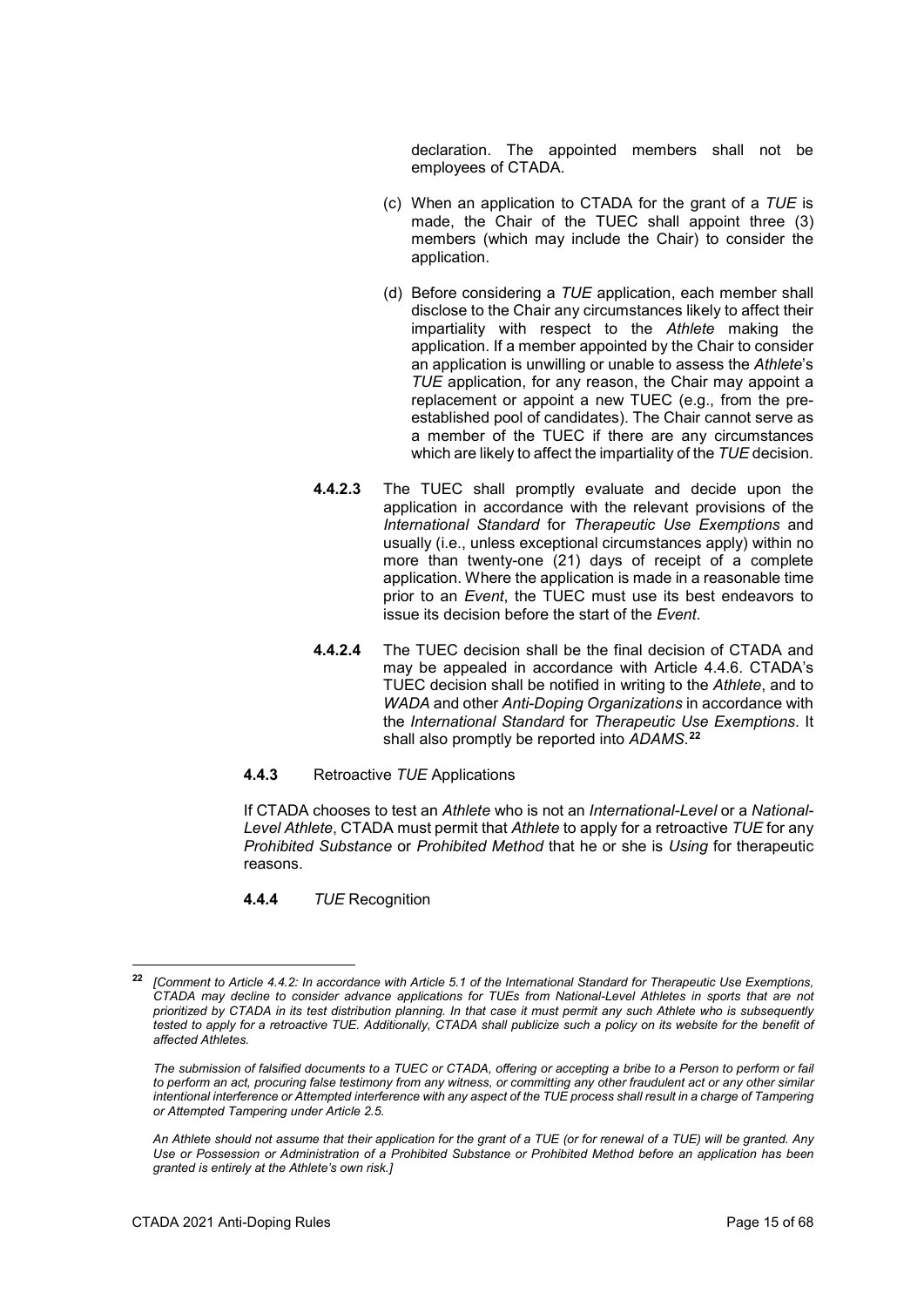A *TUE* granted by CTADA is valid at any national level in any country and does not need to be formally recognized by any other *National Anti-Doping Organization*.

However, it is not automatically valid if the *Athlete* becomes an *International-Level Athlete* or competes in an *International Event*, unless it is recognized by the relevant International Federation or *Major Event Organization* in accordance with the *International Standard* for *Therapeutic Use Exemptions* as follows:

> **4.4.4.1** Where the *Athlete* already has a *TUE* granted by CTADA for the substance or method in question, unless their *TUE* will be automatically recognized by the International Federation or *Major Event Organization*, the *Athlete* shall apply to their International Federation or to the *Major Event Organization* to recognize that *TUE*. If that *TUE* meets the criteria set out in the *International Standard* for *Therapeutic Use Exemptions*, then the International Federation or *Major Event Organization* must recognize it.

> > If the International Federation or *Major Event Organization* considers that the *TUE* granted by CTADA does not meet those criteria and so refuses to recognize it, the International Federation shall promptly notify the *Athlete* and CTADA with reasons. The *Athlete* and/or CTADA shall have twenty-one (21) days from such notification to refer the matter to *WADA* for review in accordance with Article 4.4.6.

> > If the matter is referred to *WADA* for review in accordance with Article 4.4.6, the *TUE* granted by CTADA remains valid for national-level *Competition* and *Out-of-Competition Testing* (but is not valid for international-level *Competition*) pending *WADA*'s decision.

> > If the matter is not referred to *WADA* for review within the twenty-one (21) day deadline, CTADA must determine whether the original *TUE* that it granted should nevertheless remain valid for national-level *Competition* and *Out-of-Competition Testing* (provided that the *Athlete* ceases to be an *International-Level Athlete* and does not participate in international-level *Competition*). Pending CTADA's decision, the *TUE* remains valid for national-level *Competition* and *Out-of-Competition Testing* (but is not valid for international-level *Competition*).**[23](#page-15-0)**

**4.4.4.2** If the *Athlete* does not already have a *TUE* granted by CTADA for the substance or method in question, the *Athlete* must apply

*In accordance with the requirements of the International Standard for Therapeutic Use Exemptions, CTADA will help Athletes determine when they need to submit TUEs granted by CTADA to an International Federation or Major Event Organization for recognition and will guide and support those Athletes through the recognition process.*

<span id="page-15-0"></span>**<sup>23</sup>** *[Comment to Article 4.4.4.1: Further to Articles 5.7 and 7.1 of the International Standard for Therapeutic Use Exemptions, an International Federation must publish and keep updated a notice on its website that sets out clearly (1) which Athletes under its authority are required to apply to it for a TUE, (2) which TUE decisions of other Anti-Doping Organizations it will*  automatically recognize in lieu of such application and (3) which TUE decisions of other Anti-Doping Organizations will *have to be submitted to it for recognition. If an Athlete's TUE falls into a category of automatically recognized TUEs, then the Athlete does not need to apply to his/her International Federation for recognition of that TUE.*

*If an International Federation refuses to recognize a TUE granted by CTADA only because medical records or other information are missing that are needed to demonstrate satisfaction of the criteria in the International Standard for Therapeutic Use Exemptions, the matter should not be referred to WADA. Instead, the file should be completed and resubmitted to the International Federation.]*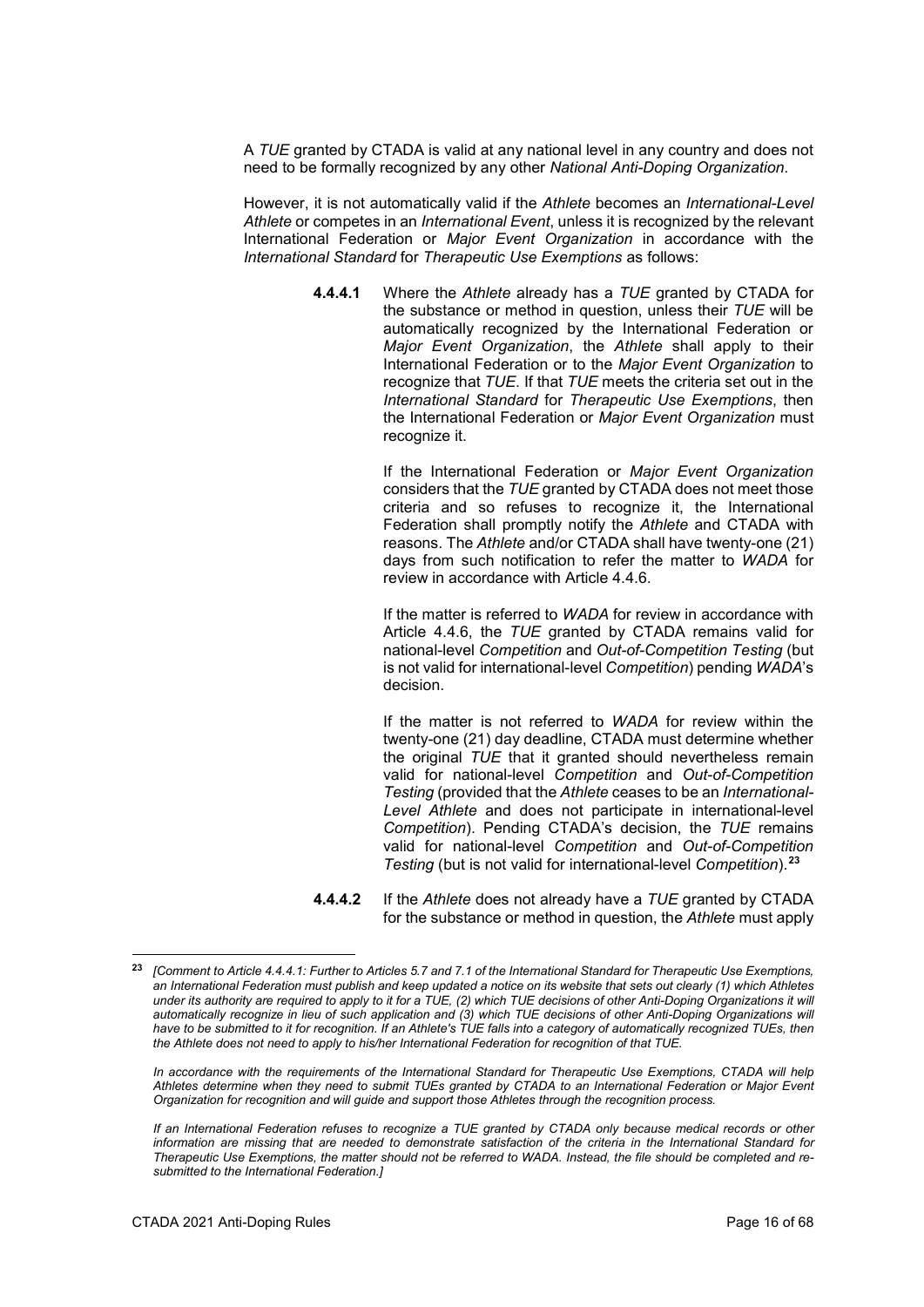directly to the International Federation for a *TUE* in accordance with the process set out in the *International Standard* for *Therapeutic Use Exemptions* as soon as the need arises.

If the International Federation denies the *Athlete's* application, it shall notify the *Athlete* promptly, with reasons.

If the International Federation grants the *Athlete's* application, it shall notify the *Athlete* and CTADA. If CTADA considers that the *TUE* granted by the International Federation does not meet the criteria set out in the *International Standard* for *Therapeutic Use Exemptions*, it has twenty-one (21) days from such notification to refer the matter to *WADA* for review.

If CTADA refers the matter to *WADA* for review, the *TUE* granted by the International Federation remains valid for international-level *Competition* and *Out-of-Competition Testing* (but is not valid for national-level *Competition*) pending *WADA's* decision.

If CTADA does not refer the matter to *WADA* for review, the *TUE* granted by the International Federation becomes valid for national-level *Competition* as well when the twenty-one (21) day review deadline expires.**[24](#page-16-0)**

- **4.4.5** Expiration, Withdrawal or Reversal of a *TUE*
	- **4.4.5.1** A *TUE* granted pursuant to these Anti-Doping Rules: (a) shall expire automatically at the end of any term for which it was granted, without the need for any further notice or other formality; (b) will be withdrawn if the *Athlete* does not promptly comply with any requirements or conditions imposed by the TUEC upon grant of the *TUE*; (c) may be withdrawn by the TUEC if it is subsequently determined that the criteria for grant of a *TUE* are not in fact met; or (d) may be reversed on review by *WADA* or on appeal.
	- **4.4.5.2** In such event, the *Athlete* shall not be subject to any *Consequences* based on their *Use* or *Possession* or *Administration* of the *Prohibited Substance* or *Prohibited Method* in question in accordance with the *TUE* prior to the effective date of expiry, withdrawal, or reversal of the *TUE*. The review pursuant to Article 5.1.1.1 of the *International Standard* for *Results Management* of an *Adverse Analytical Finding*, reported shortly after the *TUE* expiry, withdrawal, or reversal, shall include consideration of whether such finding is consistent with *Use* of the *Prohibited Substance* or *Prohibited Method* prior to that date, in which event no anti-doping rule violation shall be asserted.
- **4.4.6** Reviews and Appeals of *TUE* Decisions
	- **4.4.6.1** If CTADA denies an application for a *TUE*, the *Athlete* may appeal exclusively to the appellate body described in Article 13.2.2.

<span id="page-16-0"></span>**<sup>24</sup>** *[Comment to Article 4.4.4.2: The International Federation and CTADA may agree that CTADA will consider TUE applications on behalf of the International Federation.]*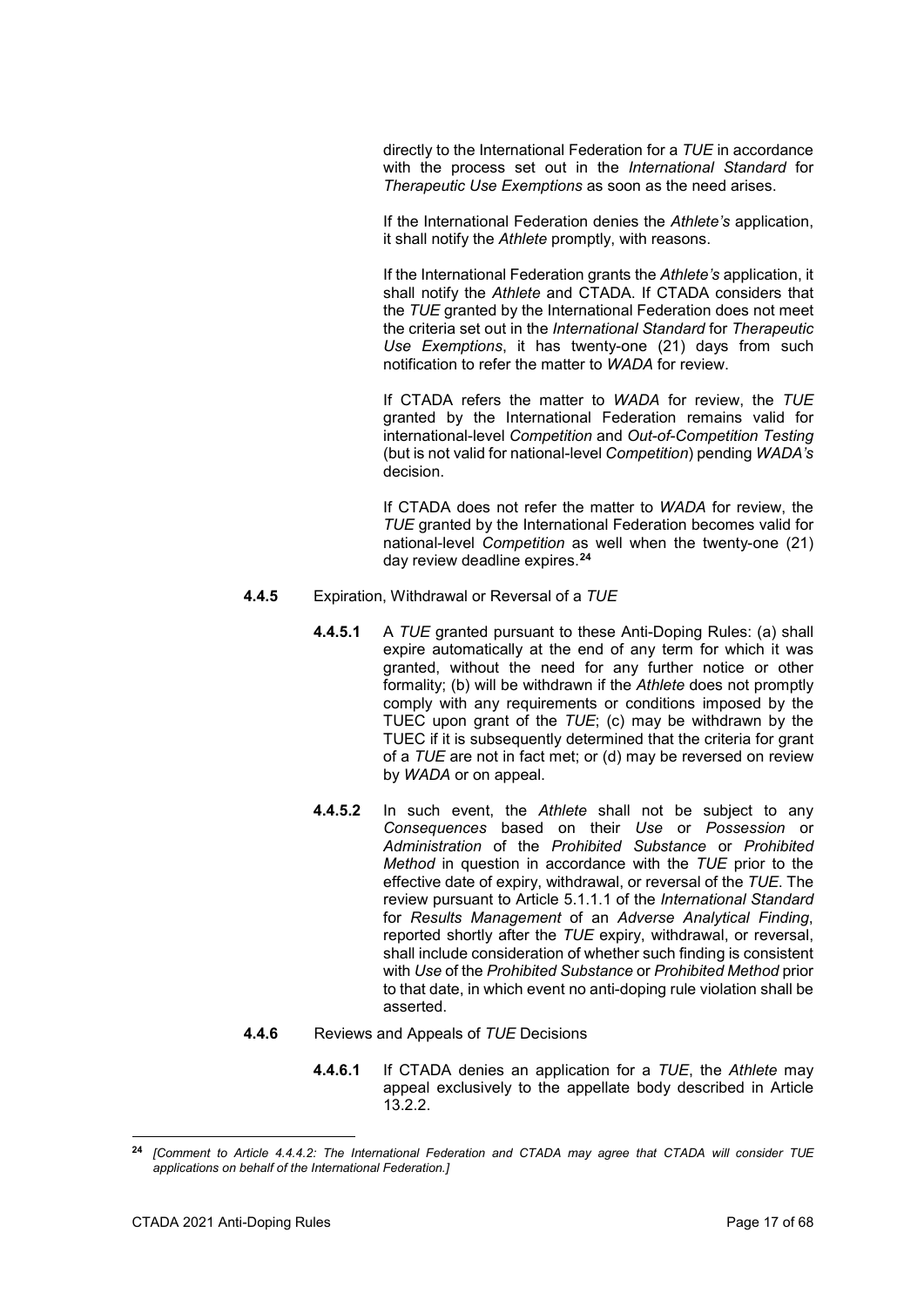- **4.4.6.2** *WADA* must review an International Federation's decision not to recognize a *TUE* granted by CTADA that is referred to *WADA* by the *Athlete* or CTADA*.* In addition, *WADA* must review an International Federation's decision to grant a *TUE* that is referred *to WADA* by CTADA. *WADA* may review any other *TUE* decisions at any time, whether upon request by those affected or on its own initiative. If the *TUE* decision being reviewed meets the criteria set out in the *International Standard*  for *Therapeutic Use Exemptions*, *WADA* will not interfere with it. If the *TUE* decision does not meet those criteria, *WADA* will reverse it.**[25](#page-17-1)**
- **4.4.6.3** Any *TUE* decision by an International Federation (or by CTADA where it has agreed to consider the application on behalf of an International Federation) that is not reviewed by *WADA*, or that is reviewed by *WADA* but is not reversed upon review, may be appealed by the *Athlete* and/or CTADA, exclusively to *CAS*. **[26](#page-17-2)**
- **4.4.6.4** A decision by *WADA* to reverse a *TUE* decision may be appealed by the *Athlete*, CTADA and/or the International Federation affected, exclusively to *CAS*.
- **4.4.6.5** A failure to render a decision within a reasonable time on a properly submitted application for grant/recognition of a *TUE* or for review of a *TUE* decision shall be considered a denial of the application thus triggering the applicable rights of review/appeal.

# <span id="page-17-0"></span>**ARTICLE 5** *TESTING* **AND INVESTIGATIONS**

#### **5.1 Purpose of** *Testing* **and Investigations[27](#page-17-3)**

- **5.1.1** *Testing* and investigations may be undertaken for any anti-doping purpose. They shall be conducted in conformity with the provisions of the *International Standard* for *Testing* and Investigations..
- **5.1.2** *Testing* shall be undertaken to obtain analytical evidence as to whether the *Athlete* has violated Article 2.1 (Presence of a *Prohibited Substance* or its *Metabolites* or *Markers* in an *Athlete's Sample*) or Article 2.2 (*Use* or *Attempted Use* by an *Athlete* of a *Prohibited Substance* or a *Prohibited Method*).

<span id="page-17-1"></span><sup>&</sup>lt;u>.</u> **<sup>25</sup>** *[Comment to Article 4.4.6.2: WADA shall be entitled to charge a fee to cover the costs of: (a) any review it is required to conduct in accordance with Article 4.4.8; and (b) any review it chooses to conduct, where the decision being reviewed is reversed.]*

<span id="page-17-2"></span>**<sup>26</sup>** *[Comment to Article 4.4.6.3: In such cases, the decision being appealed is the International Federation's TUE decision, not WADA's decision not to review the TUE decision or (having reviewed it) not to reverse the TUE decision. However, the time to appeal the TUE decision does not begin to run until the date that WADA communicates its decision. In any event, whether the decision has been reviewed by WADA or not, WADA shall be given notice of the appeal so that it may participate if it sees fit.]*

<span id="page-17-3"></span>**<sup>27</sup>** *[Comment to Article 5.1: Where Testing is conducted for anti-doping purposes, the analytical results and data may be used for other legitimate purposes under the Anti-Doping Organization's rules. See, e.g., Comment to Article 23.2.2 of the Code.]*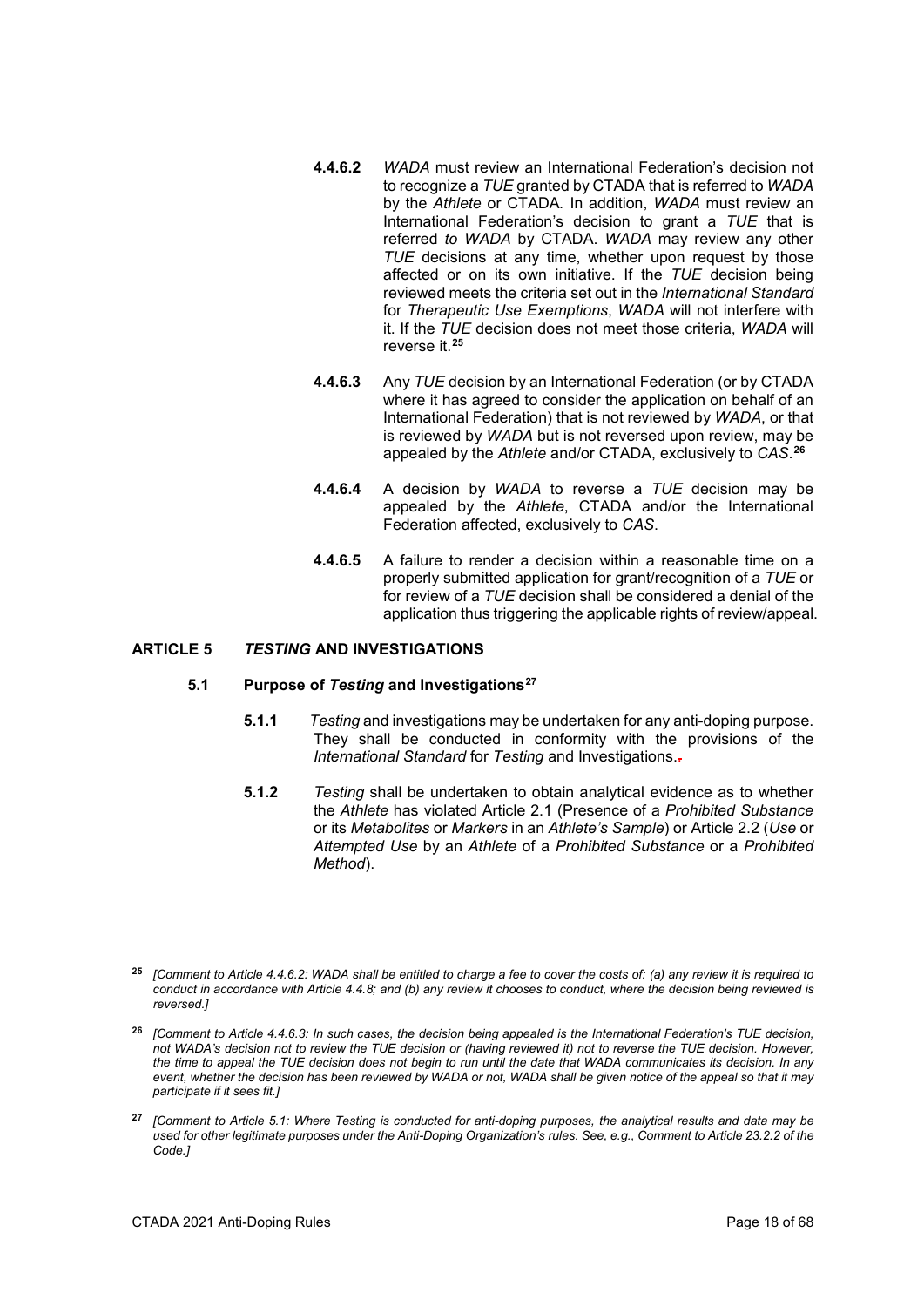# **5.2 Authority to Test**

- **5.2.1** Subject to the limitations for *Event Testing* set out in Article 5.3, CTADA shall have *In-Competition* and *Out-of-Competition Testing* authority over all *Athletes* specified in the Introduction to these Anti-Doping Rules (Section "Scope of these Anti-Doping Rules").
- **5.2.2** CTADA may require any *Athlete* over whom it has *Testing* authority (including any *Athlete* serving a period of *Ineligibility*) to provide a *Sample*  at any time and at any place.**[28](#page-18-0)**
- **5.2.3** *WADA* shall have *In-Competition* and *Out-of-Competition Testing* authority as set out in Article 20.7.10 of the *Code*.
- **5.2.4** If an International Federation or *Major Event Organization* delegates or contracts any part of *Testing* to CTADA directly or through a *National Federation*, CTADA may collect additional *Samples* or direct the laboratory to perform additional types of analysis at CTADA's expense. If additional *Samples* are collected or additional types of analysis are performed, the International Federation or *Major Event Organization* shall be notified.

# **5.3** *Event Testing*

- **5.3.1** Except as otherwise provided below, only a single organization shall have authority to conduct *Testing* at *Event Venues* during an *Event Period*. At *International Events* held in Chinese Taipei, the international organization which is the ruling body for the *Event* shall have authority to conduct *Testing*. At *National Events* held in Chinese Taipei*,* CTADA shall have authority to conduct *Testing*. At the request of the ruling body for an *Event*, any *Testing* conducted during the *Event Period* outside of the *Event Venues* shall be coordinated with the ruling body of the *Event*.
- **5.3.2** If an *Anti-Doping Organization*, which would otherwise have *Testing* authority but is not responsible for initiating and directing *Testing* at an *Event*, desires to conduct *Testing* of *Athletes* at the *Event Venues* during the *Event Period*, the *Anti-Doping Organization* shall first confer with the ruling body of the *Event* to obtain permission to conduct and coordinate such *Testing*. If the *Anti-Doping Organization* is not satisfied with the response from the ruling body of the *Event*, the *Anti-Doping Organization* may, in accordance with procedures described in the *International Standard* for *Testing* and Investigations, ask *WADA* for permission to conduct *Testing* and to determine how to coordinate such *Testing*. *WADA* shall not grant approval for such *Testing* before consulting with and informing the ruling body for the *Event*. *WADA's* decision shall be final and not subject to appeal. Unless otherwise provided in the authorization to conduct *Testing*, such tests shall be considered *Out-of-Competition* tests. *Results Management* for any such test shall be the responsibility of the

<span id="page-18-0"></span>**<sup>28</sup>** *[Comment to Article 5.2.2: CTADA may obtain additional authority to conduct Testing by means of bilateral or multilateral agreements with other Signatories. Unless the Athlete has identified a sixty-minute Testing window between the hours of 11:00 p.m. and 6:00 a.m., or has otherwise consented to Testing during that period, CTADA will not test an Athlete during that period unless it has a serious and specific suspicion that the Athlete may be engaged in doping. A challenge to*  whether CTADA had sufficient suspicion for Testing during this time period shall not be a defense to an anti-doping rule *violation based on such test or attempted test.]*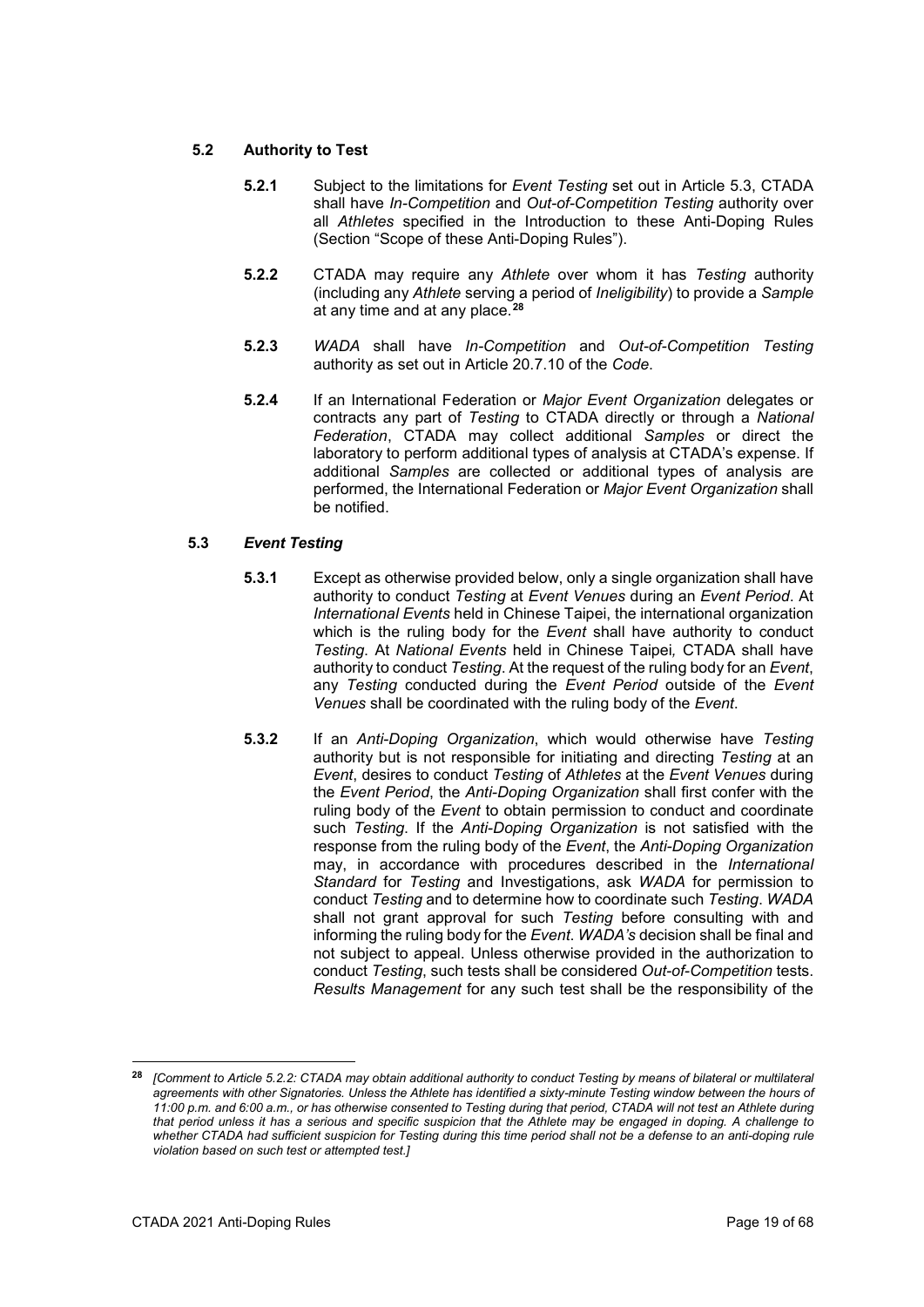*Anti-Doping Organization* initiating the test unless provided otherwise in the rules of the ruling body of the *Event*. **[29](#page-19-0)**

# **5.4** *Testing* **Requirements**

- **5.4.1** CTADA shall conduct test distribution planning and *Testing* as required by the *International Standard* for *Testing* and Investigations.
- **5.4.2** Where reasonably feasible, *Testing* shall be coordinated through *ADAMS* in order to maximize the effectiveness of the combined *Testing* effort and to avoid unnecessary repetitive *Testing*.

# **5.5** *Athlete* **Whereabouts Information**

- **5.5.1** CTADA has established a *Registered Testing Pool* of those *Athletes* who are required to provide whereabouts information in the manner specified in the *International Standard* for *Testing* and Investigations and who shall be subject to *Consequences* for Article 2.4 violations as provided in Article 10.3.2. CTADA shall coordinate with International Federations to identify such *Athletes* and to collect their whereabouts information.
- **5.5.2** CTADA shall make available through *ADAMS* a list which identifies those *Athletes* included in its *Registered Testing Pool* by name. CTADA shall regularly review and update as necessary its criteria for including *Athletes* in its *Registered Testing Pool*, and shall periodically (but not less than quarterly) review the list of *Athletes* in its *Registered Testing Pool* to ensure that each listed *Athlete* continues to meet the relevant criteria. *Athletes* shall be notified before they are included in the *Registered Testing Pool* and when they are removed from that pool. The notification shall contain the information set out in the *International Standard* for *Testing* and Investigations.
- **5.5.3** Where an *Athlete* is included in an international *Registered Testing Pool*  by their International Federation and in a national *Registered Testing Pool*  by CTADA, CTADA and the International Federation shall agree between themselves which of them shall accept that *Athlete's* whereabouts filings; in no case shall an *Athlete* be required to make whereabouts filings to more than one of them.
- **5.5.4** In accordance with the *International Standard* for *Testing* and Investigations, each *Athlete* in the *Registered Testing Pool* shall do the following: (a) advise CTADA of his/her whereabouts on a quarterly basis; (b) update that information as necessary so that it remains accurate and complete at all times; and (c) make himself or herself available for *Testing* at such whereabouts.
- **5.5.5** For purposes of Article 2.4, an *Athlete's* failure to comply with the requirements of the *International Standard* for *Testing* and Investigations shall be deemed a filing failure or a missed test, as defined in Annex B of the *International Standard* for *Results Management*, where the conditions set forth in Annex B are met.

<span id="page-19-0"></span>**<sup>29</sup>** *[Comment to Article 5.3.2: Before giving approval to CTADA to initiate and conduct Testing at an International Event, WADA shall consult with the international organization which is the ruling body for the event. Before giving approval to an International Federation to initiate and conduct Testing at a National Event, WADA shall consult with CTADA. The Anti-Doping Organization "initiating and directing Testing" may, if it chooses, enter into agreements with a Delegated Third Party to which it delegates responsibility for Sample collection or other aspects of the Doping Control process.]*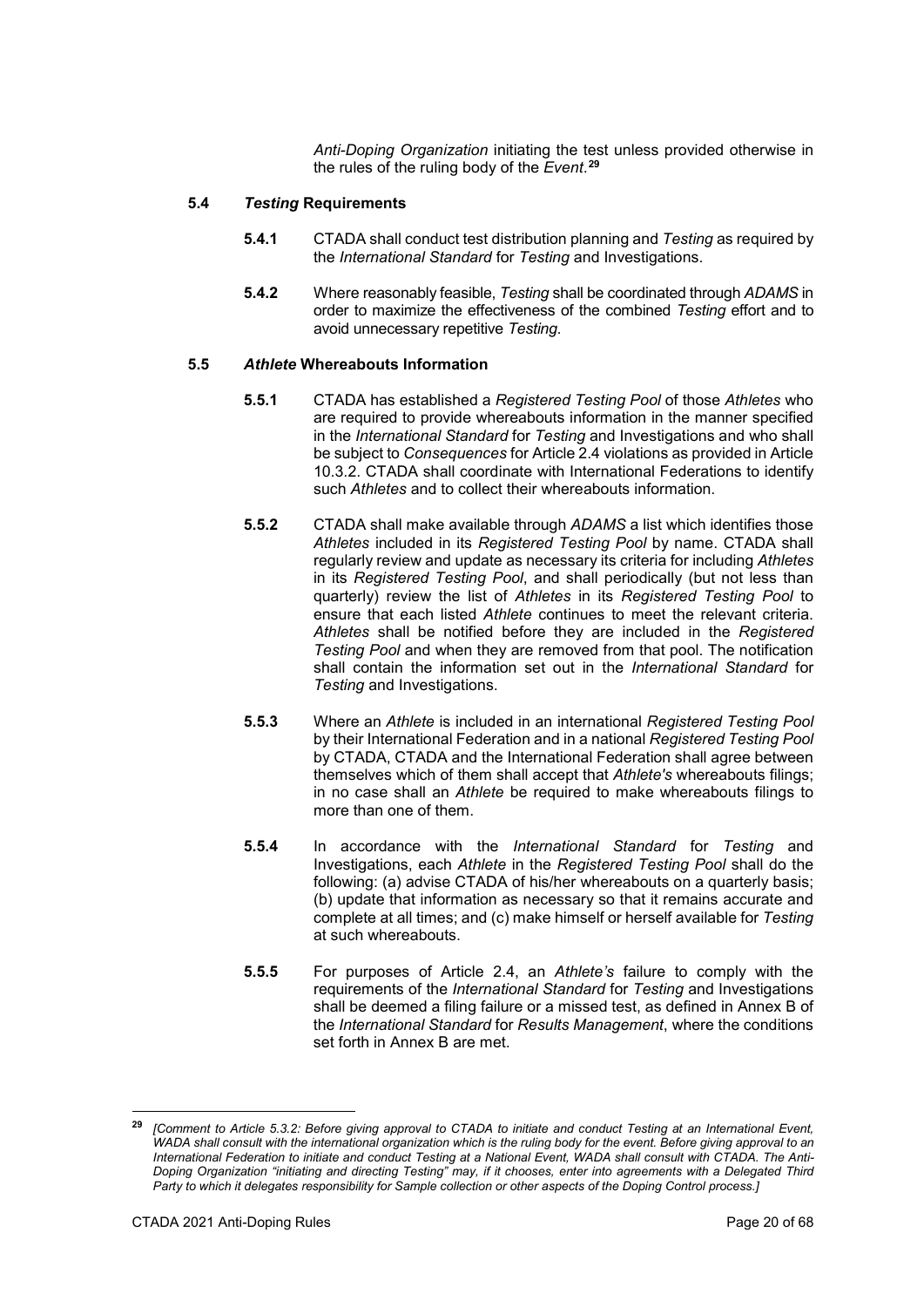- **5.5.6** An *Athlete* in CTADA's *Registered Testing Pool* shall continue to be subject to the obligation to comply with the whereabouts requirements set in the *International Standard* for *Testing* and Investigations unless and until (a) the *Athlete* gives written notice to CTADA that he or she has retired or (b) CTADA has informed him or her that he or she no longer satisfies the criteria for inclusion in CTADA's *Registered Testing Pool*.
- **5.5.7** Whereabouts information provided by an *Athlete* while in the *Registered Testing Pool* will be accessible through *ADAMS* to *WADA* and to other *Anti-Doping Organizations* having authority to test that *Athlete* as provided in Article 5.2. Whereabouts information shall be maintained in strict confidence at all times; it shall be used exclusively for purposes of planning, coordinating or conducting *Doping Control*, providing information relevant to the *Athlete Biological Passport* or other analytical results, to support an investigation into a potential anti-doping rule violation, or to support proceedings alleging an anti-doping rule violation; and shall be destroyed after it is no longer relevant for these purposes in accordance with the *International Standard* for the Protection of Privacy and Personal Information.
- **5.5.8** In accordance with the *International Standard* for *Testing* and Investigations, CTADA has established a *Testing Pool*, which includes *Athletes* who are subject to less stringent whereabouts requirements than *Athletes* included in CTADA's *Registered Testing Pool*.
- **5.5.9** CTADA shall notify *Athletes* before they are included in the *Testing Pool* and when they are removed. Such notification shall include the whereabouts requirements and the consequences that apply in case of non-compliance, as indicated in Articles 5.5.10 and 5.5.11.
- **5.5.10** *Athletes* included in the *Testing Pool* shall provide CTADA with the following whereabouts information so that they may be located and subjected to *Testing:* 
	- (a) An overnight address;
	- (b) *Competition* / *Event* schedule; and
	- (c) Regular training activities.

Such whereabouts information shall be filed in *ADAMS* to enable better *Testing* coordination with other *Anti-Doping Organizations*.

- **5.5.11** An *Athlete's* failure to provide whereabouts information on or before the date required by CTADA or the *Athlete's* failure to provide accurate whereabouts information shall result in CTADA elevating the *Athlete* to CTADA's *Registered Testing Pool*.
- **5.5.12** CTADA may, in accordance with the *International Standard* for *Testing*  and Investigations, collect whereabouts information from *Athletes* who are not included within a *Registered Testing Pool* or *Testing Pool*. If it chooses to do so, an *Athlete's* failure to provide requested whereabouts information on or before the date required by CTADA or the *Athlete's* failure to provide accurate whereabouts information shall result in CTADA elevating the *Athlete* to CTADA's *Registered Testing Pool*.

# **5.6 Retired** *Athletes* **Returning to** *Competition*

**5.6.1** If an *International-Level Athlete* or *National-Level Athlete* in CTADA's *Registered Testing Pool* retires and then wishes to return to active participation in sport, the *Athlete* shall not compete in *International Event*s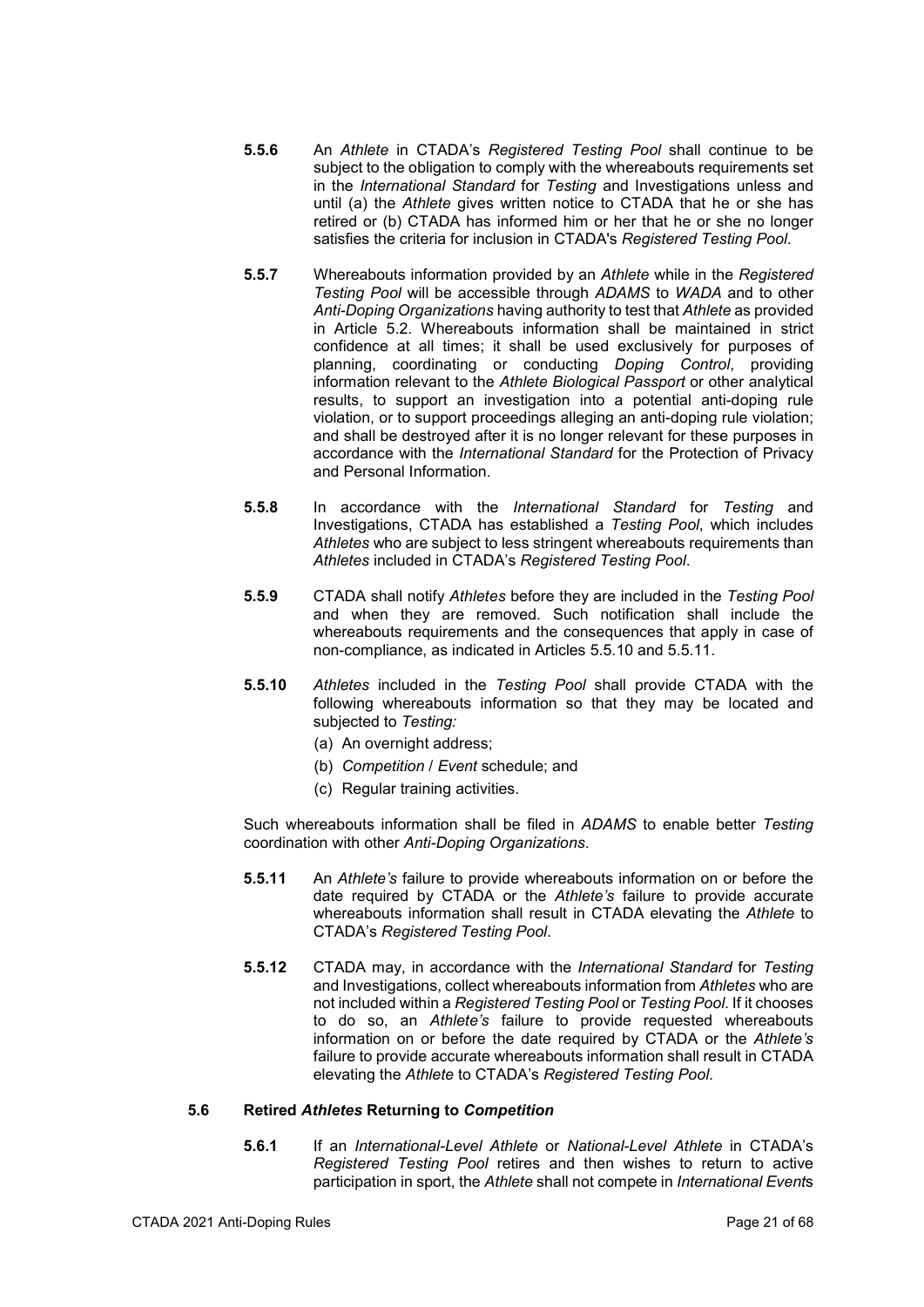or *National Event*s until the *Athlete* has made himself or herself available for *Testing*, by giving six-months prior written notice to their International Federation and CTADA.

*WADA*, in consultation with CTADA and the *Athlete's* International Federation, may grant an exemption to the six-month written notice rule where the strict application of that rule would be unfair to the *Athlete*. This decision may be appealed under Article 13.

Any competitive results obtained in violation of this Article 5.6.1 shall be *Disqualified* unless the *Athlete* can establish that he or she could not have reasonably known that this was an *International Event* or a *National Event*.

**5.6.2** If an *Athlete* retires from sport while subject to a period of *Ineligibility*, the *Athlete* must notify the *Anti-Doping Organization* that imposed the period of *Ineligibility* in writing of such retirement. If the *Athlete* then wishes to return to active competition in sport, the *Athlete* shall not compete in *International Events* or *National Events* until the *Athlete* has made himself or herself available for *Testing* by giving six-months prior written notice (or notice equivalent to the period of *Ineligibility* remaining as of the date the *Athlete* retired, if that period was longer than six (6) months) to CTADA and to their *International Federation*.

# **5.7** *Independent Observer Program*

CTADA and any organizing committees for *National Events* in Chinese Taipei*,* shall authorize and facilitate the *Independent Observer Program* at *such Events*.

# <span id="page-21-0"></span>**ARTICLE 6 ANALYSIS OF** *SAMPLES*

*Samples* shall be analyzed in accordance with the following principles:

## **6.1 Use of Accredited, Approved Laboratories and Other Laboratories**

- **6.1.1** For purposes of directly establishing an *Adverse Analytical Finding* under Article 2.1, *Samples* shall be analyzed only in *WADA*-accredited laboratories or laboratories otherwise approved by *WADA*. The choice of the *WADA*-accredited or *WADA*-approved laboratory used for the *Sample* analysis shall be determined exclusively by CTADA. **[30](#page-21-1)**
- **6.1.2** As provided in Article 3.2, facts related to anti-doping rule violations may be established by any reliable means. This would include, for example, reliable laboratory or other forensic testing conducted outside of *WADA*accredited or approved laboratories.

#### **6.2 Purpose of Analysis of** *Samples* **and Data**

*Samples* and related analytical data or *Doping Control* information shall be analyzed to detect *Prohibited Substances* and *Prohibited Methods* identified on the *Prohibited List* and other substances as may be directed by *WADA* pursuant to the monitoring program described in Article 4.5 of the *Code*, or to assist CTADA in profiling relevant parameters in

<span id="page-21-1"></span>**<sup>30</sup>** *[Comment to Article 6.1.1: Violations of Article 2.1 may be established only by Sample analysis performed by a WADAaccredited laboratory or another laboratory approved by WADA. Violations of other Articles may be established using analytical results from other laboratories so long as the results are reliable.]*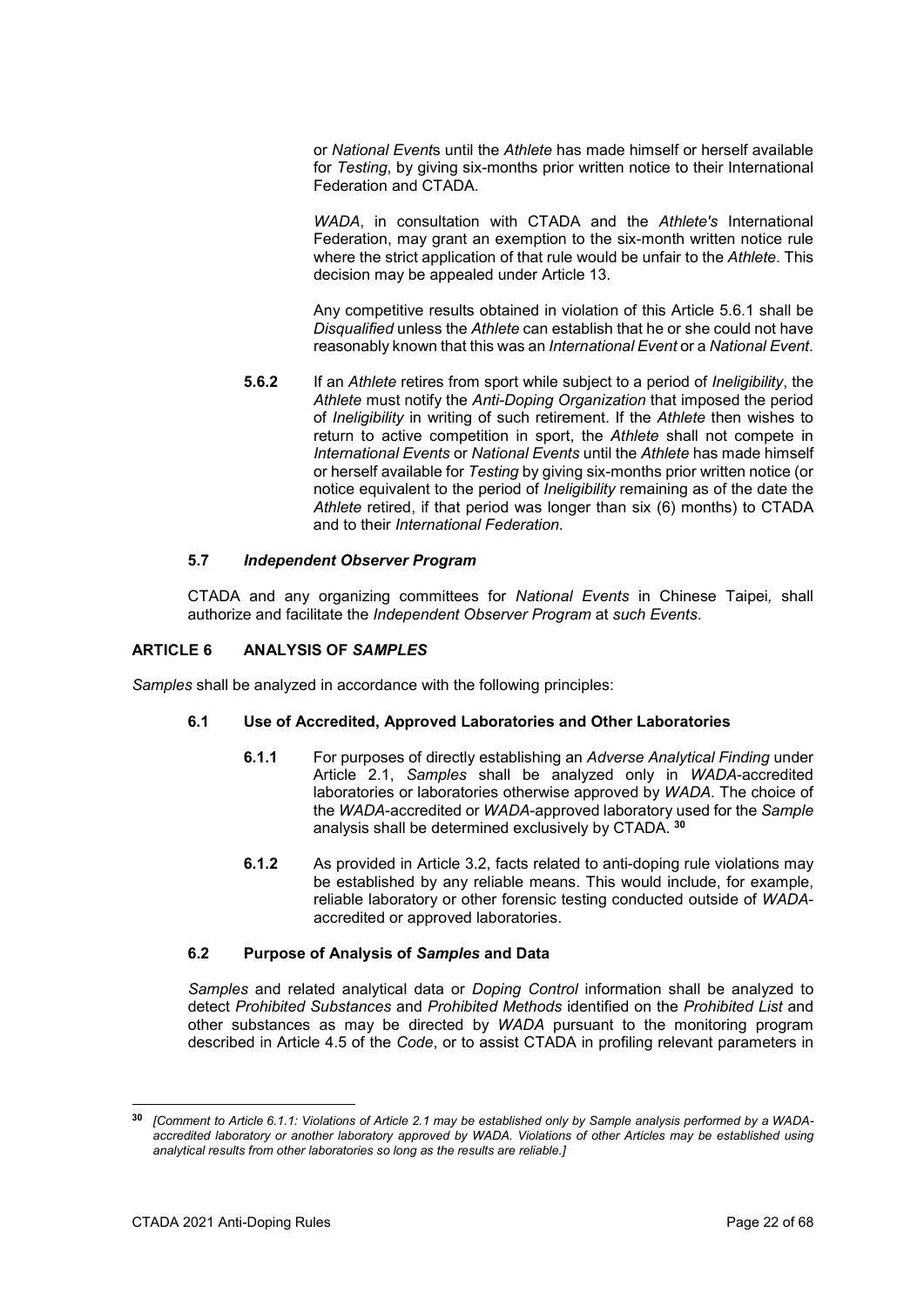an *Athlete's* urine, blood or other matrix, including for DNA or genomic profiling, or for any other legitimate anti-doping purpose.**[31](#page-22-0)**

# **6.3 Research on** *Samples* **and Data**

*Samples*, related analytical data and *Doping Control* information may be used for anti-doping research purposes, although no *Sample* may be used for research without the *Athlete's* written consent. *Samples* and related analytical data or *Doping Control* information used for research purposes shall first be processed in such a manner as to prevent *Samples* and related analytical data or *Doping Control* information being traced back to a particular *Athlete*. Any research involving *Samples* and related analytical data or *Doping Control* information shall adhere to the principles set out in Article 19 of the *Code*. **[32](#page-22-1)**

# **6.4 Standards for** *Sample* **Analysis and Reporting**

In accordance with Article 6.4 of the Code, CTADA shall ask laboratories to analyze *Samples* in conformity with the *International Standard* for Laboratories and Article 4.7 of the *International Standard* for *Testing* and Investigations.

Laboratories at their own initiative and expense may analyze *Samples* for *Prohibited Substances* or *Prohibited Methods* not included on the standard *Sample* analysis menu, or as requested by CTADA. Results from any such analysis shall be reported to CTADA and have the same validity and *Consequences* as any other analytical result.**[33](#page-22-2)**

# **6.5 Further Analysis of a** *Sample* **Prior to or During** *Results Management*

There shall be no limitation on the authority of a laboratory to conduct repeat or additional analysis on a *Sample* prior to the time CTADA notifies an *Athlete* that the *Sample* is the basis for an Article 2.1 anti-doping rule violation charge. If after such notification CTADA wishes to conduct additional analysis on that *Sample*, it may do so with the consent of the *Athlete* or approval from a hearing body.

# **6.6 Further Analysis of a** *Sample* **After it has been Reported as Negative or has Otherwise not Resulted in an Anti-Doping Rule Violation Charge**

After a laboratory has reported a *Sample* as negative, or the *Sample* has not otherwise resulted in an anti-doping rule violation charge, it may be stored and subjected to further analyses for the purpose of Article 6.2 at any time exclusively at the direction of either the *Anti-Doping Organization* that initiated and directed *Sample* collection or *WADA*. Any other *Anti-Doping Organization* with authority to test the *Athlete* that wishes to conduct further analysis on a stored *Sample* may do so with the permission of the *Anti-Doping Organization* that initiated and directed *Sample* collection or *WADA*, and shall be responsible for any follow-up *Results Management*. Any *Sample* storage or further analysis initiated by *WADA* or another *Anti-Doping Organization* shall be at *WADA*'s or that organization's expense.

-

<span id="page-22-0"></span>**<sup>31</sup>** *[Comment to Article 6.2: For example, relevant Doping Control-related information could be used to direct Target Testing or to support an anti-doping rule violation proceeding under Article 2.2, or both.]*

<span id="page-22-1"></span>**<sup>32</sup>** *[Comment to Article 6.3: As is the case in most medical or scientific contexts, use of Samples and related information for quality assurance, quality improvement, method improvement and development or to establish reference populations is not considered research. Samples and related information used for such permitted non-research purposes must also first be processed in such a manner as to prevent them from being traced back to the particular Athlete, having due regard to the principles set out in Article 19 of the Code, as well as the requirements of the International Standard for Laboratories and International Standard for the Protection of Privacy and Personal Information.]*

<span id="page-22-2"></span>**<sup>33</sup>** *[Comment to Article 6.4: The objective of this Article is to extend the principle of "Intelligent Testing" to the Sample analysis menu so as to most effectively and efficiently detect doping. It is recognized that the resources available to fight doping are limited and that increasing the Sample analysis menu may, in some sports and countries, reduce the number of Samples which can be analyzed.]*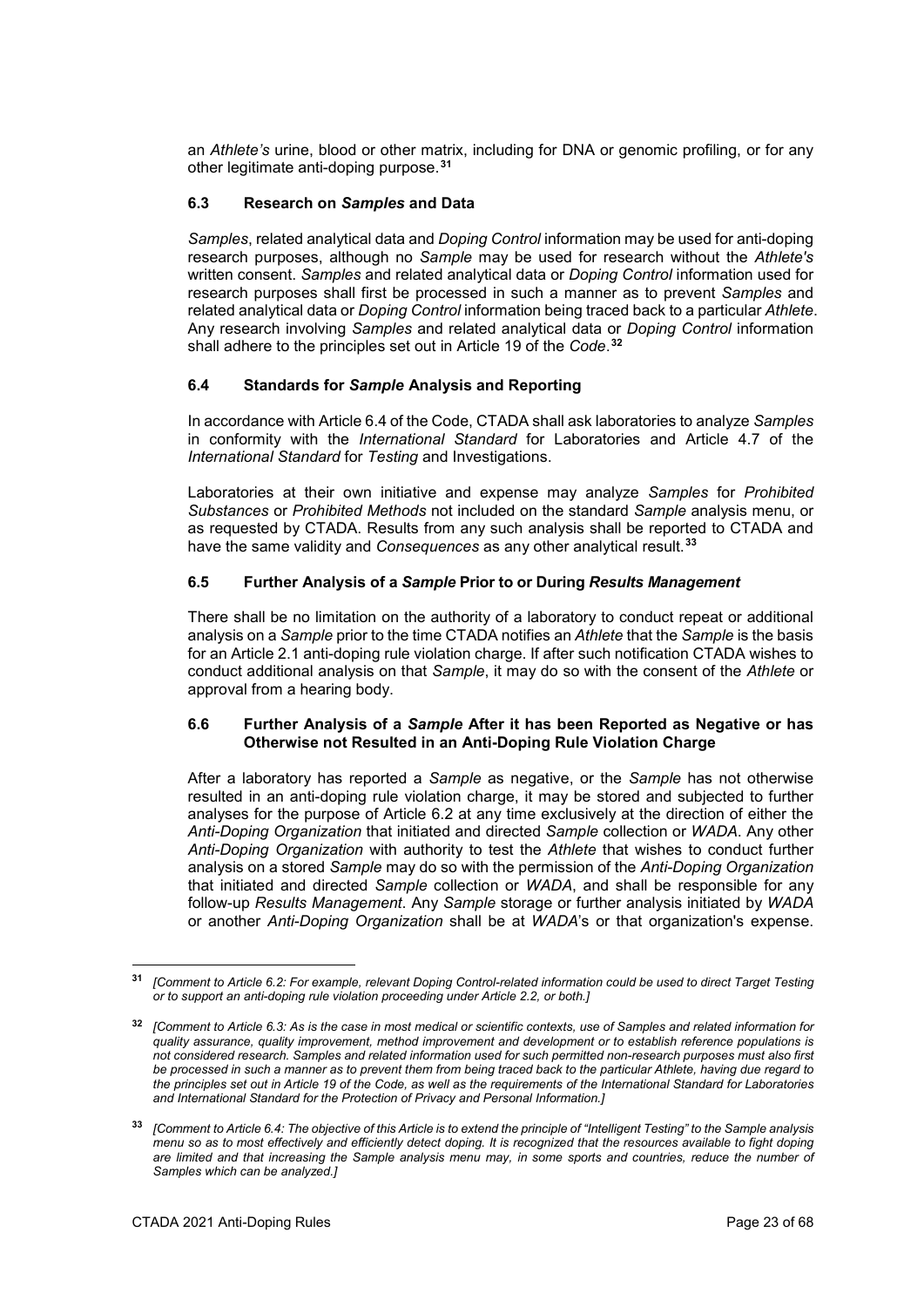Further analysis of *Samples* shall conform with the requirements of the *International Standard* for Laboratories.

# **6.7 Split of A or B** *Sample*

Where *WADA*, an *Anti-Doping Organization* with *Results Management* authority, and/or a *WADA*-accredited laboratory (with approval from *WADA* or the *Anti-Doping Organization* with *Results Management* authority) wishes to split an A or B *Sample* for the purpose of using the first part of the split *Sample* for an A *Sample* analysis and the second part of the split *Sample* for confirmation, then the procedures set forth in the *International Standard* for Laboratories shall be followed.

# **6.8** *WADA***'s Right to Take Possession of** *Samples* **and Data**

*WADA* may, in its sole discretion at any time, with or without prior notice, take physical possession of any *Sample* and related analytical data or information in the possession of a laboratory or *Anti-Doping Organization*. Upon request by *WADA*, the laboratory or *Anti-Doping Organization* in possession of the *Sample* or data shall immediately grant access to and enable *WADA* to take physical possession of the *Sample* or data. If *WADA* has not provided prior notice to the laboratory or *Anti-Doping Organization* before taking possession of a *Sample* or data, it shall provide such notice to the laboratory and each *Anti-Doping Organization* whose *Samples* or data have been taken by *WADA* within a reasonable time after taking possession. After analysis and any investigation of a seized *Sample* or data, *WADA* may direct another *Anti-Doping Organization* with authority to test the *Athlete* to assume *Results Management* responsibility for the *Sample* or data if a potential anti-doping rule violation is discovered.**[34](#page-23-1)**

#### <span id="page-23-0"></span>**ARTICLE 7** *RESULTS MANAGEMENT***: RESPONSIBILITY, INITIAL REVIEW, NOTICE AND**  *PROVISIONAL SUSPENSIONS*

*Results Management* under these Anti-Doping Rules establishes a process designed to resolve antidoping rule violation matters in a fair, expeditious and efficient manner.

## **7.1 Responsibility for Conducting** *Results Management*

- **7.1.1** Except as otherwise provided in Articles 6.6, 6.8 and *Code* Article 7.1, *Results Management* shall be the responsibility of, and shall be governed by, the procedural rules of the *Anti-Doping Organization* that initiated and directed *Sample* collection (or, if no *Sample* collection is involved, the *Anti-Doping Organization* which first provides notice to an *Athlete* or other Person of a potential anti-doping rule violation and then diligently pursues that anti-doping rule violation).
- **7.1.2** In circumstances where the rules of a *National Anti-Doping Organization* do not give the *National Anti-Doping Organization* authority over an *Athlete* or other *Person* who is not a national, resident, license holder, or member of a sport organization of that country, or the *National Anti-*

<span id="page-23-1"></span>**<sup>34</sup>** *[Comment to Article 6.8: Resistance or refusal to WADA taking physical possession of Samples or data could constitute Tampering, Complicity or an act of non-compliance as provided in the International Standard for Code Compliance by Signatories, and could also constitute a violation of the International Standard for Laboratories. Where necessary, the laboratory and/or the Anti-Doping Organization shall assist WADA in ensuring that the seized Sample or data are not delayed in exiting the applicable country.]*

*<sup>[</sup>Comment to Article 6.8: WADA would not, of course, unilaterally take possession of Samples or analytical data without good cause related to a potential anti-doping rule violation, non-compliance by a Signatory or doping activities by another Person. However, the decision as to whether good cause exists is for WADA to make in its discretion and shall not be subject to challenge. In particular, whether there is good cause or not shall not be a defense against an anti-doping rule violation or its Consequences.]*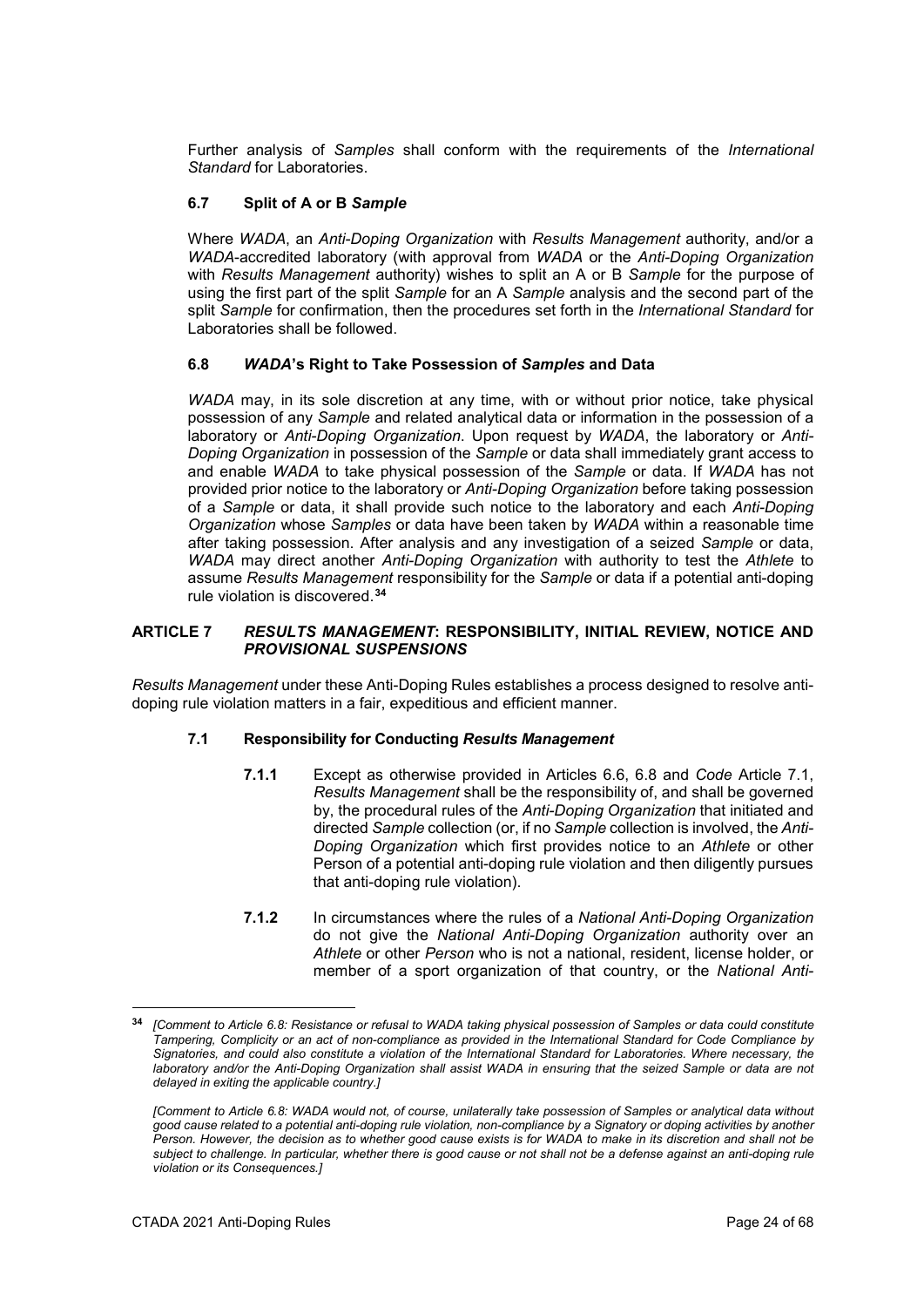*Doping Organization* declines to exercise such authority, *Results Management* shall be conducted by the applicable International Federation or by a third party with authority over the *Athlete* or other *Person* as directed by the rules of the applicable International Federation.

- **7.1.3** *Results Management* in relation to a potential whereabouts failure (a filing failure or a missed test) shall be administered by the International Federation or CTADA with whom the *Athlete* in question files whereabouts information, as provided in the *International Standard* for *Results Management*. If CTADA determines a filing failure or a missed test, it shall submit that information to *WADA* through *ADAMS*, where it will be made available to other relevant *Anti-Doping Organizations*.
- **7.1.4** Other circumstances in which CTADA shall take responsibility for conducting *Results Management* in respect of anti-doping rule violations involving *Athletes* and other *Persons* under its authority shall be determined by reference to and in accordance with Article 7 of the *Code.*
- **7.1.5** *WADA* may direct CTADA to conduct *Results Management* in particular circumstances. If CTADA refuses to conduct *Results Management* within a reasonable deadline set by *WADA*, such refusal shall be considered an act of non-compliance, and *WADA* may direct another *Anti-Doping Organization* with authority over the *Athlete* or other *Person*, that is willing to do so, to take *Results Management* responsibility in place of CTADA or, if there is no such *Anti-Doping Organization*, any other *Anti-Doping Organization* that is willing to do so. In such case, CTADA shall reimburse the costs and attorney's fees of conducting *Results Management* to the other *Anti-Doping Organization* designated by *WADA,* and a failure to reimburse costs and attorney's fees shall be considered an act of noncompliance.

# **7.2 Review and Notification Regarding Potential Anti-Doping Rule Violations**

CTADA shall carry out the review and notification with respect to any potential anti-doping rule violation in accordance with the *International Standard* for *Results Management*.

# **7.3 Identification of Prior** *Anti-Doping Rule Violations*

Before giving an *Athlete* or other *Person* notice of a potential anti-doping rule violation as provided above, CTADA shall refer to *ADAMS* and contact *WADA* and other relevant *Anti-Doping Organizations* to determine whether any prior anti-doping rule violation exists.

# **7.4** *Provisional Suspensions***[35](#page-24-0)**

**7.4.1** Mandatory *Provisional Suspension* after an *Adverse Analytical Finding* or *Adverse Passport Finding*

> If CTADA receives an *Adverse Analytical Finding* or an *Adverse Passport Finding* (upon completion of the *Adverse Passport Finding* review process) for a *Prohibited Substance* or a *Prohibited Method* that is not a *Specified Substance* or a *Specified Method*, it shall impose a *Provisional Suspension* on the *Athlete* promptly upon or after the review and notification required by Article 7.2.

> A mandatory *Provisional Suspension* may be eliminated if: (i) the *Athlete*  demonstrates to the Hearing Panel appointed by CTADA that the violation

<span id="page-24-0"></span><sup>-</sup>**<sup>35</sup>** *[Comment to Article 7.4: Before a Provisional Suspension can be unilaterally imposed by CTADA, the internal review specified in these Anti-Doping Rules and the International Standard* for *Results Management must first be completed.]*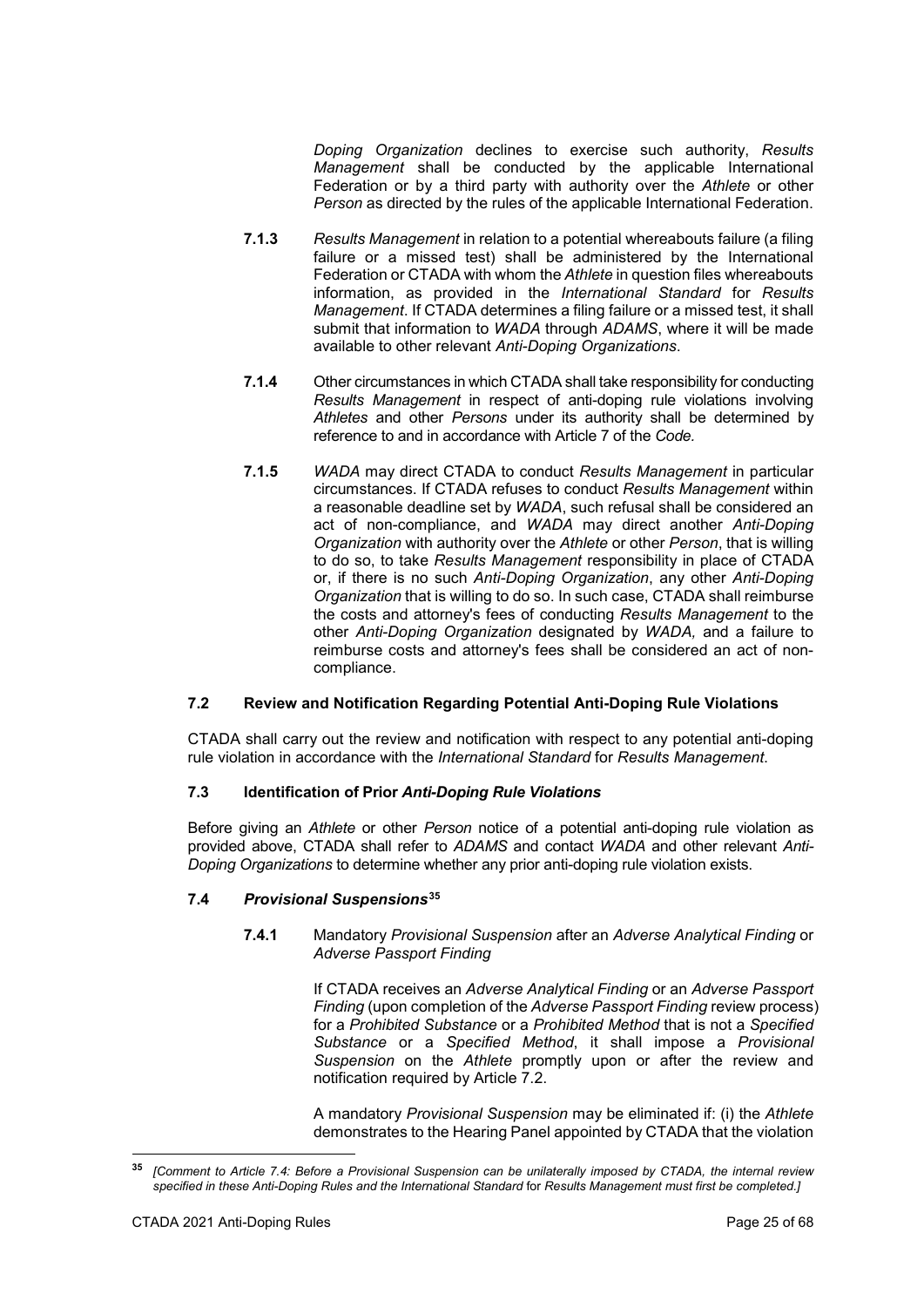is likely to have involved a *Contaminated Product,* or (ii) the violation involves a *Substance of Abuse* and the *Athlete* establishes entitlement to a reduced period of *Ineligibility* under Article 10.2.4.1.

The decision of the Hearing Panel appointed by CTADA not to eliminate a mandatory *Provisional Suspension* on account of the *Athlete's* assertion regarding a *Contaminated Product* shall not be appealable.

**7.4.2** Optional *Provisional Suspension* Based on an *Adverse Analytical Finding*  for *Specified Substances*, *Specified Methods, Contaminated Products*, or Other Anti-Doping Rule Violations

> CTADA may impose a *Provisional Suspension* for anti-doping rule violations not covered by Article 7.4.1 prior to the analysis of the *Athlete's* B *Sample* or final hearing as described in Article 8.

> An optional *Provisional Suspension* may be lifted at the discretion of CTADA at any time prior to the decision of the Hearing Panel appointed by CTADA under Article 8, unless provided otherwise in the *International Standard* for *Results Management*.

# **7.4.3** Opportunity for Hearing or Appeal

Notwithstanding Articles 7.4.1 and 7.4.2, a *Provisional Suspension* may not be imposed unless the *Athlete* or other *Person* is given: (a) an opportunity for a *Provisional Hearing*, either before or on a timely basis after the imposition of the *Provisional Suspension*; or (b) an opportunity for an expedited hearing in accordance with Article 8 on a timely basis after the imposition of the *Provisional Suspension.*

The imposition of a *Provisional Suspension*, or the decision not to impose a *Provisional Suspension,* may be appealed in an expedited process in accordance with Article 13.2.

# **7.4.4** Voluntary Acceptance of *Provisional Suspension*

*Athletes* on their own initiative may voluntarily accept a *Provisional Suspension* if done so prior to the later of: (i) the expiration of ten (10) days from the report of the B *Sample* (or waiver of the B *Sample*) or ten (10) days from the notice of any other anti-doping rule violation, or (ii) the date on which the *Athlete* first competes after such report or notice.

Other *Persons* on their own initiative may voluntarily accept a *Provisional Suspension* if done so within ten (10) days from the notice of the antidoping rule violation.

Upon such voluntary acceptance, the *Provisional Suspension* shall have the full effect and be treated in the same manner as if the *Provisional Suspension* had been imposed under Article 7.4.1 or 7.4.2; provided, however, at any time after voluntarily accepting a *Provisional Suspension*, the *Athlete* or other *Person* may withdraw such acceptance, in which event the *Athlete* or other *Person* shall not receive any credit for time previously served during the *Provisional Suspension*.

**7.4.5** If a *Provisional Suspension* is imposed based on an A *Sample Adverse Analytical Finding* and a subsequent B *Sample* analysis (if requested by the *Athlete* or CTADA) does not confirm the A *Sample* analysis, then the *Athlete* shall not be subject to any further *Provisional Suspension* on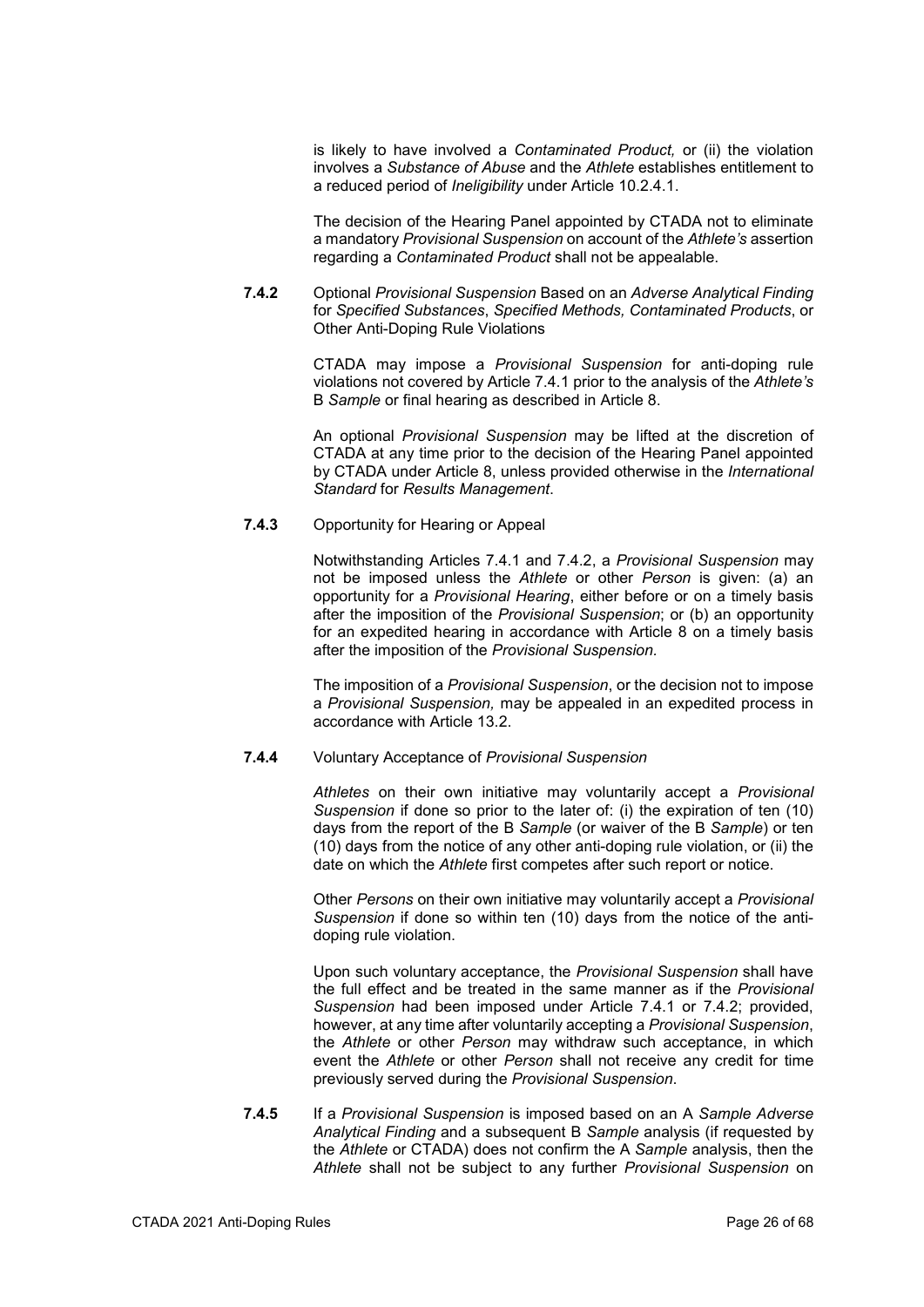account of a violation of Article 2.1. In circumstances where the *Athlete* or the *Athlete's* team has been removed from an *Event* based on a violation of Article 2.1 and the subsequent B *Sample* analysis does not confirm the A *Sample* finding, then, if it is still possible for the *Athlete* or team to be reinserted, without otherwise affecting the *Event*, the *Athlete* or team may continue to take part in the *Event*.

# **7.5** *Results Management* **Decisions**

*Results Management* decisions or adjudications by CTADA must not purport to be limited to a particular geographic area or sport and shall address and determine without limitation the following issues: (i) whether an anti-doping rule violation was committed or a *Provisional Suspension* should be imposed, the factual basis for such determination, and the specific Articles that have been violated, and (ii) all *Consequences* flowing from the anti-doping rule violation(s), including applicable *Disqualifications* under Articles 9 and 10.10, any forfeiture of medals or prizes, any period of *Ineligibility* (and the date it begins to run) and any *Financial Consequences*. **[36](#page-26-1)**

# **7.6 Notification of** *Results Management* **Decisions**

CTADA shall notify *Athletes*, other *Persons*, *Signatories* and *WADA* of *Results Management* decisions as provided in Article 14 and in the *International Standard* for *Results Management*.

# **7.7 Retirement from Sport[37](#page-26-2)**

If an *Athlete* or other *Person* retires while the CTADA's *Results Management* process is underway, CTADA retains authority to complete its *Results Management* process. If an *Athlete* or other *Person* retires before any *Results Management* process has begun, and CTADA would have had *Results Management* authority over the *Athlete* or other *Person* at the time the *Athlete* or other *Person* committed an anti-doping rule violation, CTADA has authority to conduct *Results Management*.

# <span id="page-26-0"></span>**ARTICLE 8** *RESULTS MANAGEMENT***: RIGHT TO A FAIR HEARING AND NOTICE OF HEARING DECISION**

For any *Person* who is asserted to have committed an anti-doping rule violation, CTADA shall provide a fair hearing within a reasonable time by a fair, impartial and *Operationally Independent* hearing panel in compliance with the *Code* and the *International Standard* for *Results Management*.

# **8.1 Fair Hearings**

<span id="page-26-1"></span><sup>&</sup>lt;u>.</u> **<sup>36</sup>** [*Comment to Article 7.5: Results Management decisions include Provisional Suspensions.*

*Each decision by CTADA should address whether an anti-doping rule violation was committed and all Consequences*  flowing from the violation, including any Disqualifications other than Disqualification under Article 10.1 (which is left to the *ruling body for an Event). Pursuant to Article 15, such decision and its imposition of Consequences shall have automatic effect in every sport in every country. For example, for a determination that an Athlete committed an anti-doping rule violation based on an Adverse Analytical Finding for a Sample taken In-Competition, the Athlete's results obtained in the Competition would be Disqualified under Article 9 and all other competitive results obtained by the Athlete from the date the Sample was collected through the duration of the period of Ineligibility are also Disqualified under Article 10.10; if the Adverse Analytical Finding resulted from Testing at an Event, it would be the Major Event Organization's responsibility to*  decide whether the Athlete's other individual results in the Event prior to Sample collection are also Disqualified under *Article 10.1.*]

<span id="page-26-2"></span>**<sup>37</sup>** *[Comment to Article 7.7: Conduct by an Athlete or other Person before the Athlete or other Person was subject to the authority of any Anti-Doping Organization would not constitute an anti-doping rule violation but could be a legitimate basis for denying the Athlete or other Person membership in a sports organization.]*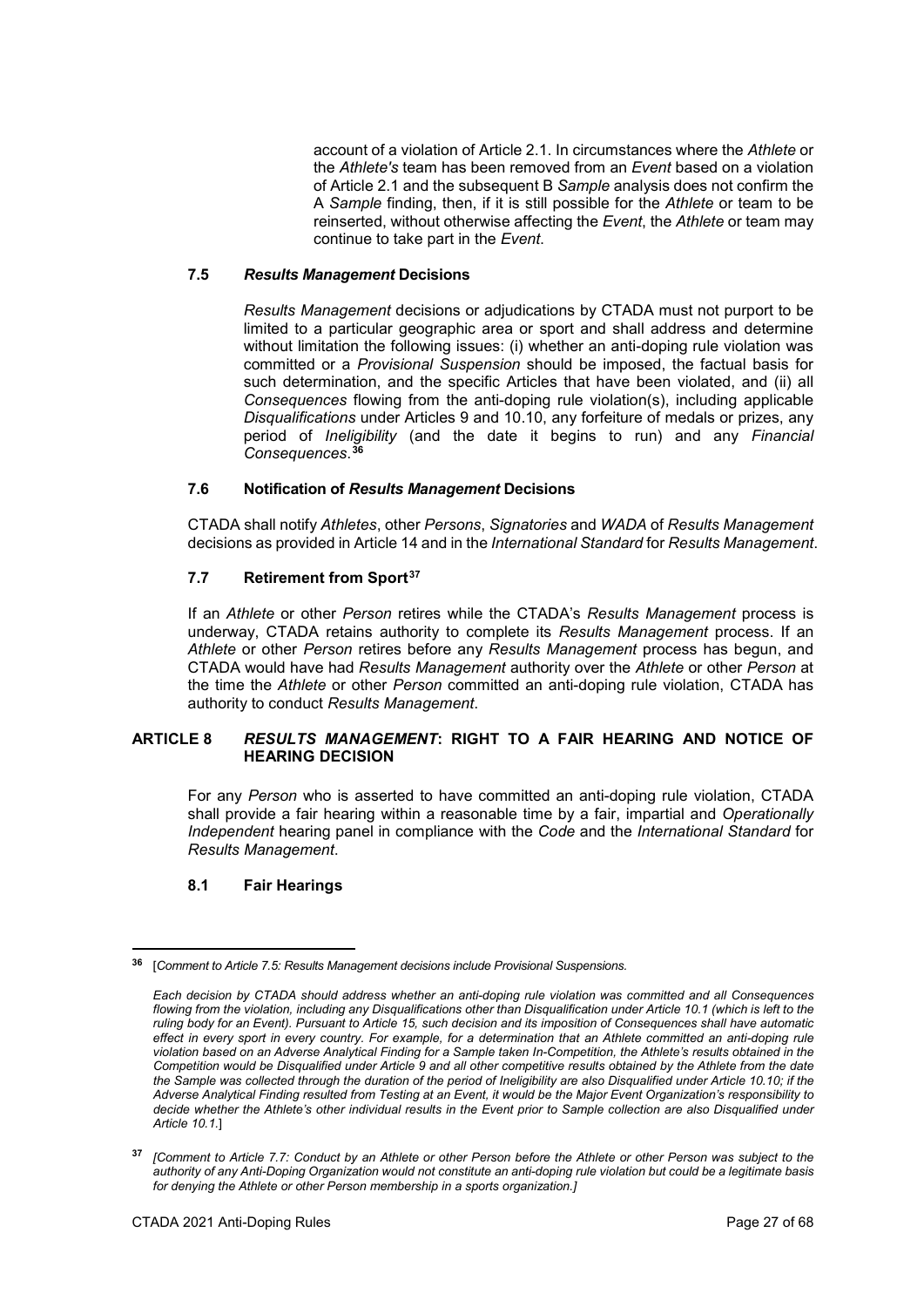- **8.1.1** Fair, Impartial and *Operationally Independent* Hearing Panel
	- **8.1.1.1** CTADA shall establish a Hearing Panel (CTADA's Hearing Panel) which has jurisdiction to hear and determine whether an *Athlete* or other *Person*, subject to these Anti-Doping Rules, has committed an anti-doping rule violation and, if applicable, to impose relevant *Consequences*.
	- **8.1.1.2** CTADA shall ensure that CTADA's Hearing Panel is free of conflict of interest and that its composition, term of office, professional experience, *Operational Independence* and adequate financing comply with the requirements of the *International Standard* for *Results Management*.
	- **8.1.1.3** Board members, staff members, commission members, consultants and officials of CTADA or its bodies, as well as any *Person* involved in the investigation and pre-adjudication of the matter, cannot be appointed as members and/or clerks (to the extent that such clerk is involved in the deliberation process and/or drafting of any decision) of CTADA's Hearing Panel. In particular, no member shall have previously considered any *TUE* application, *Results Management* decision, or appeals in the same given case.
	- **8.1.1.4** CTADA's Hearing Panel shall consist of an independent Chair and six (6) other independent members.
	- **8.1.1.5** Each member shall be appointed by taking into consideration their requisite anti-doping experience including their legal, sports, medical and/or scientific expertise. Each member shall be appointed for a once renewable term of three (3) years.
	- **8.1.1.6** CTADA's Hearing Panel shall be in a position to conduct the hearing and decision-making process without interference from CTADA or any third party.

# **8.1.2** Hearing Process

- **8.1.2.1** When CTADA sends a notice to an *Athlete* or other *Person*  notifying them of a potential anti-doping rule violation, and the *Athlete* or other *Person* does not waive a hearing in accordance with Article 8.3.1 or Article 8.3.2, then the case shall be referred to the CTADA's Hearing Panel for hearing and adjudication, which shall be conducted in accordance with the principles described in Articles 8 and 9 of the *International Standard* for *Results Management*.
- **8.1.2.2** The Chair shall appoint three (3) members (which may include the Chair) to hear that case. When hearing a case, one (1) panel member shall be a qualified lawyer, with no less than three (3) years of relevant legal experience, and one (1) panel member shall be a qualified medical practitioner, with no less than three (3) years of relevant medical experience.
- **8.1.2.3** Upon appointment by the Chair as a member of CTADA's Hearing Panel, each member must also sign a declaration that there are no facts or circumstances known to him or her which might call into question their impartiality in the eyes of any of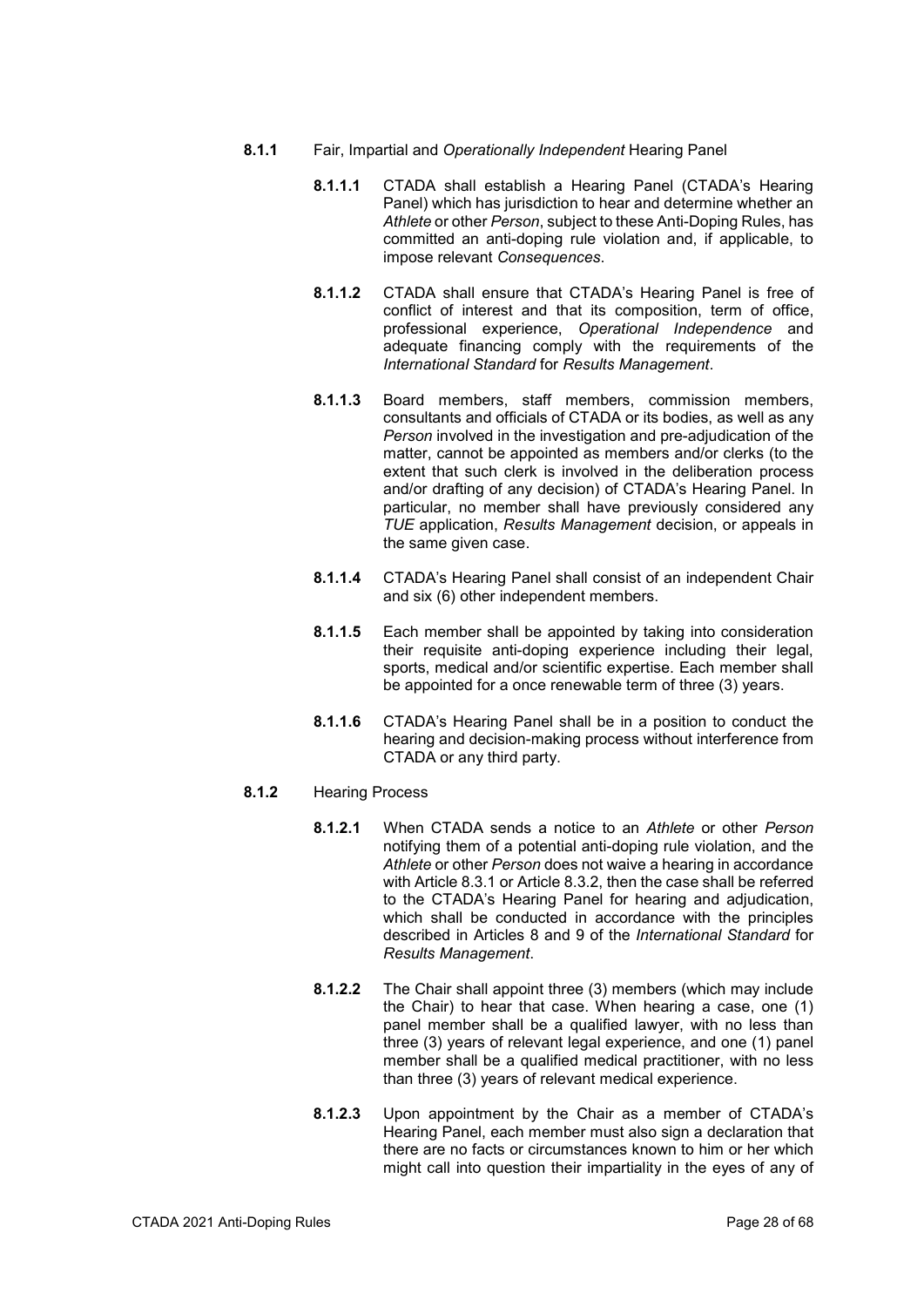the parties, other than those circumstances disclosed in the declaration.

- **8.1.2.4** Hearings held in connection with *Events* in respect to *Athletes*  and other *Persons* who are subject to these Anti-Doping Rules may be conducted by an expedited process where permitted by CTADA's Hearing Panel. **[38](#page-28-0)**
- **8.1.2.5** *WADA,* the International Federation, and the *National Federation* of the *Athlete* or other *Person* may attend the hearing as observers. In any event, CTADA shall keep them fully apprised as to the status of pending cases and the result of all hearings.

# **8.2 Notice of Decisions**

- **8.2.1** At the end of the hearing, or promptly thereafter, CTADA's Hearing Panel shall issue a written decision that conforms with Article 9 of the *International Standard* for *Results Management* and which includes the full reasons for the decision, the period of *Ineligibility* imposed, the *Disqualification* of results under Article 10.10 and, if applicable, a justification for why the greatest potential *Consequences* were not imposed.
- **8.2.2** CTADA shall notify that decision to the *Athlete* or other *Person* and to other *Anti-Doping Organizations* with a right to appeal under Article 13.2.3, and shall promptly report it into *ADAMS*. The decision may be appealed as provided in Article 13.

# **8.3 Waiver of Hearing**

- **8.3.1** An *Athlete* or other *Person* against whom an anti-doping rule violation is asserted may waive a hearing expressly and agree with the *Consequences* proposed by CTADA.
- **8.3.2** However, if the *Athlete* or other *Person* against whom an anti-doping rule violation is asserted fails to dispute that assertion within fifteen (15) days or the deadline otherwise specified in the notice sent by CTADA asserting the violation, then they shall be deemed to have waived a hearing, to have admitted the violation, , and to have accepted the proposed *Consequences*.
- **8.3.3** In cases where Article 8.3.1 or 8.3.2 applies, a hearing before CTADA's Hearing Panel shall not be required. Instead CTADA shall promptly issue a written decision that conforms with Article 9 of the *International Standard* for *Results Management* and which includes the full reasons for the decision, the period of *Ineligibility* imposed, the *Disqualification* of results under Article 10.10 and, if applicable, a justification for why the greatest potential *Consequences* were not imposed.
- **8.3.4** CTADA shall notify that decision to the *Athlete* or other *Person* and to other *Anti-Doping Organizations* with a right to appeal under Article 13.2.3, and shall promptly report it into *ADAMS*. CTADA shall *Publicly Disclose* that decision in accordance with Article 14.3.2.

# **8.4 Single Hearing Before** *CAS*

<span id="page-28-0"></span><sup>&</sup>lt;u>.</u> **<sup>38</sup>** *[Comment to Article 8.1.2.4: For example, a hearing could be expedited on the eve of a major Event where the resolution of the anti-doping rule violation is necessary to determine the Athlete's eligibility to participate in the Event or during an Event where the resolution of the case will affect the validity of the Athlete's results or continued participation in the Event.]*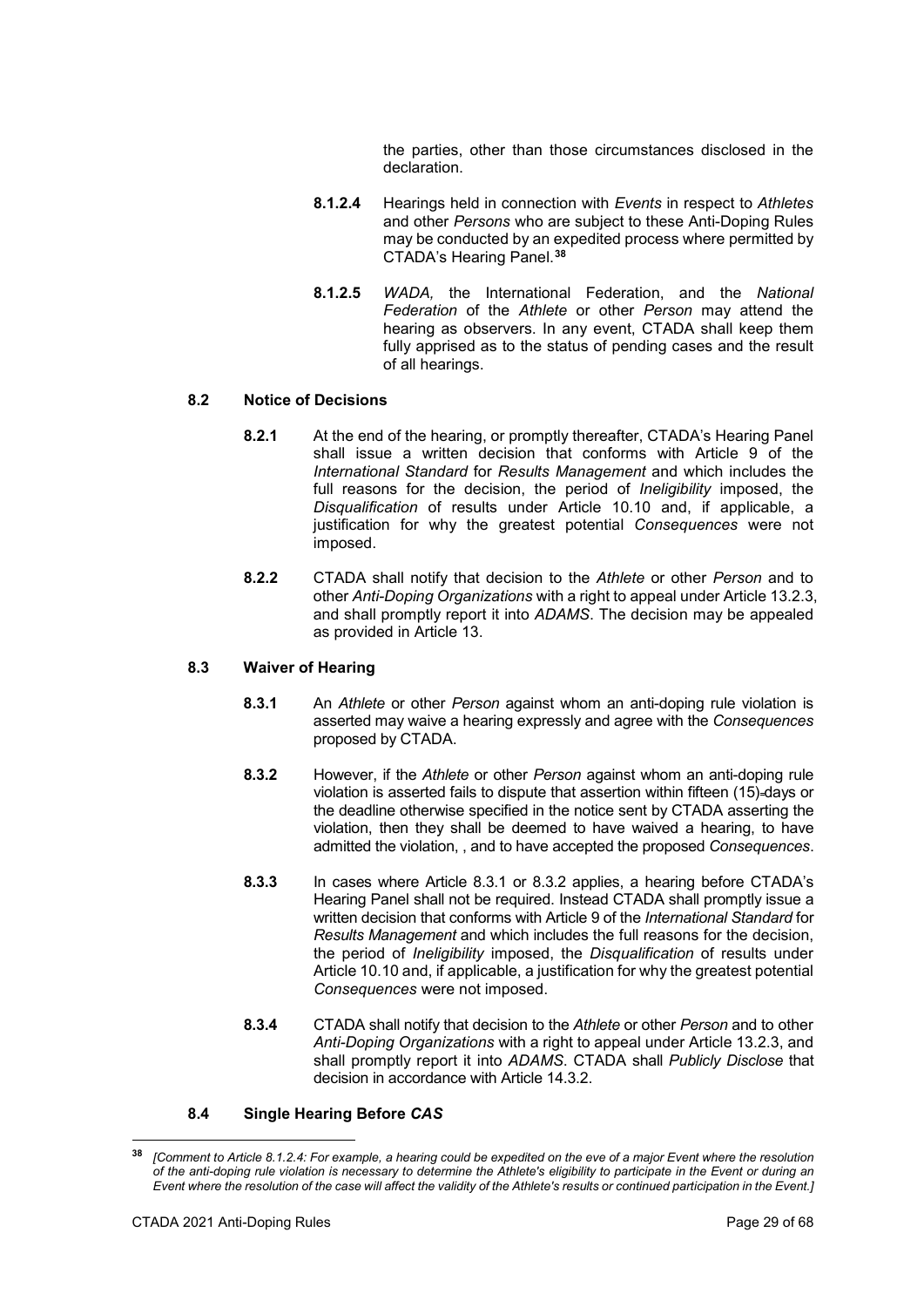Anti-doping rule violations asserted against *International-Level Athletes*, *National-Level Athletes* or other *Persons* may, with the consent of the *Athlete* or other *Person*, CTADA (where it has *Results Management* responsibility in accordance with Article 7) and *WADA*, be heard in a single hearing directly at *CAS*. **[39](#page-29-2)**

## <span id="page-29-0"></span>**ARTICLE 9 AUTOMATIC** *DISQUALIFICATION* **OF INDIVIDUAL RESULTS**

An anti-doping rule violation in *Individual Sports* in connection with an *In-Competition* test automatically leads to *Disqualification* of the result obtained in that *Competition* with all resulting *Consequences*, including forfeiture of any medals, points and prizes.**[40](#page-29-3)**

# <span id="page-29-1"></span>**ARTICLE 10 SANCTIONS ON INDIVIDUALS**

## **10.1** *Disqualification* **of Results in the** *Event* **during which an Anti-Doping Rule Violation Occurs**

**10.1.1** An anti-doping rule violation occurring during or in connection with an *Event* may, upon the decision of the ruling body of the *Event*, lead to *Disqualification* of all of the *Athlete's* individual results obtained in that *Event* with all *Consequences*, including forfeiture of all medals, points and prizes, except as provided in Article 10.1.2.

> Factors to be included in considering whether to *Disqualify* other results in an *Event* might include, for example, the seriousness of the *Athlete's* antidoping rule violation and whether the *Athlete* tested negative in the other *Competitions*. **[41](#page-29-4)**

**10.1.2** If the *Athlete* establishes that he or she bears *No Fault or Negligence* for the violation, the *Athlete's* individual results in the other *Competitions* shall not be *Disqualified,* unless the *Athlete's* results in *Competitions* other than the *Competition* in which the anti-doping rule violation occurred were likely to have been affected by the *Athlete's* anti-doping rule violation.

#### **10.2** *Ineligibility* **for Presence,** *Use* **or** *Attempted Use* **or** *Possession* **of a** *Prohibited Substance* **or** *Prohibited Method*

The period of *Ineligibility* for a violation of Article 2.1, 2.2 or 2.6 shall be as follows, subject to potential elimination, reduction or suspension pursuant to Article 10.5, 10.6 or 10.7:

**10.2.1** The period of *Ineligibility*, subject to Article 10.2.4, shall be four (4) years where:

-

<span id="page-29-2"></span>**<sup>39</sup>** *[Comment to Article 8.4: In some cases, the combined cost of holding a hearing in the first instance at the international or national level, then rehearing the case de novo before CAS can be very substantial. Where all of the parties identified in this Article are satisfied that their interests will be adequately protected in a single hearing, there is no need for the Athlete or Anti-Doping Organizations to incur the extra expense of two (2) hearings. An Anti-Doping Organization may participate in the CAS hearing as an observer. Nothing set out in Article 8.4 precludes the Athlete or other Person and* CTADA *(where it has Results Management responsibility) to waive their right to appeal by agreement. Such waiver, however, only binds the parties to such agreement and not any other entity with a right of appeal under the Code.]*

<span id="page-29-3"></span>**<sup>40</sup>** *[Comment to Article 9: For Team Sports, any awards received by individual players will be Disqualified. However, Disqualification of the team will be as provided in Article 11. In sports which are not Team Sports but where awards are given to teams, Disqualification or other disciplinary action against the team when one or more team members have committed an anti-doping rule violation shall be as provided in the applicable rules of the International Federation.]*

<span id="page-29-4"></span>**<sup>41</sup>** *[Comment to Article 10.1.1: Whereas Article 9 Disqualifies the result in a single Competition in which the Athlete tested*  positive (e.g., the 100 meter backstroke), this Article may lead to Disqualification of all results in all races during the Event *(e.g., the swimming World Championships).]*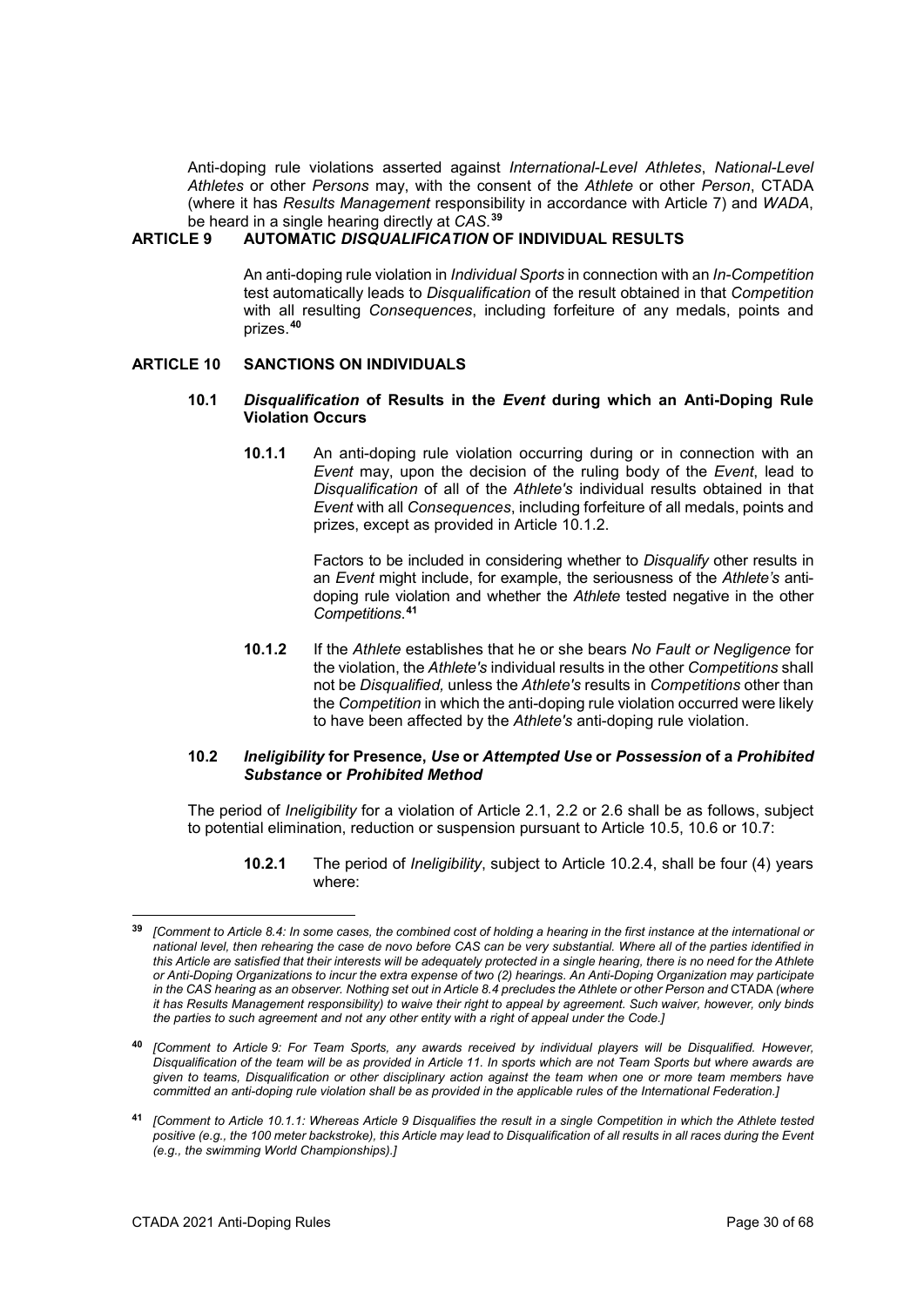- **10.2.1.1** The anti-doping rule violation does not involve a *Specified Substance* or a *Specified Method,* unless the *Athlete* or other *Person* can establish that the anti-doping rule violation was not intentional.**[42](#page-30-0)**
- **10.2.1.2** The anti-doping rule violation involves a *Specified Substance* or a *Specified Method* and CTADA can establish that the antidoping rule violation was intentional.
- **10.2.2** If Article 10.2.1 does not apply, subject to Article 10.2.4.1, the period of *Ineligibility* shall be two (2) years.
- **10.2.3** As used in Article 10.2, the term "intentional" is meant to identify those *Athletes* or other Persons who engage in conduct which they knew constituted an anti-doping rule violation or knew that there was a significant risk that the conduct might constitute or result in an anti-doping rule violation and manifestly disregarded that risk. An anti-doping rule violation resulting from an *Adverse Analytical Finding* for a substance which is only prohibited *In-Competition* shall be rebuttably presumed to be not "intentional" if the substance is a *Specified Substance* and the *Athlete* can establish that the *Prohibited Substance* was *Used Out-of-Competition*. An anti-doping rule violation resulting from an *Adverse Analytical Finding* for a substance which is only prohibited *In-Competition* shall not be considered "intentional" if the substance is not a *Specified Substance* and the *Athlete* can establish that the *Prohibited Substance* was *Used Out-of-Competition* in a context unrelated to sport performance.**[43](#page-30-1)**
- **10.2.4** Notwithstanding any other provision in Article 10.2, where the anti-doping rule violation involves a *Substance of Abuse*:
	- **10.2.4.1** If the *Athlete* can establish that any ingestion or *Use* occurred *Out-of-Competition* and was unrelated to sport performance, then the period of *Ineligibility* shall be three (3) months *Ineligibility*.

In addition, the period of *Ineligibility* calculated under this Article 10.2.4.1 may be reduced to one (1) month if the *Athlete* or other *Person* satisfactorily completes a *Substance of Abuse* treatment program approved by CTADA. The period of *Ineligibility* established in this Article 10.2.4.1 is not subject to any reduction based on any provision in Article 10.6.**[44](#page-30-2)**

<span id="page-30-0"></span><sup>42</sup> **<sup>42</sup>** *[Comment to Article 10.2.1.1: While it is theoretically possible for an Athlete or other Person to establish that the antidoping rule violation was not intentional without showing how the Prohibited Substance entered one's system, it is highly unlikely that in a doping case under Article 2.1 an Athlete will be successful in proving that the Athlete acted unintentionally without establishing the source of the Prohibited Substance.]*

<span id="page-30-1"></span>**<sup>43</sup>** *[Comment to Article 10.2.3: Article 10.2.3 provides a special definition of "intentional" which is to be applied solely for purposes of Article 10.2.]*

<span id="page-30-2"></span>**<sup>44</sup>** *[Comment to Article 10.2.4.1: The determinations as to whether the treatment program is approved and whether the Athlete or other Person has satisfactorily completed the program shall be made in the sole discretion of CTADA. This Article is intended to give CTADA the leeway to apply their own judgment to identify and approve legitimate and reputable,*  as opposed to "sham", treatment programs. It is anticipated, however, that the characteristics of legitimate treatment *programs may vary widely and change over time such that it would not be practical for WADA to develop mandatory criteria for acceptable treatment programs.]*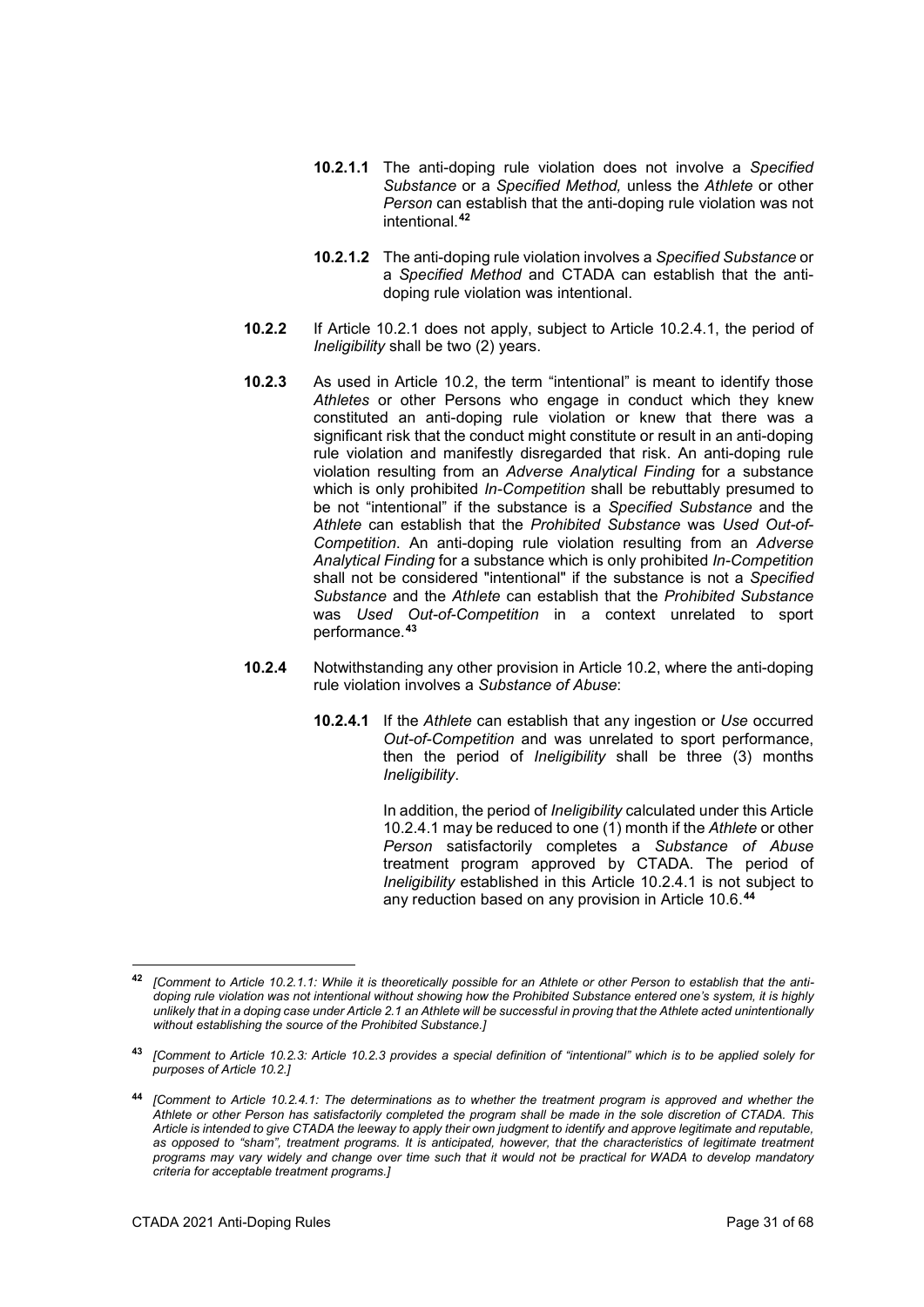**10.2.4.2** If the ingestion, *Use* or *Possession* occurred *In-Competition*, and the *Athlete* can establish that the context of the ingestion, *Use* or *Possession* was unrelated to sport performance, then the ingestion, *Use* or *Possession* shall not be considered intentional for purposes of Article 10.2.1 and shall not provide a basis for a finding of *Aggravating Circumstances* under Article 10.4.

# **10.3** *Ineligibility* **for Other Anti-Doping Rule Violations**

The period of *Ineligibility* for anti-doping rule violations other than as provided in Article 10.2 shall be as follows, unless Article 10.6 or 10.7 are applicable:

- **10.3.1** For violations of Article 2.3 or 2.5, the period of *Ineligibility* shall be four (4) years except: (i) in the case of failing to submit to *Sample* collection, if the *Athlete* can establish that the commission of the anti-doping rule violation was not intentional, the period of *Ineligibility* shall be two (2) years; (ii) in all other cases, if the *Athlete* or other *Person* can establish exceptional circumstances that justify a reduction of the period of *Ineligibility*, the period of *Ineligibility* shall be in a range from two (2) years to four (4) years depending on the *Athlete* or other *Person*'s degree of *Fault*; or (iii) in a case involving a *Protected Person* or *Recreational Athlete*, the period of *Ineligibility* shall be in a range between a maximum of two (2) years and, at a minimum, a reprimand and no period of *Ineligibility*, depending on the *Protected Person* or *Recreational Athlete*'s degree of *Fault*.
- **10.3.2** For violations of Article 2.4, the period of *Ineligibility* shall be two (2) years, subject to reduction down to a minimum of one (1) year, depending on the *Athlete's* degree of *Fault*. The flexibility between two (2) years and one (1) year of *Ineligibility* in this Article is not available to *Athletes* where a pattern of last-minute whereabouts changes or other conduct raises a serious suspicion that the *Athlete* was trying to avoid being available for *Testing*.
- **10.3.3** For violations of Article 2.7 or 2.8, the period of *Ineligibility* shall be a minimum of four (4) years up to lifetime *Ineligibility*, depending on the seriousness of the violation. An Article 2.7 or Article 2.8 violation involving a *Protected Person* shall be considered a particularly serious violation and, if committed by *Athlete Support Personnel* for violations other than for *Specified Substances*, shall result in lifetime *Ineligibility* for *Athlete Support Personnel*. In addition, significant violations of Article 2.7 or 2.8 which may also violate non-sporting laws and regulations, shall be reported to the competent administrative, professional or judicial authorities.**[45](#page-31-0)**
- **10.3.4** For violations of Article 2.9, the period of *Ineligibility* imposed shall be a minimum of two (2) years, up to lifetime *Ineligibility*, depending on the seriousness of the violation.
- **10.3.5** For violations of Article 2.10, the period of *Ineligibility* shall be two (2) years, subject to reduction down to a minimum of one (1) year, depending on the

<span id="page-31-0"></span>**<sup>45</sup>** *[Comment to Article 10.3.3: Those who are involved in doping Athletes or covering up doping should be subject to sanctions which are more severe than the Athletes who test positive. Since the authority of sport organizations is generally limited to Ineligibility for accreditation, membership and other sport benefits, reporting Athlete Support Personnel to competent authorities is an important step in the deterrence of doping.]*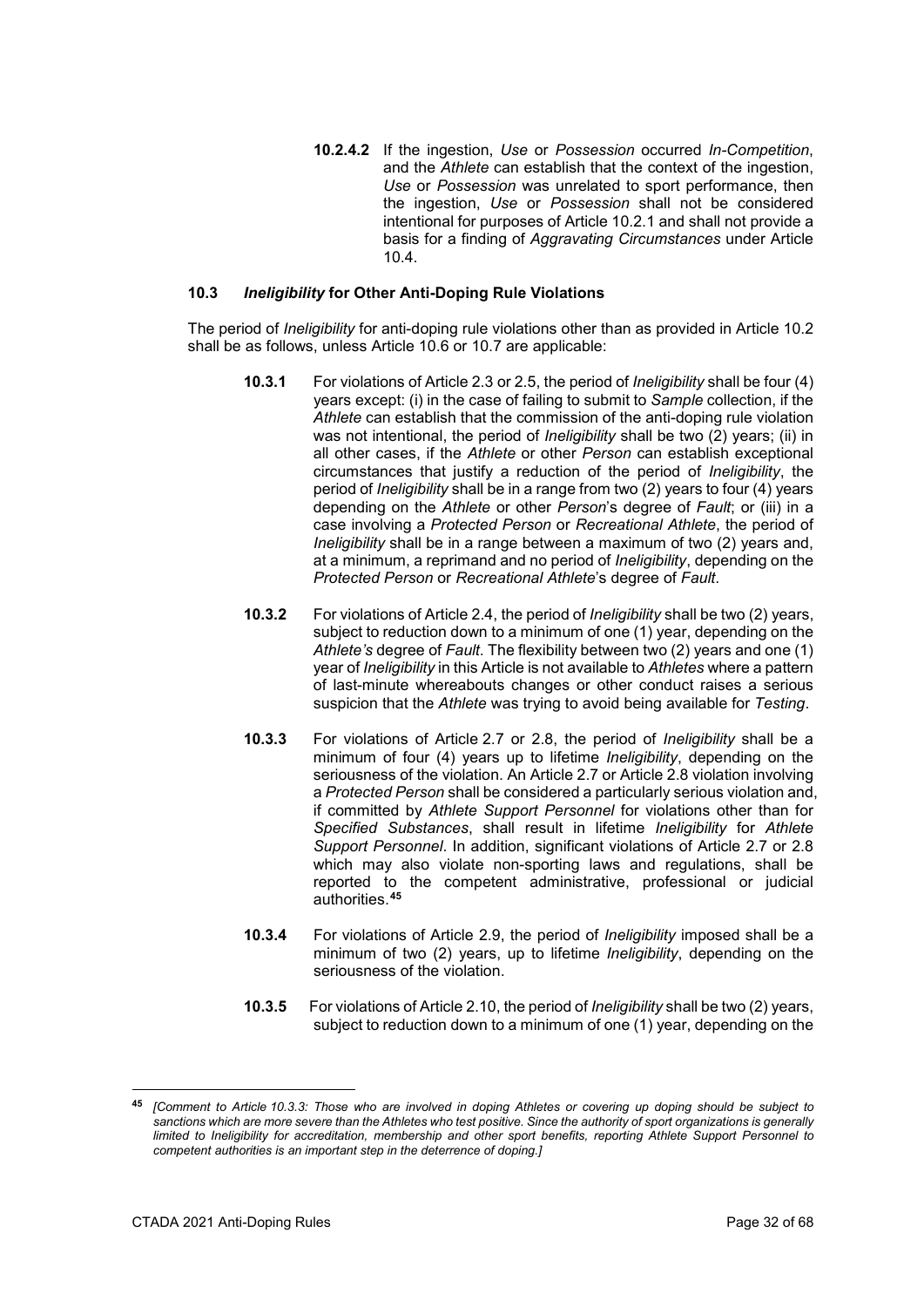*Athlete* or other *Person's* degree of *Fault* and other circumstances of the case.**[46](#page-32-0)**

**10.3.6** For violations of Article 2.11, the period of *Ineligibility* shall be a minimum of two (2) years, up to lifetime *Ineligibility*, depending on the seriousness of the violation by the *Athlete* or other *Person*. **[47](#page-32-1)**

# **10.4** *Aggravating Circumstances* **which may Increase the Period of** *Ineligibility*

If CTADA establishes in an individual case involving an anti-doping rule violation other than violations under Article 2.7 (*Trafficking* or *Attempted Trafficking*), 2.8 (*Administration* or *Attempted Administration*), 2.9 (Complicity or *Attempted* Complicity) or 2.11 (Acts by an *Athlete* or Other *Person* to Discourage or Retaliate Against Reporting) that *Aggravating Circumstances* are present which justify the imposition of a period of *Ineligibility* greater than the standard sanction, then the period of *Ineligibility* otherwise applicable shall be increased by an additional period of *Ineligibility* of up to two (2) years depending on the seriousness of the violation and the nature of the *Aggravating Circumstances*, unless the *Athlete* or other *Person* can establish that he or she did not knowingly commit the anti-doping rule violation. **[48](#page-32-2)**

#### **10.5 Elimination of the Period of** *Ineligibility* **where there is** *No Fault or Negligence*

If an *Athlete* or other *Person* establishes in an individual case that he or she bears *No Fault or Negligence*, then the otherwise applicable period of *Ineligibility* shall be eliminated.**[49](#page-32-3)**

#### **10.6 Reduction of the Period of** *Ineligibility* **based on** *No Significant Fault or Negligence*

**10.6.1** Reduction of Sanctions in Particular Circumstances for Violations of Article 2.1, 2.2 or 2.6.

All reductions under Article 10.6.1 are mutually exclusive and not cumulative.

#### **10.6.1.1** *Specified Substances* or *Specified Methods*

<span id="page-32-0"></span><sup>46</sup> **<sup>46</sup>** *[Comment to Article 10.3.5: Where the "other Person" referenced in Article 2.10 is an entity and not an individual, that entity may be disciplined as provided in Article 12.]*

<span id="page-32-1"></span>**<sup>47</sup>** *[Comment to Article 10.3.6: Conduct that is found to violate both Article 2.5 (Tampering) and Article 2.11* (*Acts by an Athlete or Other Person to Discourage or Retaliate Against Reporting to Authorities*) *shall be sanctioned based on the violation that carries the more severe sanction.]*

<span id="page-32-2"></span>**<sup>48</sup>** *[Comment to Article 10.4: Violations under Articles 2.7 (Trafficking or Attempted Trafficking), 2.8 (Administration or Attempted Administration), 2.9 (Complicity or Attempted Complicity) and 2.11 (Acts by an Athlete or Other Person to Discourage or Retaliate Against Reporting to Authorities) are not included in the application of Article 10.4 because the sanctions for these violations already build in sufficient discretion up to a lifetime ban to allow consideration of any Aggravating Circumstance.]*

<span id="page-32-3"></span>**<sup>49</sup>** *[Comment to Article 10.5: This Article and Article 10.6.2 apply only to the imposition of sanctions; they are not applicable to the determination of whether an anti-doping rule violation has occurred. They will only apply in exceptional circumstances, for example, where an Athlete could prove that, despite all due care, he or she was sabotaged by a competitor. Conversely, No Fault or Negligence would not apply in the following circumstances: (a) a positive test resulting from a mislabeled or contaminated vitamin or nutritional supplement (Athletes are responsible for what they ingest (Article 2.1) and have been warned against the possibility of supplement contamination); (b) the Administration of a Prohibited Substance by the Athlete's personal physician or trainer without disclosure to the Athlete (Athletes are*  responsible for their choice of medical personnel and for advising medical personnel that they cannot be given any *Prohibited Substance); and (c) sabotage of the Athlete's food or drink by a spouse, coach or other Person within the Athlete's circle of associates (Athletes are responsible for what they ingest and for the conduct of those Persons to whom they entrust access to their food and drink). However, depending on the unique facts of a particular case, any of the referenced illustrations could result in a reduced sanction under Article 10.6 based on No Significant Fault or Negligence.]*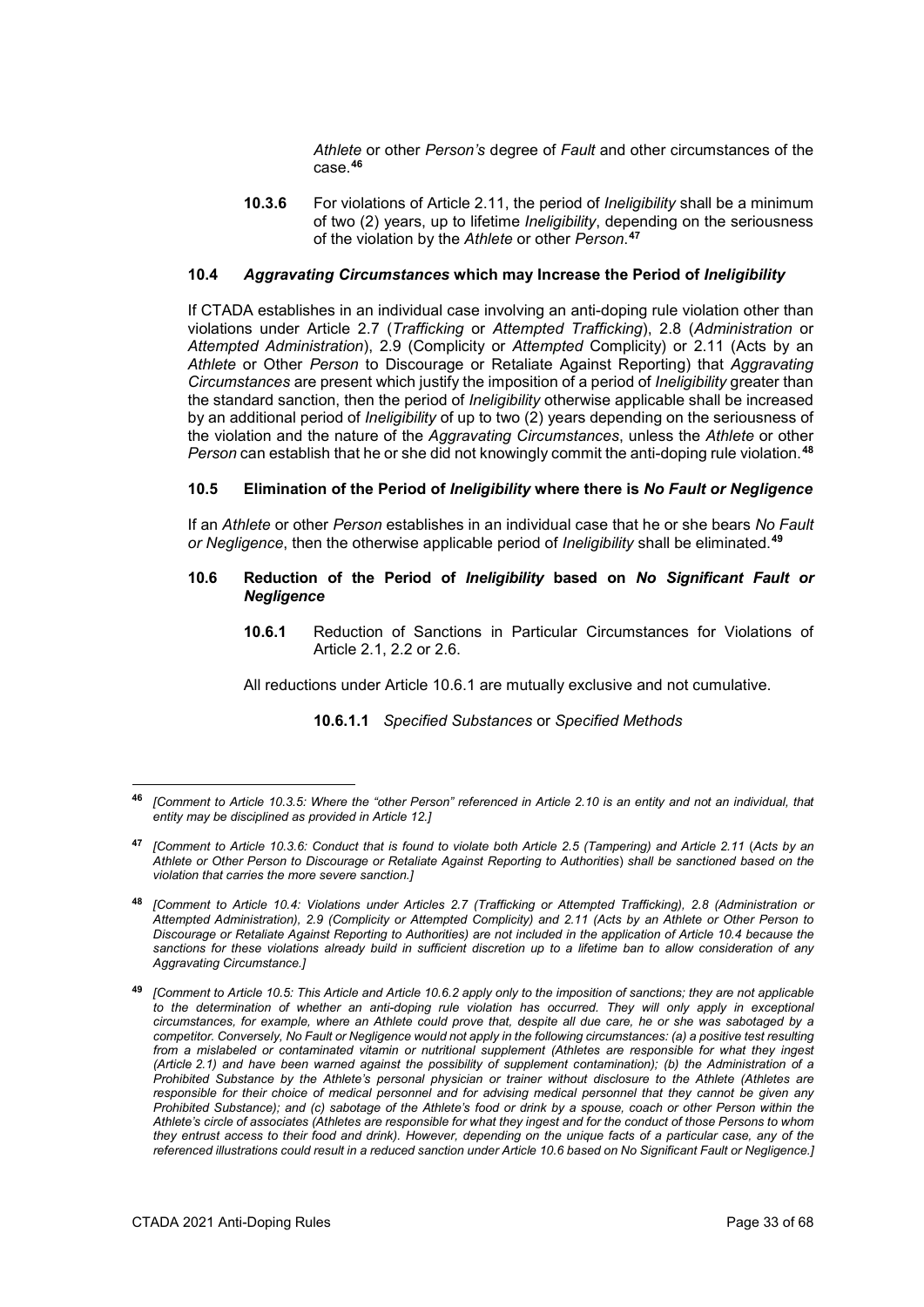Where the anti-doping rule violation involves a *Specified Substance* (other than a *Substance of Abuse*) or *Specified Method*, and the *Athlete* or other *Person* can establish *No Significant Fault or Negligence*, then the period of *Ineligibility* shall be, at a minimum, a reprimand and no period of *Ineligibility*, and at a maximum, two (2) years of *Ineligibility*, depending on the *Athlete's* or other *Person's* degree of *Fault*.

# **10.6.1.2** *Contaminated Products*

In cases where the *Athlete* or other *Person* can establish both *No Significant Fault or Negligence* and that the detected *Prohibited Substance* (other than a *Substance of Abuse*) came from a *Contaminated Product*, then the period of *Ineligibility* shall be, at a minimum, a reprimand and no period of *Ineligibility*, and at a maximum, two (2) years *Ineligibility*, depending on the *Athlete* or other *Person's* degree of *Fault*. **[50](#page-33-0)**

#### **10.6.1.3** *Protected Persons* or *Recreational Athletes*

Where the anti-doping rule violation not involving a *Substance of Abuse* is committed by a *Protected Person* or *Recreational Athlete*, and the *Protected Person* or *Recreational Athlete* can establish *No Significant Fault or Negligence*, then the period of *Ineligibility* shall be, at a minimum, a reprimand and no period of *Ineligibility*, and at a maximum, two (2) years *Ineligibility*, depending on the *Protected Person* or *Recreational Athlete*'s degree of *Fault*.

**10.6.2** Application of *No Significant Fault or Negligence* beyond the Application of Article 10.6.1

If an *Athlete* or other *Person* establishes in an individual case where Article 10.6.1 is not applicable, that he or she bears *No Significant Fault or Negligence*, then, subject to further reduction or elimination as provided in Article 10.7, the otherwise applicable period of *Ineligibility* may be reduced based on the *Athlete* or other *Person's* degree of *Fault*, but the reduced period of *Ineligibility* may not be less than one-half of the period of *Ineligibility* otherwise applicable. If the otherwise applicable period of *Ineligibility* is a lifetime, the reduced period under this Article may be no less than eight (8) years.**[51](#page-33-1)**

# **10.7 Elimination, Reduction, or Suspension of Period of** *Ineligibility* **or Other** *Consequences* **for Reasons Other than** *Fault*

*This Article should not be extended beyond products that have gone through some process of manufacturing. Where an Adverse Analytical Finding results from environment contamination of a "non-product" such as tap water or lake water in circumstances where no reasonable person would expect any risk of an anti-doping rule violation, typically there would be No Fault or Negligence under Article 10.5.]*

1

<span id="page-33-0"></span>**<sup>50</sup>** *[Comment to Article 10.6.1.2: In order to receive the benefit of this Article, the Athlete or other Person must establish not only that the detected Prohibited Substance came from a Contaminated Product, but must also separately establish No Significant Fault or Negligence. It should be further noted that Athletes are on notice that they take nutritional supplements at their own risk. The sanction reduction based on No Significant Fault or Negligence has rarely been applied in Contaminated Product cases unless the Athlete has exercised a high level of caution before taking the Contaminated Product. In assessing whether the Athlete can establish the source of the Prohibited Substance, it would, for example, be significant for purposes of establishing whether the Athlete actually Used the Contaminated Product, whether the Athlete had declared the product which was subsequently determined to be contaminated on the Doping Control form.*

<span id="page-33-1"></span>**<sup>51</sup>** *[Comment to Article 10.6.2: Article 10.6.2 may be applied to any anti-doping rule violation except, those Articles where intent is an element of the anti-doping rule violation (e.g., Article 2.5, 2.7, 2.8,2.9 or 2.11) or an element of a particular sanction (e.g., Article 10.2.1) or a range of Ineligibility is already provided in an Article based on the Athlete or other Person's degree of Fault.]*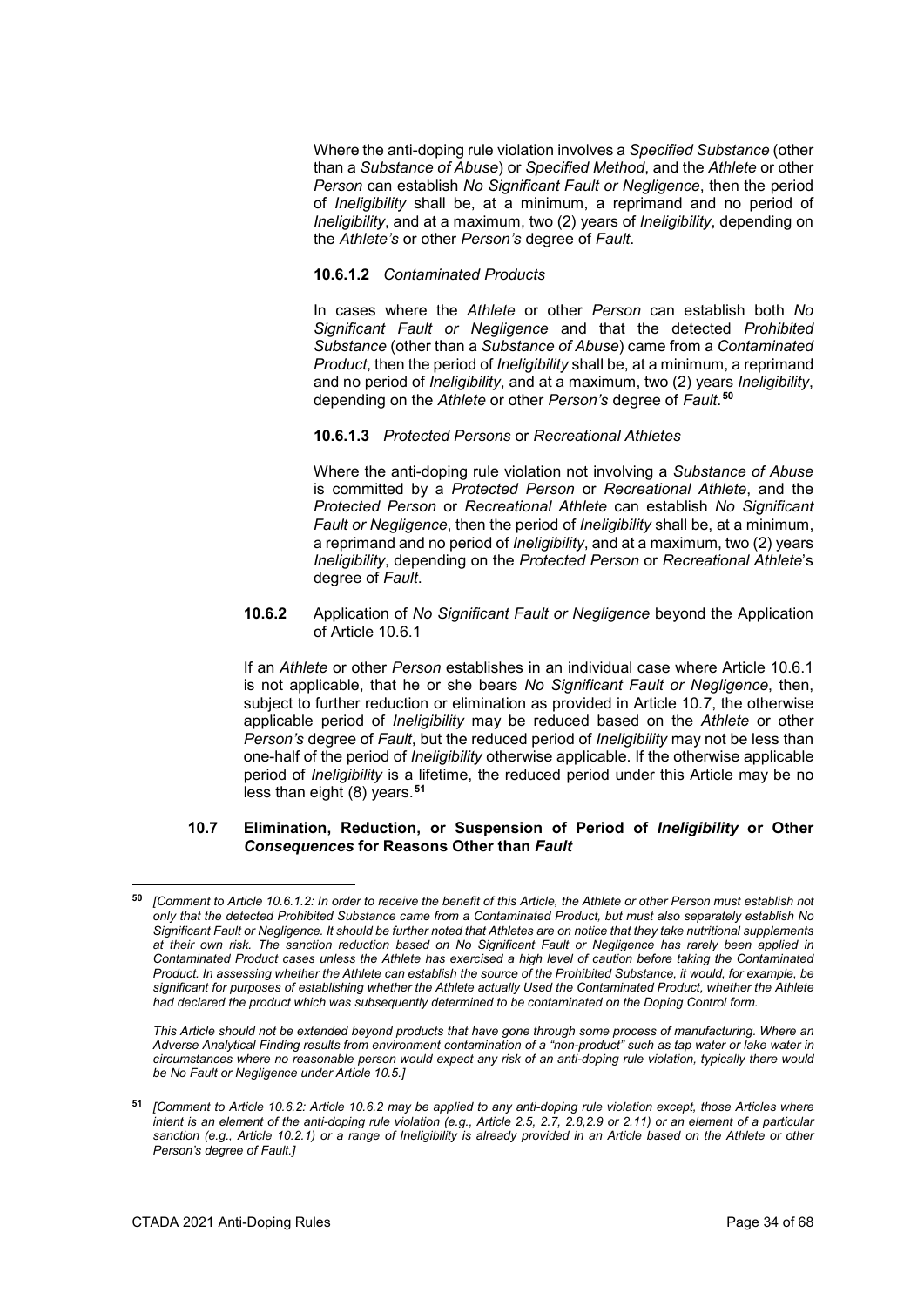# **10.7.1** *Substantial Assistance* in Discovering or Establishing *Code* Violations**[52](#page-34-0)**

**10.7.1.1** CTADA may, prior to an appellate decision under Article 13 or the expiration of the time to appeal, suspend a part of the *Consequences* (other than *Disqualification* and mandatory *Public Disclosure*) imposed in an individual case where the *Athlete* or other *Person* has provided *Substantial Assistance* to an *Anti-Doping Organization*, criminal authority or professional disciplinary body which results in: (i) the *Anti-Doping Organization* discovering or bringing forward an anti-doping rule violation by another *Person*; or (ii) which results in a criminal or disciplinary body discovering or bringing forward a criminal offense or the breach of professional rules committed by another *Person* and the information provided by the *Person* providing *Substantial Assistance* is made available to CTADA or other *Anti-Doping Organization* with *Results Management* responsibility; or (iii) which results in *WADA* initiating a proceeding against a *Signatory*, *WADA*-accredited laboratory, or *Athlete* passport management unit (as defined in the *International Standard* for Laboratories) for non-compliance with the *Code*, *International Standard* or *Technical Document*; or (iv) with the approval by *WADA*, which results in a criminal or disciplinary body bringing forward a criminal offense or the breach of professional or sport rules arising out of a sport integrity violation other than doping. After an appellate decision under Article 13 or the expiration of time to appeal, CTADA may only suspend a part of the otherwise applicable *Consequences* with the approval of *WADA* and the applicable International Federation.

> The extent to which the otherwise applicable period of *Ineligibility* may be suspended shall be based on the seriousness of the anti-doping rule violation committed by the *Athlete* or other *Person* and the significance of the *Substantial Assistance* provided by the *Athlete* or other *Person* to the effort to eliminate doping in sport, non-compliance with the *Code* and/or sport integrity violations. No more than three-quarters of the otherwise applicable period of *Ineligibility* may be suspended. If the otherwise applicable period of *Ineligibility* is a lifetime, the non-suspended period under this Article must be no less than eight (8) years. For purposes of this paragraph, the otherwise applicable period of *Ineligibility* shall not include any period of *Ineligibility* that could be added under Article 10.9.3.2 of these Anti-Doping Rules.

> If so requested by an *Athlete* or other *Person* who seeks to provide *Substantial Assistance*, CTADA shall allow the *Athlete* or other *Person* to provide the information to it subject to a *Without Prejudice Agreement*.

> If the *Athlete* or other *Person* fails to continue to cooperate and to provide the complete and credible *Substantial Assistance* upon which a suspension of *Consequences* was based, CTADA shall reinstate the original *Consequences*. If CTADA decides to reinstate suspended *Consequences* or decides not

<span id="page-34-0"></span><sup>-</sup>**<sup>52</sup>** *[Comment to Article 10.7.1: The cooperation of Athletes, Athlete Support Personnel and other Persons who acknowledge their mistakes and are willing to bring other anti-doping rule violations to light is important to clean sport.]*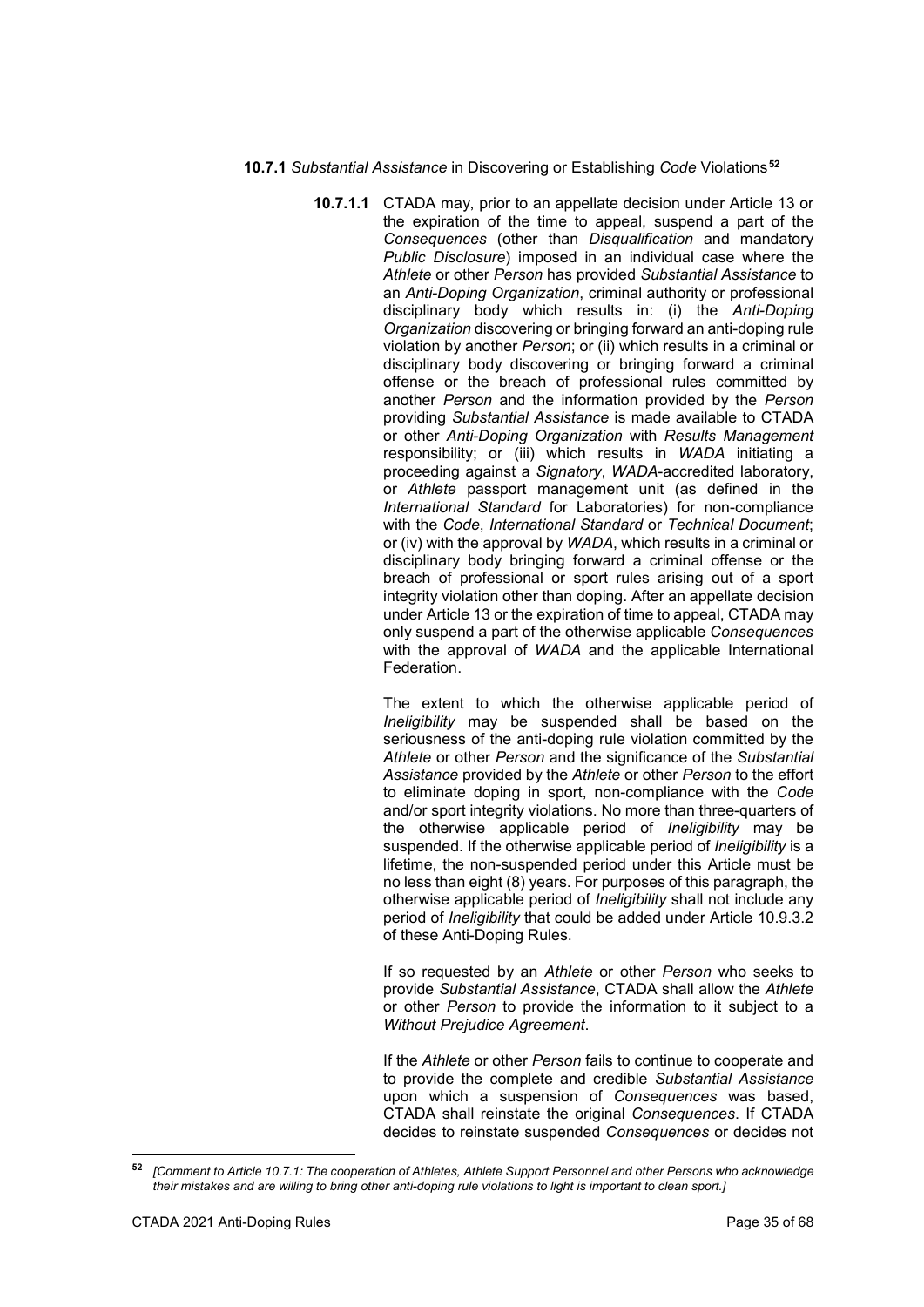to reinstate suspended *Consequences*, that decision may be appealed by any *Person* entitled to appeal under Article 13.

- **10.7.1.2** To further encourage *Athletes* and other *Persons* to provide *Substantial Assistance* to *Anti-Doping Organizations*, at the request of CTADA or at the request of the *Athlete* or other *Person* who has, or has been asserted to have, committed an anti-doping rule violation, or other violation of the *Code*, *WADA* may agree at any stage of the *Results Management* process, including after an appellate decision under Article 13, to what it considers to be an appropriate suspension of the otherwiseapplicable period of *Ineligibility* and other *Consequences*. In exceptional circumstances, *WADA* may agree to suspensions of the period of *Ineligibility* and other *Consequences* for *Substantial Assistance* greater than those otherwise provided in this Article, or even no period of *Ineligibility*, no mandatory *Public Disclosure* and/or no return of prize money or payment of fines or costs. *WADA's* approval shall be subject to reinstatement of *Consequences*, as otherwise provided in this Article. Notwithstanding Article 13, *WADA's* decisions in the context of this Article 10.7.1.2 may not be appealed.
- **10.7.1.3** If CTADA suspends any part of an otherwise applicable sanction because of *Substantial Assistance*, then notice providing justification for the decision shall be provided to the other *Anti-Doping Organizations* with a right to appeal under Article 13.2.3 as provided in Article 14.

In unique circumstances where *WADA* determines that it would be in the best interest of anti-doping, *WADA* may authorize CTADA to enter into appropriate confidentiality agreements limiting or delaying the disclosure of the *Substantial Assistance* agreement or the nature of *Substantial Assistance* being provided.

**10.7.2** Admission of an Anti-Doping Rule Violation in the Absence of Other Evidence

Where an *Athlete* or other *Person* voluntarily admits the commission of an antidoping rule violation before having received notice of a *Sample* collection which could establish an anti-doping rule violation (or, in the case of an anti-doping rule violation other than Article 2.1, before receiving first notice of the admitted violation pursuant to Article 7) and that admission is the only reliable evidence of the violation at the time of admission, then the period of *Ineligibility* may be reduced, but not below one-half of the period of *Ineligibility* otherwise applicable.**[53](#page-35-0)**

**10.7.3** Application of Multiple Grounds for Reduction of a Sanction

Where an *Athlete* or other *Person* establishes entitlement to reduction in sanction under more than one provision of Article 10.5, 10.6 or 10.7, before applying any reduction or suspension under Article 10.7, the otherwise applicable period of *Ineligibility* shall be determined in accordance with Articles 10.2, 10.3, 10.5, and 10.6.

<span id="page-35-0"></span><sup>53</sup> **<sup>53</sup>** *[Comment to Article 10.7.2: This Article is intended to apply when an Athlete or other Person comes forward and admits to an anti-doping rule violation in circumstances where no Anti-Doping Organization is aware that an anti-doping rule*  violation might have been committed. It is not intended to apply to circumstances where the admission occurs after the *Athlete or other Person believes he or she is about to be caught. The amount by which Ineligibility is reduced should be based on the likelihood that the Athlete or other Person would have been caught had he or she not come forward voluntarily.]*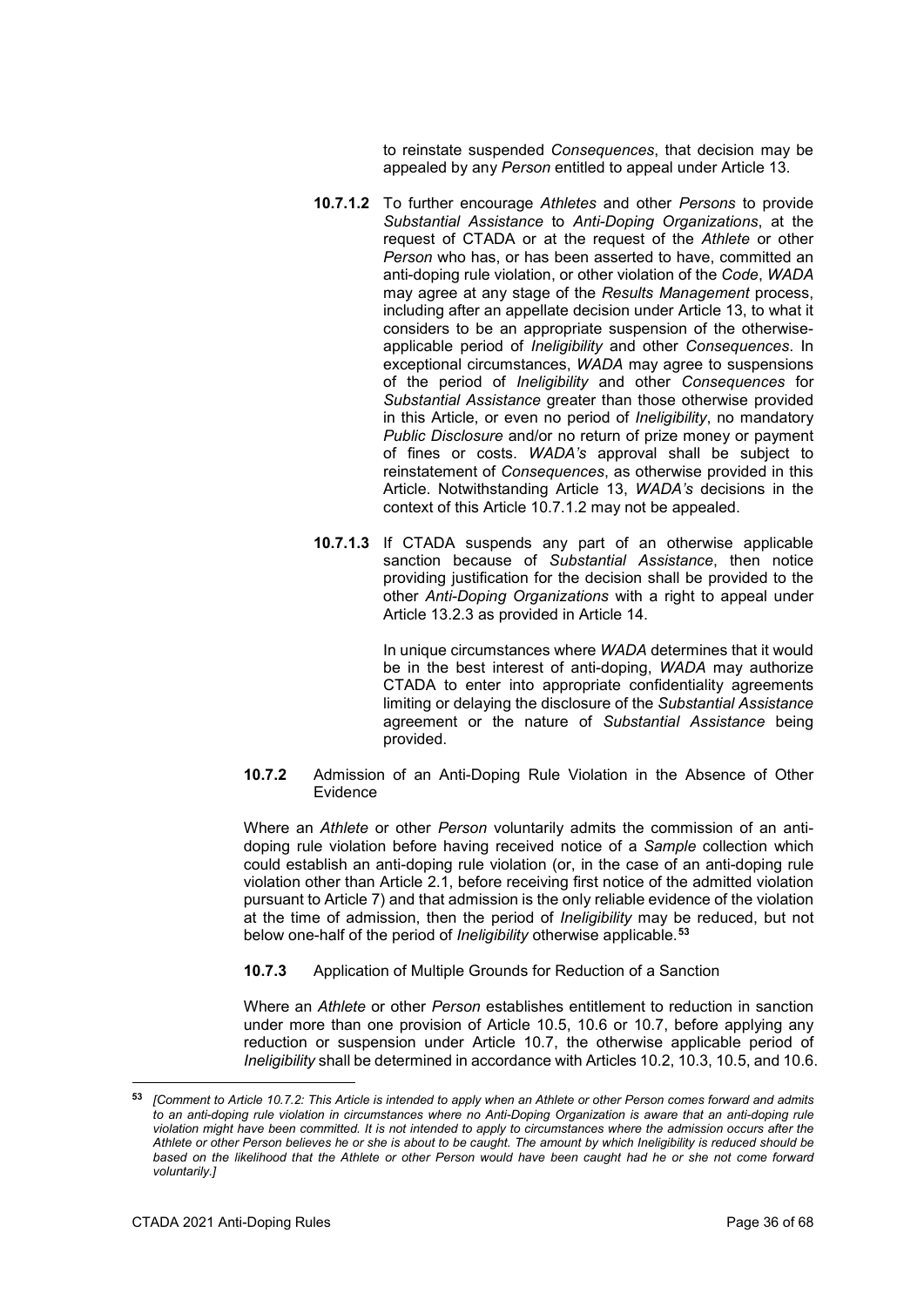If the *Athlete* or other *Person* establishes entitlement to a reduction or suspension of the period of *Ineligibility* under Article 10.7, then the period of *Ineligibility* may be reduced or suspended, but not below one-fourth of the otherwise applicable period of *Ineligibility*.

# **10.8** *Results Management* **Agreements**

**10.8.1** One-Year Reduction for Certain Anti-Doping Rule Violations Based on Early Admission and Acceptance of Sanction

Where an *Athlete* or other *Person*, after being notified by CTADA of a potential antidoping rule violation that carries an asserted period of *Ineligibility* of four (4) or more years (including any period of *Ineligibility* asserted under Article 10.4), admits the violation and accepts the asserted period of *Ineligibility* no later than twenty (20) days after receiving notice of an anti-doping rule violation charge, the *Athlete* or other *Person* may receive a one-year reduction in the period of *Ineligibility* asserted by CTADA. Where the *Athlete* or other *Person* receives the one-year reduction in the asserted period of *Ineligibility* under this Article 10.8.1, no further reduction in the asserted period of *Ineligibility* shall be allowed under any other Article.**[54](#page-36-0)**

# **10.8.2** Case Resolution Agreement

Where the *Athlete* or other *Person* admits an anti-doping rule violation after being confronted with the anti-doping rule violation by CTADA and agrees to *Consequences* acceptable to CTADA and *WADA*, at their sole discretion, then: (a) the *Athlete* or other *Person* may receive a reduction in the period of *Ineligibility* based on an assessment by CTADA and *WADA* of the application of Articles 10.1 through 10.7 to the asserted anti-doping rule violation, the seriousness of the violation, the *Athlete* or other *Person*'s degree of *Fault* and how promptly the *Athlete* or other *Person* admitted the violation; and (b) the period of *Ineligibility* may start as early as the date of *Sample* collection or the date on which another anti-doping rule violation last occurred. In each case, however, where this Article is applied, the *Athlete* or other *Person* shall serve at least one-half of the agreed-upon period of *Ineligibility* going forward from the earlier of the date the *Athlete* or other *Person* accepted the imposition of a sanction or a *Provisional Suspension* which was subsequently respected by the *Athlete* or other *Person*. The decision by *WADA* and CTADA to enter or not enter into a case resolution agreement, and the amount of the reduction to, and the starting date of the period of *Ineligibility,* are not matters for determination or review by a hearing body and are not subject to appeal under Article 13.

If so requested by an *Athlete* or other *Person* who seeks to enter into a case resolution agreement under this Article, CTADA shall allow the *Athlete* or other *Person* to discuss an admission of the anti-doping rule violation with it subject to a *Without Prejudice Agreement*. **[55](#page-36-1)**

#### **10.9 Multiple Violations**

**10.9.1** Second or Third Anti-Doping Rule Violation

-

<span id="page-36-0"></span>**<sup>54</sup>** *[Comment to Article 10.8.1: For example, if CTADA alleges that an Athlete has violated Article 2.1 for Use of an anabolic steroid and asserts the applicable period of Ineligibility is four (4) years, then the Athlete may unilaterally reduce the period of Ineligibility to three (3) years by admitting the violation and accepting the three-year period of Ineligibility within the time specified in this Article, with no further reduction allowed. This resolves the case without any need for a hearing.]*

<span id="page-36-1"></span>**<sup>55</sup>** *[Comment to Article 10.8: Any mitigating or aggravating factors set forth in this Article 10 shall be considered in arriving at the Consequences set forth in the case resolution agreement, and shall not be applicable beyond the terms of that agreement.]*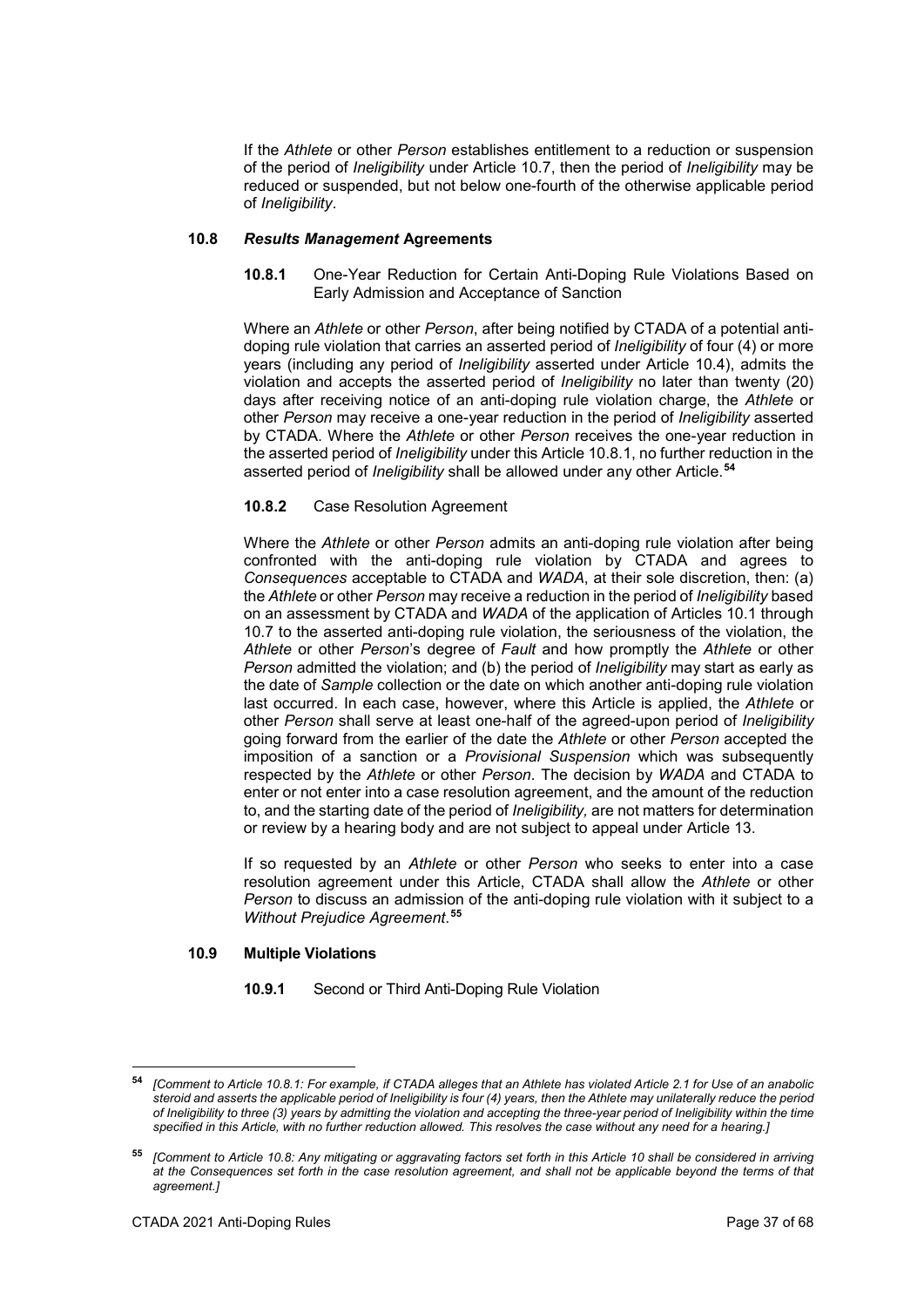- **10.9.1.1** For an *Athlete* or other *Person's* second anti-doping rule violation, the period of *Ineligibility* shall be the greater of:
	- (a) A six-month period of *Ineligibility*; or
	- (b) A period of *Ineligibility* in the range between:
		- (i) the sum of the period of *Ineligibility* imposed for the first anti-doping rule violation plus the period of *Ineligibility* otherwise applicable to the second anti-doping rule violation treated as if it were a first violation, and
		- (ii) twice the period of *Ineligibility* otherwise applicable to the second anti-doping rule violation treated as if it were a first violation.

The period of *Ineligibility* within this range shall be determined based on the entirety of the circumstances and the *Athlete* or other *Person*'s degree of *Fault* with respect to the second violation.

- **10.9.1.2** A third anti-doping rule violation will always result in a lifetime period of *Ineligibility*, except if the third violation fulfills the condition for elimination or reduction of the period of *Ineligibility* under Article 10.5 or 10.6, or involves a violation of Article 2.4. In these particular cases, the period of *Ineligibility* shall be from eight (8) years to lifetime *Ineligibility*.
- **10.9.1.3** The period of *Ineligibility* established in Articles 10.9.1.1 and 10.9.1.2 may then be further reduced by the application of Article 10.7.
- **10.9.2** An anti-doping rule violation for which an *Athlete* or other *Person* has established *No Fault* or *Negligence* shall not be considered a violation for purposes of this Article 10.9. In addition, an anti-doping rule violation sanctioned under Article 10.2.4.1 shall not be considered a violation for purposes of Article 10.9.
- **10.9.3** Additional Rules for Certain Potential Multiple Violations
	- **10.9.3.1** For purposes of imposing sanctions under Article 10.9, except as provided in Articles 10.9.3.2 and 10.9.3.3, an anti-doping rule violation will only be considered a second violation if CTADA can establish that the *Athlete* or other *Person* committed the additional anti-doping rule violation after the *Athlete* or other *Person* received notice pursuant to Article 7, or after CTADA made reasonable efforts to give notice of the first anti-doping rule violation. If CTADA cannot establish this, the violations shall be considered together as one single first violation, and the sanction imposed shall be based on the violation that carries the more severe sanction, including the application of *Aggravating Circumstances*. Results in all *Competitions* dating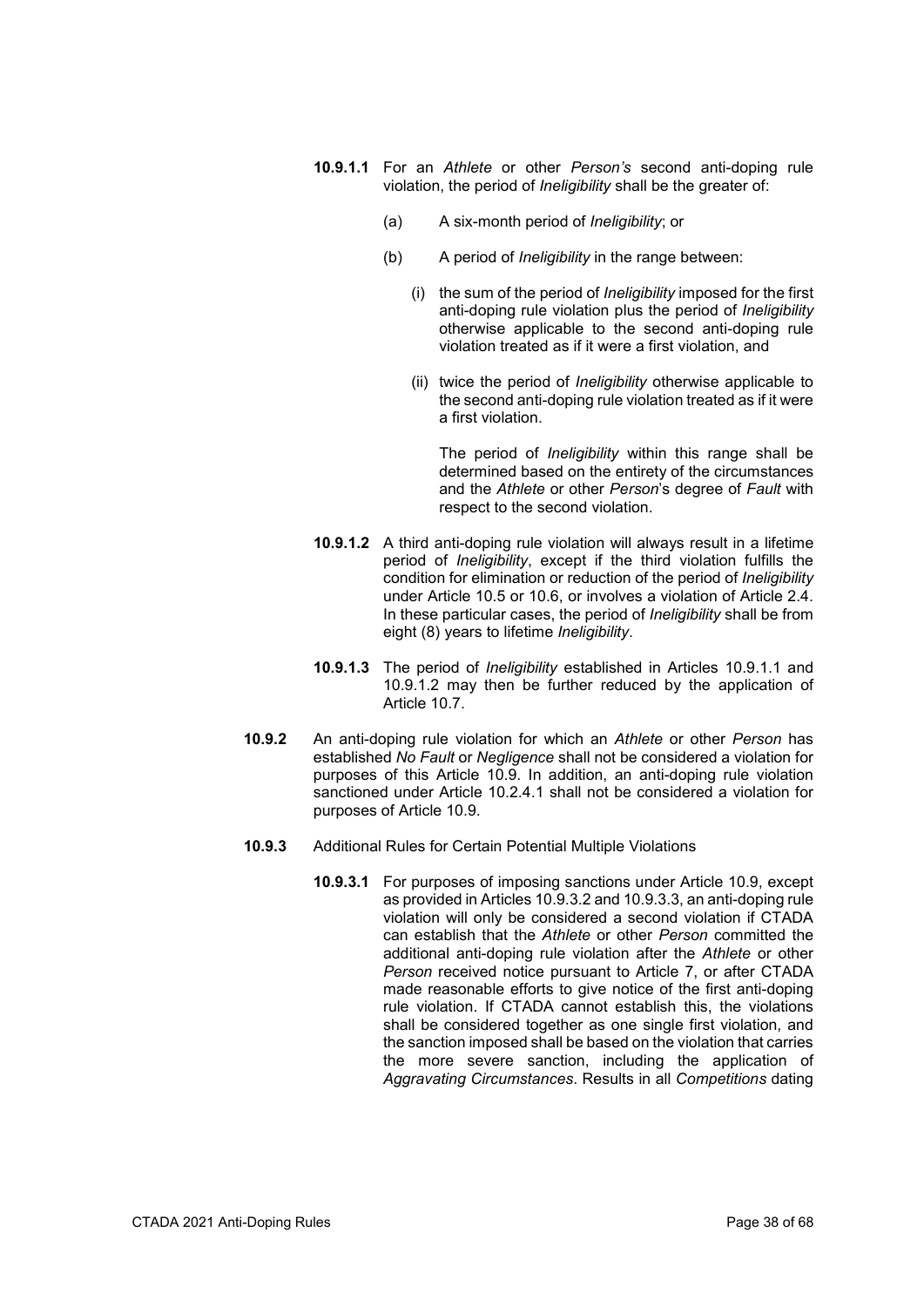back to the earlier anti-doping rule violation will be *Disqualified* as provided in Article 10.10.**[56](#page-38-0)**

- **10.9.3.2** If CTADA establishes that an *Athlete* or other *Person* committed an additional anti-doping rule violation prior to notification, and that the additional violation occurred twelve (12) months or more before or after the first-noticed violation, then the period of *Ineligibility* for the additional violation shall be calculated as if the additional violation were a stand-alone first violation and this period of *Ineligibility* is served consecutively, rather than concurrently, with the period of *Ineligibility* imposed for the earlier-noticed violation. Where this Article 10.9.3.2 applies, the violations taken together shall constitute a single violation for purposes of Article 10.9.1.
- **10.9.3.3** If CTADA establishes that an *Athlete* or other *Person* committed a violation of Article 2.5 in connection with the *Doping Control* process for an underlying asserted anti-doping rule violation, the violation of Article 2.5 shall be treated as a stand-alone first violation and the period of *Ineligibility* for such violation shall be served consecutively, rather than concurrently, with the period of *Ineligibility*, if any, imposed for the underlying anti-doping rule violation. Where this Article 10.9.3.3 is applied, the violations taken together shall constitute a single violation for purposes of Article 10.9.1.
- **10.9.3.4** If CTADA establishes that an *Athlete* or other *Person* has committed a second or third anti-doping rule violation during a period of *Ineligibility*, the periods of *Ineligibility* for the multiple violations shall run consecutively, rather than concurrently.
- **10.9.4** Multiple Anti-Doping Rule Violations during Ten-Year Period

For purposes of Article 10.9, each anti-doping rule violation must take place within the same ten-year period in order to be considered multiple violations.

#### **10.10** *Disqualification* **of Results in** *Competitions* **Subsequent to** *Sample* **Collection or Commission of an Anti-Doping Rule Violation**

In addition to the automatic *Disqualification* of the results in the *Competition* which produced the positive *Sample* under Article 9, all other competitive results of the *Athlete* obtained from the date a positive *Sample* was collected (whether *In-Competition* or *Out-of-Competition*), or other anti-doping rule violation occurred, through the commencement of any *Provisional Suspension* or *Ineligibility* period, shall, unless fairness requires otherwise, be *Disqualified* with all of the resulting *Consequences* including forfeiture of any medals, points and prizes.**[57](#page-38-1)**

# **10.11 Forfeited Prize Money**

<span id="page-38-0"></span>**<sup>56</sup>** *[Comment to Article 10.9.3.1: The same rule applies where, after the imposition of a sanction, CTADA discovers facts involving an anti-doping rule violation that occurred prior to notification for a first anti-doping rule violation – e.g., CTADA shall impose a sanction based on the sanction that could have been imposed if the two (2) violations had been adjudicated at the same time, including the application of Aggravating Circumstances.]*

<span id="page-38-1"></span>**<sup>57</sup>** *[Comment to Article 10.10: Nothing in these Anti-Doping Rules precludes clean Athletes or other Persons who have been damaged by the actions of a Person who has committed an anti-doping rule violation from pursuing any right which they would otherwise have to seek damages from such Person.]*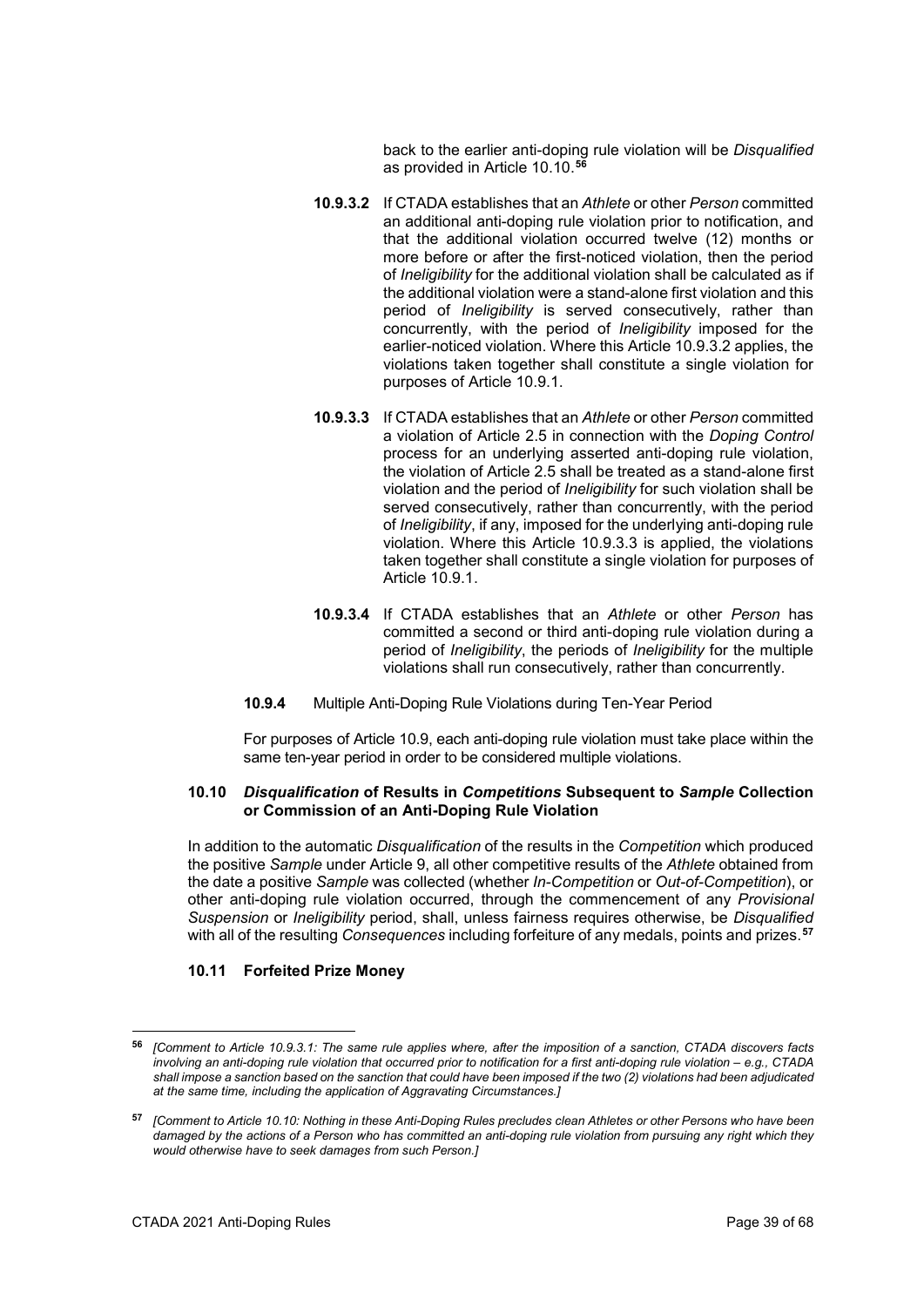If CTADA recovers prize money forfeited as a result of an anti-doping rule violation, it shall take reasonable measures to allocate and distribute this prize money to the *Athletes* who would have been entitled to it had the forfeiting *Athlete* not competed.**[58](#page-39-0)**

# **10.12** *Financial Consequences*

- **10.12.1** Where an *Athlete* or other *Person* commits an anti-doping rule violation, CTADA may, in its discretion and subject to the principle of proportionality, elect to recover from the *Athlete* or other *Person* costs associated with the anti-doping rule violation, regardless of the period of *Ineligibility* imposed, only in cases where the maximum period of *Ineligibility* otherwise applicable has already been imposed.
- **10.12.2** The imposition of a financial sanction or CTADA's recovery of costs shall not be considered a basis for reducing the *Ineligibility* or other sanction which would otherwise be applicable under these Anti-Doping Rules.

# **10.13 Commencement of** *Ineligibility* **Period**

Where an *Athlete* is already serving a period of *Ineligibility* for an anti-doping rule violation, any new period of *Ineligibility* shall commence on the first day after the current period of *Ineligibility* has been served. Otherwise, except as provided below, the period of *Ineligibility* shall start on the date of the final hearing decision providing for *Ineligibility* or, if the hearing is waived or there is no hearing, on the date *Ineligibility* is accepted or otherwise imposed.

**10.13.1** Delays Not Attributable to the *Athlete* or other *Person*

Where there have been substantial delays in the hearing process or other aspects of *Doping Control*, and the *Athlete* or other *Person* can establish that such delays are not attributable to the *Athlete* or other *Person*, CTADA or CTADA's Hearing Panel, if applicable, may start the period of *Ineligibility* at an earlier date commencing as early as the date of *Sample* collection or the date on which another anti-doping rule violation last occurred. All competitive results achieved during the period of *Ineligibility*, including retroactive *Ineligibility*, shall be *Disqualified*. **[59](#page-39-1)**

- **10.13.2** Credit for *Provisional Suspension* or Period of *Ineligibility* Served
	- **10.13.2.1** If a *Provisional Suspension* is respected by the *Athlete* or other *Person*, then the *Athlete* or other *Person* shall receive a credit for such period of *Provisional Suspension* against any period of *Ineligibility* which may ultimately be imposed. If the *Athlete* or other *Person* does not respect a *Provisional Suspension*, then the *Athlete* or other *Person* shall receive no credit for any period of *Provisional Suspension* served. If a period of *Ineligibility* is served pursuant to a decision that is subsequently appealed, then the *Athlete* or other *Person* shall receive a credit for such period of *Ineligibility* served against any period of *Ineligibility* which may ultimately be imposed on appeal.

<span id="page-39-0"></span><sup>58</sup> **<sup>58</sup>** *[Comment to Article 10.11: This Article is not intended to impose an affirmative duty on CTADA to take any action to collect forfeited prize money. If CTADA elects not to take any action to collect forfeited prize money, it may assign its right to recover such money to the Athlete(s) who should have otherwise received the money. "Reasonable measures to allocate and distribute this prize money" could include using collected forfeited prize money as agreed upon by CTADA and its Athletes.]*

<span id="page-39-1"></span>**<sup>59</sup>** *[Comment to Article 10.13.1: In cases of anti-doping rule violations other than under Article 2.1, the time required for an Anti-Doping Organization to discover and develop facts sufficient to establish an anti-doping rule violation may be lengthy, particularly where the Athlete or other Person has taken affirmative action to avoid detection. In these circumstances, the flexibility provided in this Article to start the sanction at an earlier date should not be used.]*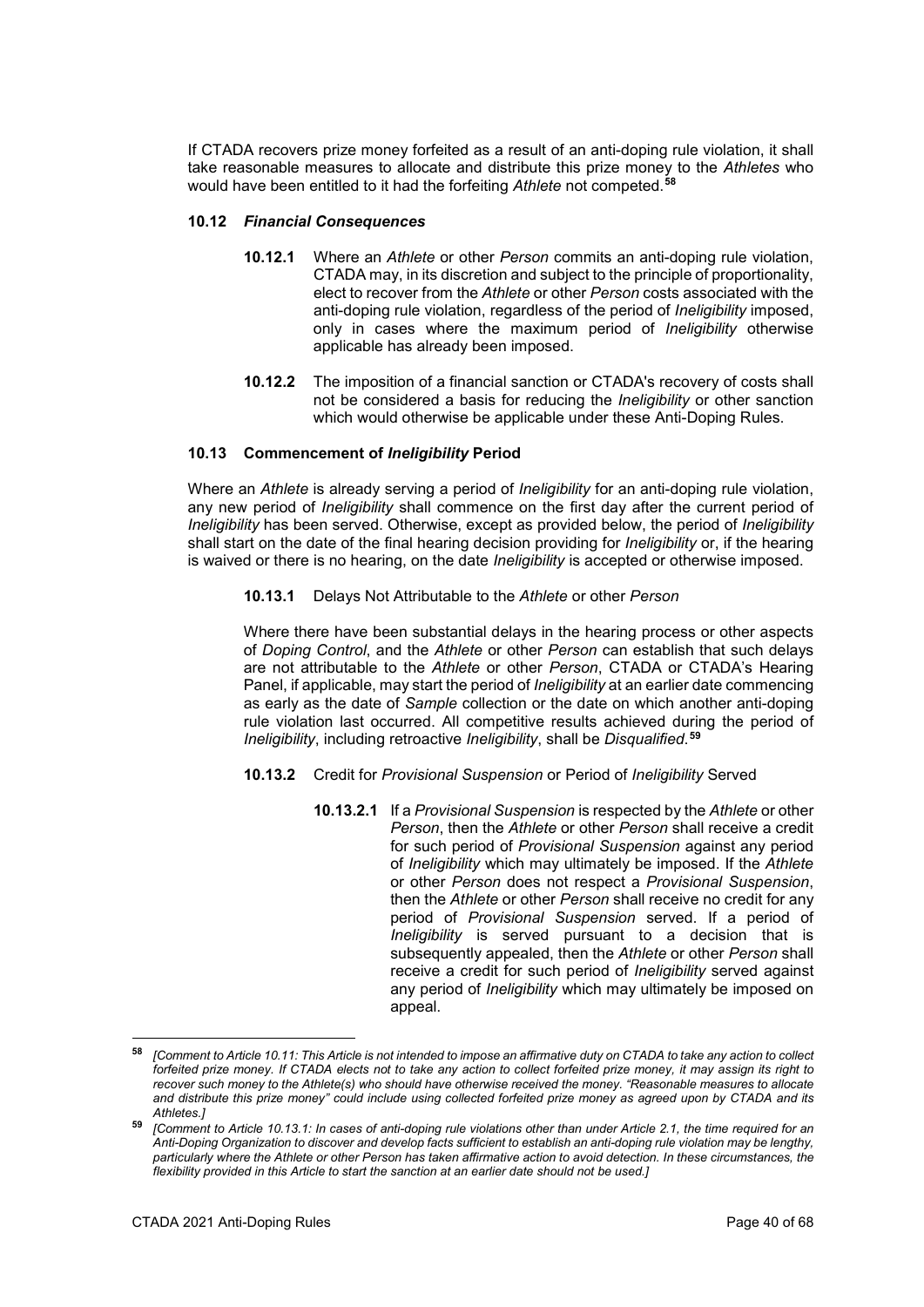- **10.13.2.2** If an *Athlete* or other *Person* voluntarily accepts a *Provisional Suspension* in writing from CTADA and thereafter respects the *Provisional Suspension*, the *Athlete* or other *Person* shall receive a credit for such period of voluntary *Provisional Suspension* against any period of *Ineligibility* which may ultimately be imposed. A copy of the *Athlete* or other *Person's* voluntary acceptance of a *Provisional Suspension* shall be provided promptly to each party entitled to receive notice of an asserted anti-doping rule violation under Article 14.1.**[60](#page-40-0)**
- **10.13.2.3** No credit against a period of *Ineligibility* shall be given for any time period before the effective date of the *Provisional Suspension* or voluntary *Provisional Suspension* regardless of whether the *Athlete* elected not to compete or was suspended by a team.
- **10.13.2.4** In *Team Sports*, where a period of *Ineligibility* is imposed upon a team, unless fairness requires otherwise, the period of *Ineligibility* shall start on the date of the final hearing decision providing for *Ineligibility* or, if the hearing is waived, on the date *Ineligibility* is accepted or otherwise imposed. Any period of team *Provisional Suspension* (whether imposed or voluntarily accepted) shall be credited against the total period of *Ineligibility* to be served.

#### **10.14 Status During** *Ineligibility* **or** *Provisional Suspension*

**10.14.1** Prohibition Against Participation During *Ineligibility* or *Provisional Suspension*

No *Athlete* or other *Person* who has been declared *Ineligible* or is subject to a *Provisional Suspension* may, during a period of *Ineligibility* or *Provisional Suspension*, participate in any capacity in a *Competition* or activity (other than authorized anti-doping *Education* or rehabilitation programs) authorized or organized by any *Signatory, Signatory's* member organization, or a club or other member organization of a *Signatory's* member organization, or in *Competitions* authorized or organized by any professional league or any international- or nationallevel *Event* organization or any elite or national-level sporting activity funded by a governmental agency.

An *Athlete* or other *Person* subject to a period of *Ineligibility* longer than four (4) years may, after completing four (4) years of the period of *Ineligibility*, participate as an *Athlete* in local sport events not sanctioned or otherwise under the authority of a *Code Signatory* or member of a *Code Signatory*, but only so long as the local sport event is not at a level that could otherwise qualify such *Athlete* or other *Person* directly or indirectly to compete in (or accumulate points toward) a national championship or *International Event*, and does not involve the *Athlete* or other *Person* working in any capacity with *Protected Persons*.

An *Athlete* or other *Person* subject to a period of *Ineligibility* shall remain subject to *Testing* and any requirement by CTADA to provide whereabouts information. **[61](#page-40-1)**

<span id="page-40-0"></span>**<sup>60</sup>** *[Comment to Article 10.13.2.2: An Athlete's voluntary acceptance of a Provisional Suspension is not an admission by the Athlete and shall not be used in any way as to draw an adverse inference against the Athlete.]*

<span id="page-40-1"></span>**<sup>61</sup>** *[Comment to Article 10.14.1: For example, subject to Article 10.14.2 below, Ineligible Athletes cannot participate in a training camp, exhibition or practice organized by their National Federation or a club which is a member of that National Federation or which is funded by a governmental agency. Further, an Ineligible Athlete may not compete in a non-*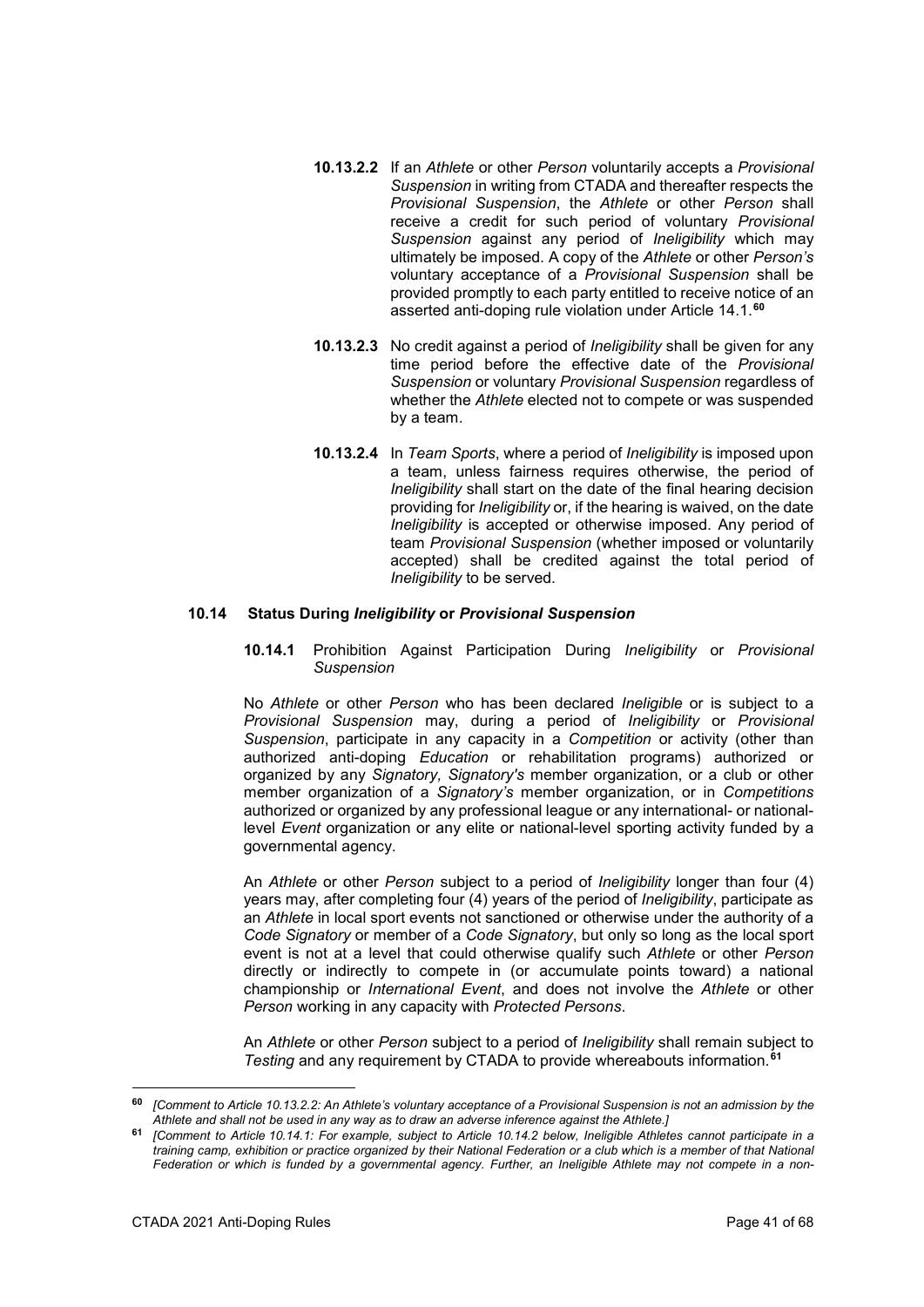## **10.14.2** Return to Training

As an exception to Article 10.14.1, an *Athlete* may return to train with a team or to use the facilities of a club or other member organization of CTADA's or other *Signatory's* member organization during the shorter of: (1) the last two months of the *Athlete's* period of *Ineligibility*, or (2) the last one-quarter of the period of *Ineligibility* imposed.**[62](#page-41-0)**

## **10.14.3** Violation of the Prohibition of Participation During *Ineligibility* or *Provisional Suspension*

Where an *Athlete* or other *Person* who has been declared *Ineligible* violates the prohibition against participation during *Ineligibility* described in Article 10.14.1, the results of such participation shall be *Disqualified* and a new period of *Ineligibility* equal in length to the original period of *Ineligibility* shall be added to the end of the original period of *Ineligibility*. The new period of *Ineligibility*, including a reprimand and no period of *Ineligibility*, may be adjusted based on the *Athlete* or other *Person's* degree of *Fault* and other circumstances of the case. The determination of whether an *Athlete* or other *Person* has violated the prohibition against participation, and whether an adjustment is appropriate, shall be made by the *Anti-Doping Organization* whose *Results Management* led to the imposition of the initial period of *Ineligibility*. This decision may be appealed under Article 13.

An *Athlete* or other *Person* who violates the prohibition against participation during a *Provisional Suspension* described in Article 10.14.1 shall receive no credit for any period of *Provisional Suspension* served and the results of such participation shall be *Disqualified*.

Where an *Athlete Support Person* or other *Person* assists a *Person* in violating the prohibition against participation during *Ineligibility* or a *Provisional Suspension*, CTADA shall impose sanctions for a violation of Article 2.9 for such assistance.

#### **10.14.4** Withholding of Financial Support during *Ineligibility*

In addition, for any anti-doping rule violation not involving a reduced sanction as described in Article 10.5 or 10.6, some or all sport-related financial support or other sport-related benefits received by such *Person* will be withheld by CTADA, the Government of Chinese Taipei, the *National Olympic Committee* of Chinese Taipei, the *National Paralympic Committee* of Chinese Taipei and the *National Federations*.

# **10.15 Automatic Publication of Sanction**

A mandatory part of each sanction shall include automatic publication, as provided in Article 14.3.

*Signatory professional league (e.g., the National Hockey League, the National Basketball Association, etc.), Events organized by a non-Signatory International Event organization or a non-Signatory national-level Event organization without triggering the Consequences set forth in Article 10.14.3. The term "activity" also includes, for example, administrative activities, such as serving as an official, director, officer, employee, or volunteer of the organization described in this Article. Ineligibility imposed in one sport shall also be recognized by other sports (see Article 15.1, Automatic Binding Effect of Decisions). An Athlete or other Person serving a period of Ineligibility is prohibited from coaching or serving as an Athlete Support Person in any other capacity at any time during the period of Ineligibility, and doing so could also result in a violation of Article 2.10 by another Athlete. Any performance standard accomplished during a period of Ineligibility shall not be recognized by CTADA or National Federations in Chinese Taipei for any purpose.]*

<span id="page-41-0"></span>**<sup>62</sup>** *[Comment to Article 10.14.2: In many Team Sports and some individual sports (e.g., ski jumping and gymnastics), Athletes cannot effectively train on their own so as to be ready to compete at the end of the Athlete's period of Ineligibility. During the training period described in this Article, an Ineligible Athlete may not compete or engage in any activity described in Article 10.14.1 other than training.]*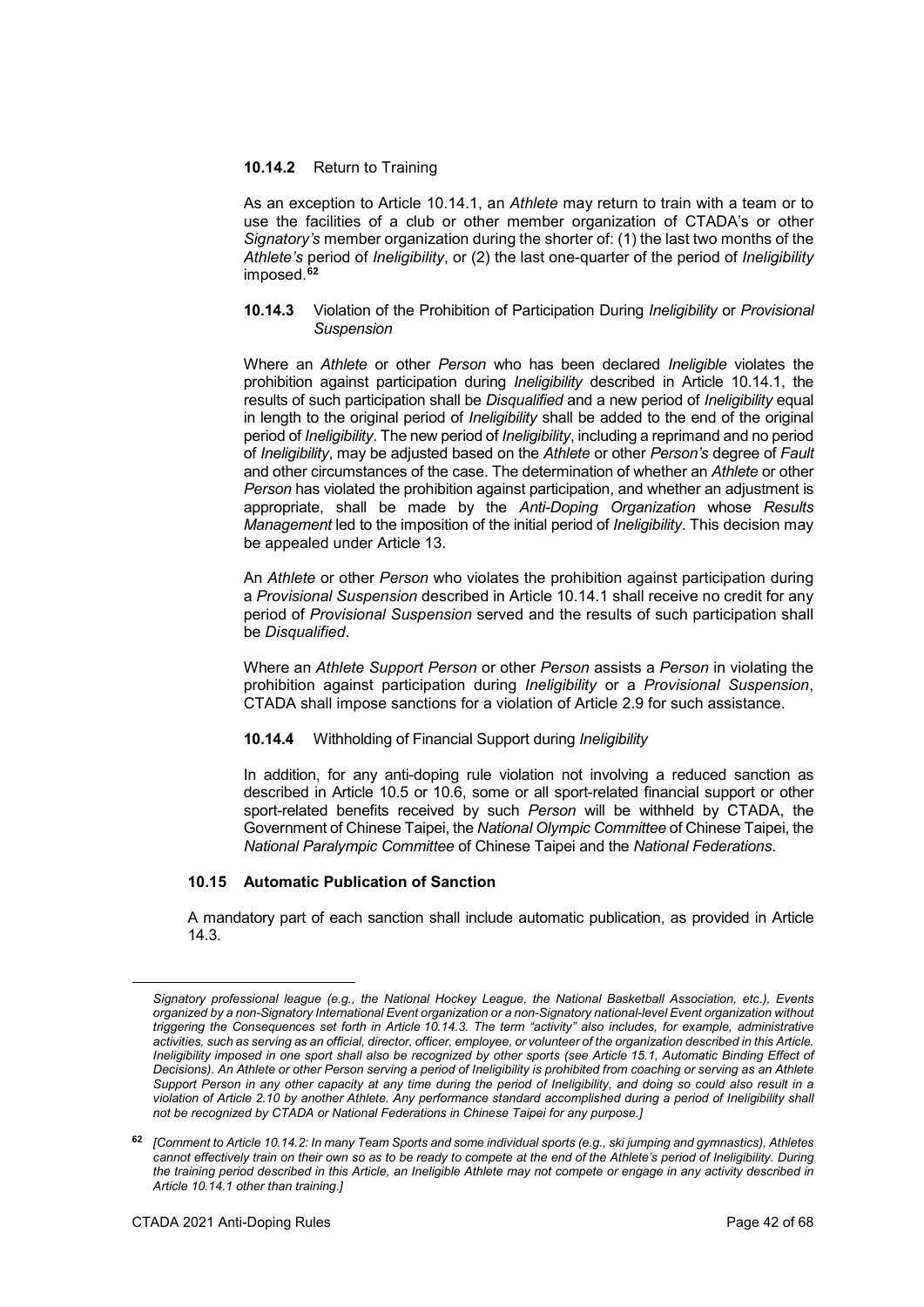# <span id="page-42-0"></span>**ARTICLE 11** *CONSEQUENCES* **TO TEAMS**

# **11.1** *Testing* **of** *Team Sport***s**

Where more than one (1) member of a team in a *Team Sport* has been notified of an antidoping rule violation under Article 7 in connection with an *Event*, the ruling body for the *Event* shall conduct appropriate *Target Testing* of the team during the *Event Period*.

# **11.2** *Consequences* **for** *Team Sport***s**

If more than two (2) members of a team in a *Team Sport* are found to have committed an anti-doping rule violation during an *Event Period*, the ruling body of the *Event* shall impose an appropriate sanction on the team (e.g., loss of points, *Disqualification* from a *Competition* or *Event*, or other sanction) in addition to any *Consequences* imposed upon the individual *Athlete*s committing the anti-doping rule violation.

#### **11.3** *Event* **Ruling Body may Establish Stricter** *Consequences* **for** *Team Sport***s**

The ruling body for an *Event* may elect to establish rules for the *Event* which impose *Consequences* for *Team Sports* stricter than those in Article 11.2 for purposes of the *Event*. **[63](#page-42-2)**

# **ARTICLE 12 SANCTIONS BY CTADA AGAINST OTHER SPORTING BODIES**

Article 12 intentionally left blank.

# <span id="page-42-1"></span>**ARTICLE 13** *RESULTS MANAGEMENT***: APPEALS [64](#page-42-3)**

#### **13.1 Decisions Subject to Appeal**

Decisions made under the *Code* or these Anti-Doping Rules may be appealed as set forth below in Articles 13.2 through 13.7 or as otherwise provided in these Anti-Doping Rules, the *Code* or the *International Standards*. Such decisions shall remain in effect while under appeal unless the appellate body orders otherwise.

#### **13.1.1** Scope of Review Not Limited

The scope of review on appeal includes all issues relevant to the matter and is expressly not limited to the issues or scope of review before the initial decision maker. Any party to the appeal may submit evidence, legal arguments and claims that were not raised in the first instance hearing so long as they arise from the same cause of action or same general facts or circumstances raised or addressed in the first instance hearing.**[65](#page-42-4)**

<span id="page-42-2"></span><sup>-</sup>**<sup>63</sup>** *[Comment to Article 11.3: For example, the International Olympic Committee could establish rules which would require Disqualification of a team from the Olympic Games based on a lesser number of anti-doping rule violations during the period of the Games.]*

<span id="page-42-3"></span>**<sup>64</sup>** *[Comment to Article 13: The object of the Code is to have anti-doping matters resolved through fair and transparent internal processes with a final appeal. Anti-doping decisions by Anti-Doping Organizations are made transparent in Article 14. Specified Persons and organizations, including WADA, are then given the opportunity to appeal those decisions. Note that the definition of interested Persons and organizations with a right to appeal under Article 13 does not include Athletes, or their National Federations, who might benefit from having another competitor Disqualified.]*

<span id="page-42-4"></span>**<sup>65</sup>** *[Comment to Article 13.1.1: The revised language is not intended to make a substantive change to the 2015 Code, but rather for clarification. For example, where an Athlete was charged in the first instance hearing only with Tampering but the same conduct could also constitute Complicity, an appealing party could pursue both Tampering and Complicity charges against the Athlete in the appeal.]*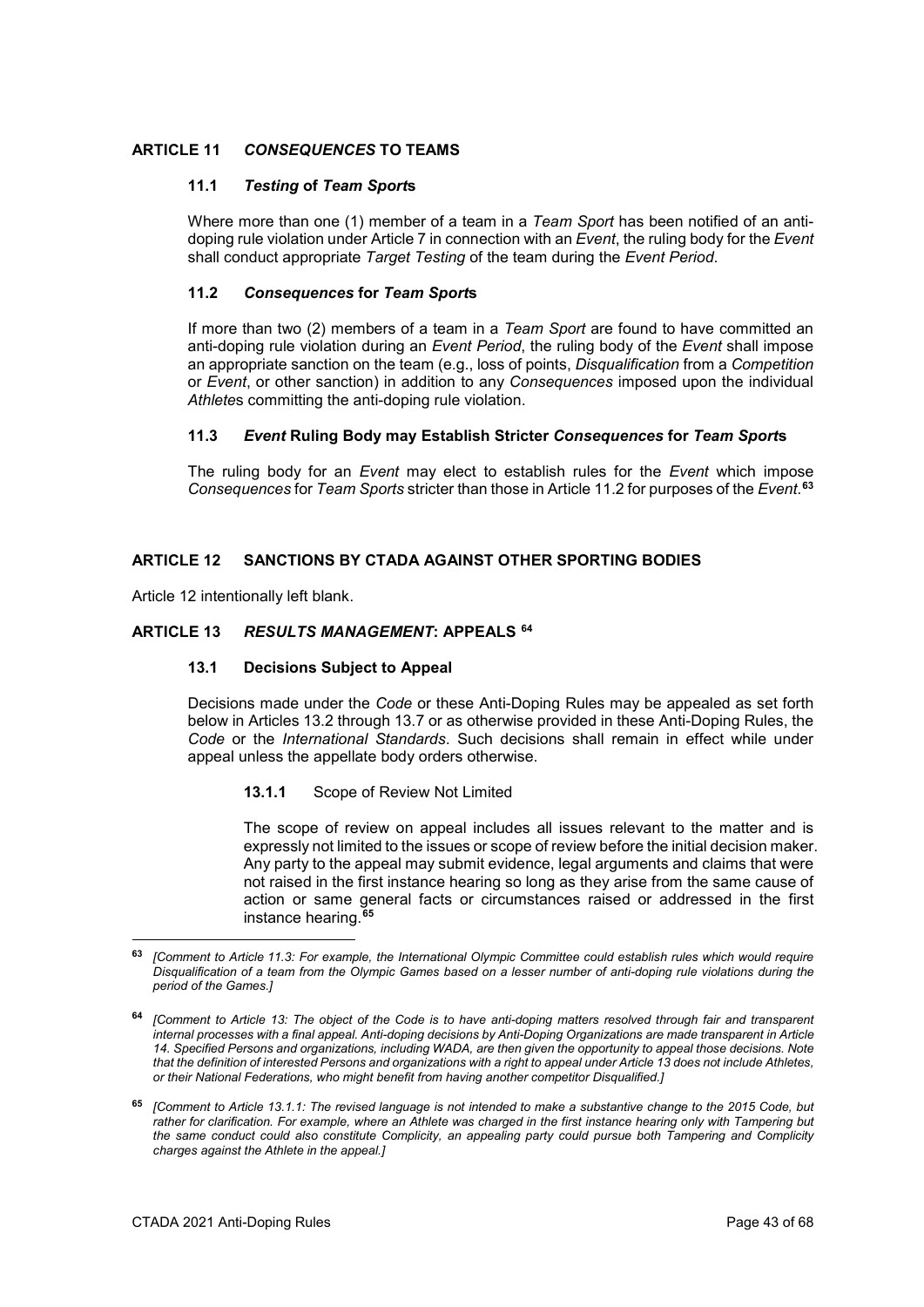# **13.1.2** *CAS* Shall Not Defer to the Findings Being Appealed

In making its decision, *CAS* shall not give deference to the discretion exercised by the body whose decision is being appealed.**[66](#page-43-0)**

## **13.1.3** *WADA* Not Required to Exhaust Internal Remedies

Where *WADA* has a right to appeal under Article 13 and no other party has appealed a final decision within CTADA's process, *WADA* may appeal such decision directly to *CAS* without having to exhaust other remedies in CTADA's process.**[67](#page-43-1)**

## **13.2 Appeals from Decisions Regarding Anti-Doping Rule Violations,**  *Consequences***,** *Provisional Suspensions,* **Implementation of Decisions and Authority**

A decision that an anti-doping rule violation was committed, a decision imposing *Consequences* or not imposing *Consequences* for an anti-doping rule violation, or a decision that no anti-doping rule violation was committed; a decision that an anti-doping rule violation proceeding cannot go forward for procedural reasons (including, for example, prescription); a decision by *WADA* not to grant an exception to the six-months notice requirement for a retired *Athlete* to return to competition under Article 5.6.1; a decision by *WADA* assigning *Results Management* under Article 7.1 of the *Code*; a decision by CTADA not to bring forward an *Adverse Analytical Finding* or an *Atypical Finding* as an anti-doping rule violation, or a decision not to go forward with an anti-doping rule violation after an investigation in accordance with the *International Standard* for *Results Management*; a decision to impose, or lift, a *Provisional Suspension* as a result of a *Provisional Hearing;* CTADA's failure to comply with Article 7.4; a decision that CTADA lacks authority to rule on an alleged antidoping rule violation or its *Consequences*; a decision to suspend, or not suspend, *Consequences* or to reinstate, or not reinstate, *Consequences* under Article 10.7.1; failure to comply with Articles 7.1.4 and 7.1.5 of the Code; failure to comply with Article 10.8.1; a decision under Article 10.14.3; a decision by CTADA not to implement another *Anti-Doping Organization's* decision under Article 15; and a decision under Article 27.3 of the *Code* may be appealed exclusively as provided in this Article 13.2.

## **13.2.1** Appeals Involving *International-Level Athletes* or *International Events*

In cases arising from participation in an *International Event* or in cases involving *International-Level Athletes*, the decision may be appealed exclusively to *CAS*. **[68](#page-43-2)**

# **13.2.2** Appeals Involving Other *Athletes* or Other *Persons*

In cases where Article 13.2.1 is not applicable, the decision may be appealed to CTADA's Independent Appeal Panel. The appeal process shall be carried out in accordance with the International Standard for Results Management.

**13.2.2.1** Hearings before the CTADA's Appeal Panel

<span id="page-43-0"></span><sup>66</sup> **<sup>66</sup>** *[Comment to Article 13.1.2: CAS proceedings are de novo. Prior proceedings do not limit the evidence or carry weight in the hearing before CAS.]*

<span id="page-43-1"></span>**<sup>67</sup>** *[Comment to Article 13.1.3: Where a decision has been rendered before the final stage of CTADA's process (for example, a first hearing) and no party elects to appeal that decision to the next level of CTADA's process, then WADA may bypass the remaining steps in CTADA's internal process and appeal directly to CAS.]*

<span id="page-43-2"></span>**<sup>68</sup>** *[Comment to Article 13.2.1: CAS decisions are final and binding except for any review required by law applicable to the annulment or enforcement of arbitral awards.]*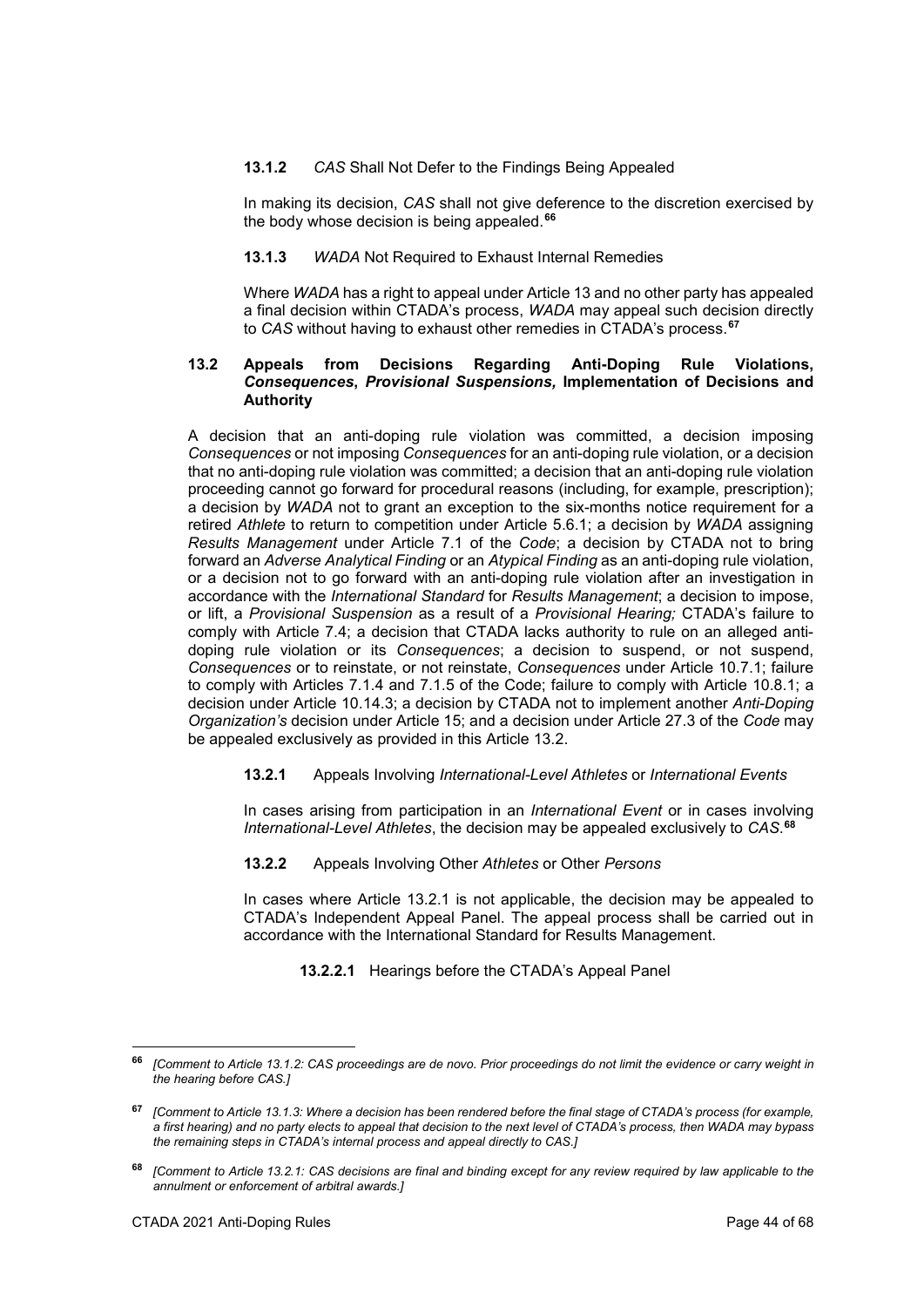- **13.2.2.1.1** The Appeal Panel appointed by CTADA (CTADA's Appeal Panel) shall consist of an independent Chair and six (6) other independent members.
- **13.2.2.1.2** Each member shall be appointed by taking into consideration their requisite anti-doping experience including their legal, sports, medical and/or scientific expertise. Each member shall be appointed for a once renewable term of three (3) years.
- **13.2.2.1.3** The appointed members shall be *Operationally* and *Institutionally Independent*. Board members, staff members, commission members, consultants and officials of CTADA or its affiliates (such as a *Delegated Third Party*), as well as any *Person* involved in the investigation, pre-adjudication or *Results Management* of the matter, cannot be appointed as members and/or clerks of CTADA's Appeal Panel. In particular, no member shall have previously considered any *TUE* application, *Results Management* decision, first instance, or appeal involving the same *Athlete* in a given case.
- **13.2.2.1.4** CTADA's Appeal Panel shall be in a position to conduct the hearing and decision-making process without interference from CTADA or any third party.
- **13.2.2.1.5** If a member appointed by the Chair to hear a case is unwilling or unable, for whatever reason, to hear the case, the Chair may appoint a replacement or appoint a new hearing panel.
- **13.2.2.1.6** CTADA's Appeal Panel] has the power, at its absolute discretion, to appoint an expert to assist or advise the panel.
- **13.2.2.1.7** The International Federation, the *National Federation* concerned, the *National Olympic Committee*, if not a party (or parties) to the proceedings, and *WADA* each have the right to attend hearings of CTADA's Appeal Panel as an observer.
- **13.2.2.1.8** Hearings pursuant to this Article should be completed as expeditiously as possible. Hearings held in connection with *Events* may be conducted on an expedited basis.
- **13.2.2.2** Proceedings of CTADA's Appeal Panel
	- **13.2.2.2.1** The proceedings of CTADA's Appeal Panel shall respect the principles described in Articles 8, 9, and 10 of the *International Standard* for *Results Management*.
	- **13.2.2.2.2** The Chair shall appoint three (3) members (which may include the Chair) to hear the appeal. When hearing an appeal, one (1) panel member shall be a qualified lawyer, with no less than three (3) years of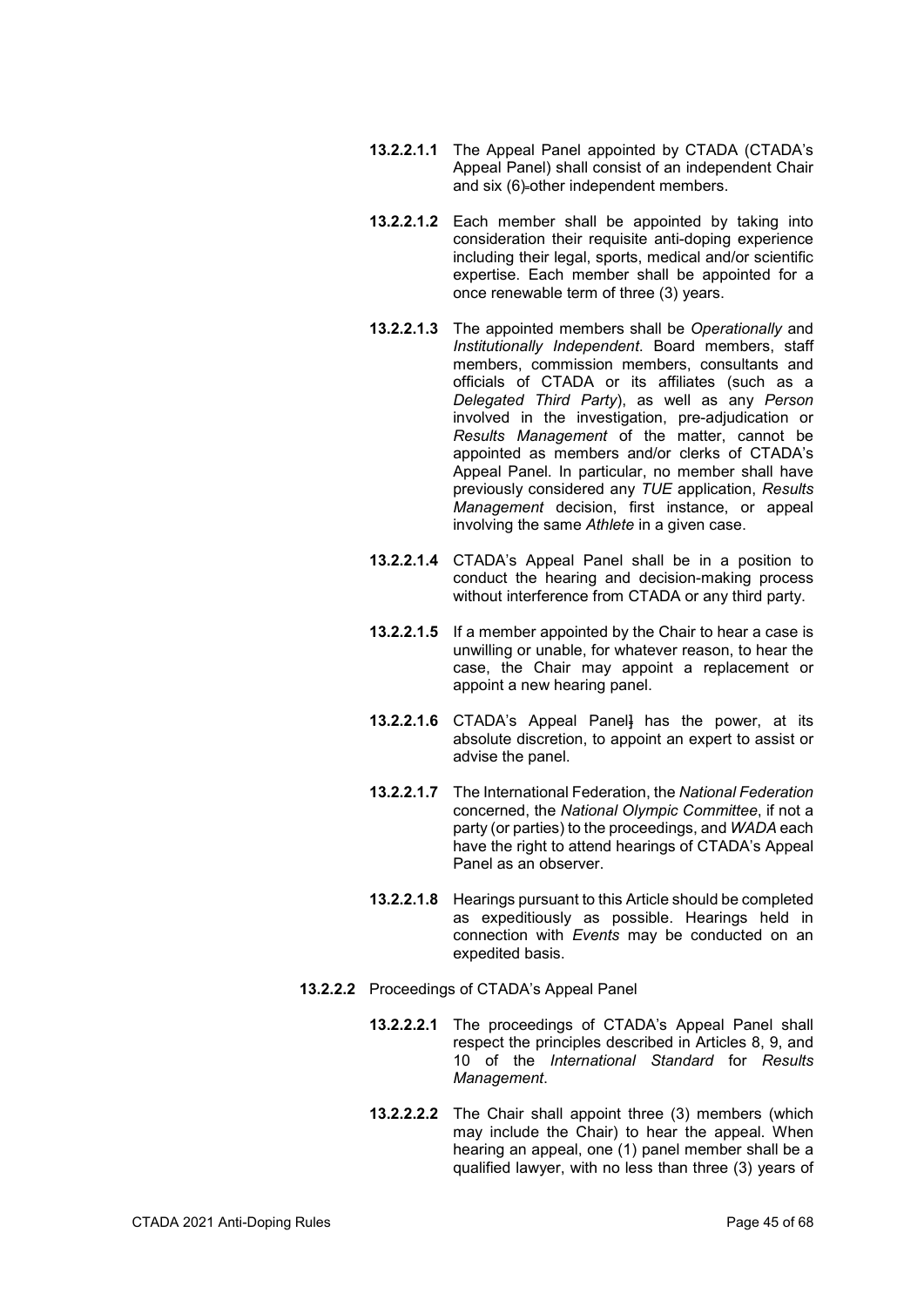relevant legal experience, and one (1) panel member shall be a qualified medical practitioner, with no less than three (3) years of relevant medical experience.

- **13.2.2.2.3** Upon appointment by the Chair as a member of CTADA's Appeal Panel, each member must also sign a declaration that there are no facts or circumstances known to him or her which might call into question their impartiality in the eyes of any of the parties, other than those circumstances disclosed in the declaration.
- **13.2.2.2.4** The appellant shall present his/her case and the respondent party or parties shall present his/her/their case(s) in reply.
- **13.2.2.2.5** If any party or his/her representative fail to attend a hearing after notification. the hearing may after notification, the hearing may nevertheless proceed.
- **13.2.2.2.6** Each party shall have the right to be represented by counsel at a hearing at that party's own expense.
- **13.2.2.2.7** Each party shall have the right to an interpreter at the hearing at that party's expense.
- **13.2.2.2.8** Each party to the proceedings has the right to access and present relevant evidence, to submit written and oral submissions, and to call and examine witnesses.
- **13.2.2.3** Decisions of CTADA's Appeal Panel
	- **13.2.2.3.1** At the end of the hearing, or promptly thereafter, the CTADA's Appeal Panel shall issue a written, dated and signed decision that respects the principles of Article 9 of the *International Standard* for *Results Management*.
	- **13.2.2.3.2** The decision shall notably include the full reasons for the decision and for any period of *Ineligibility* imposed, including (if applicable) a justification for why the maximum potential sanction was not imposed.
	- **13.2.2.3.3** CTADA shall notify the decision to the *Athlete* or other *Person*, to his or her *National Federation*, and to *Anti-Doping Organizations* with a right to appeal under Article 13.2.3, and shall promptly report it into *ADAMS*.
	- **13.2.2.3.4** The decision may be appealed as provided in Article 13.2.3 and *Publicly Disclosed* as provided in Article 14.3.
- **13.2.3** *Persons* Entitled to Appeal
	- **13.2.3.1** Appeals Involving *International-Level Athletes* or *International Events*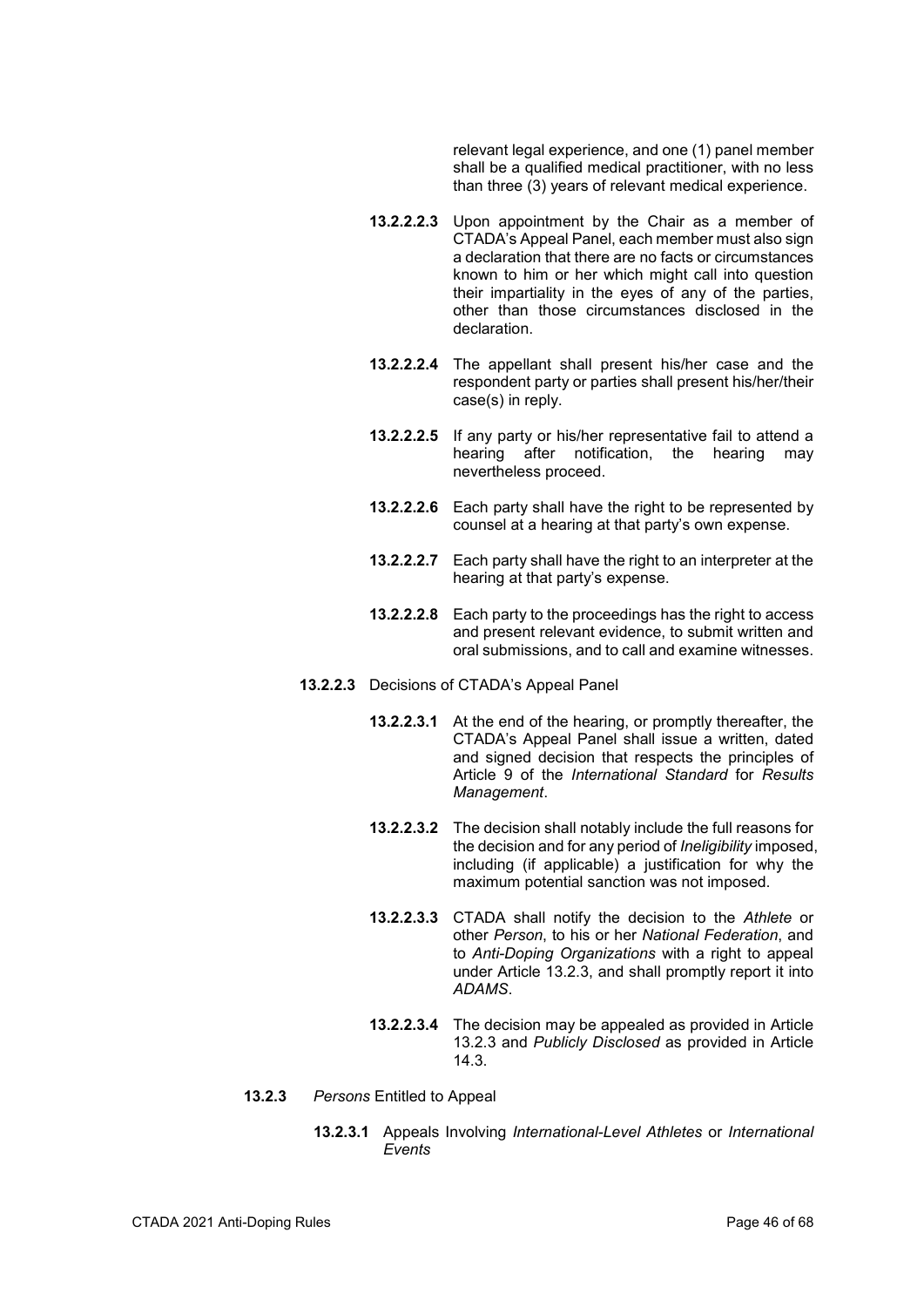In cases under Article 13.2.1, the following parties shall have the right to appeal to *CAS*: (a) the *Athlete* or other *Person* who is the subject of the decision being appealed; (b) the other party to the case in which the decision was rendered; (c) the relevant International Federation; (d) CTADA and (if different) the *National Anti-Doping Organization* of the *Person's* country of residence or countries where the *Person* is a national or license holder; (e) the International Olympic Committee or International Paralympic Committee, as applicable, where the decision may have an effect in relation to the Olympic Games or Paralympic Games, including decisions affecting eligibility for the Olympic Games or Paralympic Games; and (f) *WADA*.

**13.2.3.2** Appeals Involving Other *Athletes* or Other *Persons*

In cases under Article 13.2.2, the following parties shall have the right to appeal: (a) the *Athlete* or other *Person* who is the subject of the decision being appealed; (b) the other party to the case in which the decision was rendered; (c) the relevant International Federation; (d) CTADA and (if different) the *National Anti-Doping Organization* of the *Person*'s country of residence or countries where the *Person* is a national or license holder; (e) the International Olympic Committee or International Paralympic Committee, as applicable, where the decision may have an effect in relation to the Olympic Games or Paralympic Games, including decisions affecting eligibility for the Olympic Games or Paralympic Games; and (f) *WADA*.

For cases under Article 13.2.2, *WADA*, the International Olympic Committee, the International Paralympic Committee, and the relevant International Federation shall also have the right to appeal to *CAS* with respect to the decision of CTADA's Appeal Panel.

Any party filing an appeal shall be entitled to assistance from *CAS* to obtain all relevant information from the *Anti-Doping Organization* whose decision is being appealed and the information shall be provided if *CAS*  so directs.

# **13.2.3.3** Duty to Notify

All parties to any *CAS* appeal must ensure that *WADA* and all other parties with a right to appeal have been given timely notice of the appeal.

#### **13.2.3.4** Appeal from Imposition of *Provisional Suspension*

Notwithstanding any other provision herein, the only *Person* who may appeal from the imposition of a *Provisional Suspension* is the *Athlete* or other *Person* upon whom the *Provisional Suspension* is imposed.

**13.2.3.5** Appeal from Decisions under Article 12

Decisions by CTADA pursuant to Article 12 may be appealed exclusively to *CAS* by the *National Federation* or other body.

**13.2.4** Cross Appeals and other Subsequent Appeals Allowed

Cross appeals and other subsequent appeals by any respondent named in cases brought to *CAS* under the *Code* are specifically permitted. Any party with a right to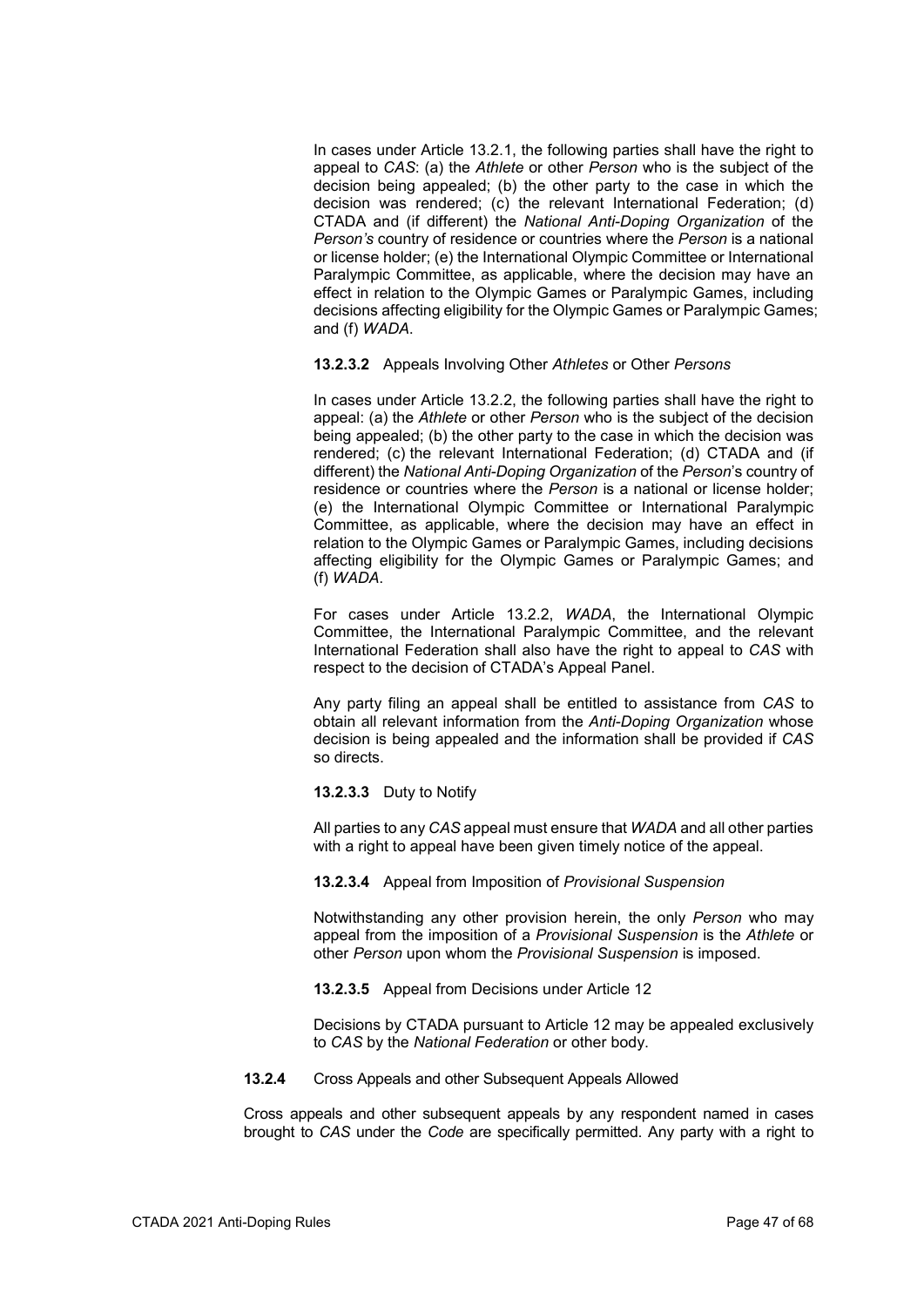appeal under this Article 13 must file a cross appeal or subsequent appeal at the latest with the party's answer.**[69](#page-47-0)**

# **13.3 Failure to Render a Timely Decision by CTADA**

Where, in a particular case, CTADA fails to render a decision with respect to whether an anti-doping rule violation was committed within a reasonable deadline set by *WADA*, *WADA* may elect to appeal directly to *CAS* as if CTADA had rendered a decision finding no anti-doping rule violation. If the *CAS* hearing panel determines that an anti-doping rule violation was committed and that *WADA* acted reasonably in electing to appeal directly to *CAS*, then *WADA's* costs and attorney fees in prosecuting the appeal shall be reimbursed to *WADA* by CTADA. **[70](#page-47-1)**

# **13.4 Appeals Relating to** *TUEs*

*TUE* decisions may be appealed exclusively as provided in Article 4.4.

#### **13.5 Notification of Appeal Decisions**

CTADA shall promptly provide the appeal decision to the *Athlete* or other *Person* and to the other *Anti-Doping Organizations* that would have been entitled to appeal under Article 13.2.3 as provided under Article 14.

#### **13.6 Time for Filing Appeals[71](#page-47-2)**

#### **13.6.1** Appeals to *CAS*

The time to file an appeal to *CAS* shall be twenty-one (21) days from the date of receipt of the decision by the appealing party. The above notwithstanding, the following shall apply in connection with appeals filed by a party entitled to appeal but which was not a party to the proceedings that led to the decision being appealed:

- (a) Within fifteen (15) days from the notice of the decision, such party/ies shall have the right to request a copy of the full case file pertaining to the decision from the *Anti-Doping Organization* that had *Results Management* authority;
- (b) If such a request is made within the fifteen (15) day period, then the party making such request shall have twenty-one (21) days from receipt of the file to file an appeal to *CAS*.

The above notwithstanding, the filing deadline for an appeal filed by *WADA* shall be the later of:

(a) Twenty-one (21) days after the last day on which any other party having a right to appeal could have appealed, or

<span id="page-47-0"></span>**<sup>69</sup>** *[Comment to Article 13.2.4: This provision is necessary because since 2011, CAS rules no longer permit an Athlete the right to cross appeal when an Anti-Doping Organization appeals a decision after the Athlete's time for appeal has expired. This provision permits a full hearing for all parties.]*

<span id="page-47-1"></span>**<sup>70</sup>** *[Comment to Article 13.3: Given the different circumstances of each anti-doping rule violation investigation and Results Management process, it is not feasible to establish a fixed time period for CTADA to render a decision before WADA may intervene by appealing directly to CAS. Before taking such action, however, WADA will consult with CTADA and give CTADA an opportunity to explain why it has not yet rendered a decision.]*

<span id="page-47-2"></span>**<sup>71</sup>** *[Comment to Article 13.6: Whether governed by CAS rules or these Anti-Doping Rules, a party's deadline to appeal does not begin running until receipt of the decision. For that reason, there can be no expiration of a party's right to appeal if the party has not received the decision.]*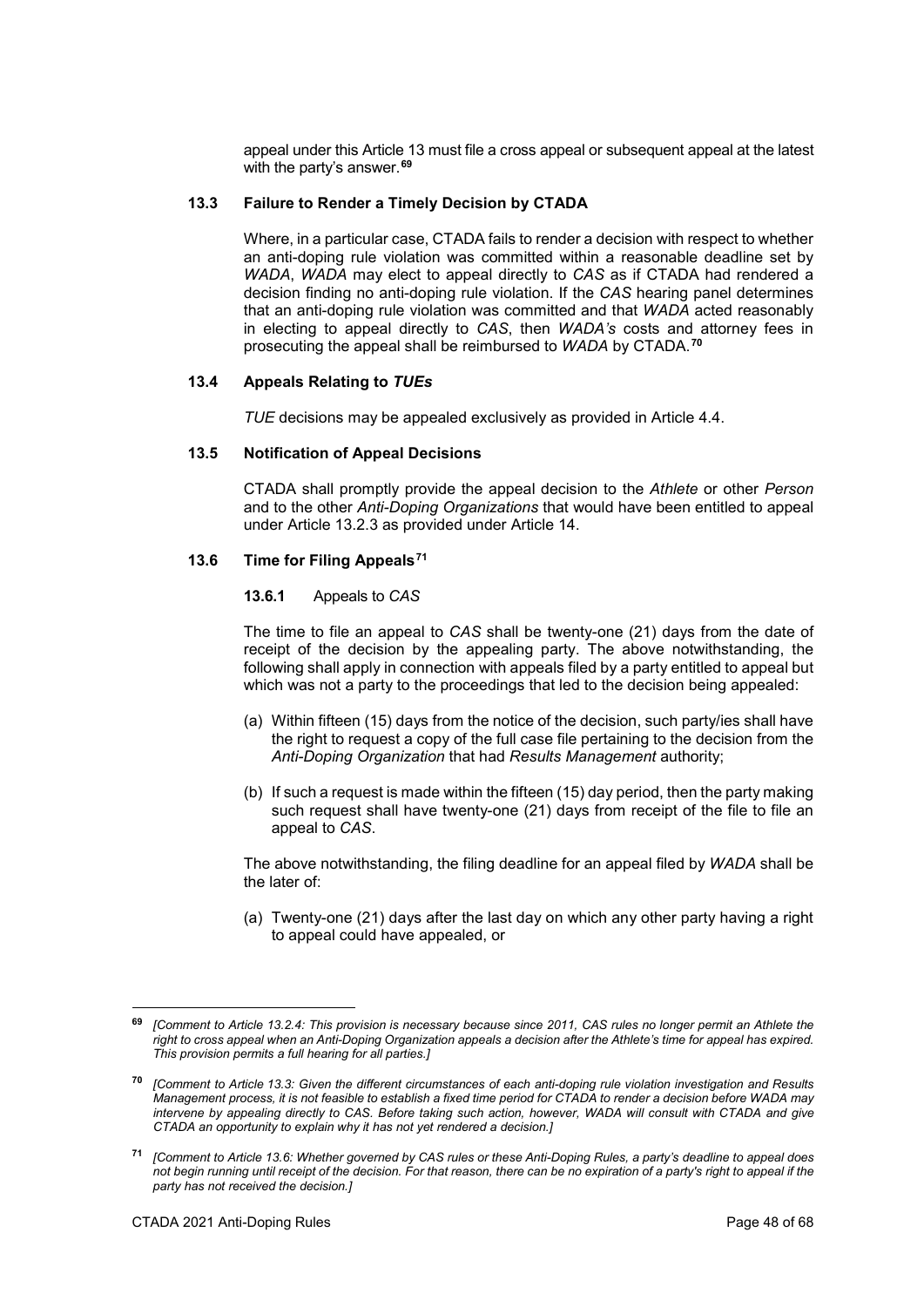- (b) Twenty-one (21) days after *WADA's* receipt of the complete file relating to the decision.
- **13.6.2** Appeals Under Article 13.2.2

The time to file an appeal to CTADA's Appeal Panel shall be thirty (30) days from the date of receipt of the decision by the appealing party. The above notwithstanding, the following shall apply in connection with appeals filed by a party entitled to appeal but which was not a party to the proceedings having led to the decision subject to appeal:

- (a) Within fifteen (15) days from notice of the decision, such party/ies shall have the right to request a copy of the full case file pertaining to the decision from the *Anti-Doping Organization* that had *Results Management* authority;
- (b) If such a request is made within the fifteen (15) day period, then the party making such request shall have twenty-one (21) days from receipt of the file to file an appeal to the National Anti-Doping Appeal Panel.

The above notwithstanding, the filing deadline for an appeal filed by *WADA* shall be the later of:

- (a) Twenty-one (21) days after the last day on which any other party having a right to appeal could have appealed, or
- (b) Twenty-one (21) days after *WADA's* receipt of the complete file relating to the decision.

# <span id="page-48-0"></span>**ARTICLE 14 CONFIDENTIALITY AND REPORTING**

#### **14.1 Information Concerning** *Adverse Analytical Findings***,** *Atypical Findings***, and Other Asserted Anti-Doping Rule Violations**

**14.1.1** Notice of Anti-Doping Rule Violations to *Athletes* and other *Persons*

Notice to *Athletes* or other *Persons* of anti-doping rule violations asserted against them shall occur as provided under Articles 7 and 14.

If at any point during *Results Management* up until the anti-doping rule violation charge, CTADA decides not to move forward with a matter, it must notify the *Athlete* or other *Person* (provided that the *Athlete* or other *Person* had been already informed of the ongoing *Results Management*).

**14.1.2** Notice of Anti-Doping Rule Violations to *National Anti-Doping Organizations*, International Federations and *WADA*

Notice of the assertion of an anti-doping rule violation to the *Athlete's* or other *Person's National Anti-Doping Organization*, if different from CTADA, International Federation and *WADA* shall occur as provided under Articles 7 and 14, simultaneously with the notice to the *Athlete* or other *Person*.

If at any point during *Results Management* up until the anti-doping rule violation charge, CTADA decides not to move forward with a matter, it must give notice (with reasons) to the *Anti-Doping Organizations* with a right of appeal under Article 13.2.3.

**14.1.3** Content of an Anti-Doping Rule Violation Notice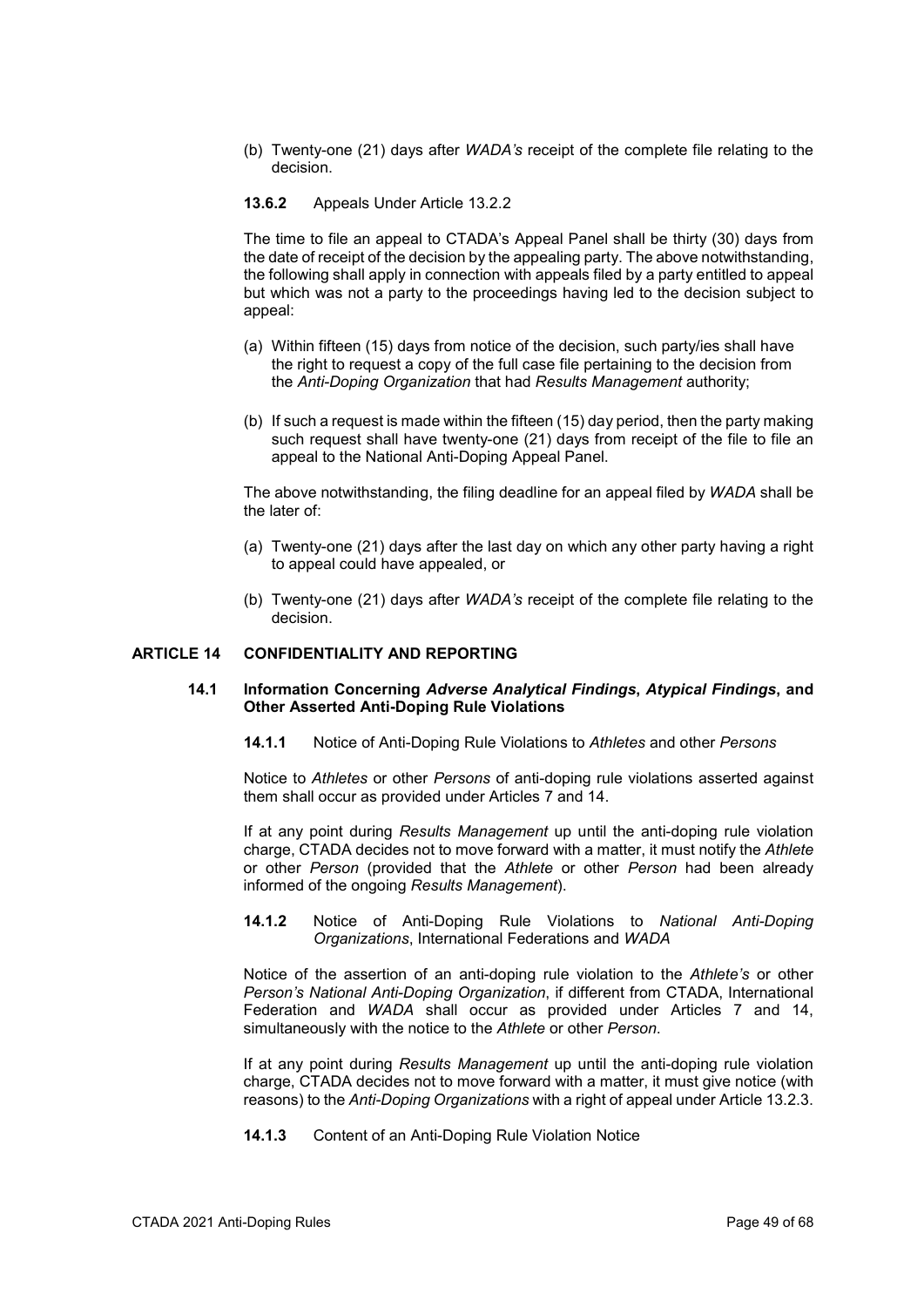Notification of an anti-doping rule violation shall include: the *Athlete's* or other *Person's* name, country, sport and discipline within the sport, the *Athlete's*  competitive level, whether the test was *In-Competition* or *Out-of-Competition*, the date of *Sample* collection, the analytical result reported by the laboratory and other information as required by the *International Standard* for *Results Management.*

Notification of anti-doping rule violations other than under Article 2.1 shall also include the rule violated and the basis of the asserted violation.

# **14.1.4** Status Reports

Except with respect to investigations which have not resulted in a notice of an antidoping rule violation pursuant to Article 14.1.1, the *Athlete's* or other *Person's National Anti-Doping Organization*, if different from CTADA, International Federation and *WADA* shall be regularly updated on the status and findings of any review or proceedings conducted pursuant to Article 7, 8 or 13 and shall be provided with a prompt written reasoned explanation or decision explaining the resolution of the matter

# **14.1.5** Confidentiality

The recipient organizations shall not disclose this information beyond those *Persons* with a need to know (which would include the appropriate personnel at the applicable *National Olympic Committee*, *National Federation*, and team in a *Team Sport*) until CTADA has made *Public Disclosure* as permitted by Article 14.3.

**14.1.6** Protection of Confidential Information by an Employee or Agent of CTADA

CTADA shall ensure that information concerning *Adverse Analytical Findings*, *Atypical Findings*, and other asserted anti-doping rule violations remains confidential until such information is *Publicly Disclosed* in accordance with Article 14.3. CTADA shall ensure that its employees (whether permanent or otherwise), contractors, agents, consultants, and *Delegated Third Parties* are subject to a fully enforceable contractual duty of confidentiality and to fully enforceable procedures for the investigation and disciplining of improper and/or unauthorized disclosure of such confidential information.

#### **14.2 Notice of Anti-Doping Rule Violation or Violations of** *Ineligibility* **or** *Provisional Suspension* **Decisions and Request for Files**

- **14.2.1** Anti-doping rule violation decisions or decisions related to violations of *Ineligibility* or *Provisional Suspension* rendered pursuant to Article 7.6, 8.2, 10.5, 10.6, 10.7, 10.14.3 or 13.5 shall include the full reasons for the decision, including, if applicable, a justification for why the maximum potential sanction was not imposed. Where the decision is not in English or French, CTADA shall provide an English or French summary of the decision and the supporting reasons.
- **14.2.2** An *Anti-Doping Organization* having a right to appeal a decision received pursuant to Article 14.2.1 may, within fifteen (15) days of receipt, request a copy of the full case file pertaining to the decision.

# **14.3** *Public Disclosure*

**14.3.1** After notice has been provided to the *Athlete* or other *Person* in accordance with the *International Standard* for *Results Management*, and to the applicable *Anti-Doping Organizations* in accordance with Article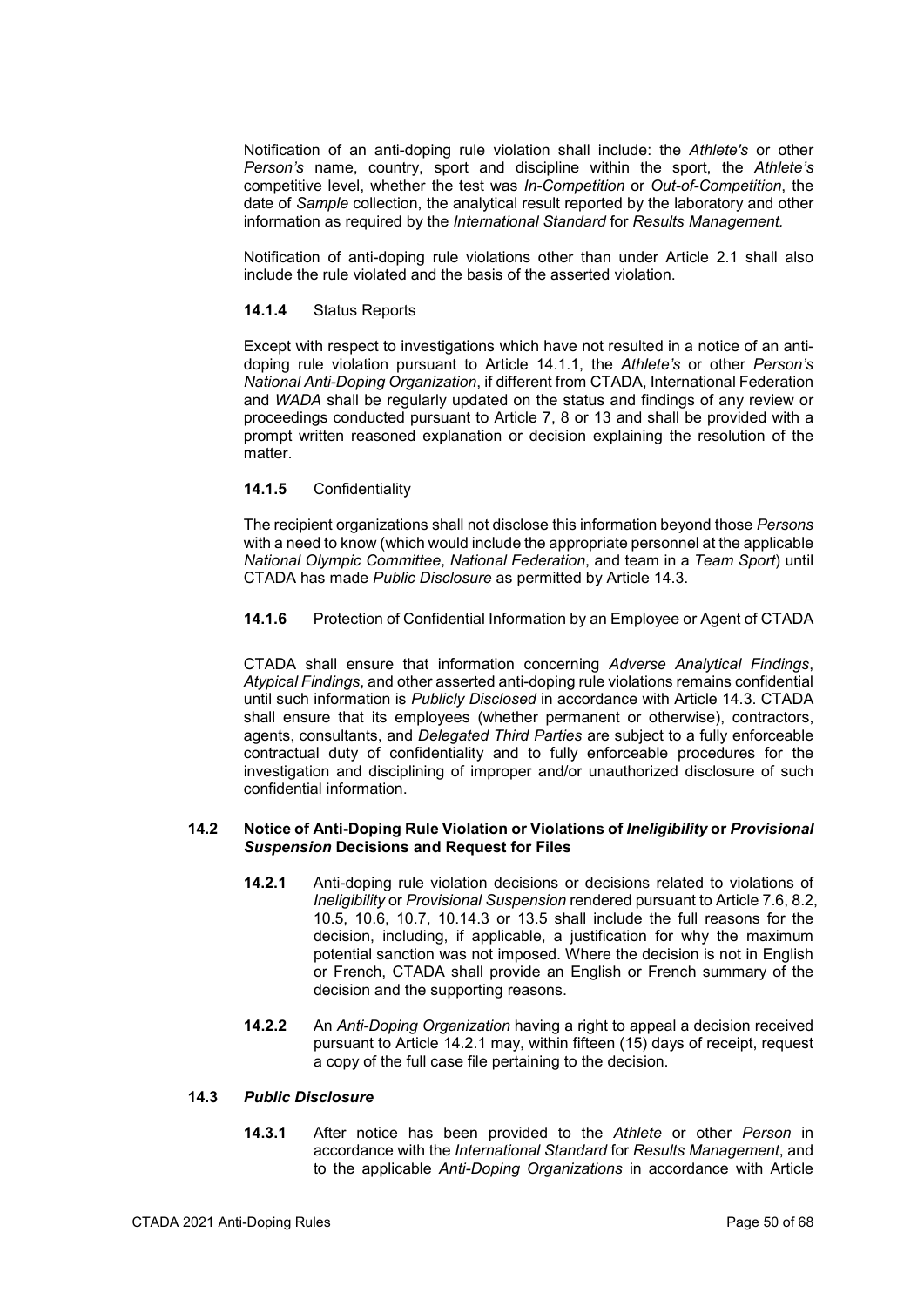14.1.2, the identity of any *Athlete* or other *Person* who is notified of a potential anti-doping rule violation, the *Prohibited Substance* or *Prohibited Method* and the nature of the violation involved, and whether the *Athlete* or other *Person* is subject to a *Provisional Suspension* may be *Publicly Disclosed* by CTADA.

- **14.3.2** No later than twenty (20) days after it has been determined in an appellate decision under Article 13.2.1 or 13.2.2, or such appeal has been waived, or a hearing in accordance with Article 8 has been waived, or the assertion of an anti-doping rule violation has not otherwise been timely challenged, or the matter has been resolved under Article 10.8, or a new period of *Ineligibility*, or reprimand, has been imposed under Article 10.14.3, CTADA must *Publicly Disclose* the disposition of the anti-doping matter including the sport, the anti-doping rule violated, the name of the *Athlete*  or other *Person* committing the violation, the *Prohibited Substance* or *Prohibited Method* involved (if any) and the *Consequences* imposed. CTADA must also *Publicly Disclose* within twenty (20) days the results of appellate decisions concerning anti-doping rule violations, including the information described above.**[72](#page-50-0)**
- **14.3.3** After an anti-doping rule violation has been determined to have been committed in an appellate decision under Article 13.2.1 or 13.2.2 or such appeal has been waived, or in a hearing in accordance with Article 8 or where such hearing has been waived, or the assertion of an anti-doping rule violation has not otherwise been timely challenged, or the matter has been resolved under Article 10.8, CTADA may make public such determination or decision and may comment publicly on the matter.
- **14.3.4** In any case where it is determined, after a hearing or appeal, that the *Athlete* or other *Person* did not commit an anti-doping rule violation, the fact that the decision has been appealed may be *Publicly Disclosed*. However, the decision itself and the underlying facts may not be *Publicly Disclosed* except with the consent of the *Athlete* or other *Person* who is the subject of the decision. CTADA shall use reasonable efforts to obtain such consent, and if consent is obtained, shall *Publicly Disclose* the decision in its entirety or in such redacted form as the *Athlete* or other *Person* may approve.
- **14.3.5** Publication shall be accomplished at a minimum by placing the required information on the CTADA's website and leaving the information up for the longer of one (1) month or the duration of any period of *Ineligibility*.
- **14.3.6** Except as provided in Articles 14.3.1 and 14.3.3, no *Anti-Doping Organization*, *National Federation* or *WADA*-accredited laboratory, or any official of any such body, shall publicly comment on the specific facts of any pending case (as opposed to general description of process and science) except in response to public comments attributed to, or based on information provided by, the *Athlete*, other *Person* or their entourage or other representatives.
- **14.3.7** The mandatory *Public Disclosure* required in Article 14.3.2 shall not be required where the *Athlete* or other *Person* who has been found to have committed an anti-doping rule violation is a *Minor, Protected Person* or *Recreational Athlete*. Any optional *Public Disclosure* in a case involving a

<span id="page-50-0"></span>**<sup>72</sup>** *[Comment to Article 14.3.2: Where Public Disclosure as required by Article 14.3.2 would result in a breach of other applicable laws, CTADA's failure to make the Public Disclosure will not result in a determination of non-compliance with Code as set forth in Article 4.2 of the International Standard for the Protection of Privacy and Personal Information.]*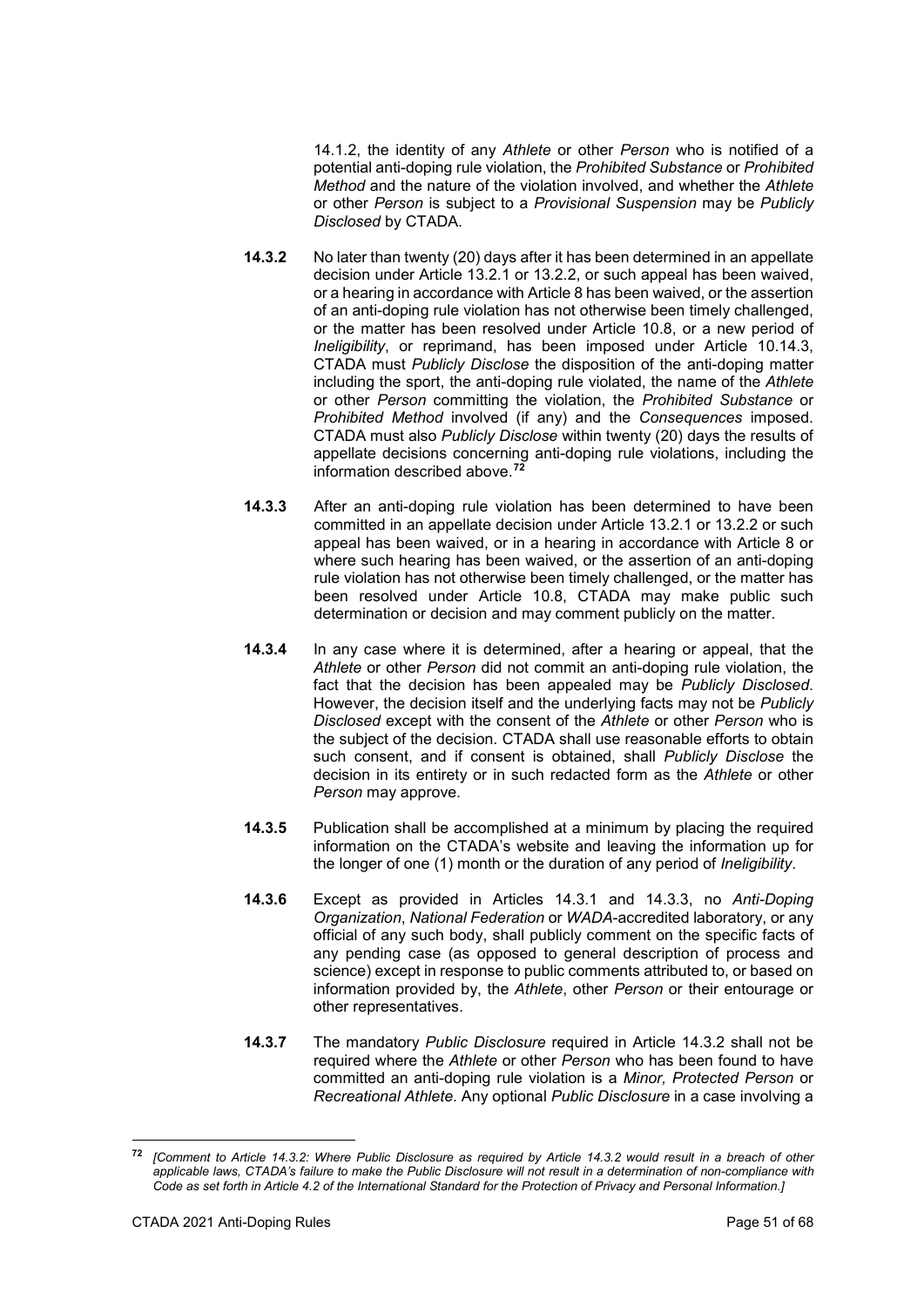*Minor, Protected Person* or *Recreational Athlete* shall be proportionate to the facts and circumstances of the case.

# **14.4 Statistical Reporting**

CTADA shall, at least annually, publish publicly a general statistical report of its *Doping Control* activities, with a copy provided to *WADA*. CTADA may also publish reports showing the name of each *Athlete* tested and the date of each *Testing*.

# **14.5** *Doping Control* **Information Database and Monitoring of Compliance**

To enable *WADA* to perform its compliance monitoring role and to ensure the effective use of resources and sharing of applicable *Doping Control* information among *Anti-Doping Organizations*, CTADA shall report to *WADA* through *ADAMS Doping Control*-related information, including, in particular:

- (a) *Athlete Biological Passport* data for *International-Level Athletes* and *National-Level Athletes*,
- (b) Whereabouts information for *Athletes* including those in *Registered Testing Pools*,
- (c) *TUE* decisions, and
- (d) *Results Management* decisions,

as required under the applicable *International Standard(s)*.

- **14.5.1** To facilitate coordinated test distribution planning, avoid unnecessary duplication in *Testing* by various *Anti-Doping Organizations*, and to ensure that *Athlete Biological Passport* profiles are updated, CTADA shall report all *In-Competition* and *Out-of-Competition* tests to *WADA* by entering the *Doping Control* forms into *ADAMS* in accordance with the requirements and timelines contained in the *International Standard* for *Testing* and Investigations.
- **14.5.2** To facilitate *WADA's* oversight and appeal rights for *TUEs*, CTADA shall report all *TUE* applications, decisions and supporting documentation using *ADAMS* in accordance with the requirements and timelines contained in the *International Standard* for *Therapeutic Use Exemptions*.
- **14.5.3** To facilitate *WADA's* oversight and appeal rights for *Results Management*, CTADA shall report the following information into *ADAMS* in accordance with the requirements and timelines outlined in the *International Standard* for *Results Management*: (a) notifications of anti-doping rule violations and related decisions for *Adverse Analytical Findings*; (b) notifications and related decisions for other anti-doping rule violations that are not *Adverse Analytical Findings*; (c) whereabouts failures; and (d) any decision imposing, lifting or reinstating a *Provisional Suspension*.
- **14.5.4** The information described in this Article will be made accessible, where appropriate and in accordance with the applicable rules, to the *Athlete*, the *Athlete*'s *National Anti-Doping Organization* and International Federation, and any other *Anti-Doping Organizations* with *Testing* authority over the *Athlete*.

# **14.6 Data Privacy**

**14.6.1** CTADA may collect, store, process or disclose personal information relating to *Athletes* and other *Persons* where necessary and appropriate to conduct its *Anti-Doping Activities* under the *Code*, the *International Standards* (including specifically the *International Standard* for the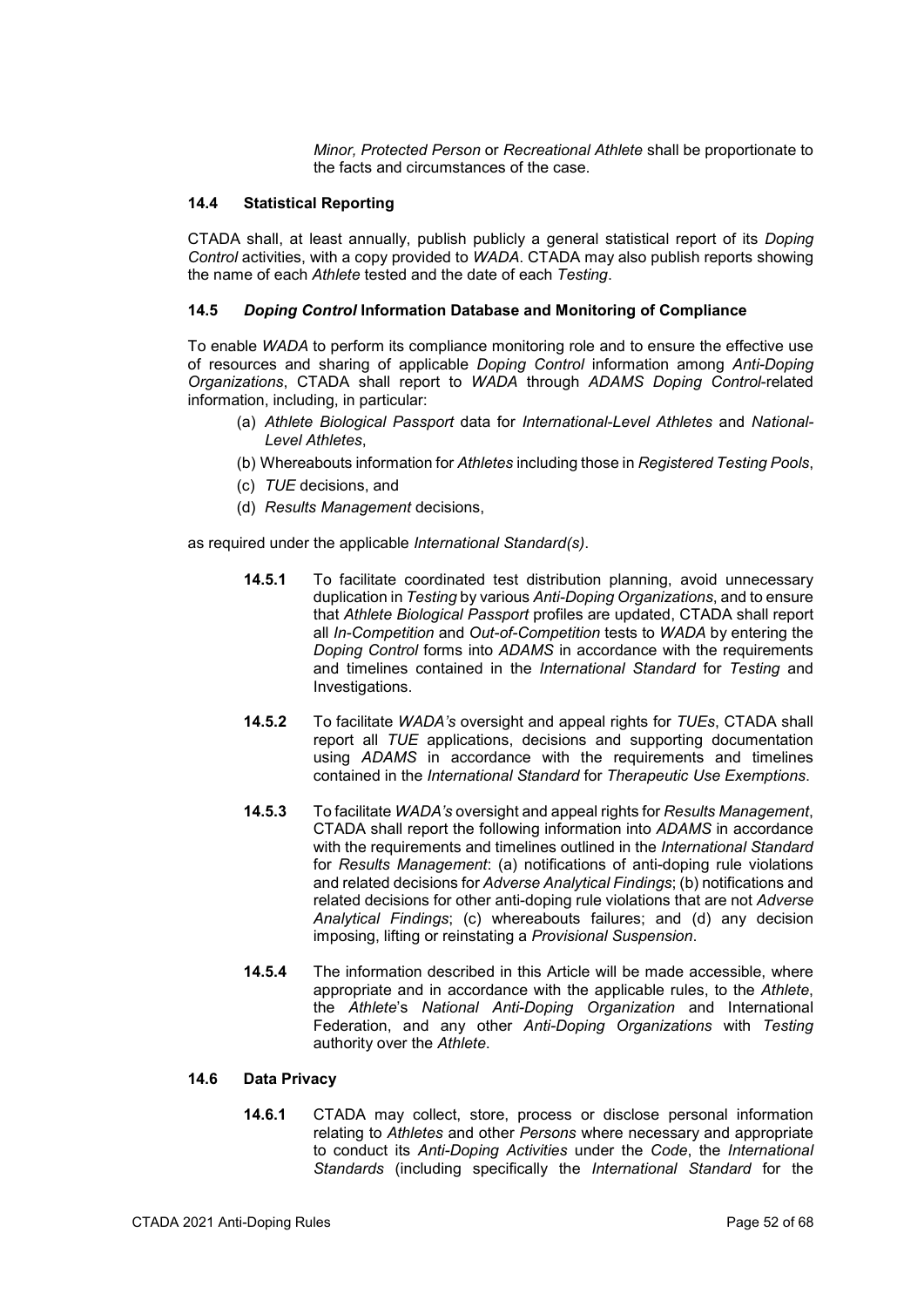Protection of Privacy and Personal Information), these Anti-Doping Rules, and in compliance with applicable law.

- **14.6.2** Without limiting the foregoing, CTADA shall:
	- (a) Only process personal information in accordance with a valid legal ground;
	- (b) Notify any *Participant* or *Person* subject to these Anti-Doping Rules, in a manner and form that complies with applicable laws and the *International Standard* for the Protection of Privacy and Personal Information, that their personal information may be processed by CTADA and other *Persons* for the purpose of the implementation of these Anti-Doping Rules;
	- (c) Ensure that any third-party agents (including any *Delegated Third Party*) with whom CTADA shares the personal information of any *Participant* or *Person* is subject to appropriate technical and contractual controls to protect the confidentiality and privacy of such information.

# <span id="page-52-0"></span>**ARTICLE 15 IMPLEMENTATION OF DECISIONS**

#### **15.1 Automatic Binding Effect of Decisions by** *Signatory Anti-Doping Organizations*

- **15.1.1** A decision of an anti-doping rule violation made by a *Signatory Anti-Doping Organization*, an appellate body (Article 13.2.2 of the *Code*) or *CAS* shall, after the parties to the proceeding are notified, automatically be binding beyond the parties to the proceeding upon CTADA and any *National Federation* in Chinese Taipei, as well as every *Signatory* in every sport with the effects described below:
	- **15.1.1.1** A decision by any of the above-described bodies imposing a *Provisional Suspension* (after a *Provisional Hearing* has occurred or the *Athlete* or other *Person* has either accepted the *Provisional Suspension* or has waived the right to a *Provisional Hearing*, expedited hearing or expedited appeal offered in accordance with Article 7.4.3) automatically prohibits the *Athlete* or other *Person* from participation (as described in Article 10.14.1) in all sports within the authority of any *Signatory* during the *Provisional Suspension*.
	- **15.1.1.2** A decision by any of the above-described bodies imposing a period of *Ineligibility* (after a hearing has occurred or been waived) automatically prohibits the *Athlete* or other *Person* from participation (as described in Article 10.14.1) in all sports within the authority of any *Signatory* for the period of *Ineligibility*.
	- **15.1.1.3** A decision by any of the above-described bodies accepting an anti-doping rule violation automatically binds all *Signatories*.
	- **15.1.1.4** A decision by any of the above-described bodies to *Disqualify* results under Article 10.10 for a specified period automatically *Disqualifies* all results obtained within the authority of any *Signatory* during the specified period.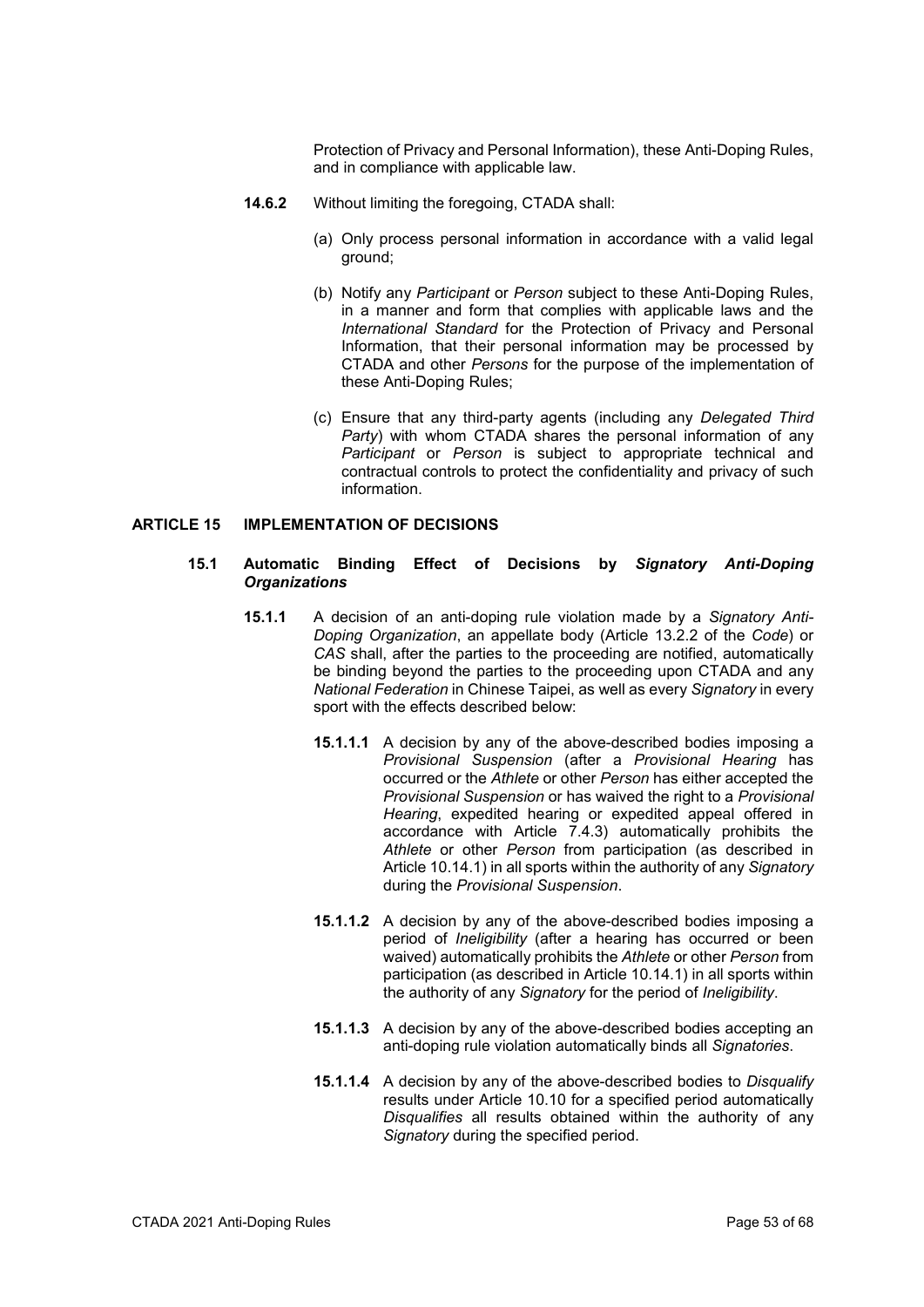- **15.1.2** CTADA and any *National Federation* in Chinese Taipei shall recognize and implement a decision and its effects as required by Article 15.1.1, without any further action required, on the earlier of the date CTADA receives actual notice of the decision or the date the decision is placed into *ADAMS*.
- **15.1.3** A decision by an *Anti-Doping Organization*, an appellate body or *CAS* to suspend, or lift, *Consequences* shall be binding upon CTADA, and any *National Federation* in Chinese Taipei, without any further action required, on the earlier of the date CTADA receives actual notice of the decision or the date the decision is placed into *ADAMS*.
- **15.1.4** Notwithstanding any provision in Article 15.1.1, however, a decision of an anti-doping rule violation by a *Major Event Organization* made in an expedited process during an *Event* shall not be binding on CTADA or *National Federations* in Chinese Taipei unless the rules of the *Major Event Organization* provide the *Athlete* or other *Person* with an opportunity to an appeal under non-expedited procedures.**[73](#page-53-1)**

# **15.2 Implementation of Other Decisions by** *Anti-Doping Organizations*

CTADA and any *National Federation* in Chinese Taipei may decide to implement other antidoping decisions rendered by *Anti-Doping Organizations* not described in Article 15.1.1 above, such as a *Provisional Suspension* prior to a *Provisional Hearing* or acceptance by the *Athlete* or other *Person*. **[74](#page-53-2)**

# **15.3 Implementation of Decisions by Body that is not a** *Signatory*

An anti-doping decision by a body that is not a *Signatory* to the *Code* shall be implemented by CTADA and any *National Federation* in Chinese Taipei, if CTADA finds that the decision purports to be within the authority of that body and the anti-doping rules of that body are otherwise consistent with the *Code*. **[75](#page-53-3)**

# <span id="page-53-0"></span>**ARTICLE 16 STATUTE OF LIMITATIONS**

<u>.</u>

No anti-doping rule violation proceeding may be commenced against an *Athlete* or other *Person* unless he or she has been notified of the anti-doping rule violation as provided in Article 7, or

<span id="page-53-1"></span>**<sup>73</sup>** *[Comment to Article 15.1.4: By way of example, where the rules of the Major Event Organization give the Athlete or other Person the option of choosing an expedited CAS appeal or a CAS appeal under normal CAS procedure, the final decision or adjudication by the Major Event Organization is binding on other Signatories regardless of whether the Athlete or other Person chooses the expedited appeal option.]*

<span id="page-53-2"></span>**<sup>74</sup>** *[Comment to Articles 15.1 and 15.2: Anti-Doping Organization decisions under Article 15.1 are implemented automatically by other Signatories without the requirement of any decision or further action on the Signatories' part. For example, when a National Anti-Doping Organization decides to Provisionally Suspend an Athlete, that decision is given automatic effect at the International Federation level. To be clear, the "decision" is the one made by the National Anti-Doping Organization, there is not a separate decision to be made by the International Federation. Thus, any claim by the Athlete that the Provisional Suspension was improperly imposed can only be asserted against the National Anti-Doping Organization. Implementation of Anti-Doping Organizations' decisions under Article 15.2 is subject to each Signatory's discretion. A Signatory's implementation of a decision under Article 15.1 or Article 15.2 is not appealable separately from any appeal of the underlying decision. The extent of recognition of TUE decisions of other Anti-Doping Organizations shall be determined by Article 4.4 and the International Standard for Therapeutic Use Exemptions.]*

<span id="page-53-3"></span>**<sup>75</sup>** *[Comment to Article 15.3: Where the decision of a body that has not accepted the Code is in some respects Code compliant and in other respects not Code compliant, Signatories should attempt to apply the decision in harmony with the principles of the Code. For example, if in a process consistent with the Code a non-Signatory has found an Athlete to have committed an anti-doping rule violation on account of the presence of a Prohibited Substance in the Athlete's body but the period of Ineligibility applied is shorter than the period provided for in the Code, then all Signatories should recognize the finding of an anti-doping rule violation and the Athlete's National Anti-Doping Organization should conduct a hearing consistent with Article 8 to determine whether the longer period of Ineligibility provided in the Code should be imposed. A Signatory's implementation of a decision or its decision not to implement a decision under Article 15.3, is appealable under Article 13.]*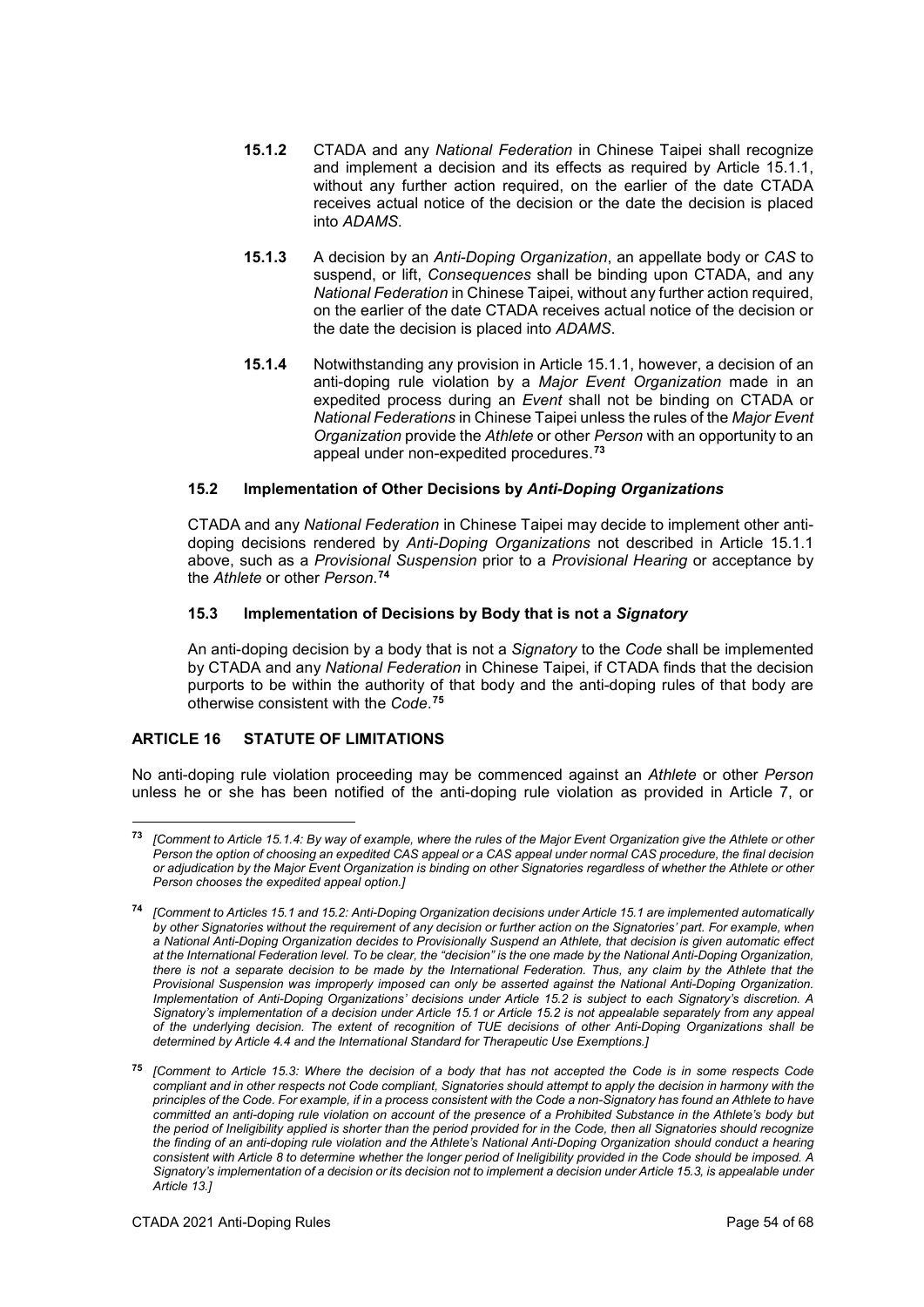notification has been reasonably attempted, within ten (10) years from the date the violation is asserted to have occurred.

# <span id="page-54-0"></span>**ARTICLE 17 EDUCATION**

CTADA shall plan, implement, evaluate and promote *Education* in line with the requirements of Article 18.2 of the *Code* and the *International Standard* for *Education*.

## <span id="page-54-1"></span>**ARTICLE 18 ADDITIONAL ROLES AND RESPONSIBILITIES OF** *NATIONAL FEDERATIONS*

- **18.1** All *National Federations* of Chinese Taipei and their members shall comply with the *Code, International Standards*, and these Anti-Doping Rules. All *National Federations* of Chinese Taipei and other members shall include in their policies, rules and programs the provisions necessary to recognize the authority and responsibility of CTADA for implementing Chinese Taipei's National Anti-Doping Program and enforcing these Anti-Doping Rules (including carrying out *Testing*) directly in respect of *Athletes* and other *Persons* under their anti-doping authority as specified in the Introduction to these Anti-Doping Rules (Section "Scope of these Anti-Doping Rules").
- **18.2** Each *National Federation* of Chinese Taipei shall accept and abide by the spirit and terms of Chinese Taipei's National Anti-Doping Program and these Anti-Doping Rules as a condition of receiving financial and/or other assistance from the Government of Chinese Taipei and/or the *National Olympic Committee* of Chinese Taipei. **[76](#page-54-2)**
- **18.3** Each *National Federation* of Chinese Taipei shall incorporate these Anti-Doping Rules either directly or by reference into its governing documents, constitution and/or rules as part of the rules of sport that bind their members so that the *National Federation* may enforce them itself directly in respect of *Athletes* and other *Persons* under its anti-doping authority.
- **18.4** By adopting these Anti-Doping Rules, and incorporating them into their governing documents and rules of sport, *National Federations* shall cooperate with and support CTADA in that function*.* They shall also recognize, abide by and implement the decisions made pursuant to these Anti-Doping Rules, including the decisions imposing sanctions on *Persons* under their authority.
- **18.5** All *National Federations* of Chinese Taipei shall take appropriate action to enforce compliance with the *Code*, *International Standards*, and these Anti-Doping Rules by *inter alia*:
	- (i) conducting *Testing* only under the documented authority of their International Federation and using CTADA or other *Sample* collection authority to collect *Samples* in compliance with the *International Standard* for *Testing* and Investigations;
	- (ii) recognizing the authority of CTADA in accordance with Article 5.2.1 of the *Code*  and assisting as appropriate with CTADA's implementation of the national *Testing* program for their sport;
	- (iii) analyzing all *Samples* collected using a *WADA*-accredited or *WADA*-approved laboratory in accordance with Article 6.1; and

<span id="page-54-2"></span>**<sup>76</sup>** *[Comment to Article 18.2: CTADA shall work cooperatively with its Government and National Olympic Committee to ensure that recognition of CTADA and acceptance and application of these Anti-Doping Rules represents a pre-condition to a National Federation's receipt of any financial and/or other assistance from the Government and/or the National Olympic Committee.]*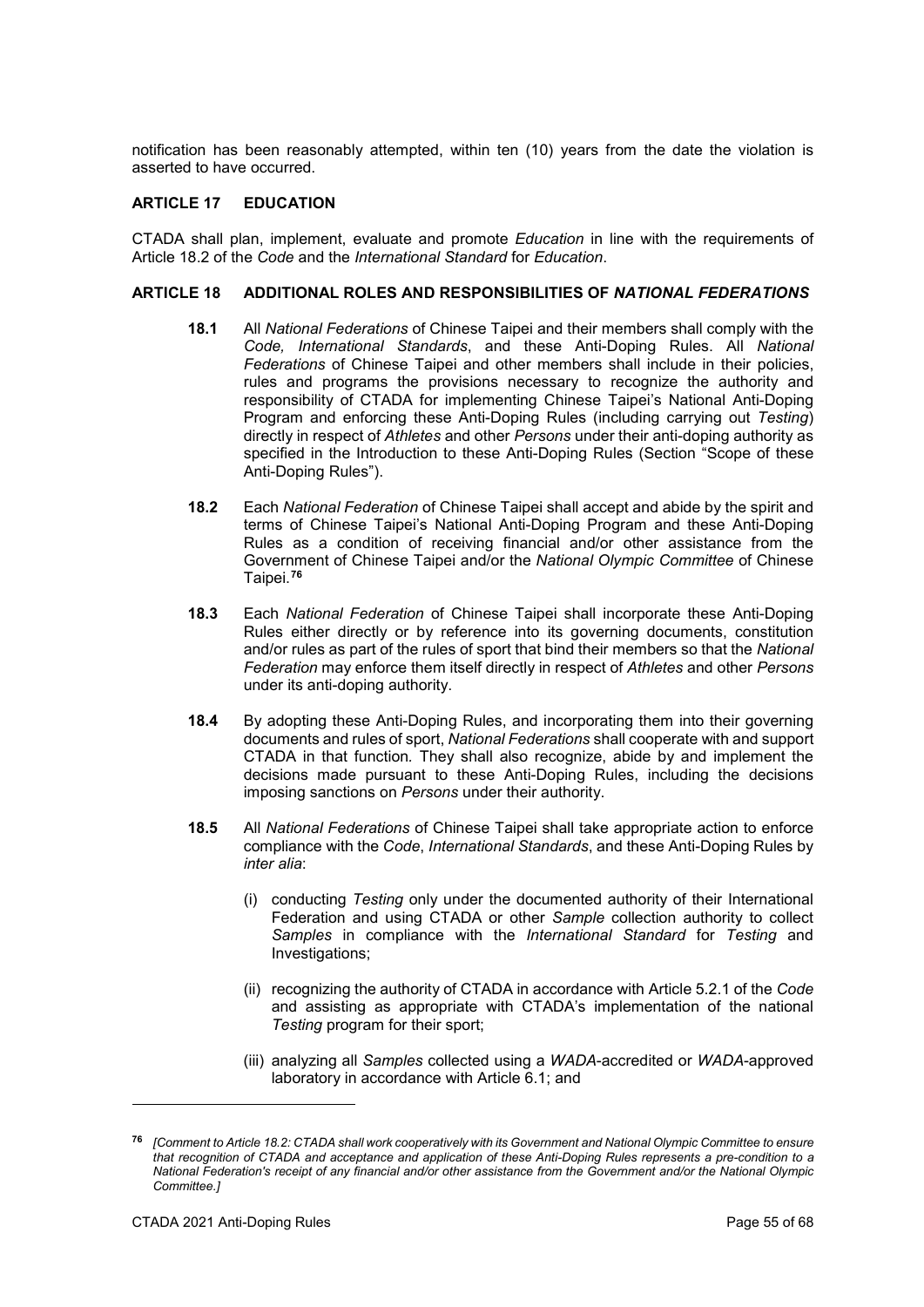- (iv) ensuring that any national level anti-doping rule violation cases discovered by *National Federations* are adjudicated by an *Operationally Independent* hearing panel in accordance with Article 8.1 and the *International Standard* for *Results Management*.
- **18.6** All *National Federations* shall establish rules requiring all *Athletes* preparing for or participating in a *Competition* or activity authorized or organized by a *National Federation* or one of its member organizations, and all *Athlete Support Personnel* associated with such *Athletes* to agree to be bound by these Anti-Doping Rules and to submit to the *Results Management* authority of the *Anti-Doping Organization* in conformity with the *Code* as a condition of such participation.
- **18.7** All *National Federations* shall report any information suggesting or relating to an anti-doping rule violation to CTADA and to their International Federation and shall cooperate with investigations conducted by any *Anti-Doping Organization* with authority to conduct the investigation.
- **18.8** All *National Federations* shall have disciplinary rules in place to prevent *Athlete Support Personnel* who are *Using Prohibited Substances* or *Prohibited Methods* without valid justification from providing support to *Athletes* under the authority of CTADA or the *National Federation*.
- **18.9** All *National Federations* shall conduct anti-doping *Education* in coordination with CTADA*.*

# <span id="page-55-0"></span>**ARTICLE 19 ADDITIONAL ROLES AND RESPONSIBILITIES OF CTADA**

- **19.1** In addition to the roles and responsibilities described in Article 20.5 of the *Code* for *National Anti-Doping Organizations*, CTADA shall report to *WADA* on CTADA's compliance with the *Code* and *International Standards* in accordance with Article 24.1.2 of the *Code*.
- **19.2** Subject to applicable law, and in accordance with Article 20.5.10 of the *Code*, all CTADA's board members, directors, officers, and those employees (and those of appointed *Delegated Third Parties*), who are involved in any aspect of *Doping Control*, must sign a form provided by CTADA, agreeing to be bound by these Anti-Doping Rules as *Persons* in conformity with the *Code* for direct and intentional misconduct.
- **19.3** Subject to applicable law, and in accordance with Article 20.5.11 of the *Code*, any CTADA employee who is involved in *Doping Control* (other than authorized antidoping *Education* or rehabilitation programs) must sign a statement provided by CTADA confirming that they are not *Provisionally Suspended* or serving a period of *Ineligibility* and have not been directly or intentionally engaged in conduct within the previous six (6) years which would have constituted a violation of anti-doping rules if *Code*-compliant rules had been applicable to them.

#### <span id="page-55-1"></span>**ARTICLE 20 ADDITIONAL ROLES AND RESPONSIBILITIES OF** *ATHLETES*

- **20.1** To be knowledgeable of and comply with these Anti-Doping Rules.
- **20.2** To be available for *Sample* collection at all times.**[77](#page-55-2)**
- **20.3** To take responsibility, in the context of anti-doping, for what they ingest and *Use*.

<span id="page-55-2"></span>**<sup>77</sup>** *[Comment to Article 20.2: With due regard to an Athlete's human rights and privacy, legitimate anti-doping considerations sometimes require Sample collection late at night or early in the morning. For example, it is known that some Athletes Use low doses of EPO during these hours so that it will be undetectable in the morning.]*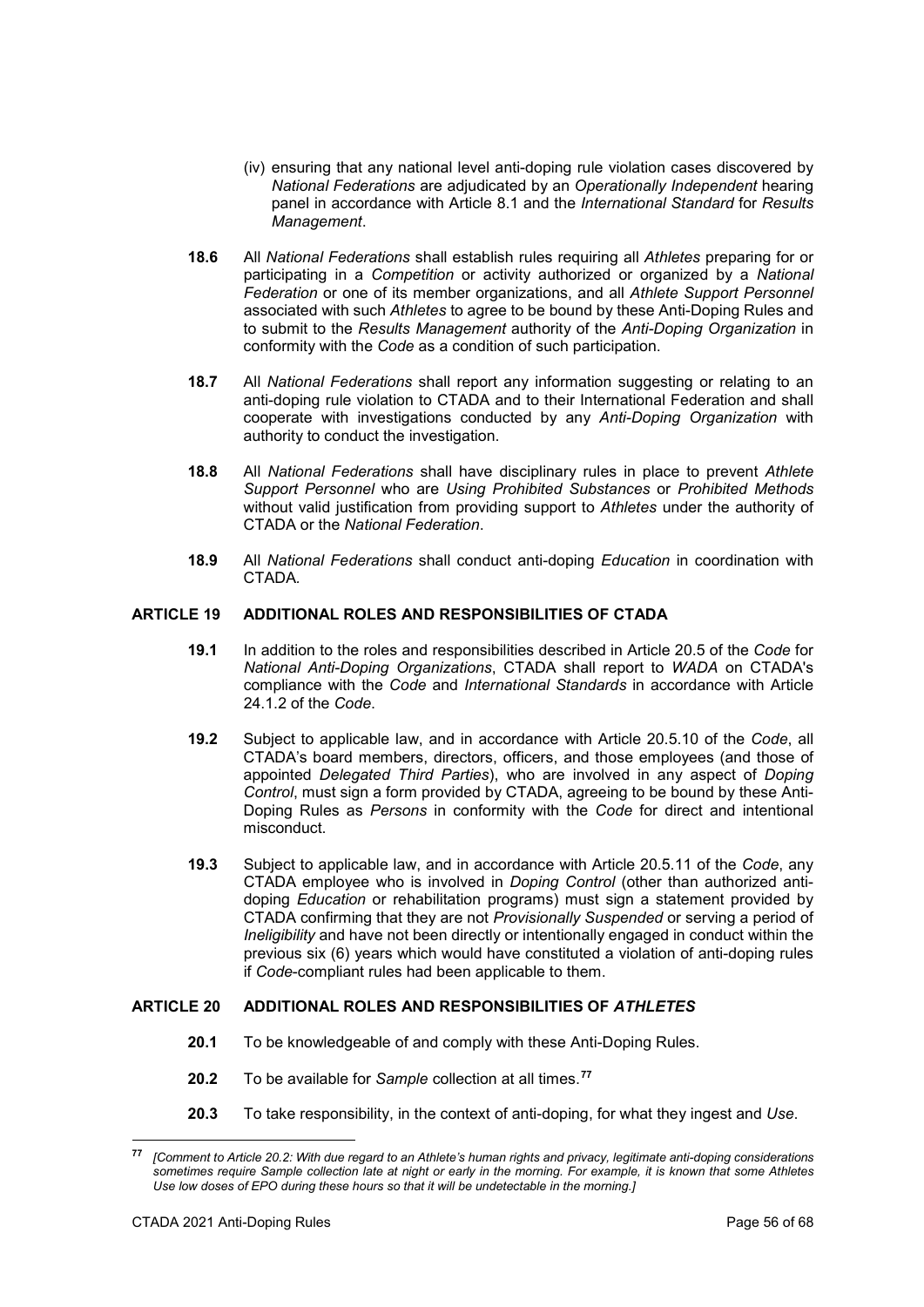- **20.4** To inform medical personnel of their obligation not to *Use Prohibited Substances* and *Prohibited Methods* and to take responsibility to make sure that any medical treatment received does not violate these Anti-Doping Rules.
- **20.5** To disclose to CTADA and their International Federation any decision by a non-*Signatory* finding that the *Athlete* committed an anti-doping rule violation within the previous ten (10) years.
- **20.6** To cooperate with *Anti-Doping Organizations* investigating anti-doping rule violations.

Failure by any *Athlete* to cooperate in full with *Anti-Doping Organizations* investigating anti-doping rule violations may result in a charge of misconduct under CTADA's disciplinary rules.

- **20.7** To disclose the identity of their *Athlete Support Personnel* upon request by CTADA or a *National Federation*, or any other *Anti-Doping Organization* with authority over the *Athlete*.
- **20.8** Offensive conduct towards a *Doping Control* official or other *Person* involved in *Doping Control* by an *Athlete*, which does not otherwise constitute *Tampering*, may result in a charge of misconduct under CTADA's disciplinary rules.

## <span id="page-56-0"></span>**ARTICLE 21 ADDITIONAL ROLES AND RESPONSIBILITIES OF** *ATHLETE SUPPORT PERSONNEL*

- **21.1** To be knowledgeable of and comply with these Anti-Doping Rules.
- **21.2** To cooperate with the *Athlete Testing* program.
- **21.3** To use their influence on *Athlete* values and behavior to foster anti-doping attitudes.
- **21.4** To disclose to CTADA and their International Federation any decision by a non-*Signatory* finding that they committed an anti-doping rule violation within the previous ten (10) years.
- **21.5** To cooperate with *Anti-Doping Organizations* investigating anti-doping rule violations.

Failure by any *Athlete Support Personnel* to cooperate in full with *Anti-Doping Organizations* investigating anti-doping rule violations may result in a charge of misconduct under CTADA's disciplinary rules.

**21.6** Athlete *Support Personnel* shall not *Use* or *Possess* any *Prohibited Substance* or *Prohibited Method* without valid justification.

Any such *Use* or *Possession* may result in a charge of misconduct under CTADA's disciplinary rules.

**21.7** Offensive conduct towards a *Doping Control* official or other *Person* involved in *Doping Control* by *Athlete Support Personnel*, which does not otherwise constitute *Tampering*, may result in a charge of misconduct under CTADA's disciplinary rules.

# <span id="page-56-1"></span>**ARTICLE 22 ADDITIONAL ROLES AND RESPONSIBILITIES OF OTHER** *PERSONS* **SUBJECT TO THESE ANTI-DOPING RULES**

**22.1** To be knowledgeable of and comply with these Anti-Doping Rules.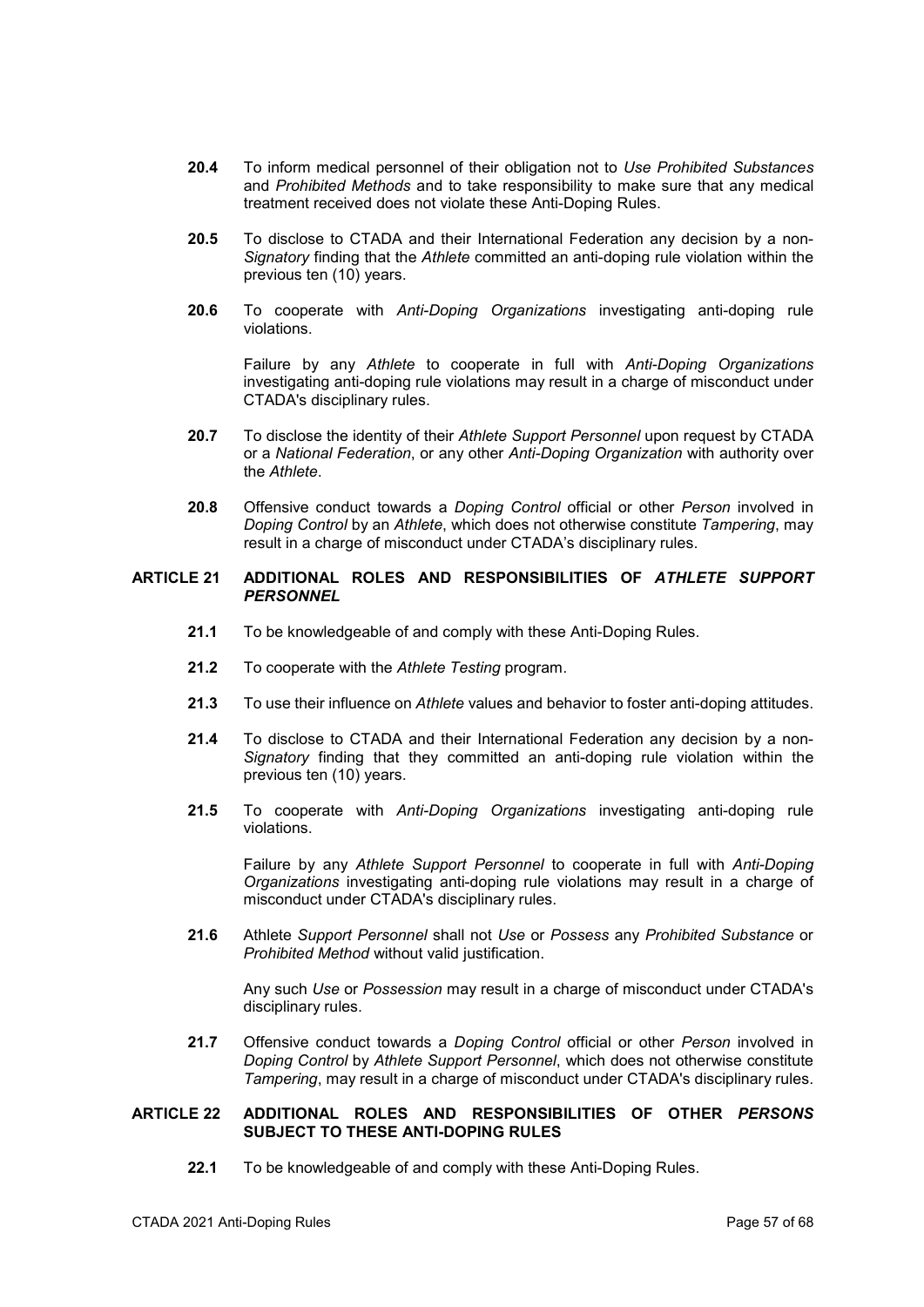- **22.2** To disclose to CTADA and their International Federation any decision by a non-*Signatory* finding that they committed an anti-doping rule violation within the previous ten (10) years.
- **22.3** To cooperate with *Anti-Doping Organizations* investigating anti-doping rule violations.

Failure by any other *Person* subject to these Anti-Doping Rules to cooperate in full with *Anti-Doping Organizations* investigating anti-doping rule violations may result in a charge of misconduct under CTADA's disciplinary rules.

- **22.4** Not to *Use* or *Possess* any *Prohibited Substance* or *Prohibited Method* without valid justification.
- **22.5** Offensive conduct towards a *Doping Control* official or other *Person* involved in *Doping Control* by a *Person*, which does not otherwise constitute *Tampering*, may result in a charge of misconduct under CTADA's disciplinary rules.

## <span id="page-57-0"></span>**ARTICLE 23 INTERPRETATION OF THE** *CODE*

- **23.1** The official text of the *Code* shall be maintained by *WADA* and shall be published in English and French. In the event of any conflict between the English and French versions, the English version shall prevail.
- **23.2** The comments annotating various provisions of the *Code* shall be used to interpret the *Code*.
- **23.3** The *Code* shall be interpreted as an independent and autonomous text and not by reference to the existing law or statutes of the *Signatories* or governments.
- **23.4** The headings used for the various Parts and Articles of the *Code* are for convenience only and shall not be deemed part of the substance of the *Code* or to affect in any way the language of the provisions to which they refer.
- **23.5** Where the term "days" is used in the *Code* or an *International Standard*, it shall mean calendar days unless otherwise specified.
- **23.6** The *Code* shall not apply retroactively to matters pending before the date the *Code* is accepted by a *Signatory* and implemented in its rules. However, pre-*Code* antidoping rule violations would continue to count as "First violations" or "Second violations" for purposes of determining sanctions under Article 10 for subsequent post-*Code* violations.
- **23.7** The Purpose, Scope and Organization of the World Anti-Doping Program and the *Code* and Appendix 1, Definitions, shall be considered integral parts of the *Code*.

#### <span id="page-57-1"></span>**ARTICLE 24 FINAL PROVISIONS**

- **24.1** Where the term "days" is used in these Anti-Doping Rules, it shall mean calendar days unless otherwise specified.
- **24.2** These Anti-Doping Rules shall be interpreted as an independent and autonomous text and not by reference to existing law or statutes.
- **24.3** These Anti-Doping Rules have been adopted pursuant to the applicable provisions of the *Code* and the *International Standards* and shall be interpreted in a manner that is consistent with applicable provisions of the *Code* and the *International*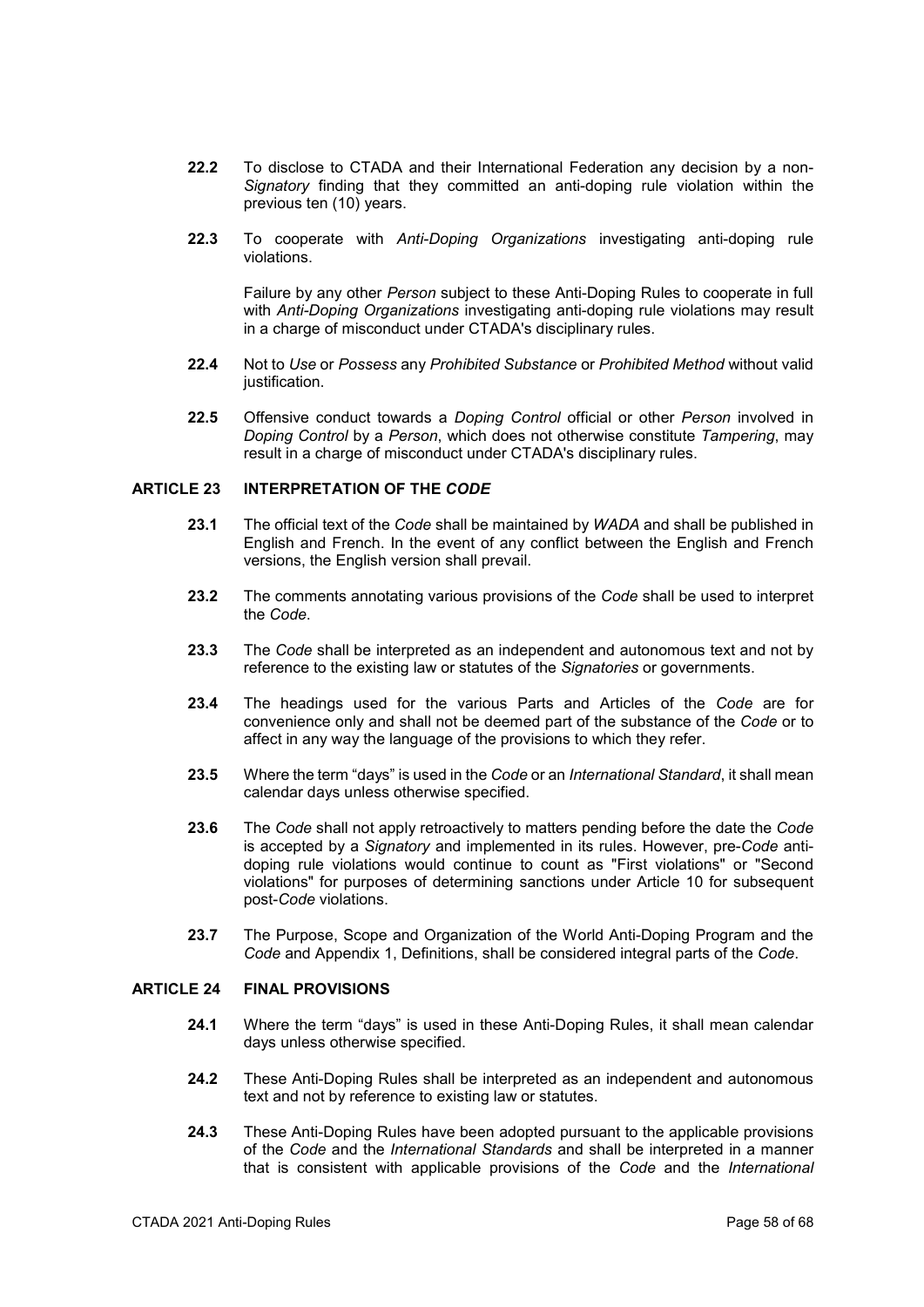*Standards*. The *Code* and the *International Standards* shall be considered integral parts of these Anti-Doping Rules and shall prevail in case of conflict.

- **24.4** The Introduction and Appendix 1 shall be considered integral parts of these Anti-Doping Rules.
- **24.5** The comments annotating various provisions of these Anti-Doping Rules shall be used to interpret these Anti-Doping Rules.
- **24.6** These Anti-Doping Rules shall enter into force on 1 January 2021 (the "Effective Date"). They repeal any previous version of CTADA's Anti-Doping Rules.
- **24.7** These Anti-Doping Rules shall not apply retroactively to matters pending before the Effective Date. However:
	- **24.7.1** Anti-doping rule violations taking place prior to the Effective Date count as "first violations" or "second violations" for purposes of determining sanctions under Article 10 for violations taking place after the Effective Date.
	- **24.7.2** Any anti-doping rule violation case which is pending as of the Effective Date and any anti-doping rule violation case brought after the Effective Date based on an anti-doping rule violation which occurred prior to the Effective Date, shall be governed by the substantive anti-doping rules in effect at the time the alleged anti-doping rule violation occurred, and not by the substantive anti-doping rules set out in these Anti-Doping Rules, unless the panel hearing the case determines the principle of "lex mitior" appropriately applies under the circumstances of the case. For these purposes, the retrospective periods in which prior violations can be considered for purposes of multiple violations under Article 10.9.4 and the statute of limitations set forth in Article 16 are procedural rules, not substantive rules, and should be applied retroactively along with all of the other procedural rules in these Anti-Doping Rules (provided, however, that Article 16 shall only be applied retroactively if the statute of limitations period has not already expired by the Effective Date).
	- **24.7.3** Any Article 2.4 whereabouts failure (whether a filing failure or a missed test, as those terms are defined in the *International Standard* for *Results Management*) prior to the Effective Date shall be carried forward and may be relied upon, prior to expiry, in accordance with the *International Standard* for *Results Management*, but it shall be deemed to have expired twelve (12) months after it occurred*.*
	- **24.7.4** With respect to cases where a final decision finding an anti-doping rule violation has been rendered prior to the Effective Date, but the *Athlete* or other *Person* is still serving the period of *Ineligibility* as of the Effective Date, the *Athlete* or other *Person* may apply to CTADA or other *Anti-Doping Organization* which had *Results Management* responsibility for the anti-doping rule violation to consider a reduction in the period of *Ineligibility* in light of these Anti-Doping Rules. Such application must be made before the period of *Ineligibility* has expired. The decision rendered may be appealed pursuant to Article 13.2. These Anti-Doping Rules shall have no application to any case where a final decision finding an antidoping rule violation has been rendered and the period of *Ineligibility* has expired.
	- **24.7.5** For purposes of assessing the period of *Ineligibility* for a second violation under Article 10.9.1, where the sanction for the first violation was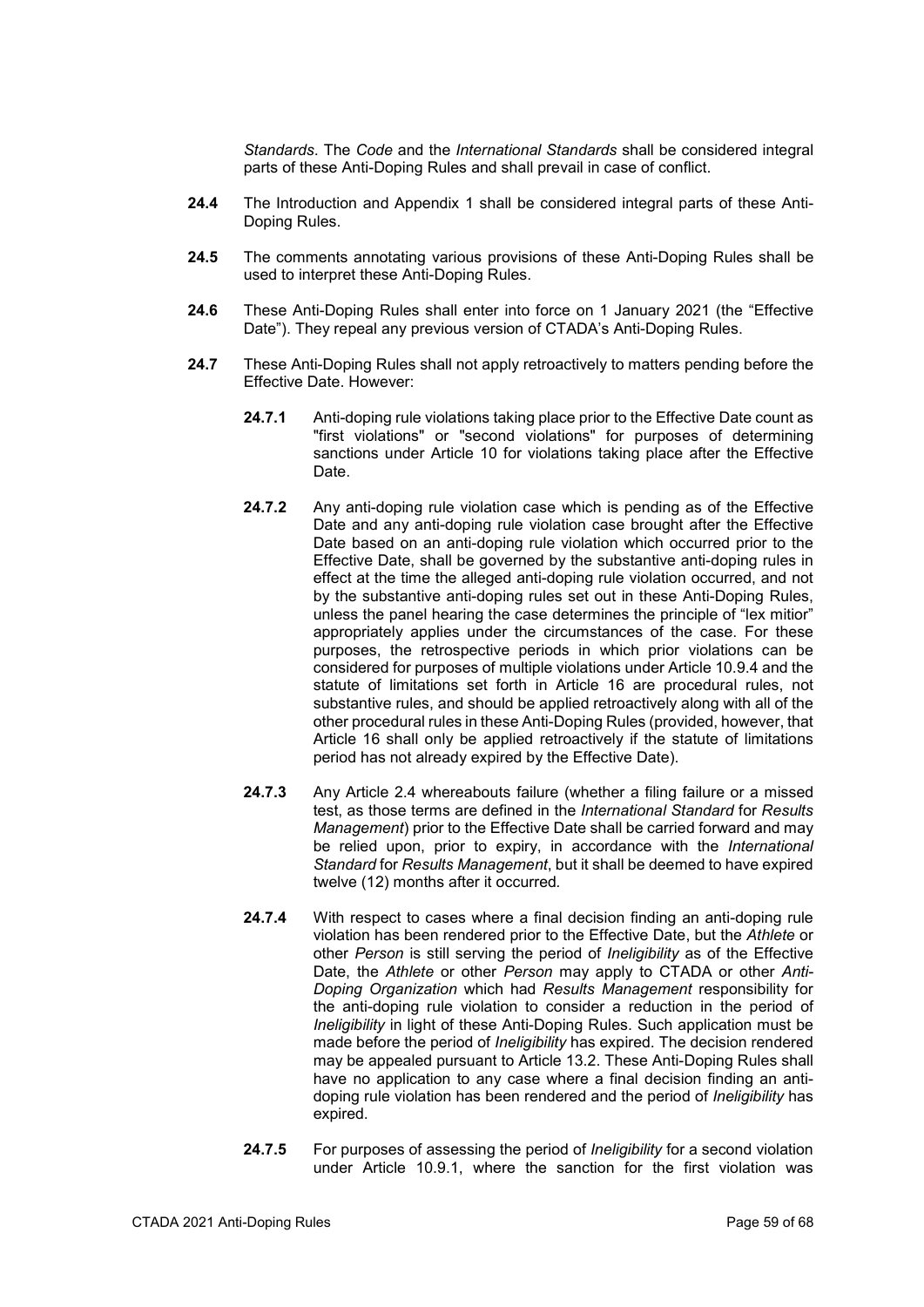determined based on rules in force prior to the Effective Date, the period of *Ineligibility* which would have been assessed for that first violation had these Anti-Doping Rules been applicable, shall be applied.**[78](#page-59-1)**

**24.7.6** Changes to the *Prohibited List* and *Technical Documents* relating to substances or methods on the *Prohibited List* shall not, unless they specifically provide otherwise, be applied retroactively. As an exception, however, when a *Prohibited Substance* or a *Prohibited Method has* been removed from the *Prohibited List*, an *Athlete* or other *Person* currently serving a period of *Ineligibility* on account of the formerly *Prohibited Substance* or *Prohibited Method* may apply to CTADA or other *Anti-Doping Organization* which had *Results Management* responsibility for the anti-doping rule violation to consider a reduction in the period of *Ineligibility* in light of the removal of the substance or method from the *Prohibited List*.

# <span id="page-59-0"></span>**APPENDIX 1 DEFINITIONS[79](#page-59-2)**

*ADAMS*: The Anti-Doping Administration and Management System is a Web-based database management tool for data entry, storage, sharing, and reporting designed to assist stakeholders and *WADA* in their anti-doping operations in conjunction with data protection legislation.

*Administration*: Providing, supplying, supervising, facilitating, or otherwise participating in the *Use* or *Attempted Use* by another *Person* of a *Prohibited Substance* or *Prohibited Method*. However, this definition shall not include the actions of bona fide medical personnel involving a *Prohibited Substance* or *Prohibited Method Used* for genuine and legal therapeutic purposes or other acceptable justification and shall not include actions involving *Prohibited Substances* which are not prohibited in *Out-of-Competition Testing* unless the circumstances as a whole demonstrate that such *Prohibited Substances* are not intended for genuine and legal therapeutic purposes or are intended to enhance sport performance.

*Adverse Analytical Finding*: A report from a *WADA*-accredited laboratory or other *WADA*-approved laboratory that, consistent with the *International Standard* for Laboratories, establishes in a *Sample*  the presence of a *Prohibited Substance* or its *Metabolites* or *Markers* or evidence of the *Use* of a *Prohibited Method*.

*Adverse Passport Finding*: A report identified as an *Adverse Passport Finding* as described in the applicable *International Standards*.

*Aggravating Circumstances*: Circumstances involving, or actions by, an *Athlete* or other *Person* which may justify the imposition of a period of *Ineligibility* greater than the standard sanction. Such circumstances and actions shall include, but are not limited to: the *Athlete* or other *Person Used* or *Possessed* multiple *Prohibited Substances* or *Prohibited Methods*, *Used* or *Possessed* a *Prohibited Substance* or *Prohibited Method* on multiple occasions or committed multiple other anti-doping rule violations; a normal individual would be likely to enjoy the performance-enhancing effects of the antidoping rule violation(s) beyond the otherwise applicable period of *Ineligibility*; the *Athlete* or *Person* engaged in deceptive or obstructive conduct to avoid the detection or adjudication of an anti-doping rule violation; or the *Athlete* or other *Person* engaged in *Tampering* during *Results Management*. For the avoidance of doubt, the examples of circumstances and conduct described herein are not exclusive and other similar circumstances or conduct may also justify the imposition of a longer period of *Ineligibility*.

<span id="page-59-1"></span>**<sup>78</sup>** *[Comment to Article 24.7.5: Other than the situation described in Article 24.7.5, where a final decision finding an antidoping rule violation has been rendered prior to the Effective Date and the period of Ineligibility imposed has been completely served, these Anti-Doping Rules may not be used to re-characterize the prior violation.]*

<span id="page-59-2"></span>**<sup>79</sup>** *[Comment to Definitions: Defined terms shall include their plural and possessive forms, as well as those terms used as other parts of speech.]*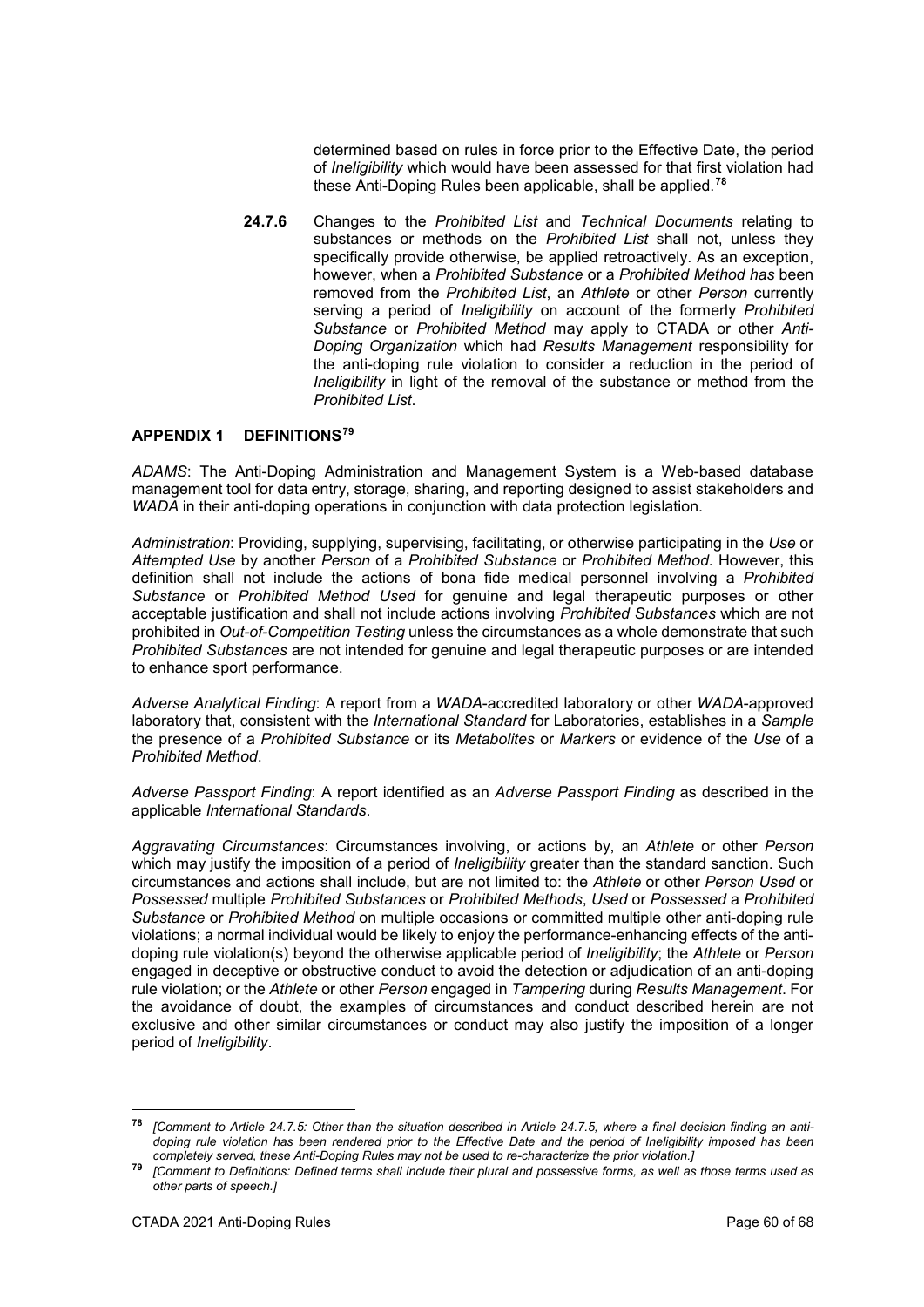*Anti-Doping Activities*: Anti-doping *Education* and information, test distribution planning, maintenance of a *Registered Testing Pool*, managing *Athlete Biological Passports*, conducting *Testing*, organizing analysis of *Samples*, gathering of intelligence and conduct of investigations, processing of *TUE* applications, *Results Management*, monitoring and enforcing compliance with any *Consequences* imposed, and all other activities related to anti-doping to be carried out by or on behalf of an *Anti-Doping Organization*, as set out in the *Code* and/or the *International Standards*.

*Anti-Doping Organization*: *WADA* or a *Signatory* that is responsible for adopting rules for initiating, implementing or enforcing any part of the *Doping Control* process. This includes, for example, the International Olympic Committee, the International Paralympic Committee, other *Major Event Organizations* that conduct *Testing* at their *Events*, International Federations, and *National Anti-Doping Organizations.*

*Athlete*: Any *Person* who competes in sport at the international level (as defined by each International Federation) or the national level (as defined by each *National Anti-Doping Organization*). An *Anti-Doping Organization* has discretion to apply anti-doping rules to an *Athlete* who is neither an *International-Level Athlete* nor a *National-Level Athlete*, and thus to bring them within the definition of "*Athlete.*" In relation to *Athletes* who are neither *International-Level* nor *National-Level Athletes*, an *Anti-Doping Organization* may elect to: conduct limited *Testing* or no *Testing* at all; analyze *Samples* for less than the full menu of *Prohibited Substances*; require limited or no whereabouts information; or not require advance *TUEs*. However, if an Article 2.1, 2.3 or 2.5 anti-doping rule violation is committed by any *Athlete* over whom an *Anti-Doping Organization* has elected to exercise its authority to test and who competes below the international or national level, then the *Consequences* set forth in the *Code* must be applied. For purposes of Article 2.8 and Article 2.9 and for purposes of anti-doping information and *Education*, any *Person* who participates in sport under the authority of any *Signatory*, government, or other sports organization accepting the *Code* is an *Athlete*. **[80](#page-60-0)**

*Athlete Biological Passport*: The program and methods of gathering and collating data as described in the *International Standard* for *Testing* and Investigations and *International Standard* for Laboratories.

*Athlete Support Personnel*: Any coach, trainer, manager, agent, team staff, official, medical, paramedical personnel, parent or any other *Person* working with, treating or assisting an *Athlete* participating in or preparing for sports *Competition*.

*Attempt*: Purposely engaging in conduct that constitutes a substantial step in a course of conduct planned to culminate in the commission of an anti-doping rule violation. Provided, however, there shall be no anti-doping rule violation based solely on an *Attempt* to commit a violation if the *Person* renounces the *Attempt* prior to it being discovered by a third party not involved in the *Attempt*.

*Atypical Finding*: A report from a *WADA*-accredited laboratory or other *WADA*-approved laboratory which requires further investigation as provided by the *International Standard* for Laboratories or related *Technical Documents* prior to the determination of an *Adverse Analytical Finding*.

*Atypical Passport Finding*: A report described as an *Atypical Passport Finding* as described in the applicable *International Standards*.

*CAS*: The Court of Arbitration for Sport.

*Code*: The World Anti-Doping *Code*.

<span id="page-60-0"></span>**<sup>80</sup>** *[Comment to Athlete: Individuals who participate in sport may fall in one of five (5) categories: 1) International-Level Athlete, 2) National-Level Athlete, 3) individuals who are not International- or National-Level Athletes but over whom the International Federation or National Anti-Doping Organization has chosen to exercise authority, 4) Recreational Athlete, and 5) individuals over whom no International Federation or National Anti-Doping Organization has, or has chosen to, exercise authority. All International- and National-Level Athletes are subject to the anti-doping rules of the Code, with the precise definitions of international and national level sport to be set forth in the anti-doping rules of the International Federations and National Anti-Doping Organizations.]*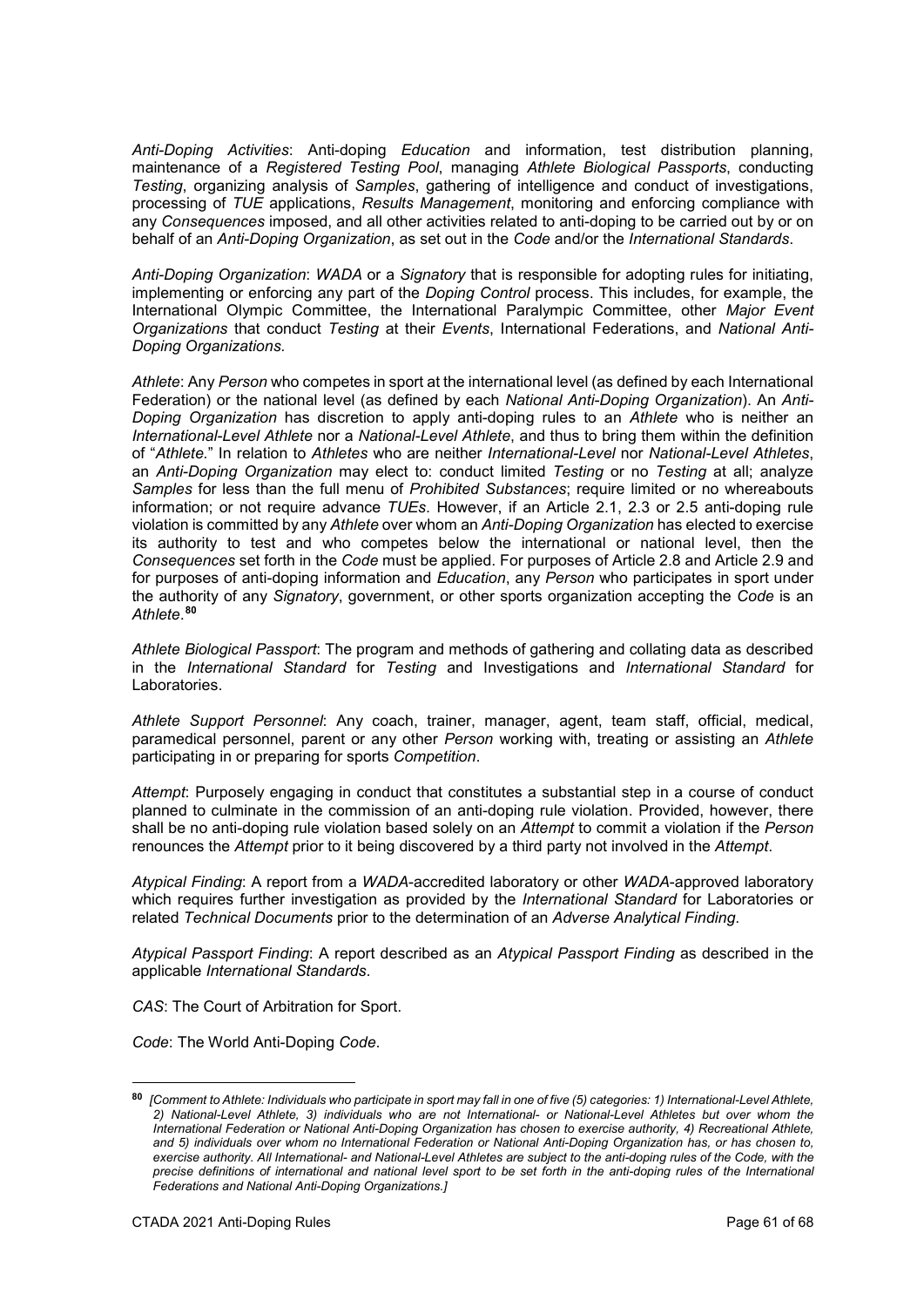*Competition*: A single race, match, game or singular sport contest. For example, a basketball game or the finals of the Olympic 100-meter race in athletics. For stage races and other sport contests where prizes are awarded on a daily or other interim basis the distinction between a *Competition* and an *Event* will be as provided in the rules of the applicable International Federation.

*Consequences of Anti-Doping Rule Violations* ("*Consequences*"): An *Athlete's* or other *Person's* violation of an anti-doping rule may result in one or more of the following: (a) *Disqualification* means the *Athlete's* results in a particular *Competition* or *Event* are invalidated, with all resulting *Consequences* including forfeiture of any medals, points and prizes; (b) *Ineligibility* means the *Athlete* or other *Person* is barred on account of an anti-doping rule violation for a specified period of time from participating in any *Competition* or other activity or funding as provided in Article 10.14; (c) *Provisional Suspension* means the *Athlete* or other *Person* is barred temporarily from participating in any *Competition* or activity prior to the final decision at a hearing conducted under Article 8; (d) *Financial Consequences* means a financial sanction imposed for an anti-doping rule violation or to recover costs associated with an anti-doping rule violation; and (e) *Public Disclosure* means the dissemination or distribution of information to the general public or *Persons* beyond those *Persons*  entitled to earlier notification in accordance with Article 14. Teams in *Team Sports* may also be subject to *Consequences* as provided in Article 11.

*Contaminated Product*: A product that contains a *Prohibited Substance* that is not disclosed on the product label or in information available in a reasonable Internet search.

*Decision Limit*: The value of the result for a threshold substance in a *Sample*, above which an *Adverse Analytical Finding* shall be reported, as defined in the *International Standard* for Laboratories.

*Delegated Third Party*: Any *Person* to which CTADA delegates any aspect of *Doping Control* or antidoping *Education* programs including, but not limited to, third parties or other *Anti-Doping Organizations* that conduct *Sample* collection or other *Doping Control* services or anti-doping *Educational* programs for CTADA, or individuals serving as independent contractors who perform *Doping Control* services for CTADA (e.g., non-employee *Doping Control* officers or chaperones). This definition does not include *CAS*.

*Disqualification*: See *Consequences of Anti-Doping Rule Violations* above.

*Doping Control*: All steps and processes from test distribution planning through to ultimate disposition of any appeal and the enforcement of *Consequences*, including all steps and processes in between, including but not limited to, *Testing*, investigations, whereabouts, *TUEs*, *Sample* collection and handling, laboratory analysis, *Results Management* and investigations or proceedings relating to violations of Article 10.14 (Status During *Ineligibility* or *Provisional Suspension*).

*Education*: The process of learning to instill values and develop behaviors that foster and protect the spirit of sport, and to prevent intentional and unintentional doping.

*Event*: A series of individual *Competitions* conducted together under one ruling body (e.g., the Olympic Games, World Championships of an International Federation, or Pan American Games).

*Event Period*: The time between the beginning and end of an *Event*, as established by the ruling body of the *Event*.

*Event Venues*: Those venues so designated by the ruling body for the *Event.*

*Fault*: *Fault* is any breach of duty or any lack of care appropriate to a particular situation. Factors to be taken into consideration in assessing an *Athlete's* or other *Person's* degree of *Fault* include, for example, the *Athlete's* or other *Person's* experience, whether the *Athlete* or other *Person* is a *Protected Person*, special considerations such as impairment, the degree of risk that should have been perceived by the *Athlete* and the level of care and investigation exercised by the *Athlete* in relation to what should have been the perceived level of risk. In assessing the *Athlete's* or other *Person's* degree of *Fault*, the circumstances considered must be specific and relevant to explain the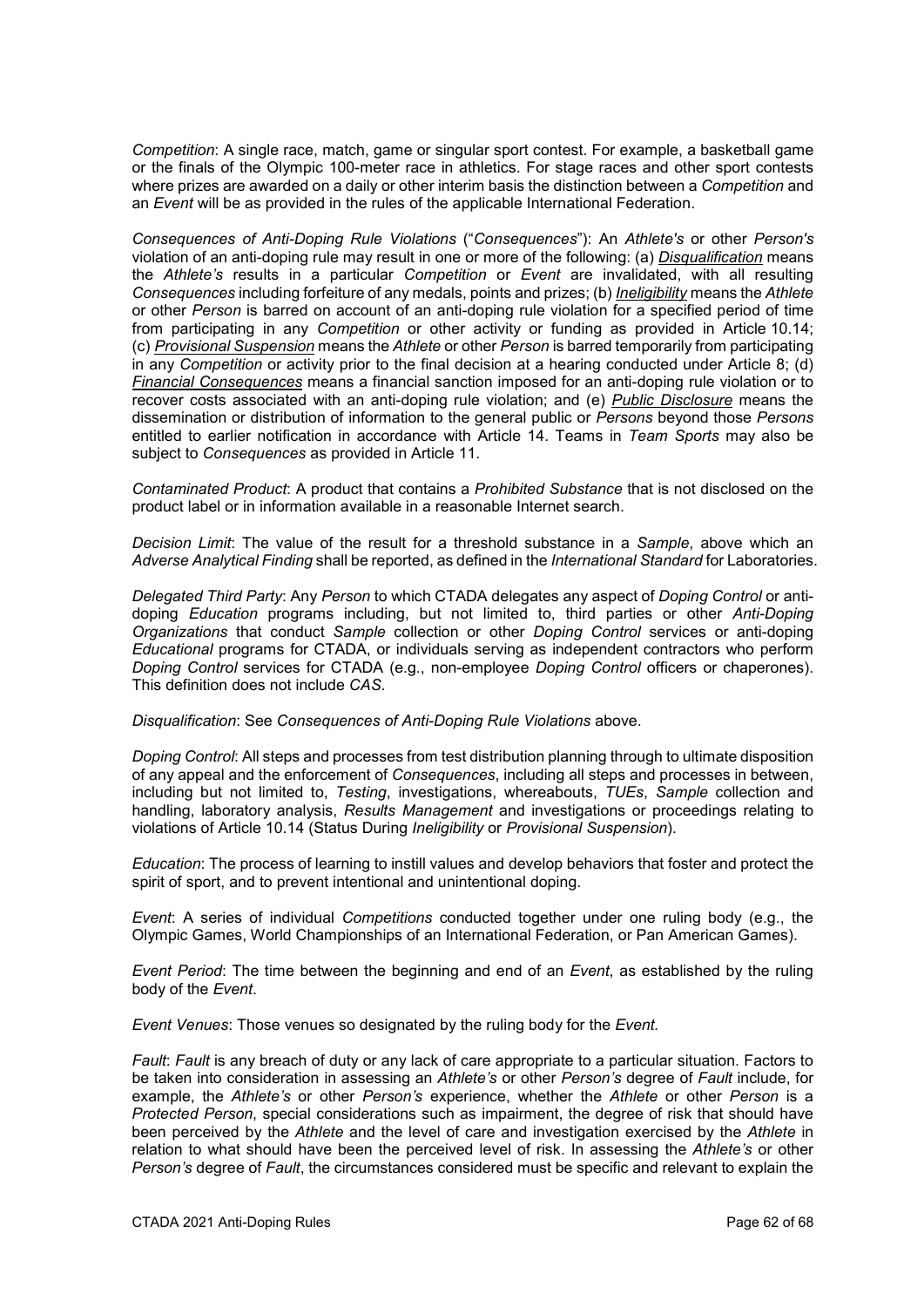*Athlete's* or other *Person's* departure from the expected standard of behavior. Thus, for example, the fact that an *Athlete* would lose the opportunity to earn large sums of money during a period of *Ineligibility*, or the fact that the *Athlete* only has a short time left in a career, or the timing of the sporting calendar, would not be relevant factors to be considered in reducing the period of *Ineligibility* under Article 10.6.1 or 10.6.2.**[81](#page-62-0)**

*Financial Consequences*: See *Consequences of Anti-Doping Rule Violations* above.

*In-Competition*: The period commencing at 11:59 p.m. on the day before a *Competition* in which the *Athlete* is scheduled to participate through the end of such *Competition* and the *Sample* collection process related to such *Competition*. Provided, however, *WADA* may approve, for a particular sport, an alternative definition if an International Federation provides a compelling justification that a different definition is necessary for its sport; upon such approval by *WADA*, the alternative definition shall be followed by all *Major Event Organizations* for that particular sport.**[82](#page-62-1)**

*Independent Observer Program*: A team of observers and/or auditors, under the supervision of *WADA*, who observe and provide guidance on the *Doping Control* process prior to or during certain *Events* and report on their observations as part of *WADA*'s compliance monitoring program.

*Individual Sport*: Any sport that is not a *Team Sport.*

*Ineligibility*: See *Consequences of Anti-Doping Rule Violations* above.

*Institutional Independence*: Hearing panels on appeal shall be fully independent institutionally from the *Anti-Doping Organization* responsible for *Results Management*. They must therefore not in any way be administered by, connected or subject to the *Anti-Doping Organization* responsible for *Results Management*.

*International Event*: An *Event* or *Competition* where the International Olympic Committee, the International Paralympic Committee, an International Federation, a *Major Event Organization,* or another international sport organization is the ruling body for the *Event* or appoints the technical officials for the *Event.*

*International-Level Athlete*: *Athletes* who compete in sport at the international level, as defined by each International Federation, consistent with the *International Standard* for *Testing* and Investigations.**[83](#page-62-2)**

*International Standard*: A standard adopted by *WADA* in support of the *Code*. Compliance with an *International Standard* (as opposed to another alternative standard, practice or procedure) shall be sufficient to conclude that the procedures addressed by the *International Standard* were performed properly. *International Standards* shall include any *Technical Documents* issued pursuant to the *International Standard*.

<span id="page-62-0"></span>**<sup>81</sup>** *[Comment to Fault: The criterion for assessing an Athlete's degree of Fault is the same under all Articles where Fault is to be considered. However, under Article 10.6.2, no reduction of sanction is appropriate unless, when the degree of Fault is assessed, the conclusion is that No Significant Fault* or *Negligence on the part of the Athlete or other Person was involved.]*

<span id="page-62-1"></span>**<sup>82</sup>** *[Comment to In-Competition: Having a universally accepted definition for In-Competition provides greater harmonization among Athletes across all sports, eliminates or reduces confusion among Athletes about the relevant timeframe for In-Competition Testing, avoids inadvertent Adverse Analytical Findings in between Competitions during an Event and assists in preventing any potential performance enhancement benefits from substances prohibited Out-of-Competition being carried over to the Competition period.]* 

<span id="page-62-2"></span>**<sup>83</sup>** *[Comment to International-Level Athlete*: *Consistent with the International Standard for Testing and Investigations, the International Federation is free to determine the criteria it will use to classify Athletes as International-Level Athletes, e.g., by ranking, by participation in particular International Events, by type of license, etc. However, it must publish those criteria in clear and concise form, so that Athletes are able to ascertain quickly and easily when they will become classified as International-Level Athletes. For example, if the criteria include participation in certain International Events, then the International Federation must publish a list of those International Events.]*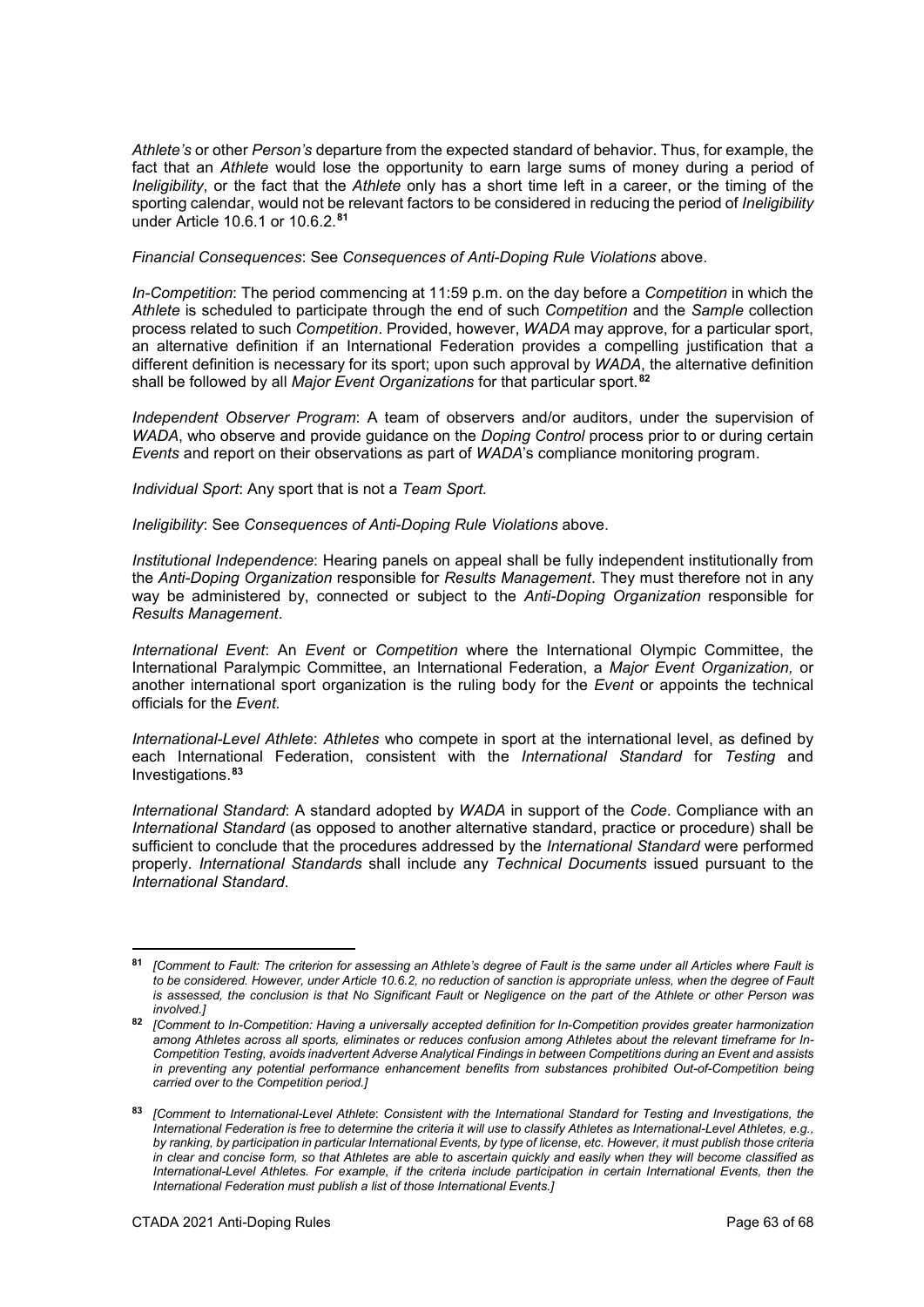*Major Event Organizations*: The continental associations of *National Olympic Committees* and other international multi-sport organizations that function as the ruling body for any continental, regional or other *International Event*.

*Marker*: A compound, group of compounds or biological variable(s) that indicates the *Use* of a *Prohibited Substance* or *Prohibited Method.*

*Metabolite*: Any substance produced by a biotransformation process.

*Minimum Reporting Level*: The estimated concentration of a *Prohibited Substance* or its *Metabolite(s)* or *Marker(s)* in a *Sample* below which *WADA*-accredited laboratories should not report that *Sample* as an *Adverse Analytical Finding.*

*Minor*: A natural *Person* who has not reached the age of eighteen (18) years.

*National Anti-Doping Organization*: The entity(ies) designated by each country as possessing the primary authority and responsibility to adopt and implement anti-doping rules, direct the collection of *Samples*, manage test results and conduct *Results Management* at the national level . If this designation has not been made by the competent public authority(ies), the entity shall be the country's *National Olympic Committee* or its designee. In Chinese Taipei, the *National Anti-Doping Organization* is CTADA.

*National Event*: A sport *Event* or *Competition* involving *International-* or *National-Level Athletes* that is not an *International Event*.

*National Federation*: A national or regional entity in Chinese Taipei which is a member of or is recognized by an International Federation as the entity governing the International Federation's sport in that nation or region in Chinese Taipei.

*National-Level Athlete*: *Athletes* who compete in sport at the national level, as defined by each *National Anti-Doping Organization,* consistent with the *International Standard* for *Testing* and Investigations. In Chinese Taipei, *National-Level Athletes* are defined as set out in the Introduction to these Anti-Doping Rules (Section "Scope of these Anti-Doping Rules").

*National Olympic Committee*: The organization recognized by the International Olympic Committee. The term *National Olympic Committee* shall also include the National Sport Confederation in those countries where the National Sport Confederation assumes typical *National Olympic Committee* responsibilities in the anti-doping area. In Chinese Taipei, the *National Olympic Committee* is Chinese Taipei Olympic Committee.

*No Fault or Negligence*: The *Athlete* or other *Person's* establishing that he or she did not know or suspect, and could not reasonably have known or suspected even with the exercise of utmost caution, that he or she had *Used* or been administered the *Prohibited Substance* or *Prohibited Method* or otherwise violated an anti-doping rule*.* Except in the case of a *Protected Person* or *Recreational Athlete*, for any violation of Article 2.1, the *Athlete* must also establish how the *Prohibited Substance* entered the *Athlete's* system.

*No Significant Fault or Negligence*: The *Athlete* or other *Person's* establishing that any *Fault* or *Negligence*, when viewed in the totality of the circumstances and taking into account the criteria for *No Fault* or *Negligence*, was not significant in relationship to the anti-doping rule violation. Except in the case of a *Protected Person* or *Recreational Athlete*, for any violation of Article 2.1, the *Athlete* must also establish how the *Prohibited Substance* entered the *Athlete's* system.

*Operational Independence*: This means that (1) board members, staff members, commission members, consultants and officials of the *Anti-Doping Organization* with responsibility for *Results Management* or its affiliates (e.g., member federation or confederation), as well as any *Person* involved in the investigation and pre-adjudication of the matter cannot be appointed as members and/or clerks (to the extent that such clerk is involved in the deliberation process and/or drafting of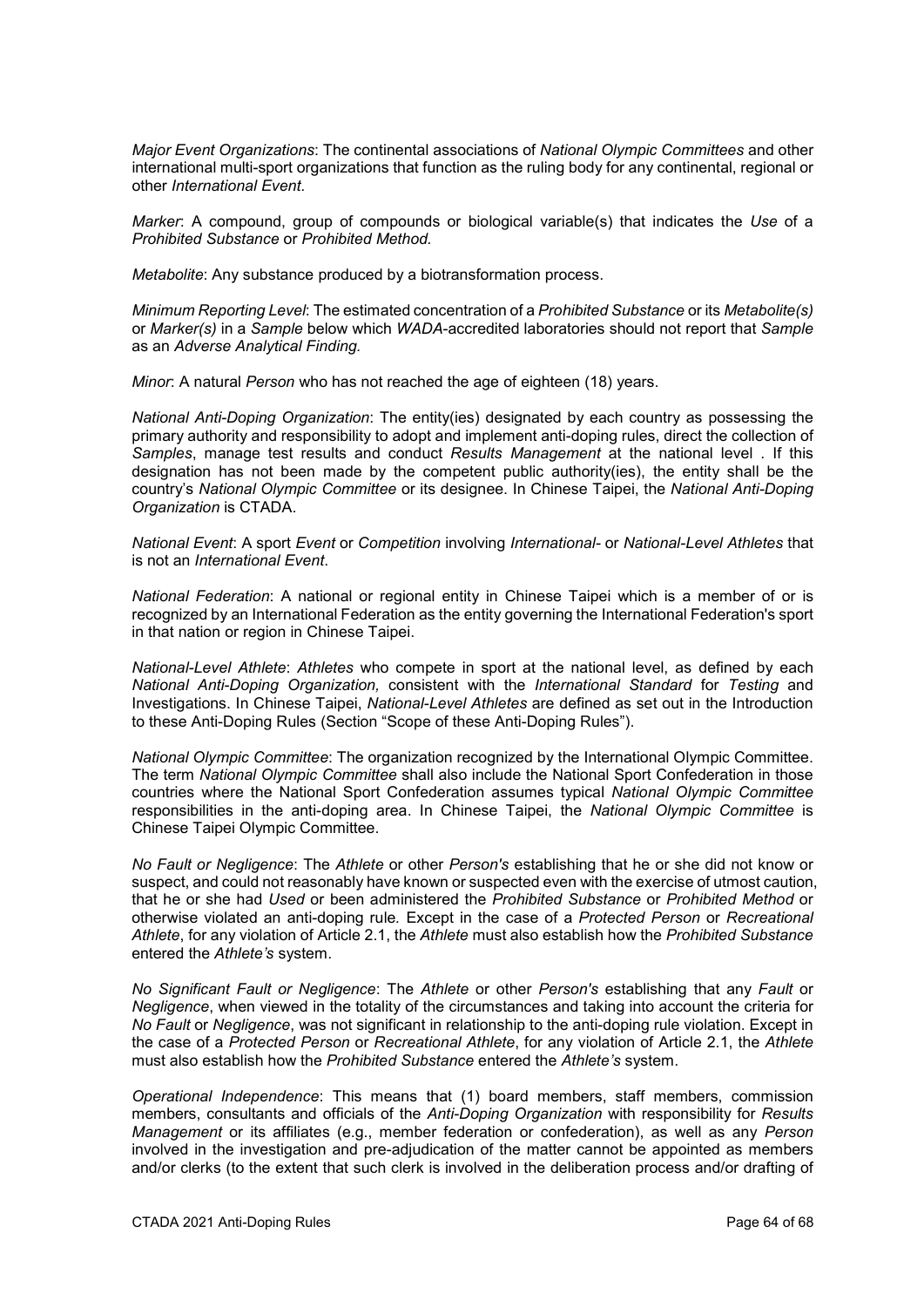any decision) of hearing panels of that *Anti-Doping Organization* with responsibility for *Results Management* and (2) hearing panels shall be in a position to conduct the hearing and decisionmaking process without interference from the *Anti-Doping Organization* or any third party. The objective is to ensure that members of the hearing panel or individuals otherwise involved in the decision of the hearing panel, are not involved in the investigation of, or decisions to proceed with, the case.

*Out-of-Competition*: Any period which is not *In-Competition*.

*Participant*: Any *Athlete* or *Athlete Support Person*.

*Person*: A natural *Person* or an organization or other entity.

*Possession*: The actual, physical *Possession*, or the constructive *Possession* (which shall be found only if the *Person* has exclusive control or intends to exercise control over the *Prohibited Substance* or *Prohibited Method* or the premises in which a *Prohibited Substance* or *Prohibited Method* exists); provided, however, that if the *Person* does not have exclusive control over the *Prohibited Substance*  or *Prohibited Method* or the premises in which a *Prohibited Substance* or *Prohibited Method* exists, constructive *Possession* shall only be found if the *Person* knew about the presence of the *Prohibited Substance* or *Prohibited Method* and intended to exercise control over it. Provided, however, there shall be no anti-doping rule violation based solely on *Possession* if, prior to receiving notification of any kind that the *Person* has committed an anti-doping rule violation, the *Person* has taken concrete action demonstrating that the *Person* never intended to have *Possession* and has renounced *Possession* by explicitly declaring it to an *Anti-Doping Organization*. Notwithstanding anything to the contrary in this definition, the purchase (including by any electronic or other means) of a *Prohibited Substance* or *Prohibited Method* constitutes *Possession* by the *Person* who makes the purchase.**[84](#page-64-0)**

*Prohibited List*: The list identifying the *Prohibited Substances* and *Prohibited Methods*.

*Prohibited Method*: Any method so described on the *Prohibited List*.

*Prohibited Substance*: Any substance, or class of substances, so described on the *Prohibited List*.

*Protected Person*: An *Athlete* or other natural *Person* who at the time of the anti-doping rule violation: (i) has not reached the age of sixteen (16) years; (ii) has not reached the age of eighteen (18) years and is not included in any *Registered Testing Pool* and has never competed in any *International Event* in an open category; or (iii) for reasons other than age has been determined to lack legal capacity under applicable national legislation.**[85](#page-64-1)**

*Provisional Hearing*: For purposes of Article 7.4.3, an expedited abbreviated hearing occurring prior to a hearing under Article 8 that provides the *Athlete* with notice and an opportunity to be heard in either written or oral form.**[86](#page-64-2)**

-

<span id="page-64-0"></span>**<sup>84</sup>** *[Comment to Possession: Under this definition, anabolic steroids found in an Athlete's car would constitute a violation unless the Athlete establishes that someone else used the car; in that event, the Anti-Doping Organization must establish*  that, even though the Athlete did not have exclusive control over the car, the Athlete knew about the anabolic steroids and intended to have control over them. Similarly, in the example of anabolic steroids found in a home medicine cabinet under *the joint control of an Athlete and spouse, the Anti-Doping Organization must establish that the Athlete knew the anabolic steroids were in the cabinet and that the Athlete intended to exercise control over them. The act of purchasing a Prohibited Substance alone constitutes Possession, even where, for example, the product does not arrive, is received by someone else, or is sent to a third-party address.]*

<span id="page-64-1"></span>**<sup>85</sup>** *[Comment to Protected Person: The Code treats Protected Persons differently than other Athletes or Persons in certain circumstances based on the understanding that, below a certain age or intellectual capacity, an Athlete or other Person may not possess the mental capacity to understand and appreciate the prohibitions against conduct contained in the Code. This would include, for example, a Paralympic Athlete with a documented lack of legal capacity due to an intellectual impairment. The term "open category" is meant to exclude competition that is limited to junior or age group categories.]*

<span id="page-64-2"></span>**<sup>86</sup>** *[Comment to Provisional Hearing: A Provisional Hearing is only a preliminary proceeding which may not involve a full review of the facts of the case. Following a Provisional Hearing, the Athlete remains entitled to a subsequent full hearing on the merits of the case. By contrast, an "expedited hearing", as that term is used in Article 7.4.3, is a full hearing on the merits conducted on an expedited time schedule.]*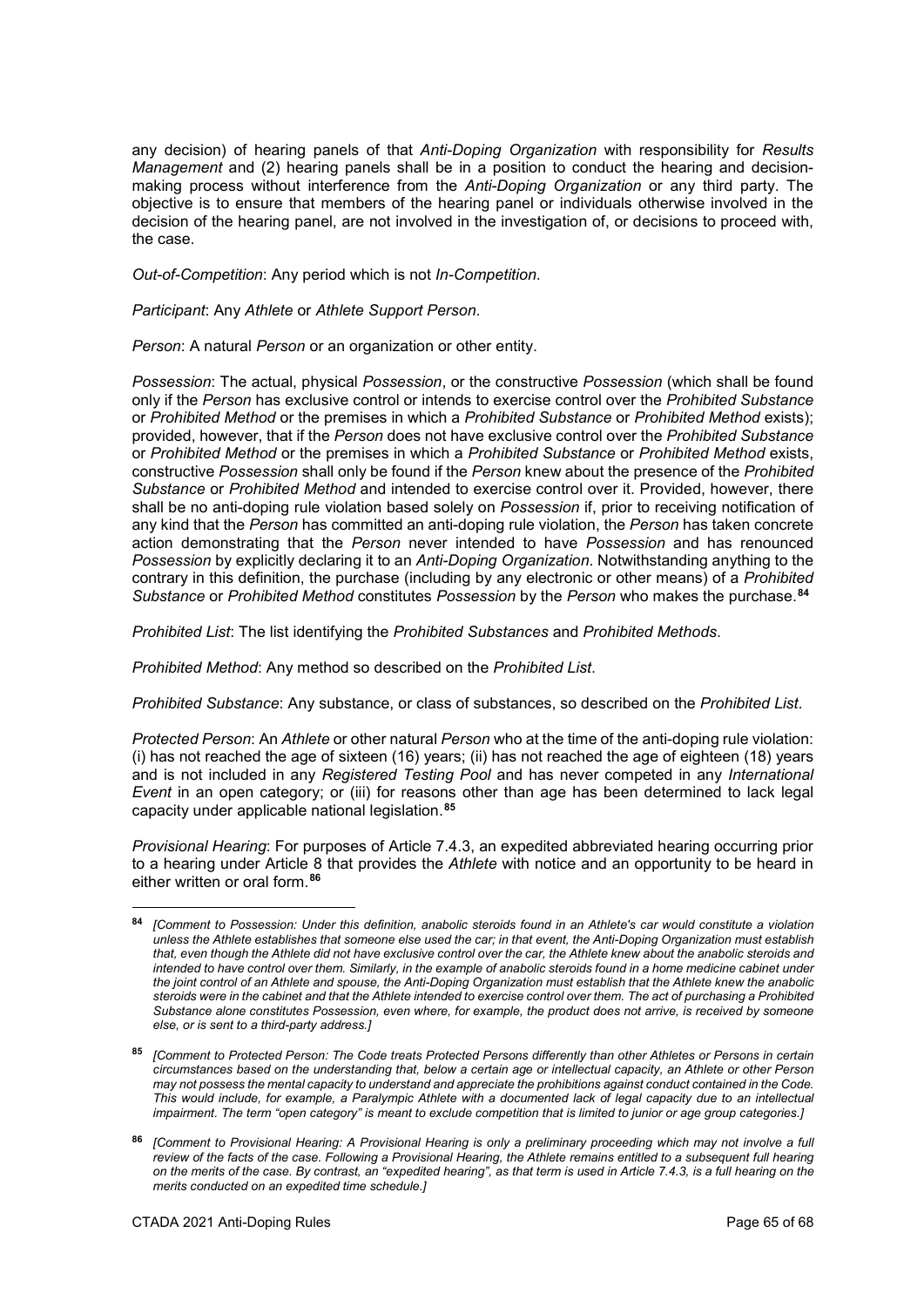*Provisional Suspension*: See *Consequences of Anti-Doping Rule Violations* above.

*Publicly Disclose*: See *Consequences of Anti-Doping Rule Violations* above.

*Recreational Athlete*: In Chinese Taipei, *Recreational Athlete* is defined as set out in the Introduction to these Anti-Doping Rules (Section "Scope of these Anti-Doping Rules").

*Regional Anti-Doping Organization*: A regional entity designated by member countries to coordinate and manage delegated areas of their national anti-doping programs, which may include the adoption and implementation of anti-doping rules, the planning and collection of *Samples*, the management of results, the review of *TUEs*, the conduct of hearings, and the conduct of *Educational* programs at a regional level.

*Registered Testing Pool*: The pool of highest-priority *Athletes* established separately at the international level by International Federations and at the national level by *National Anti-Doping Organizations,* who are subject to focused *In-Competition* and *Out-of-Competition Testing* as part of that International Federation's or *National Anti-Doping Organization's* test distribution plan and therefore are required to provide whereabouts information as provided in Article 5.5 of the *Code* and the *International Standard* for *Testing* and Investigations. In Chinese Taipei, CTADA's *Registered Testing Pool* is defined as set out in Article 5.5 of these Anti-Doping Rules.

*Results Management*: The process encompassing the timeframe between notification as per Article 5 of the *International Standard* for *Results Management*, or in certain cases (e.g., *Atypical Finding*, *Athlete Biological Passport*, whereabouts failure), such pre-notification steps expressly provided for in Article 5 of the *International Standard* for *Results Management*, through the charge until the final resolution of the matter, including the end of the hearing process at first instance or on appeal (if an appeal was lodged).

*Sample* or *Specimen*: Any biological material collected for the purposes of *Doping Control*. **[87](#page-65-0)**

*Signatories*: Those entities accepting the *Code* and agreeing to implement the *Code*, as provided in Article 23 of the *Code*.

*Specified Method*: See Article 4.2.2.

*Specified Substance*: See Article 4.2.2.

*Strict Liability*: The rule which provides that under Article 2.1 and Article 2.2, it is not necessary that intent, *Fault*, *Negligence*, or knowing *Use* on the *Athlete's* part be demonstrated by the *Anti-Doping Organization* in order to establish an anti-doping rule violation.

*Substance of Abuse*: See Article 4.2.3.

*Substantial Assistance*: For purposes of Article 10.7.1, a *Person* providing *Substantial Assistance* must: (1) fully disclose in a signed written statement or recorded interview all information he or she possesses in relation to anti-doping rule violations or other proceeding described in Article 10.7.1.1, and (2) fully cooperate with the investigation and adjudication of any case or matter related to that information, including, for example, presenting testimony at a hearing if requested to do so by an *Anti-Doping Organization* or hearing panel. Further, the information provided must be credible and must comprise an important part of any case or proceeding which is initiated or, if no case or proceeding is initiated, must have provided a sufficient basis on which a case or proceeding could have been brought.

<span id="page-65-0"></span>**<sup>87</sup>** *[Comment to Sample or Specimen: It has sometimes been claimed that the collection of blood Samples violates the tenets of certain religious or cultural groups. It has been determined that there is no basis for any such claim.]*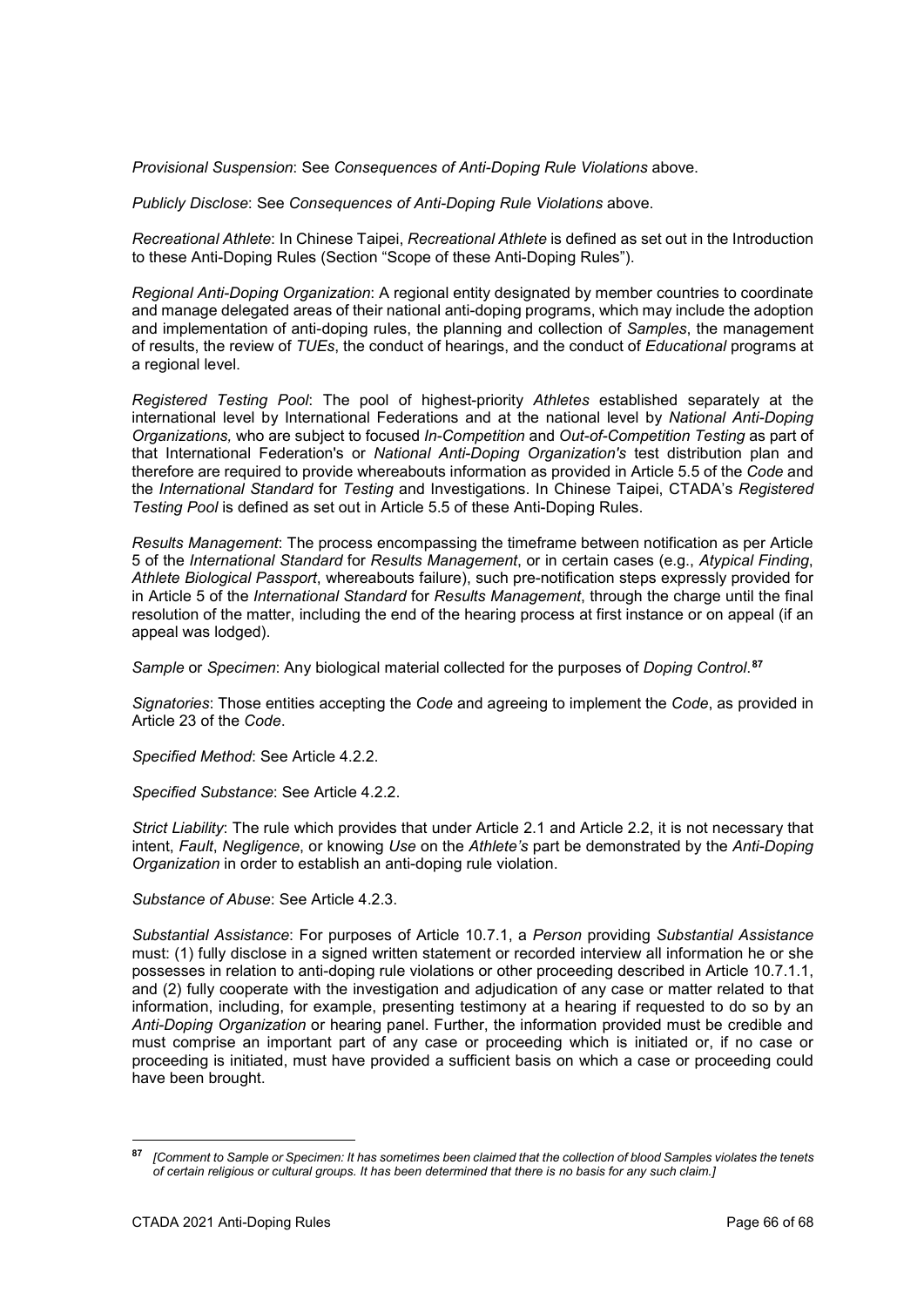*Tampering*: Intentional conduct which subverts the *Doping Control* process but which would not otherwise be included in the definition of *Prohibited Methods*. *Tampering* shall include, without limitation, offering or accepting a bribe to perform or fail to perform an act, preventing the collection of a *Sample*, affecting or making impossible the analysis of a *Sample*, falsifying documents submitted to an *Anti-Doping Organization* or *TUE* committee or hearing panel, procuring false testimony from witnesses, committing any other fraudulent act upon the *Anti-Doping Organization* or hearing body to affect *Results Management* or the imposition of *Consequences*, and any other similar intentional interference or *Attempted* interference with any aspect of *Doping Control*. **[88](#page-66-0)**

*Target Testing*: Selection of specific *Athletes* for *Testing* based on criteria set forth in the *International Standard* for *Testing* and Investigations.

*Team Sport*: A sport in which the substitution of players is permitted during a *Competition*.

*Technical Document*: A document adopted and published by *WADA* from time to time containing mandatory technical requirements on specific anti-doping topics as set forth in an *International Standard*.

*Testing*: The parts of the *Doping Control* process involving test distribution planning, *Sample* collection, *Sample* handling, and *Sample* transport to the laboratory.

*Testing Pool*: The tier below the *Registered Testing Pool* which includes *Athletes* from whom some whereabouts information is required in order to locate and *Test* the *Athlete Out-of-Competition*.

*Therapeutic Use Exemption* (*TUE*): A *Therapeutic Use Exemption* allows an *Athlete* with a medical condition to *Use* a *Prohibited Substance* or *Prohibited Method*, but only if the conditions set out in Article 4.4 and the *International Standard* for *Therapeutic Use Exemptions* are met.

*Trafficking*: Selling, giving, transporting, sending, delivering or distributing (or *Possessing* for any such purpose) a *Prohibited Substance* or *Prohibited Method* (either physically or by any electronic or other means) by an *Athlete*, *Athlete Support Person* or any other *Person* subject to the authority of an *Anti-Doping Organization* to any third party; provided, however, this definition shall not include the actions of bona fide medical personnel involving a *Prohibited Substance Used* for genuine and legal therapeutic purposes or other acceptable justification, and shall not include actions involving *Prohibited Substances* which are not prohibited in *Out-of-Competition Testing* unless the circumstances as a whole demonstrate such *Prohibited Substances* are not intended for genuine and legal therapeutic purposes or are intended to enhance sport performance.

*UNESCO Convention*: The International Convention against Doping in Sport adopted by the 33rd session of the UNESCO General Conference on 19 October 2005, including any and all amendments adopted by the States Parties to the Convention and the Conference of Parties to the International Convention against Doping in Sport.

*Use*: The utilization, application, ingestion, injection or consumption by any means whatsoever of any *Prohibited Substance* or *Prohibited Method*.

*WADA*: The World Anti-Doping Agency.

*Without Prejudice Agreement*: For purposes of Articles 10.7.1.1 and 10.8.2, a written agreement between an *Anti-Doping Organization* and an *Athlete* or other *Person* that allows the *Athlete* or other *Person* to provide information to the *Anti-Doping Organization* in a defined time-limited setting with the understanding that, if an agreement for *Substantial Assistance* or a case resolution agreement

<span id="page-66-0"></span>**<sup>88</sup>** *[Comment to Tampering: For example, this Article would prohibit altering identification numbers on a Doping Control form during Testing, breaking the B bottle at the time of B Sample analysis, altering a Sample by the addition of a foreign substance, or intimidating or attempting to intimidate a potential witness or a witness who has provided testimony or information in the Doping Control process. Tampering includes misconduct which occurs during the Results Management process. See Article 10.9.3.3. However, actions taken as part of a Person's legitimate defense to an anti-doping rule violation charge shall not be considered Tampering. Offensive conduct towards a Doping Control official or other Person involved in Doping Control which does not otherwise constitute Tampering shall be addressed in the disciplinary rules of sport organizations.]*